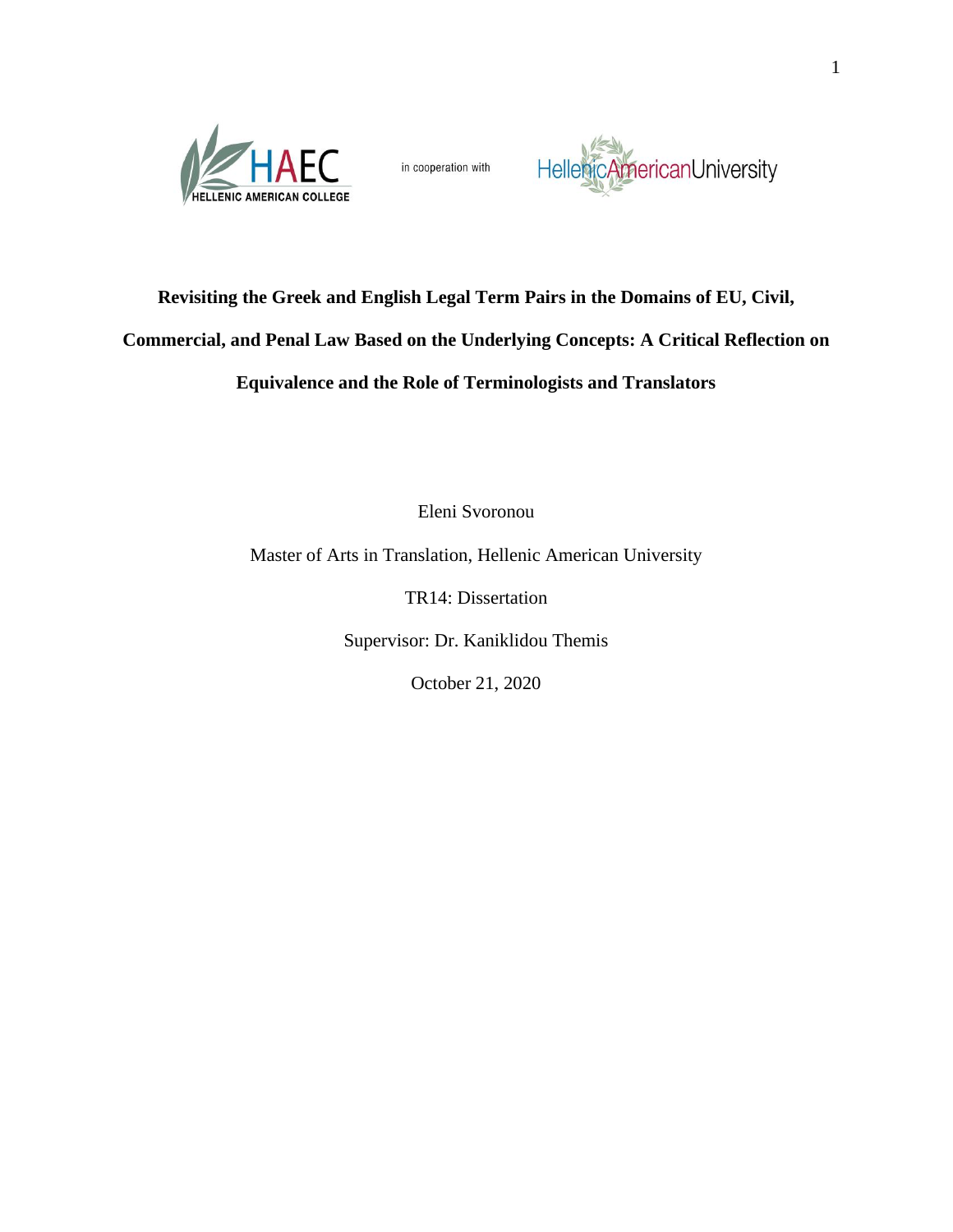|  |  | <b>Table of Contents</b> |
|--|--|--------------------------|
|--|--|--------------------------|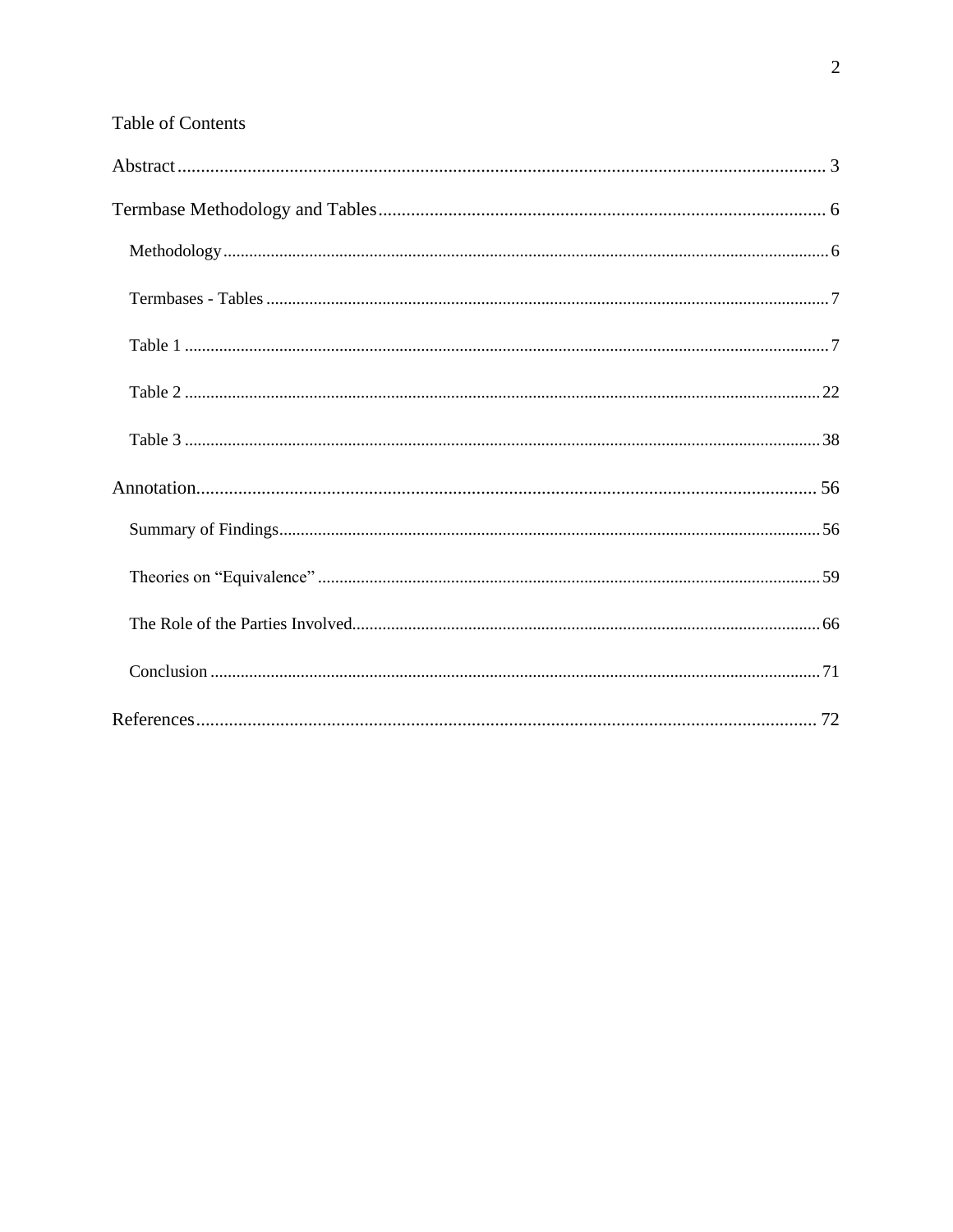#### **Abstract**

<span id="page-2-0"></span>The present thesis is a multilingual terminology project, examining certain Greek and English term pairs in the domains of civil, commercial, penal and EU law. For the purposes of this work, Greek serves as the Source Language and English as the Target Language. The Greek terms were extracted from Astikos Kodikas [A.K.] [Civil Code] (1984) ("A.K."), Poinikos Kodikas [P.K.] [Criminal Code] (2019) ("P.K."), IATE [\(https://iate.europa.eu/home\)](https://iate.europa.eu/home) and other statutes in the previously mentioned sub-domains of Law. As for EU law, the terms were extracted mainly from Framework Decisions, Directives and Regulations of the EU Parliament and Council. The corpus is organized in three termbases, but it is clarified that civil and commercial law are presented together only for organizational purposes. The termbases have the form of a "View Based Glossary", namely, all terms are presented together in alphabetical order, divided into eight columns including the fields of: Entry No., Source Term (ST), Definition, Target Term (TT), Variant (a potential alternative to the standardized term), Target Term Reference and Note. Based on the findings, this thesis critically reflects on the theories of translation equivalence and the role of terminologists and translators in the overall process.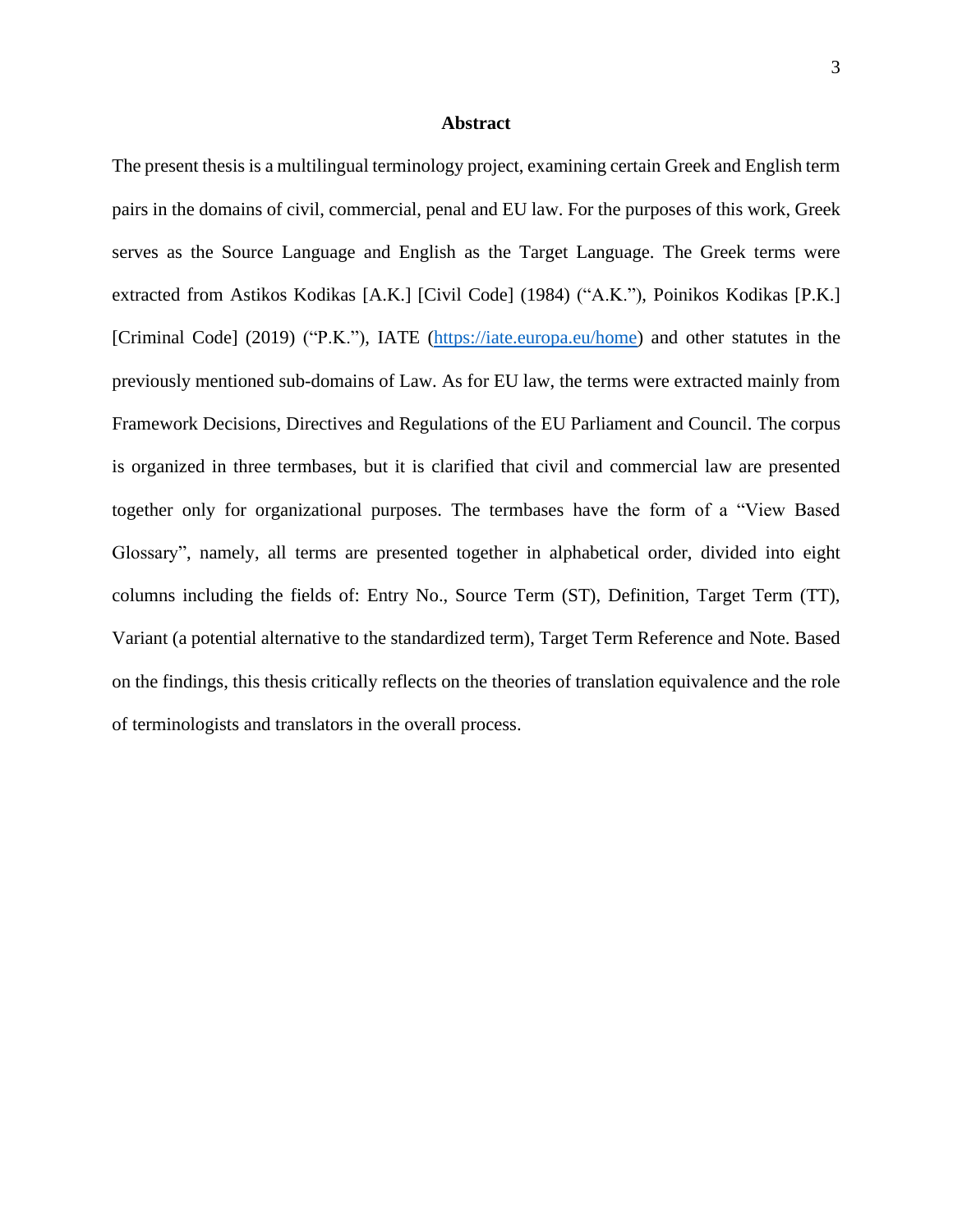# **Revisiting the Greek and English legal term pairs in the domains of EU, civil, commercial, and penal law based on the underlying concepts: A critical reflection on equivalence and**

#### **the role of terminologists and translators**

Interdisciplinarity has always been one of the crucial, debated, and yet fascinating features of translation as a field of study and as a process. As McCathy pointed out, every interdisciplinary domain exists in between the already existent fields dealing to some extent with one or more of them (1999, as cited in Munday, 2008, p. 14). Even though Gile views interdisciplinarity as a threat altogether (2004, as cited in Munday, 2008, p. 15), it is still undeniable that translation is found at the crossroad of all disciplines, serving as a form of facilitator to mutual understanding amongst people of different nationalities, languages and cultural backgrounds. Munday (2010) presented a very interesting and ongoing theoretical debate about "what translation is" and one can understand that translators, as bilingual informants, are expected to attribute meaning through the options made on a linguistic level, producing a text accepted and understood by its receiver as originally received by the source text audience. Target text reception should be factored in when acknowledging translators' choices, since this influences aspects such as the register and the nature of "equivalence", a key concept explained below.

In the area of specialized translation, the role of translators is even more demanding since it "requires knowledge of the specific terms of the source and target languages. This means in turn, that "technical translators must have some familiarity with the subject matter they are translating" (Cabré, 1999, p. 47). Because of this dimension, translators are presented with an additional struggle, to encompass within their deliverable, terms of the Target Language reflecting concepts the receivers are knowledgeable of, and original text producers referred to.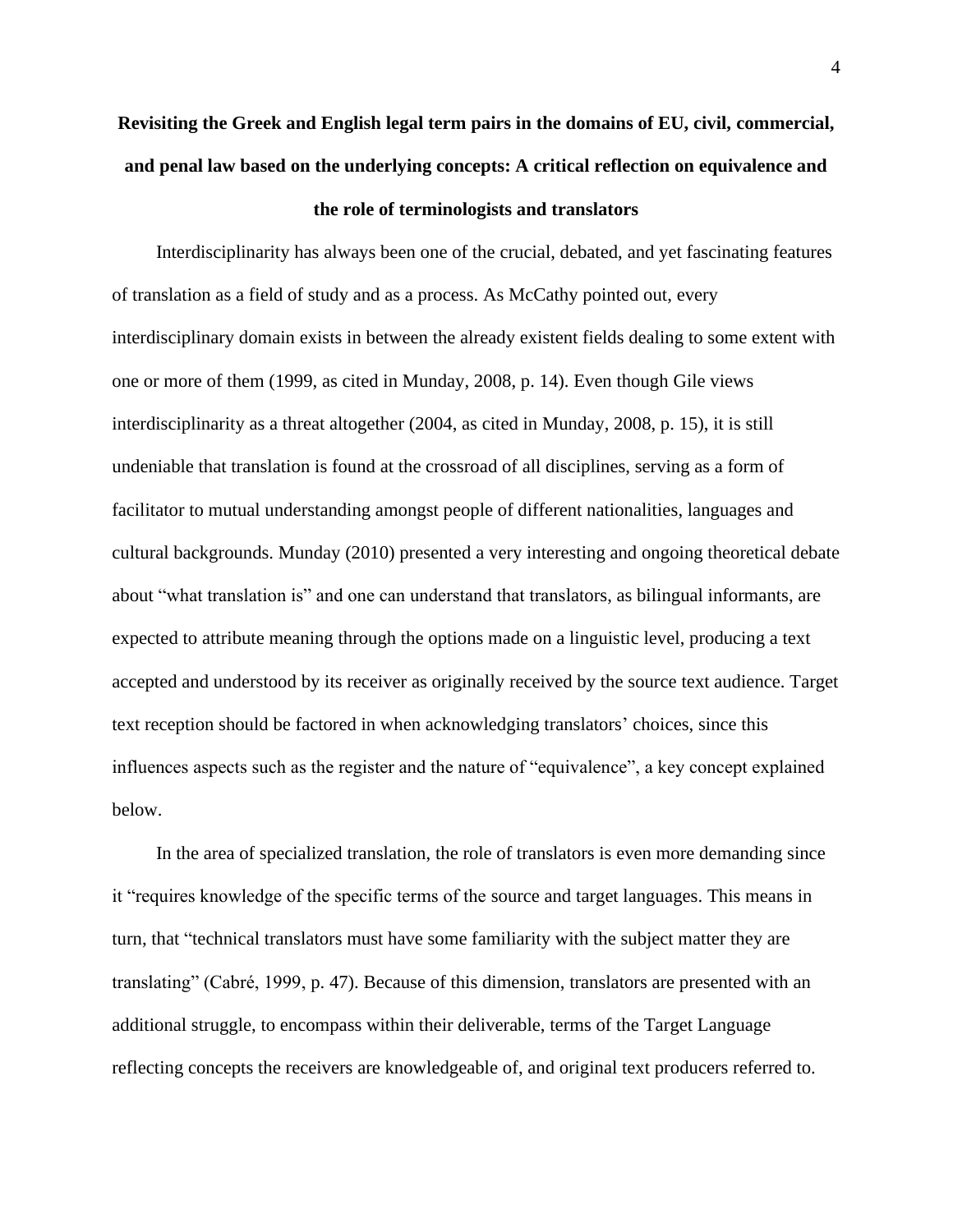The question that looms large now is: Is all this even possible when it comes to legal terms? Law as a domain aims to provide the set of rules regulating mandatorily the relations between members of a given society. The "relations" that need to be regulated are globally (more or less) the same, however, separate legal systems are shaped nationally enjoying only some identical principal features. This is a result of different regimes, traditions, history - in other words - cultures. To give an easy example, what is considered as unlawful conduct in some countries might be a minor offence or even accepted conduct in others (e.g. the case of "infidelity" of a married spouse).

Being intrigued to revert to the question previously posed, this thesis will introduce in the first part three termbases referring to the domain of Law, extracting terms from Greek legislation and case law in the sub-domains of civil, commercial, and penal law. The definition of these terms will be presented as well as their standardized English equivalent. In doing this I will attempt to observe whether the principle discussed by Cabré (1999), "one designation corresponding to one concept" (p. 108) is abided by. Moreover, I will extract term pairs introduced or used by instruments of EU law, aiming to observe the EU approach to address these cultural differences of its member states.

Based on the findings, some theoretical aspects of the translating process will be discussed and particularly, the nature of "equivalence" in the process of translation of legal texts as well as the role of the translator and terminologist.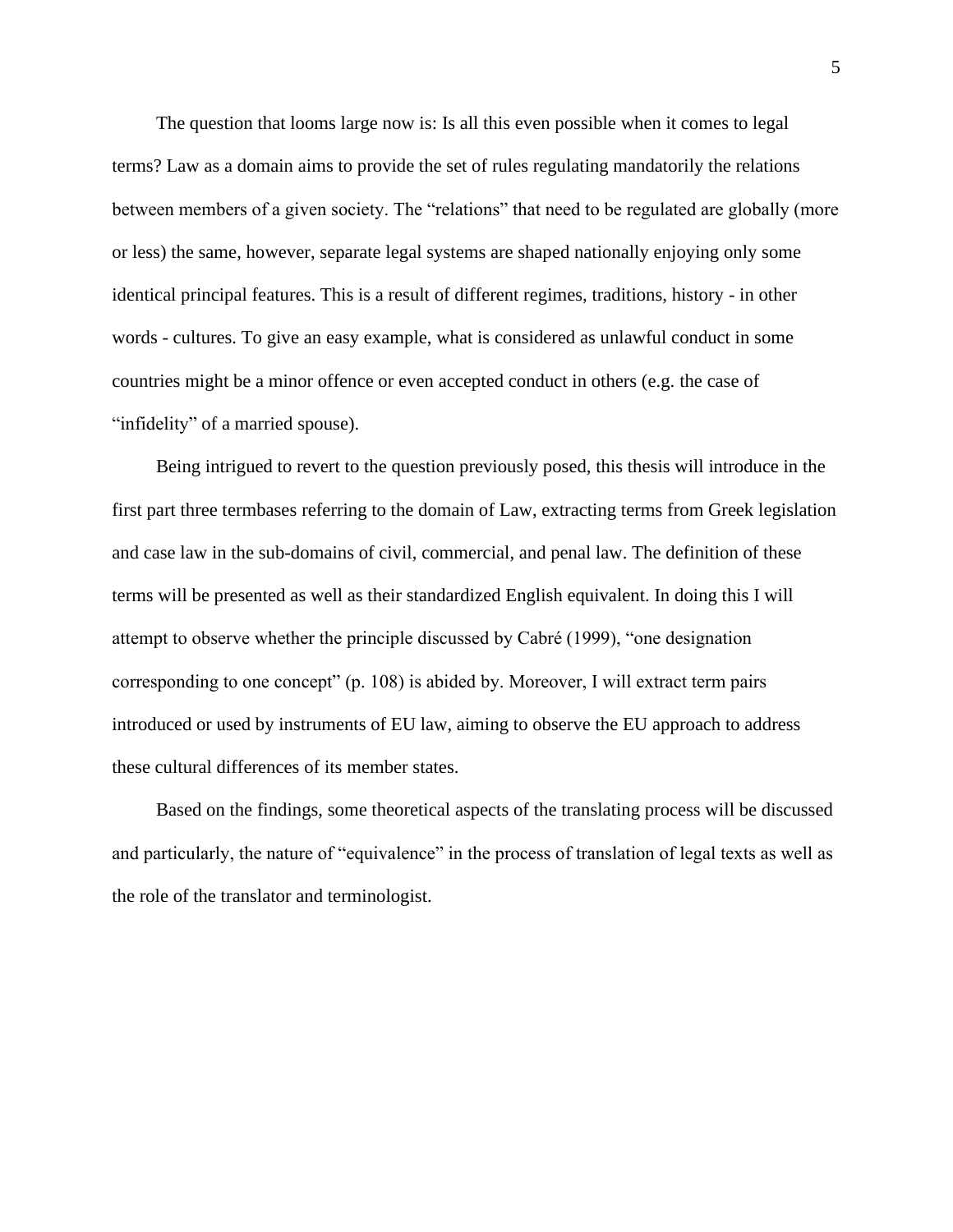#### **Termbase Methodology and Tables**

#### <span id="page-5-1"></span><span id="page-5-0"></span>**Methodology**

In preparing the three view-based termbases, the models discussed by Cabré (1999) were taken into consideration and the fundamental principle that the relationship between a term and a concept must be, as Pavel and Nolet (2001) emphasized, "monosemous" (p. 21). The process followed was the one discussed by Šarčević and more specifically a "conceptual analysis" that compares the legal concepts, underlying potential term pairs in the source and target language, to evaluate the extent to which these are equivalent (1989, as cited in Chromá, 2004, p. 3). This particular work is multilingual, since it involves the research on the Greek-English language combination; at the same time however, it cannot be classified as ad hoc or systematic, since the terminology is not exhausted.

Each entry includes the minimum data required for our purposes and specifically the term in Greek language, its definition and a reference for where the definition was extracted from, and the term in the English language along with a reference of where the term was extracted from and a potential variant. Under each entry there is a field coded "Note", where any significant conceptual differences are mentioned amongst the Greek and English standardized term pairs.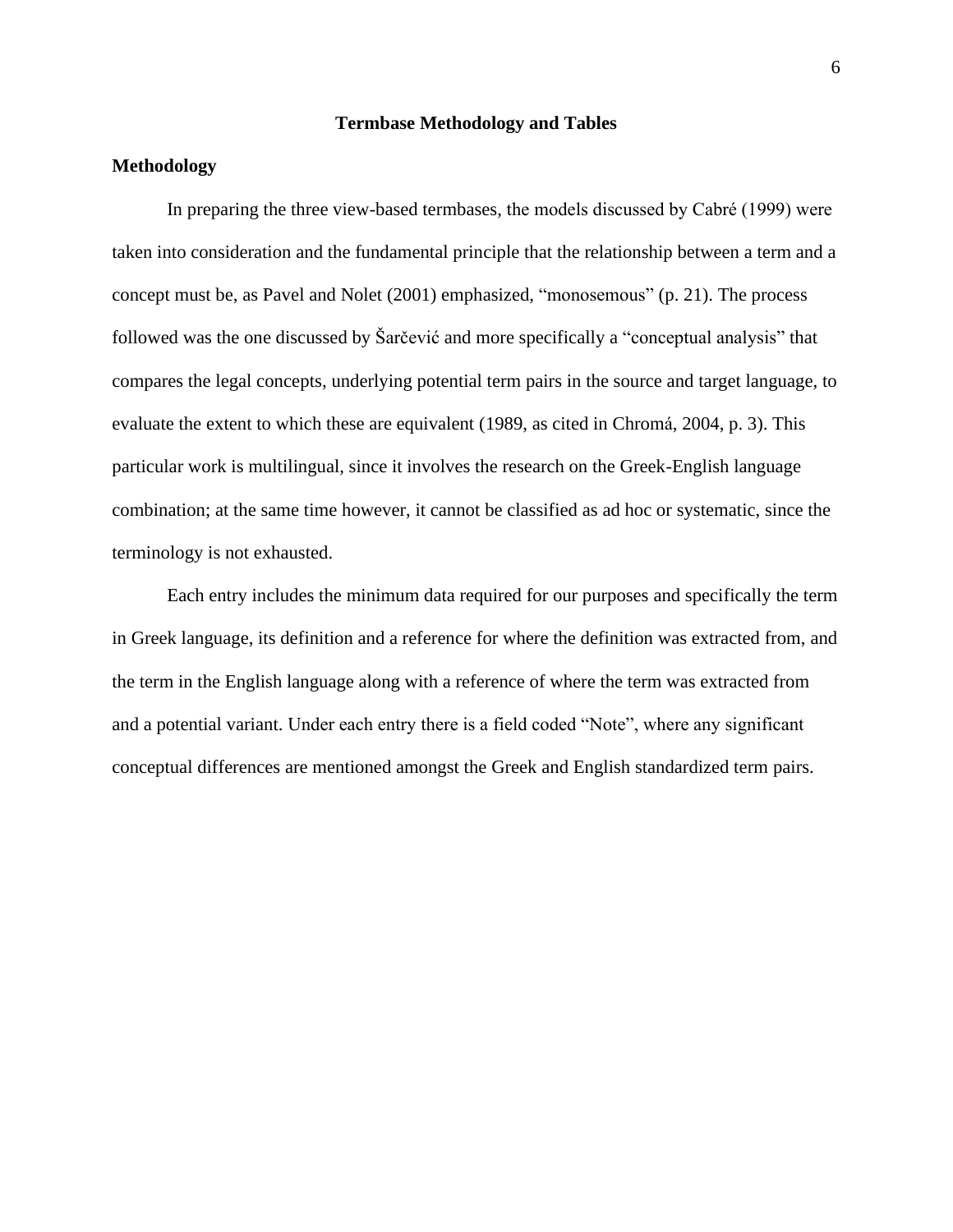# **Termbases - Tables**

# *Table 1*

<span id="page-6-1"></span><span id="page-6-0"></span>

|                |                                      |                                                                                    |                                         | Domain: Law    |                                          |                           |                                                                                                                                                                                                                                                                                                                                                                                                                                                                                                                               |  |  |  |  |
|----------------|--------------------------------------|------------------------------------------------------------------------------------|-----------------------------------------|----------------|------------------------------------------|---------------------------|-------------------------------------------------------------------------------------------------------------------------------------------------------------------------------------------------------------------------------------------------------------------------------------------------------------------------------------------------------------------------------------------------------------------------------------------------------------------------------------------------------------------------------|--|--|--|--|
|                | Sub-domain: Civil and Commercial Law |                                                                                    |                                         |                |                                          |                           |                                                                                                                                                                                                                                                                                                                                                                                                                                                                                                                               |  |  |  |  |
| N <sub>o</sub> | Source<br>Term                       | Definition                                                                         | Definition<br>Reference                 | Target<br>Term | Target<br>Term<br>Reference              | Variant                   | Note                                                                                                                                                                                                                                                                                                                                                                                                                                                                                                                          |  |  |  |  |
| 1.             | αδικοπραξία                          | action or omission of a<br>person leading to the<br>unlawful harm of<br>another    | article 914<br>of A.K.<br>(1984)        | tort           | (Stamelos<br>et al.,<br>2015, p.<br>760) | delict<br>civil<br>delict | Under UK law tort refers to<br>actions that do not fall under<br>the breach of contract, whereas<br>under Greek law this is not a<br>prerequisite. As Šarčević<br>(2000) found the term "civil<br>delict delimits the sense of the<br>civil law term delict to civil<br>wrongs" (p. 7). Alcaraz and<br>Hughes (2014) mentioned that<br>in view of the distinct features<br>of the common law concept the<br>term encompasses, the more<br>appropriate translation of the<br>term is "non-contractual civil<br>wrong" (p. 78). |  |  |  |  |
| 2.             | ακυρότητα                            | decision of the<br>supreme body of a<br>société anonyme<br>bearing a defect due to | articles 135-<br>136 of<br><b>Nomos</b> | nullity        | (Stamelos<br>et al.,<br>2015, p.<br>767) | voidness                  | Word-for-word translation<br>since the concept is extracted<br>from the Greek legislation that<br>was adopted from French law.                                                                                                                                                                                                                                                                                                                                                                                                |  |  |  |  |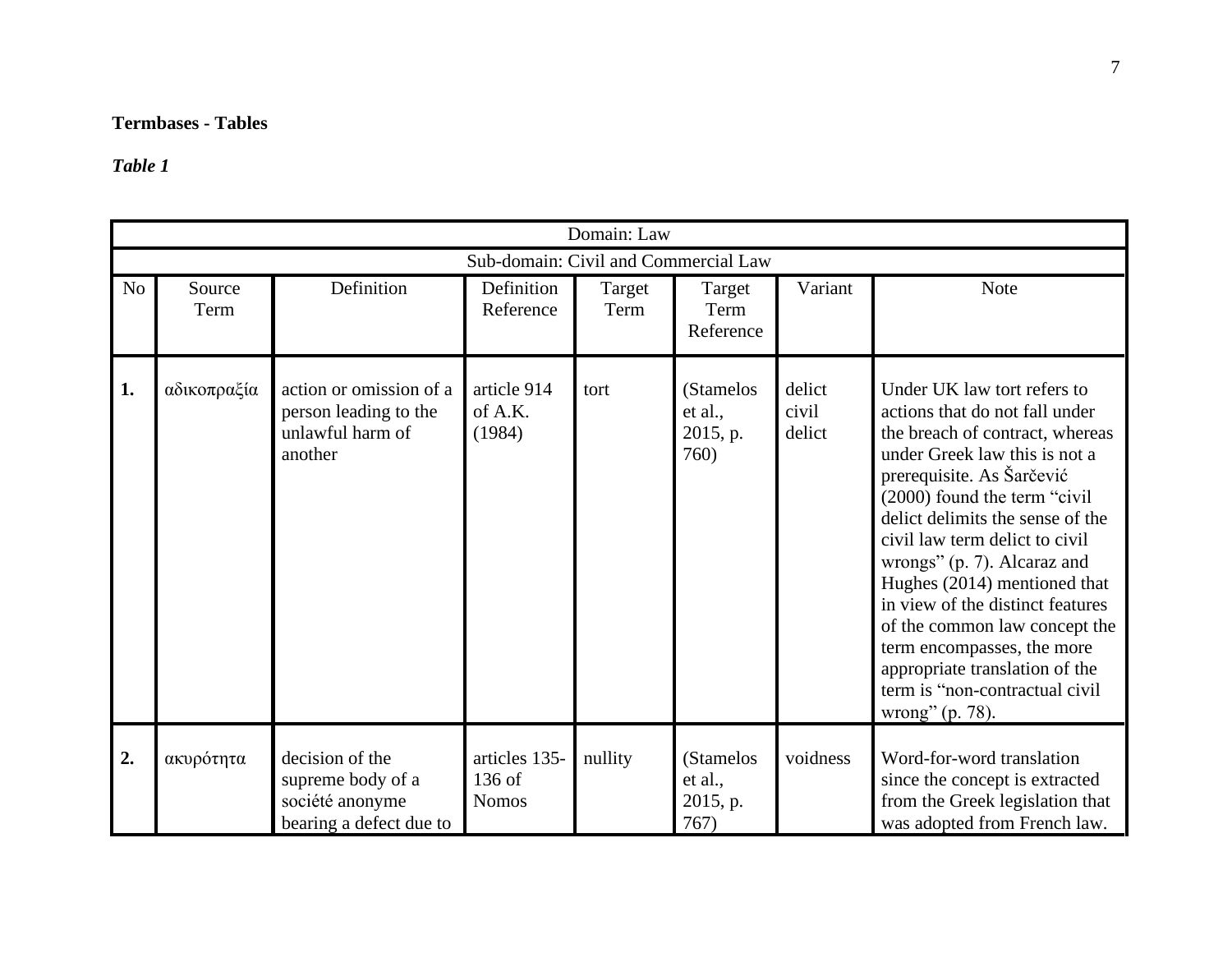|                | Domain: Law                          |                                                                                                                                                                                                           |                                                                |                  |                                                                                                             |                |                                                                                                                                                                                                                                                        |  |  |  |
|----------------|--------------------------------------|-----------------------------------------------------------------------------------------------------------------------------------------------------------------------------------------------------------|----------------------------------------------------------------|------------------|-------------------------------------------------------------------------------------------------------------|----------------|--------------------------------------------------------------------------------------------------------------------------------------------------------------------------------------------------------------------------------------------------------|--|--|--|
|                | Sub-domain: Civil and Commercial Law |                                                                                                                                                                                                           |                                                                |                  |                                                                                                             |                |                                                                                                                                                                                                                                                        |  |  |  |
| N <sub>o</sub> | Source<br>Term                       | Definition                                                                                                                                                                                                | Definition<br>Reference                                        | Target<br>Term   | Target<br>Term<br>Reference                                                                                 | Variant        | <b>Note</b>                                                                                                                                                                                                                                            |  |  |  |
|                |                                      | its invalid convocation<br>or in case the terms of<br>article 135 or 136 the<br>law on sociétés<br>anonymes were not<br>followed                                                                          | 2018:4548<br>(2018)                                            |                  |                                                                                                             |                |                                                                                                                                                                                                                                                        |  |  |  |
| 3.             | ακυρώσιμος                           | decision of the<br>supreme body of a<br>société anonyme<br>bearing a defect that<br>might lead to its<br>invalidation under the<br>law on sociétés<br>anonymes, but until<br>then has force and<br>effect | articles 135-<br>136 of<br><b>Nomos</b><br>2018:4548<br>(2018) | voidable         | <b>IATE</b><br>Entry<br>1683644<br>https://iate.<br>europa.eu/<br>entry/result<br>/1683644/e<br>l-en-la-mul | annulable      | Refer to Entry No. 2.                                                                                                                                                                                                                                  |  |  |  |
| 4.             | άμεση ζημία                          | immediate harm<br>caused directly by the<br>harmful event and<br>affecting the legally<br>protected rights of a<br>person                                                                                 | (Aggeli,<br>$2008$ , p. 2)                                     | direct<br>damage | (Stamelos<br>et al.,<br>2015, p.<br>1019)                                                                   | direct<br>loss | Damages are one of the<br>remedy options available under<br>UK Contract law (Beatson et<br>al., 2010). Because of this the<br>variant refers more accurately<br>to "ζημία" whereas "damage"<br>can be more appropriately<br>employed for "αποζημίωση". |  |  |  |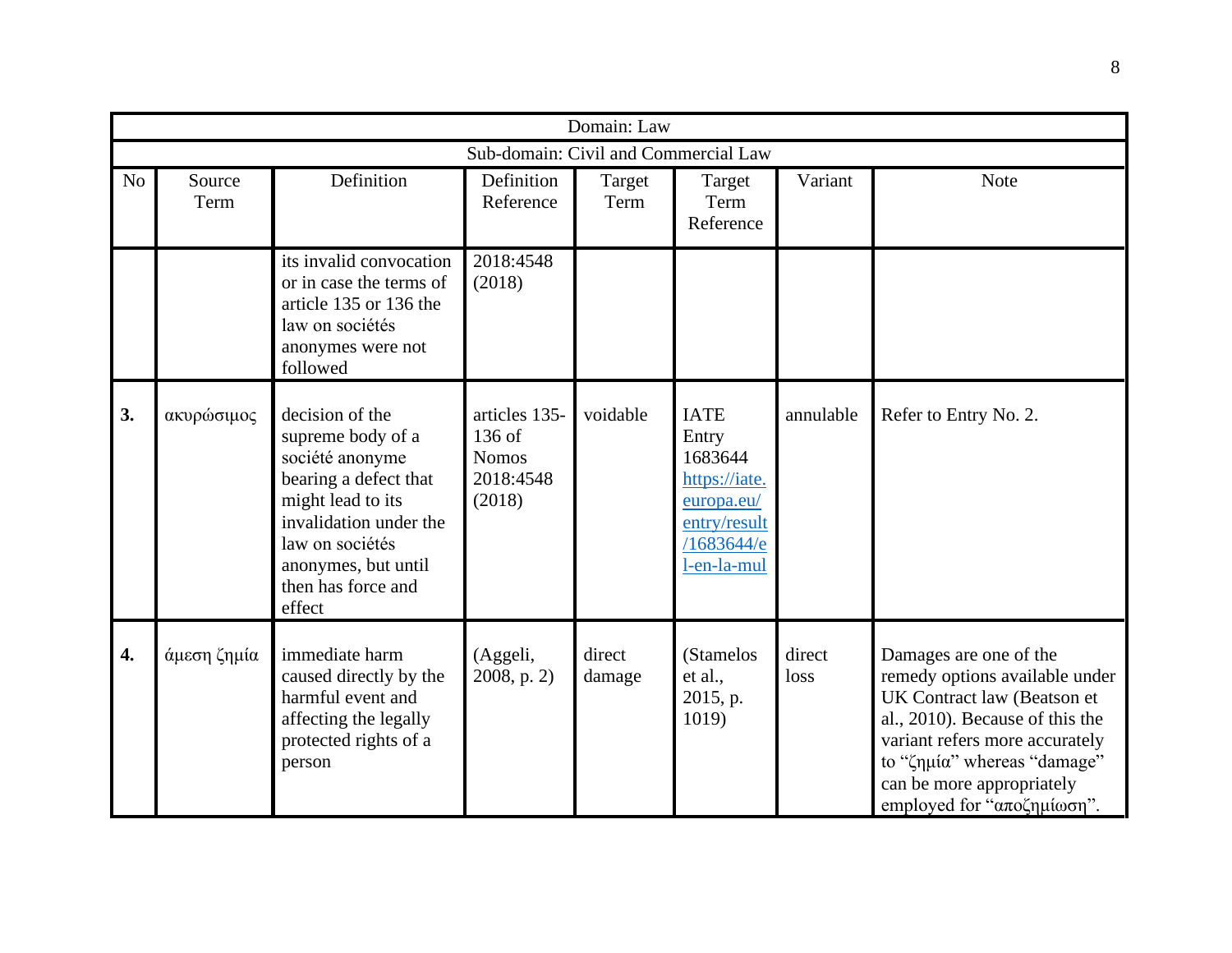|                | Domain: Law         |                                                                                                                                                                                                                         |                                                     |                              |                                                                                                                                           |                    |                                                                                                                                                                                                                                                                                                                                                                                                 |  |  |  |  |
|----------------|---------------------|-------------------------------------------------------------------------------------------------------------------------------------------------------------------------------------------------------------------------|-----------------------------------------------------|------------------------------|-------------------------------------------------------------------------------------------------------------------------------------------|--------------------|-------------------------------------------------------------------------------------------------------------------------------------------------------------------------------------------------------------------------------------------------------------------------------------------------------------------------------------------------------------------------------------------------|--|--|--|--|
|                |                     |                                                                                                                                                                                                                         | Sub-domain: Civil and Commercial Law                |                              |                                                                                                                                           |                    |                                                                                                                                                                                                                                                                                                                                                                                                 |  |  |  |  |
| N <sub>o</sub> | Source<br>Term      | Definition                                                                                                                                                                                                              | Definition<br>Reference                             | Target<br>Term               | Target<br>Term<br>Reference                                                                                                               | Variant            | <b>Note</b>                                                                                                                                                                                                                                                                                                                                                                                     |  |  |  |  |
| 5.             | ανώνυμη<br>εταιρεία | capital company<br>allowing for the<br>participation of<br>shareholders that have<br>no liability for the<br>obligations of the<br>company, regulated<br>under the special<br>provisions of the<br>applicable Greek law | article 1 of<br><b>Nomos</b><br>2018:4548<br>(2018) | public<br>limited<br>company | <b>IATE</b><br>Entry<br>792628<br>https://iate.<br>europa.eu/<br>entry/slide<br>show/1601<br>698238372<br>/792628/el<br>-el-en-la-<br>mul | société<br>anonyme | This company was originally<br>introduced under the influence<br>of French Law, therefore using<br>the "loan" term (variant) is<br>more accurate. Moreover, the<br>term "public limited company"<br>refers more to sociétés<br>anonymes publicly traded in<br>stock exchange, which are a<br>hyponym to the hypernym<br>"ανώνυμη εταιρεία" that refers<br>also to those not publicly<br>traded. |  |  |  |  |
| 6.             | ανωτέρα βία         | non-liable<br>extraordinary in nature<br>event that could not<br>have been foreseen and<br>prevented by the<br>person affected                                                                                          | (Manolidaki<br>, 2007)                              | force<br>majeure             | <b>IATE</b><br>Entry<br>759275<br>https://iate.<br>europa.eu/<br>entry/result<br>/759275/el<br>-el-en-la-<br>mul                          | act<br>of God      | The concept of the variant is<br>narrower and found in UK<br>Law. In Gulf v. Oil, Quebec<br>Courts dealt with this<br>conceptual discrepancy which<br>is an instance of the differences<br>of Civil and Common law<br>jurisdictions (as referenced by<br>Šarčević, 2000).                                                                                                                       |  |  |  |  |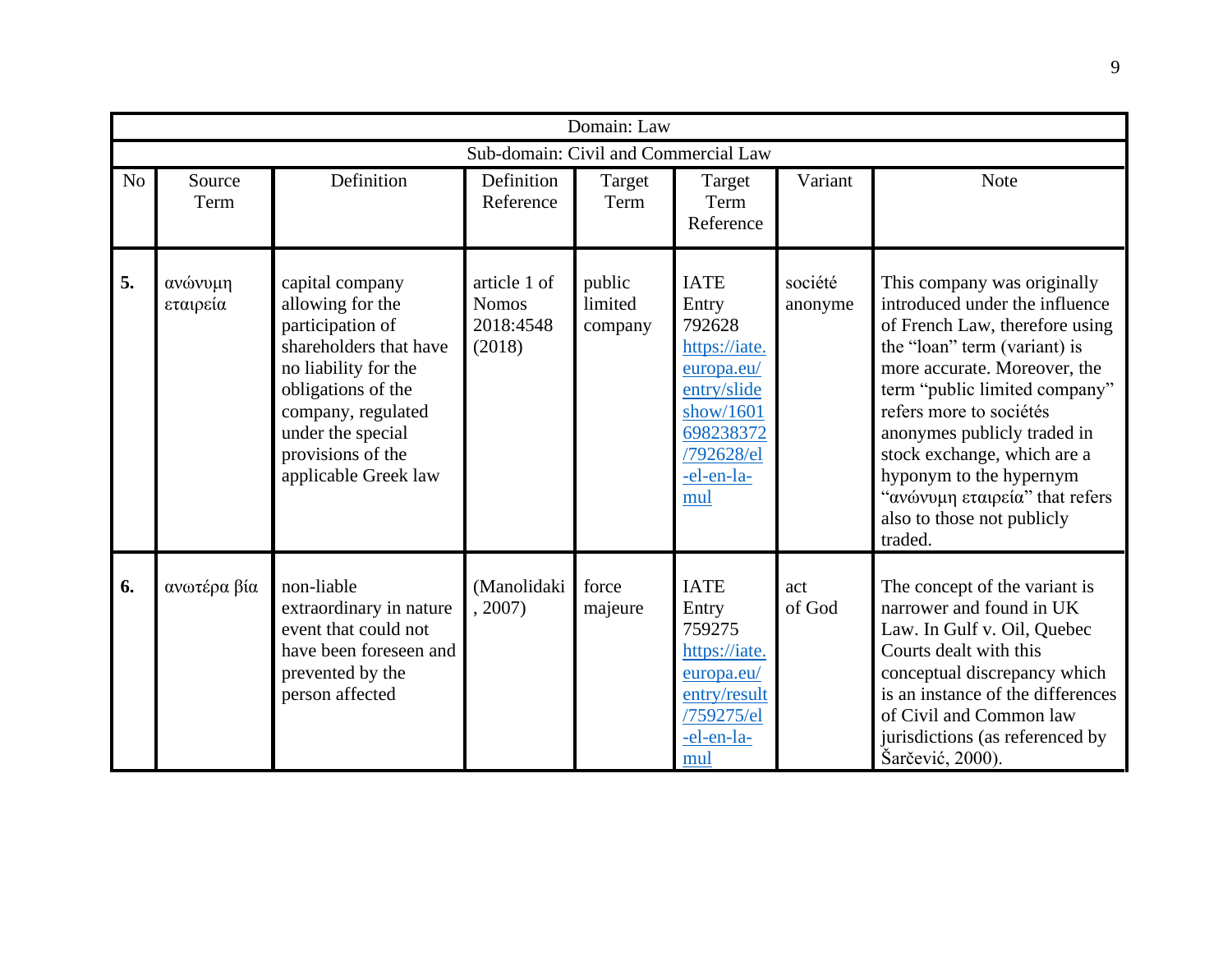|    |                                      |                                                                                                                          |                                                | Domain: Law             |                                                                                                                  |                                             |                                                                                                                                                                        |  |  |  |  |
|----|--------------------------------------|--------------------------------------------------------------------------------------------------------------------------|------------------------------------------------|-------------------------|------------------------------------------------------------------------------------------------------------------|---------------------------------------------|------------------------------------------------------------------------------------------------------------------------------------------------------------------------|--|--|--|--|
|    | Sub-domain: Civil and Commercial Law |                                                                                                                          |                                                |                         |                                                                                                                  |                                             |                                                                                                                                                                        |  |  |  |  |
| No | Source<br>Term                       | Definition                                                                                                               | Definition<br>Reference                        | Target<br>Term          | Target<br>Term<br>Reference                                                                                      | Variant                                     | <b>Note</b>                                                                                                                                                            |  |  |  |  |
| 7. | αξιόγραφο                            | document issued by an<br>individual or legal<br>person of the private<br>sector encompassing a<br>private monetary right | (Axiografo<br>[Commercia<br>l paper],<br>2013) | security                | (Chrisovits<br>iotis &<br>Stavrakopo<br>ulos, 2011,<br>p. 1451)                                                  | commerci<br>al paper<br>mercantile<br>paper | Since securities refer mainly to<br>interests held in a publicly<br>traded company, it would be<br>more accurate to use the<br>specific type of document<br>(hyponym). |  |  |  |  |
| 8. | αποζημίωση                           | remedy for a loss<br>sustained by a person<br>as a result of the<br>breach of another<br>person                          | article 914<br>of A.K.<br>(1984)               | damage                  | <b>IATE</b><br>Entry<br>770224<br>https://iate.<br>europa.eu/<br>entry/result<br>/770224/el<br>-el-en-la-<br>mul |                                             | Refer to Entry No. 4.                                                                                                                                                  |  |  |  |  |
| 9. | διαλυτική<br>αίρεση                  | fact or event, the<br>occurrence of which<br>terminates an<br>obligation                                                 | article 202<br>of A.K.<br>(1984)               | resolutory<br>condition | <b>IATE</b><br>Entry<br>68094<br>https://iate.<br>europa.eu/<br>entry/result<br>/68094/en-<br>el-en-la-<br>mul   |                                             |                                                                                                                                                                        |  |  |  |  |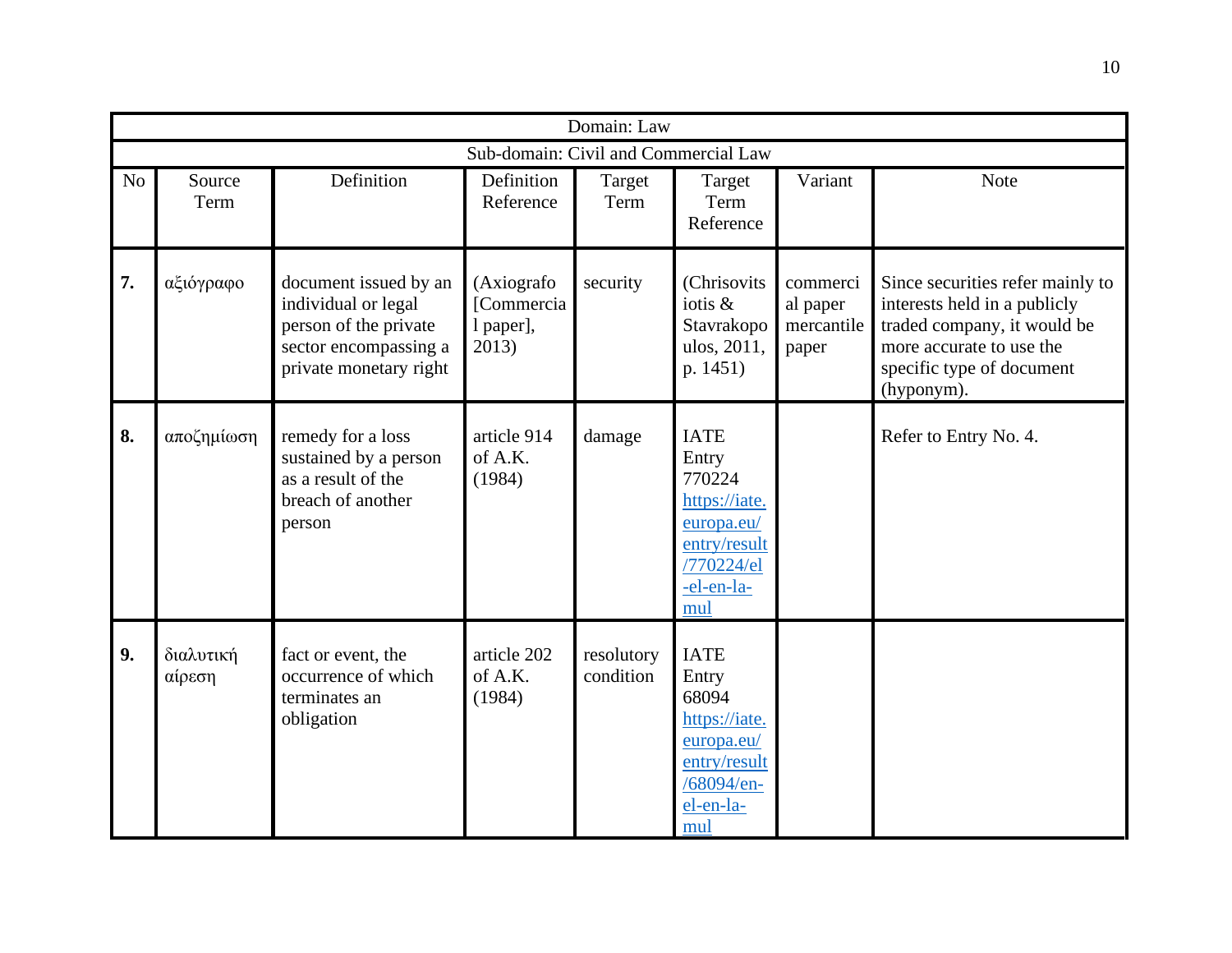|                |                    |                                                                                                                                            |                                      | Domain: Law                 |                                                                                                           |                                                                                                          |                                                                                                                                                                                                            |
|----------------|--------------------|--------------------------------------------------------------------------------------------------------------------------------------------|--------------------------------------|-----------------------------|-----------------------------------------------------------------------------------------------------------|----------------------------------------------------------------------------------------------------------|------------------------------------------------------------------------------------------------------------------------------------------------------------------------------------------------------------|
|                |                    |                                                                                                                                            | Sub-domain: Civil and Commercial Law |                             |                                                                                                           |                                                                                                          |                                                                                                                                                                                                            |
| N <sub>o</sub> | Source<br>Term     | Definition                                                                                                                                 | Definition<br>Reference              | Target<br>Term              | Target<br>Term<br>Reference                                                                               | Variant                                                                                                  | Note                                                                                                                                                                                                       |
| 10.            | διαφυγόν<br>κέρδος | failure to increase<br>one's property or<br>assets as a result of a<br>harmful event                                                       | (Stathopoul<br>os, 2004, p.<br>171)  | consequen<br>tial<br>damage | (Stamelos<br>et al.,<br>2015, p.<br>1019)                                                                 | loss of<br>profit;<br>indirect<br>loss:<br>incidental<br>damage;<br>consequen<br>tial<br>loss/dama<br>ge | No standardized version exists,<br>in view of the different types of<br>damages that are recoverable<br>under UK contract (Beatson et<br>al., 2010) and tort law.                                          |
| 11.            | δικαιοπραξία       | declaration of intent<br>bearing a legal<br>consequence as a result<br>of the declaror's intent                                            | book 1 of<br>A.K. (1984)             | legal act                   | <b>IATE</b><br>Entry<br>870306<br>https://iate.<br>europa.eu/<br>entry/result<br>/870306/el<br>-en-la-mul | legal<br>transactio<br>$\mathbf n$                                                                       | The concept is bound to Civil<br>Law systems leading to target<br>terms that encompass only part<br>of it. The hyponyms of<br>"contract", "deed" etc. are<br>usually employed for<br>translation purposes. |
| 12.            | δόλος              | mental disposition<br>towards own unlawful<br>actions or omissions<br>describing knowledge<br>as to the unlawful or<br>criminal outcome of | article 27 of<br>P.K. (2019)         | intent;<br>malice           | (Stamelos<br>et al.,<br>2015, p.<br>944)                                                                  | fraud:<br>dolus                                                                                          | The latin term "dolus" is used<br>encompassing the concept<br>since it derives from Roman<br>law. The term "δόλος" is used<br>in Greek Civil law and the<br>concept is borrowed from the                   |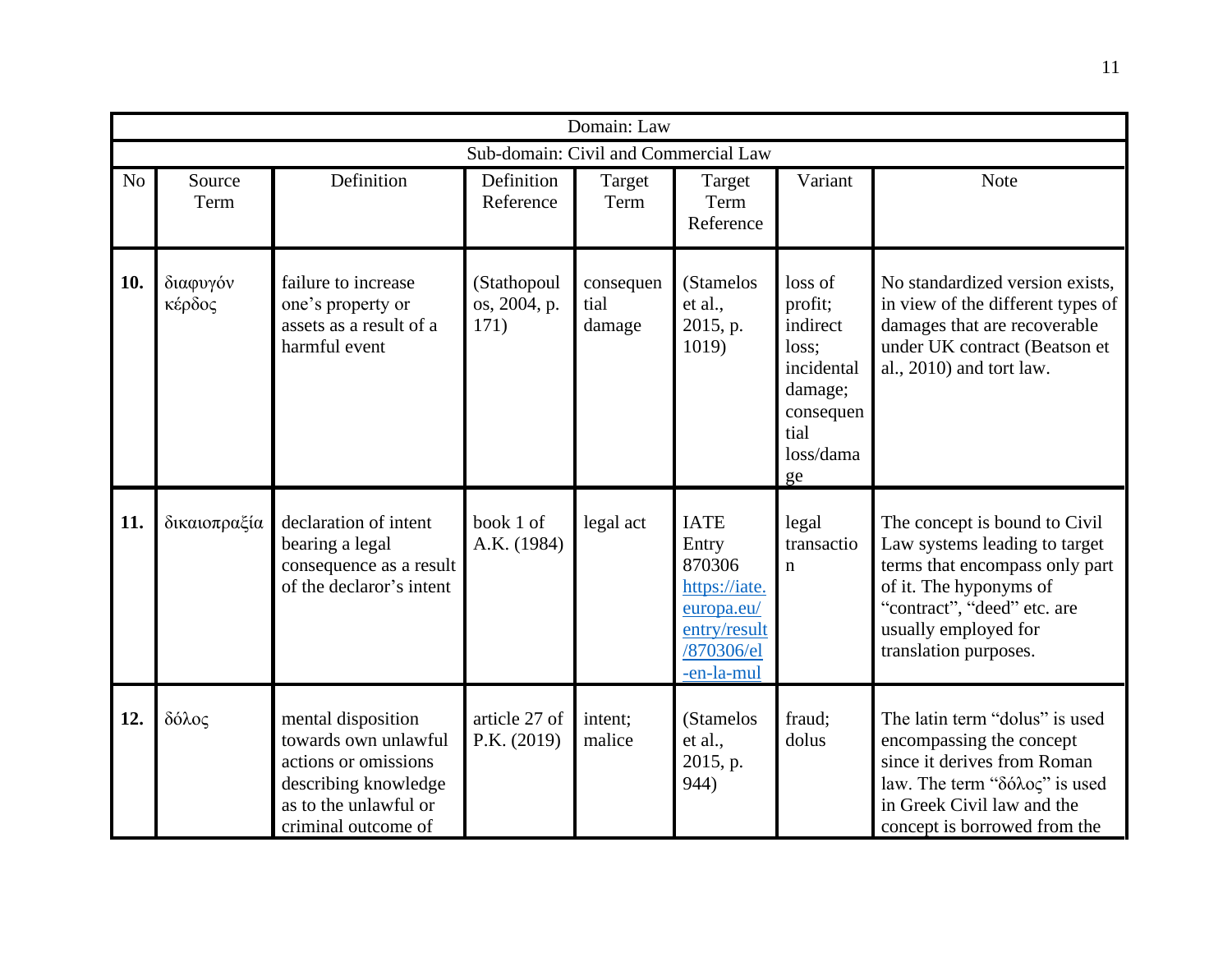|                | Domain: Law                          |                                                                                                                                                                                                                                                                                                                                                                                                                                                                                 |                                  |                |                                                                 |         |                                                                                                                                                                                                                                                                                                                                                |  |  |  |
|----------------|--------------------------------------|---------------------------------------------------------------------------------------------------------------------------------------------------------------------------------------------------------------------------------------------------------------------------------------------------------------------------------------------------------------------------------------------------------------------------------------------------------------------------------|----------------------------------|----------------|-----------------------------------------------------------------|---------|------------------------------------------------------------------------------------------------------------------------------------------------------------------------------------------------------------------------------------------------------------------------------------------------------------------------------------------------|--|--|--|
|                | Sub-domain: Civil and Commercial Law |                                                                                                                                                                                                                                                                                                                                                                                                                                                                                 |                                  |                |                                                                 |         |                                                                                                                                                                                                                                                                                                                                                |  |  |  |
| N <sub>o</sub> | Source<br>Term                       | Definition                                                                                                                                                                                                                                                                                                                                                                                                                                                                      | Definition<br>Reference          | Target<br>Term | Target<br>Term<br>Reference                                     | Variant | <b>Note</b>                                                                                                                                                                                                                                                                                                                                    |  |  |  |
|                |                                      | their behavior and (i)<br>desire to have the said<br>effect (άμεσος δόλος<br>α' βαθμού -1 <sup>st</sup> degree<br>direct intent) or (ii) the<br>acceptance that the<br>relevant effect is a<br>necessary result to<br>achieve their intended<br>aim $(2nd$ degree direct<br>intent – άμεσος δόλος<br>$β' βαθμού)$ or (iii)<br>their knowledge as to<br>the possibility of<br>committing a crime<br>through their actions or<br>omissions and<br>acceptance of this<br>potential |                                  |                |                                                                 |         | P.K. (2019). Using the variant<br>"fraud" is not always accurate<br>since it is not always a<br>misrepresentation of facts that<br>is made. As Šarčević (2000)<br>mentioned one approach on the<br>international level, in order to<br>avoid such a misinterpretation,<br>was to define the term in the<br>"Hague Protocol of 1955" (p.<br>9). |  |  |  |
| 13.            | δωρεά                                | Contract for the<br>transfer of an asset to<br>someone gratuitously                                                                                                                                                                                                                                                                                                                                                                                                             | article 496<br>of A.K.<br>(1984) | donation       | (Chrisovits<br>iotis &<br>Stavrakopo<br>ulos, 2011,<br>p. 1501) | gift    |                                                                                                                                                                                                                                                                                                                                                |  |  |  |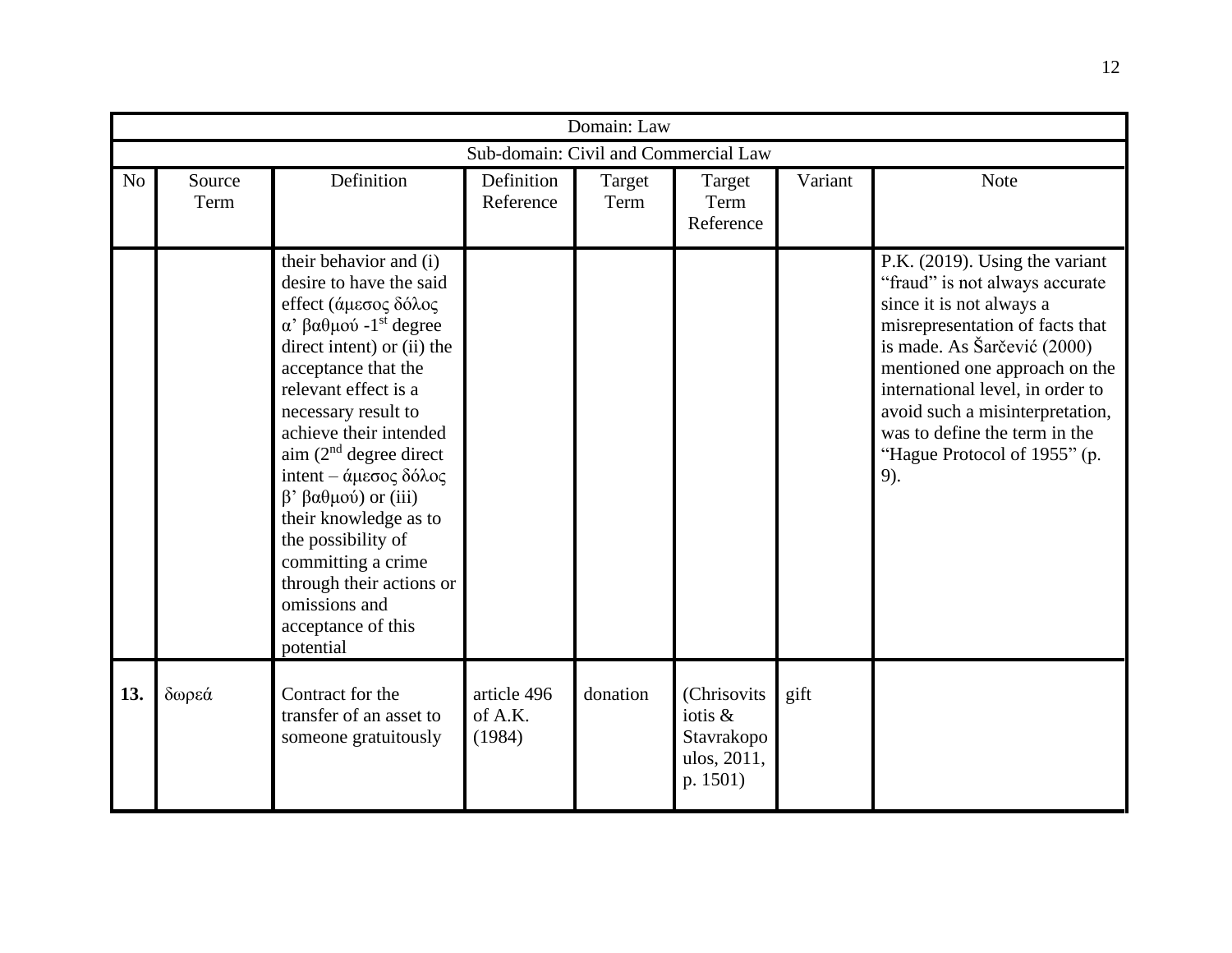|                |                            |                                                                                                                                         |                                                                                                        | Domain: Law        |                                                                                                           |                                                                           |                                                                                                                                                                                                                                                         |
|----------------|----------------------------|-----------------------------------------------------------------------------------------------------------------------------------------|--------------------------------------------------------------------------------------------------------|--------------------|-----------------------------------------------------------------------------------------------------------|---------------------------------------------------------------------------|---------------------------------------------------------------------------------------------------------------------------------------------------------------------------------------------------------------------------------------------------------|
|                |                            |                                                                                                                                         | Sub-domain: Civil and Commercial Law                                                                   |                    |                                                                                                           |                                                                           |                                                                                                                                                                                                                                                         |
| N <sub>o</sub> | Source<br>Term             | Definition                                                                                                                              | Definition<br>Reference                                                                                | Target<br>Term     | Target<br>Term<br>Reference                                                                               | Variant                                                                   | Note                                                                                                                                                                                                                                                    |
| 14.            | έγκριση                    | permission to<br>undertake an action<br>given by a person<br>affected after the<br>undertaking of said<br>action by a third party       | article 238<br>of A.K.<br>(1984)                                                                       | approval           | <b>IATE</b><br>Entry<br>786372<br>https://iate.<br>europa.eu/<br>entry/result<br>/786372/el<br>-en-la-mul | consent;<br>permit                                                        | Refer to Entry No. 35.                                                                                                                                                                                                                                  |
| 15.            | εκκαθαριστή<br>$\varsigma$ | person appointed to<br>dispose assets and<br>proceed with all lawful<br>actions for the purpose<br>of company<br>dissolution            | <b>IATE</b> Entry<br>774118<br>https://iate.e<br>uropa.eu/ent<br>ry/result/77<br>4118/el-en-<br>la-mul | liquidator         | <b>IATE</b><br>Entry<br>774118<br>https://iate.<br>europa.eu/<br>entry/result<br>/774118/el<br>-en-la-mul | insolvenc<br>y<br>practition<br>er                                        | The responsibilities of a<br>liquidator differ depending on<br>the form of the company and<br>the law applicable. However,<br>since the principal purpose and<br>concept remains the same in<br>most jurisdictions, the term is<br>fairly standardized. |
| 16.            | έμμεση<br>ζημία            | further harm resulted<br>from the direct damage<br>a person sustains<br>because of another<br>person's tortious<br>actions or omissions | (Aggeli,<br>$2008$ , p. 2)                                                                             | indirect<br>damage | (Stamelos<br>et al.,<br>2015, p.<br>1019)                                                                 | indirect<br>loss<br>consequen<br>tial loss<br>consequen<br>tial<br>damage | The concept of "indirect loss"<br>was determined in case Hadley<br>& Anor v Baxendale & Ors as<br>the loss resulted from<br>conditions the persons<br>involved in the dispute<br>expected or should have<br>expected to arise when they                 |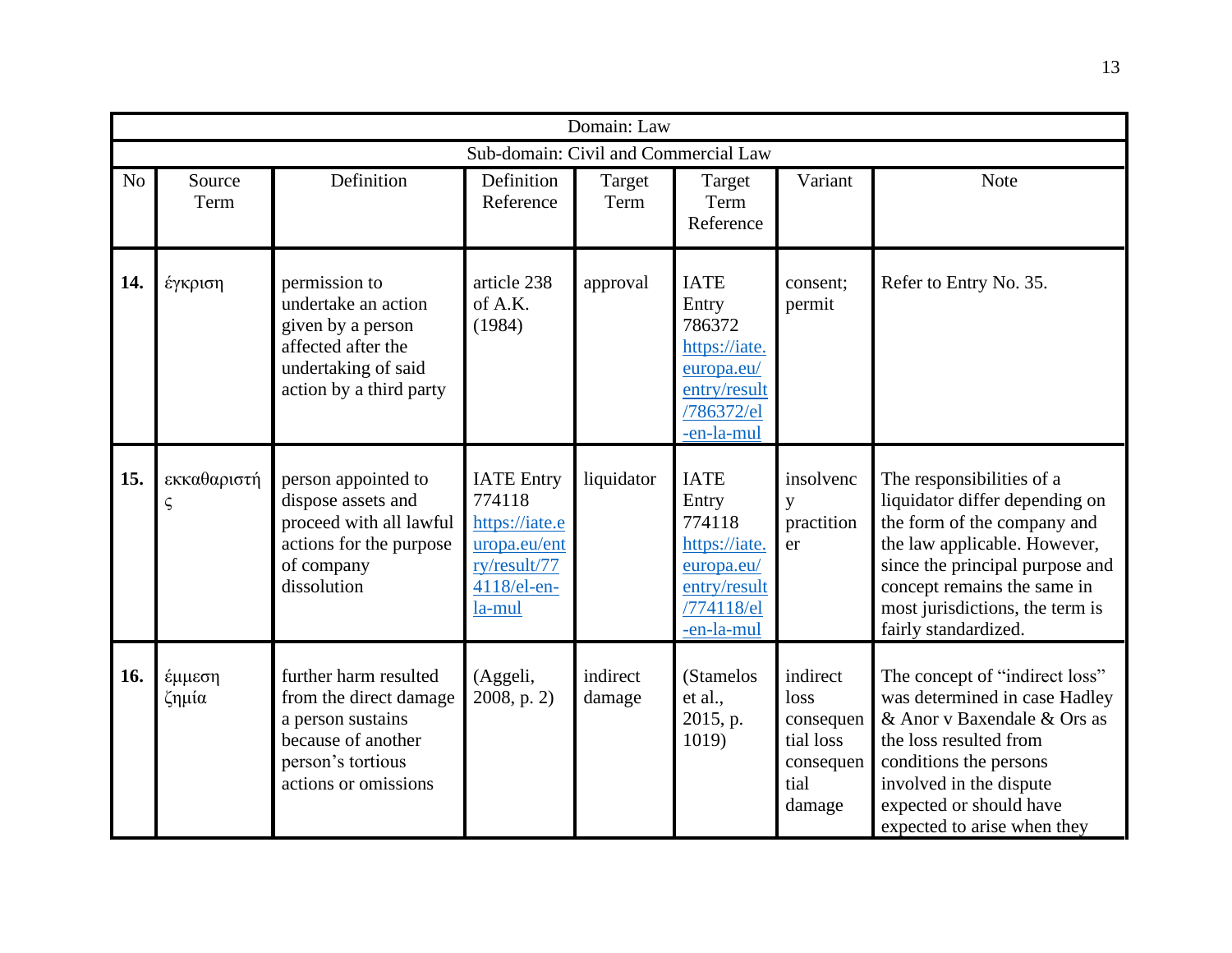|     | Domain: Law              |                                                                                                                                                                                                          |                                      |                  |                                                                                                           |         |                                                                                                                                                                                                                                             |  |  |  |  |
|-----|--------------------------|----------------------------------------------------------------------------------------------------------------------------------------------------------------------------------------------------------|--------------------------------------|------------------|-----------------------------------------------------------------------------------------------------------|---------|---------------------------------------------------------------------------------------------------------------------------------------------------------------------------------------------------------------------------------------------|--|--|--|--|
|     |                          |                                                                                                                                                                                                          | Sub-domain: Civil and Commercial Law |                  |                                                                                                           |         |                                                                                                                                                                                                                                             |  |  |  |  |
| No  | Source<br>Term           | Definition                                                                                                                                                                                               | Definition<br>Reference              | Target<br>Term   | Target<br>Term<br>Reference                                                                               | Variant | <b>Note</b>                                                                                                                                                                                                                                 |  |  |  |  |
|     |                          |                                                                                                                                                                                                          |                                      |                  |                                                                                                           |         | reached a mutual<br>understanding (1854, as cited<br>by Brett, 2011).                                                                                                                                                                       |  |  |  |  |
| 17. | εμπράγματα<br>δικαιώματα | legal entitlements of<br>ownership, pledge,<br>mortgage, and usufruct<br>granting erga omnes<br>control over movable<br>and immovable items<br>(res) pursuant to the<br>terms of the particular<br>right | article 973<br>of A.K.<br>(1984)     | rights in<br>rem | <b>IATE</b><br>Entry<br>762561<br>https://iate.<br>europa.eu/<br>entry/result<br>/762561/el<br>-en-la-mul |         | The English term does not<br>refer explicitly to the rights<br>(hyponyms) introduced by<br>A.K. (1984) but rather to all<br>kind of rights encompassing an<br>"erga omnes" power which<br>might differ from one<br>jurisdiction to another. |  |  |  |  |
| 18. | εμπράγματο<br>δίκαιο     | subdomain of civil law<br>concerning legal rights<br>over movable and<br>immovable things (rea)<br>their formation,<br>transfer and protection                                                           | book 3 of<br>A.K. (1984)             | property<br>law  | (Stamelos<br>et al.,<br>2015, p.<br>984)                                                                  |         | In the UK Property Law also<br>known as Land Law, refers to<br>the rights over immovables.                                                                                                                                                  |  |  |  |  |
| 19. | ενέχυρο                  | right in rem over a<br>movable thing (res)<br>owned by another<br>person or over a claim,<br>granting the lender a                                                                                       | article 1209<br>of A.K.<br>(1984)    | pledge           | (Chrisovits<br>iotis &<br>Stavrakopo<br>ulos, 2011,<br>p. 1518)                                           |         |                                                                                                                                                                                                                                             |  |  |  |  |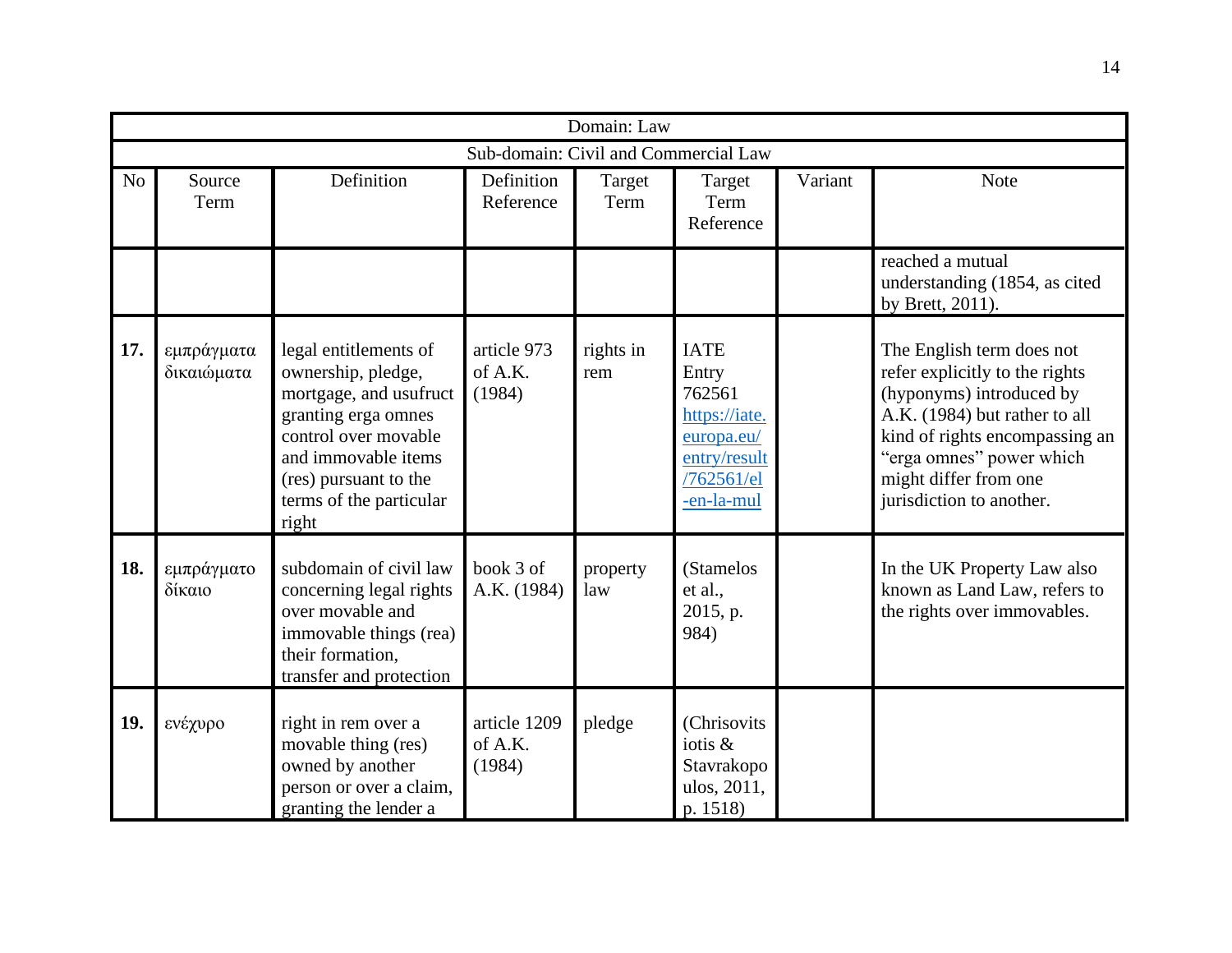|     |                     |                                                                                                |                                                    | Domain: Law    |                                                                                                                                         |                    |                                                                                                                                                                          |
|-----|---------------------|------------------------------------------------------------------------------------------------|----------------------------------------------------|----------------|-----------------------------------------------------------------------------------------------------------------------------------------|--------------------|--------------------------------------------------------------------------------------------------------------------------------------------------------------------------|
|     |                     |                                                                                                | Sub-domain: Civil and Commercial Law               |                |                                                                                                                                         |                    |                                                                                                                                                                          |
| No  | Source<br>Term      | Definition                                                                                     | Definition<br>Reference                            | Target<br>Term | Target<br>Term<br>Reference                                                                                                             | Variant            | <b>Note</b>                                                                                                                                                              |
|     |                     | right to satisfy its<br>claims preemptively<br>through said thing (res)                        |                                                    |                |                                                                                                                                         |                    |                                                                                                                                                                          |
| 20. | ενοχή               | legal relation between<br>persons, upon which<br>one's duty for<br>provision derives           | article 286<br>of A.K.<br>(1984)                   | liability      | <b>IATE</b><br>Entry<br>34701<br>https://iate.<br>europa.eu/<br>entry/slide<br>show/1601<br>793715436<br>/34701/el-<br>el-en-la-<br>mul | obligation         |                                                                                                                                                                          |
| 21. | εταιρικό<br>μερίδιο | participation to the<br>capital of a limited<br>liability company of<br>the relevant Greek law | article 27 of<br><b>Nomos</b><br>1955:33<br>(1955) | share          | (Stamelos<br>et al.,<br>2015, p.<br>1012)                                                                                               | equity<br>interest | The standardized term can lead<br>to confusion as to the Greek<br>provisions that apply, since it is<br>primarily used for the titles<br>referring to sociétés anonymes. |
| 22. | ζημία               | harm to the<br>tangible or intangible<br>items of someone<br>leading to the                    | (Stathopoul<br>os, 2004, p.<br>164)                | damage         | (Chrisovits<br>iotis &<br>Stavrakopo                                                                                                    | loss               | Refer to Entry No. 4.                                                                                                                                                    |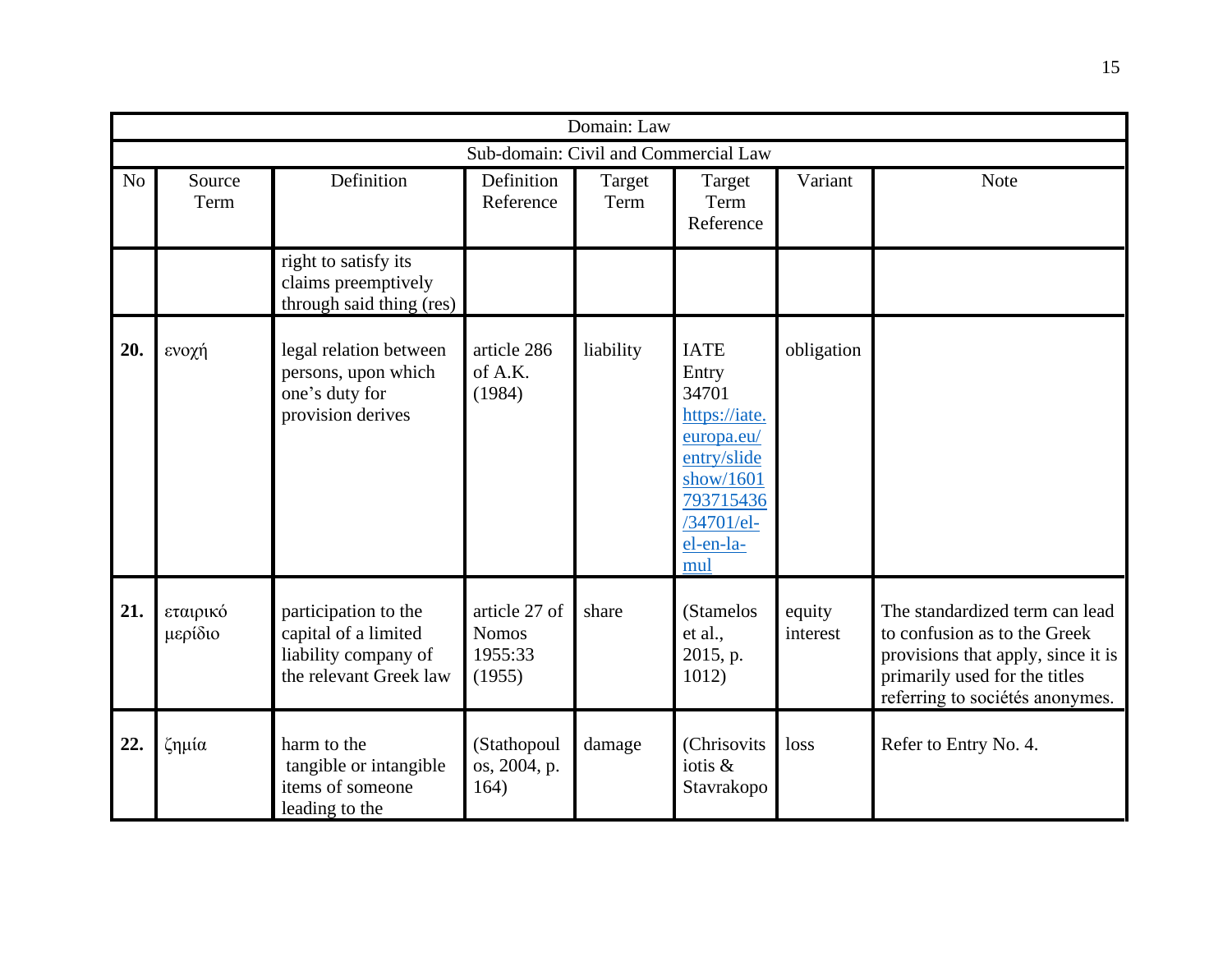|                |                |                                                                                                                            |                                      | Domain: Law    |                                                                                                             |                |                                                                                                                                                                                                                          |
|----------------|----------------|----------------------------------------------------------------------------------------------------------------------------|--------------------------------------|----------------|-------------------------------------------------------------------------------------------------------------|----------------|--------------------------------------------------------------------------------------------------------------------------------------------------------------------------------------------------------------------------|
|                |                |                                                                                                                            | Sub-domain: Civil and Commercial Law |                |                                                                                                             |                |                                                                                                                                                                                                                          |
| N <sub>o</sub> | Source<br>Term | Definition                                                                                                                 | Definition<br>Reference              | Target<br>Term | Target<br>Term<br>Reference                                                                                 | Variant        | <b>Note</b>                                                                                                                                                                                                              |
|                |                | worsening of their<br>condition                                                                                            |                                      |                | ulos, 2011,<br>p. 1541)                                                                                     |                |                                                                                                                                                                                                                          |
| 23.            | κατοχή         | physical control over<br>items                                                                                             | article 974<br>of A.K.<br>(1984)     | possession     | <b>IATE</b><br>Entry<br>1129880<br>https://iate.<br>europa.eu/<br>entry/result<br>/1129880/e<br>l-en-la-mul | occupatio<br>n | The variant allows for<br>distinction when "possession"<br>is used for "voµή", a concept<br>not found in UK law. Research<br>showed that the verb "hold" is<br>used for cases where the Greek<br>term "κατοχή" utilized. |
| 24.            | κυριότητα      | right in rem granting to<br>the rightsholder direct,<br>absolute, and universal<br>control of the item or<br>good          | article 973<br>of A.K.<br>(1984)     | ownership      | (Chrisovits<br>iotis &<br>Stavrakopo<br>ulos, 2011,<br>p. 1572)                                             |                |                                                                                                                                                                                                                          |
| 25.            | μετοχή         | (i) participation to the<br>capital of a société<br>anonyme;<br>(ii) the relevant<br>security<br>(iii) the relationship of | (Nomos<br>2018:4548,<br>2018)        | share          | (Stamelos<br>et al.,<br>2015, p.<br>1102)                                                                   | stock          | Under UK law the term refers<br>to the item (i) whereas for item<br>(ii) the term used is "share"<br>certificate" and for (iii)<br>"shareholder relationship". The<br>two English terms might be                         |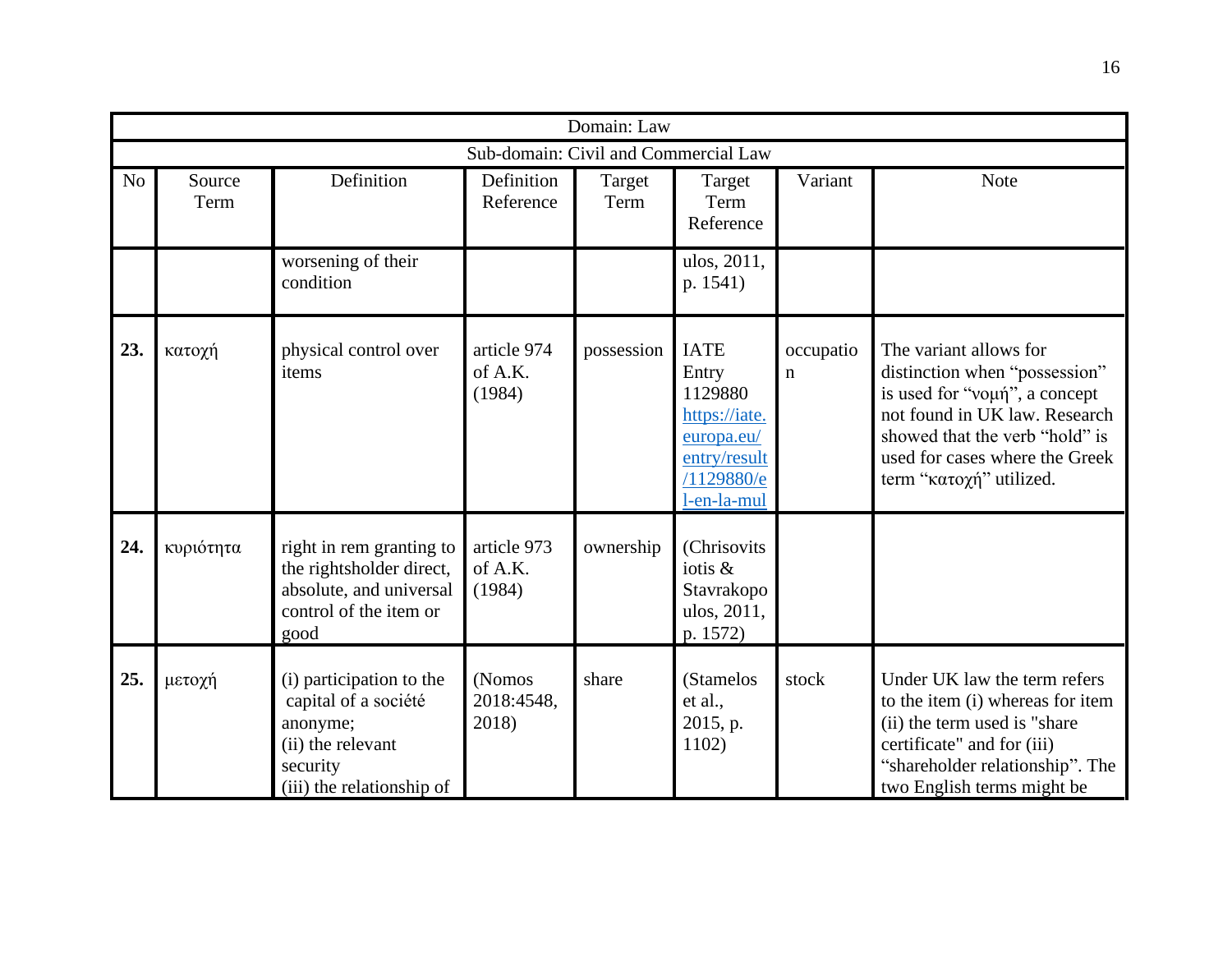|     | Domain: Law                          |                                                                                                                                             |                                  |                      |                                                                 |                                                             |                                                                                                                                                                                                                                   |  |  |  |  |
|-----|--------------------------------------|---------------------------------------------------------------------------------------------------------------------------------------------|----------------------------------|----------------------|-----------------------------------------------------------------|-------------------------------------------------------------|-----------------------------------------------------------------------------------------------------------------------------------------------------------------------------------------------------------------------------------|--|--|--|--|
|     | Sub-domain: Civil and Commercial Law |                                                                                                                                             |                                  |                      |                                                                 |                                                             |                                                                                                                                                                                                                                   |  |  |  |  |
| No  | Source<br>Term                       | Definition                                                                                                                                  | Definition<br>Reference          | Target<br>Term       | Target<br>Term<br>Reference                                     | Variant                                                     | Note                                                                                                                                                                                                                              |  |  |  |  |
|     |                                      | the shareholder with<br>the company                                                                                                         |                                  |                      |                                                                 |                                                             | used interchangeably, however<br>the variant is more generic.                                                                                                                                                                     |  |  |  |  |
| 26. | νομή                                 | right referring to one's<br>physical control over<br>items with ownership<br>intention on<br>controllers' part                              | article 974<br>of<br>A.K. (1984) | posession            | (Stamelos<br>et al.,<br>2015, p.<br>1120)                       |                                                             | Conflict to English term for<br>"κατοχή" in view of absence of<br>the relevant concept under UK<br>property law. Refer to Entry<br>No. 23.                                                                                        |  |  |  |  |
| 27. | νομικό<br>ελάττωμα                   | obligation of the seller<br>under a contract for<br>sale to sell and deliver<br>a thing (res) free from<br>legal rights of third<br>parties | article 514<br>of A.K.<br>(1984) | legal<br>defect      | (Stamelos<br>et al.,<br>2015, p.<br>977)                        |                                                             | Word-for-word translation of<br>the original in the absence of<br>the concept under common<br>law. Research showed that<br>terms such as "infringement"<br>were used in translations<br>accompanied by the relevant<br>violation. |  |  |  |  |
| 28. | πληρεξουσιό<br>τητα                  | legal act of a person<br>granting the power to<br>be represented by<br>another person                                                       | article 216<br>of A.K.<br>(1984) | power of<br>attorney | (Chrisovits<br>iotis &<br>Stavrakopo<br>ulos, 2011,<br>p. 1620) | authorizat<br>ion:<br>power of<br>procuratio<br>$\mathbf n$ | The standardized version refers<br>to the relevant document,<br>however the Greek term refers<br>to the general empowerment<br>granted verbally or in writing.                                                                    |  |  |  |  |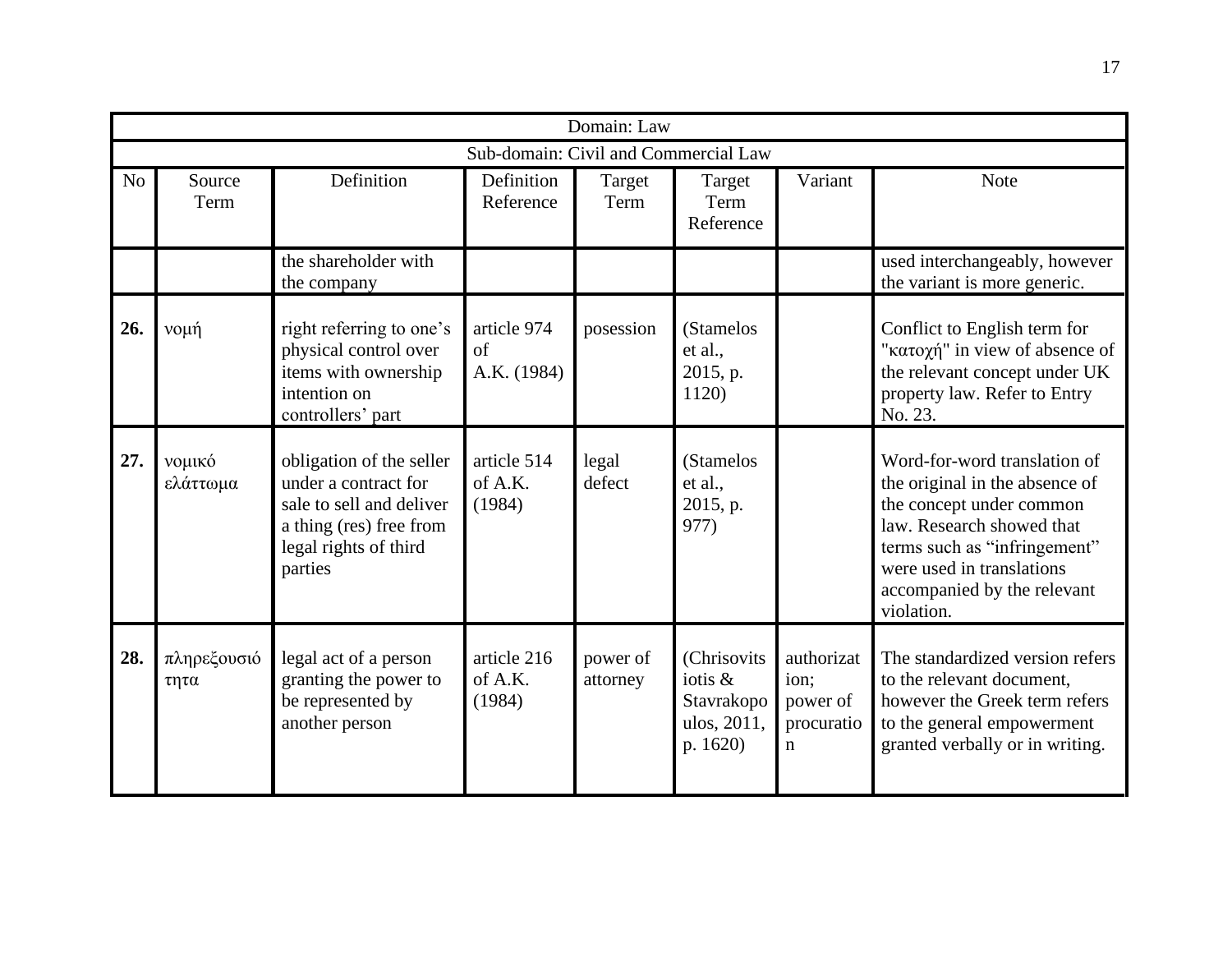|                |                                |                                                                                                                                                                                                                                         |                                      | Domain: Law                             |                                                                                |                                        |                                                                                                                                                                                                                                  |
|----------------|--------------------------------|-----------------------------------------------------------------------------------------------------------------------------------------------------------------------------------------------------------------------------------------|--------------------------------------|-----------------------------------------|--------------------------------------------------------------------------------|----------------------------------------|----------------------------------------------------------------------------------------------------------------------------------------------------------------------------------------------------------------------------------|
|                |                                |                                                                                                                                                                                                                                         | Sub-domain: Civil and Commercial Law |                                         |                                                                                |                                        |                                                                                                                                                                                                                                  |
| N <sub>o</sub> | Source<br>Term                 | Definition                                                                                                                                                                                                                              | Definition<br>Reference              | Target<br>Term                          | Target<br>Term<br>Reference                                                    | Variant                                | <b>Note</b>                                                                                                                                                                                                                      |
| 29.            | πραγματικό<br>ελάττωμα         | damage of an item<br>(res) sold under a sales<br>contract, breaching the<br>obligation of the seller<br>to sale and deliver the<br>item free from actual<br>damages and in the<br>agreed physical<br>condition (new or used<br>$etc.$ ) | article 540<br>of A.K.<br>(1984)     | real defect                             | (Stamelos<br>et al.,<br>2015, p.<br>977)                                       | actual<br>defect<br>material<br>defect | Word-for-word translation in<br>most cases, even though the<br>English term "defect" could be<br>appropriately used.                                                                                                             |
| 30.            | στερητική<br>αναδοχή<br>χρέους | contract with a creditor<br>for the purpose of<br>undertaking the<br>original debtor's<br>obligation, without<br>latter's release<br>therefrom                                                                                          | article 471<br>of A.K.<br>(1984)     | accumulati<br>ve debt<br>assumptio<br>n | (Stamelos<br>et al.,<br>2015, p.<br>777)                                       |                                        | Research showed that in<br>various cases the term was<br>replaced by the verb<br>"substitute" which<br>encompasses the principle<br>concept included therein.                                                                    |
| 31.            | σύμβαση                        | bilateral written or<br>verbal legal act<br>encompassing the<br>relevant declarations<br>of intent so as to<br>achieve a given legal<br>effect and creating                                                                             | (Stathopoul<br>os, 2004, p.<br>29    | contract                                | <b>IATE</b><br>Entry<br>3519376<br>https://iate.<br>europa.eu/<br>entry/result | agreement                              | Agreement is a premise for<br>contract that encompass the<br>different declarations of intent.<br>Under Greek law contracts are<br>one of the two sources for the<br>creation of obligations, the<br>other one being the law. UK |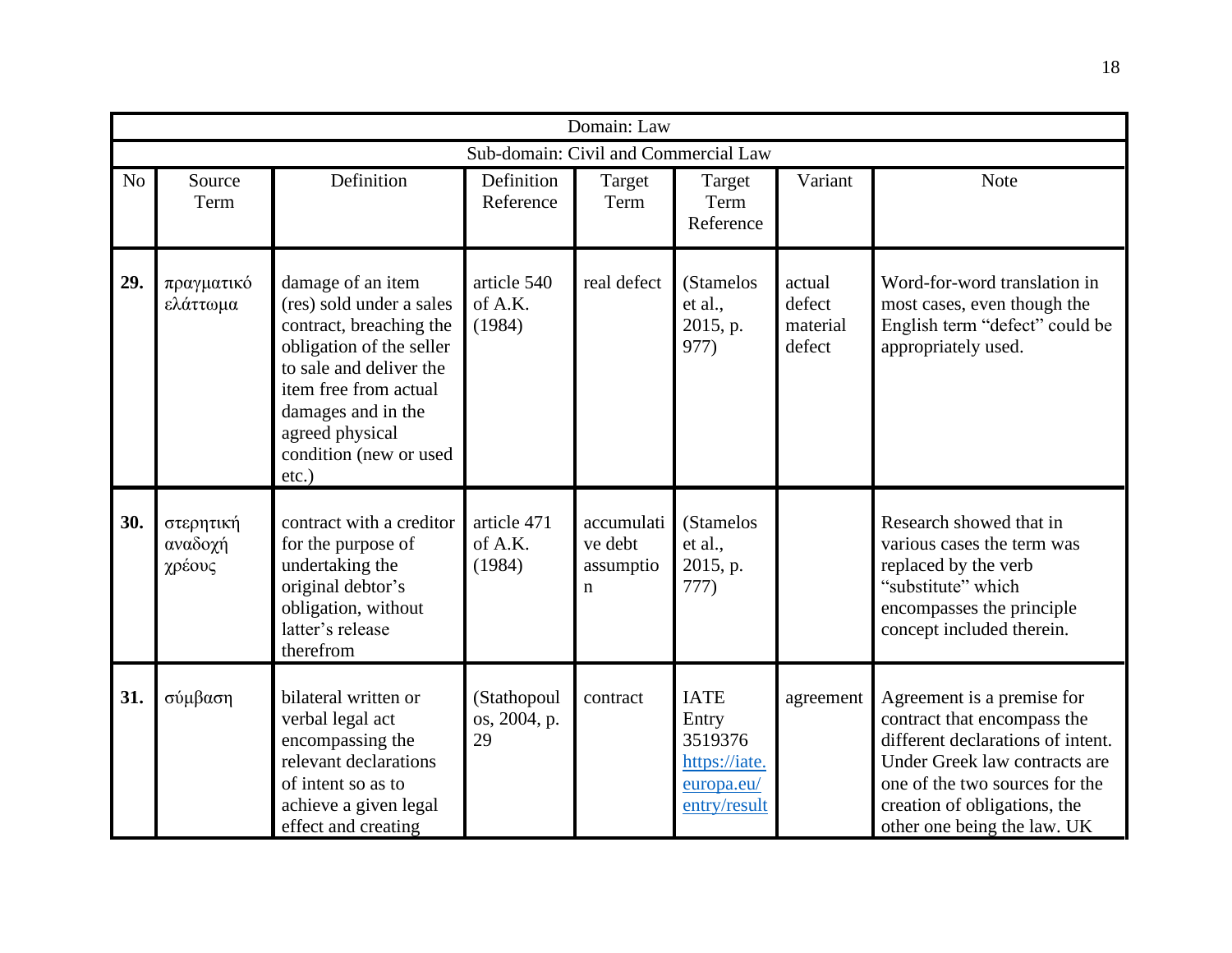|     |                                      |                                                                                                                                                                                              |                                  | Domain: Law                                      |                                                                                                             |                                      |                                                                                                                                                                                                                                                                                                                                      |  |  |  |
|-----|--------------------------------------|----------------------------------------------------------------------------------------------------------------------------------------------------------------------------------------------|----------------------------------|--------------------------------------------------|-------------------------------------------------------------------------------------------------------------|--------------------------------------|--------------------------------------------------------------------------------------------------------------------------------------------------------------------------------------------------------------------------------------------------------------------------------------------------------------------------------------|--|--|--|
|     | Sub-domain: Civil and Commercial Law |                                                                                                                                                                                              |                                  |                                                  |                                                                                                             |                                      |                                                                                                                                                                                                                                                                                                                                      |  |  |  |
| No  | Source<br>Term                       | Definition                                                                                                                                                                                   | Definition<br>Reference          | Target<br>Term                                   | Target<br>Term<br>Reference                                                                                 | Variant                              | Note                                                                                                                                                                                                                                                                                                                                 |  |  |  |
|     |                                      | obligations for both<br>parties upon which<br>both have the capacity<br>of obligor and oblige                                                                                                |                                  |                                                  | /3519376/e<br>l-en-la-mul                                                                                   |                                      | law introduces "The Law of<br>Contracts" and the "Law of<br>Torts" for what the Greek law<br>introduces as the "Law of<br>Obligations" (Stathopoulos,<br>2004, p. 27)                                                                                                                                                                |  |  |  |
| 32. | σύμβαση<br>υπέρ τρίτου               | agreement of two<br>persons granting<br>certain entitlements to<br>a third non-<br>participating party                                                                                       | article 410<br>of A.K.<br>(1984) | contract<br>for the<br>benefit of<br>third party | (Pejovic,<br>2001, p.<br>822)                                                                               |                                      | Word-for-word translation<br>since the principle concept of a<br>mutual agreement granting<br>rights to someone not<br>participating to its conclusion<br>is not found in Common law<br>and is linked to civil law<br>jurisdictions (Pejovic, 2001).                                                                                 |  |  |  |
| 33. | συμβολαιογρ<br>αφική πράξη           | document falling under<br>the category of public<br>documents written by a<br>Greek notary public<br>and depicting a certain<br>legal act (contract,<br>will, witness testimony<br>or other) | (Nomos<br>2000:2830,<br>2000)    | deed                                             | <b>IATE</b><br>Entry<br>1683650<br>https://iate.<br>europa.eu/<br>entry/result<br>/1683650/e<br>l-en-la-mul | notarial<br>deed;<br>notarial<br>act | Under UK contract law, a<br>"contract by<br>deed" is required for the<br>validity of specific transactions<br>or in the absence of<br>consideration and the specific<br>requirements need to be<br>satisfied (Beatson et al., 2010).<br>Therefore, by adding the word<br>"notarial" the English term<br>provides more information as |  |  |  |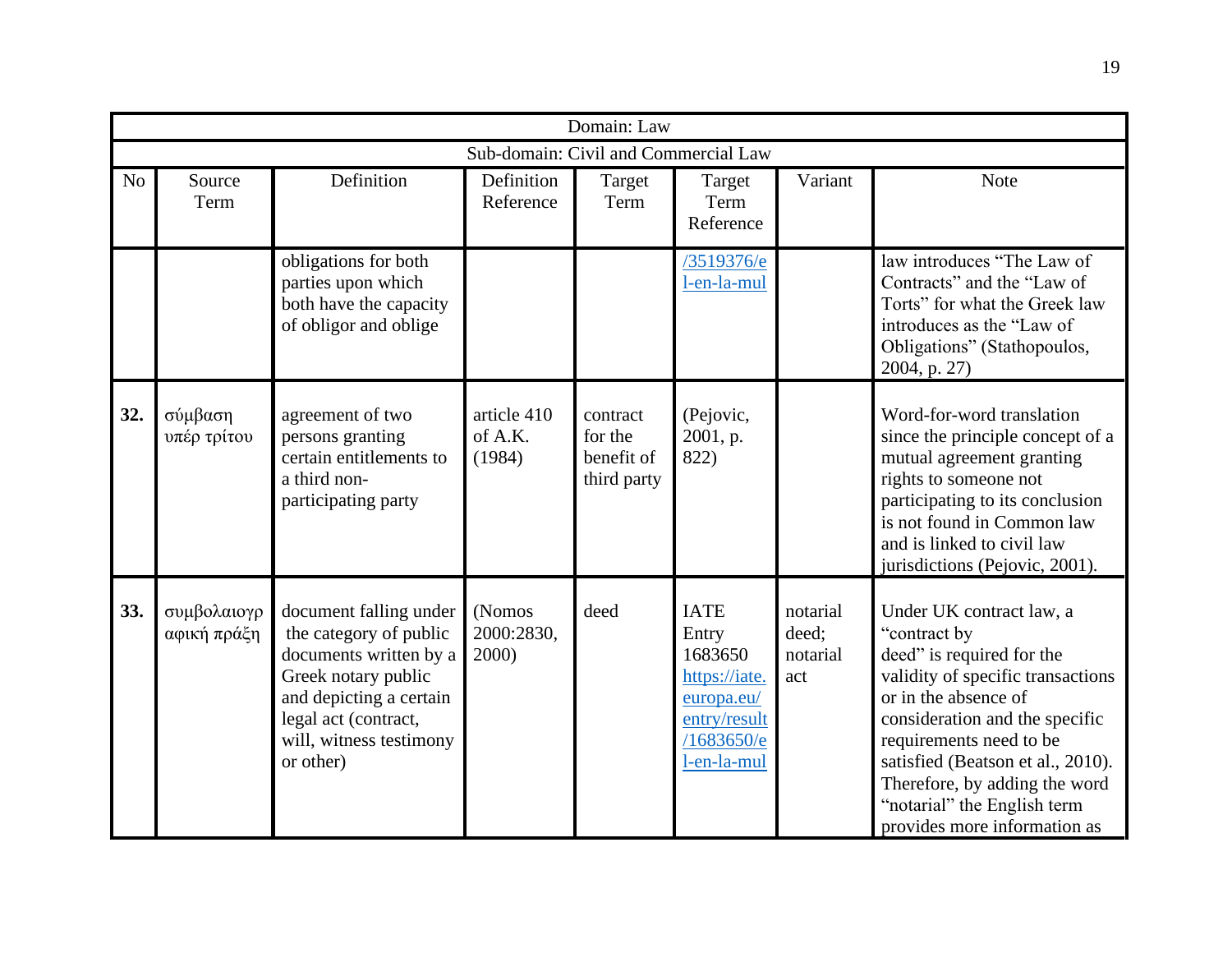|     |                                         |                                                                                                                                                                                                                                                       |                                                      | Domain: Law                  |                                                                                                    |         |                                                                                                                                                                                                                                                                                                                       |  |  |  |  |
|-----|-----------------------------------------|-------------------------------------------------------------------------------------------------------------------------------------------------------------------------------------------------------------------------------------------------------|------------------------------------------------------|------------------------------|----------------------------------------------------------------------------------------------------|---------|-----------------------------------------------------------------------------------------------------------------------------------------------------------------------------------------------------------------------------------------------------------------------------------------------------------------------|--|--|--|--|
|     | Sub-domain: Civil and Commercial Law    |                                                                                                                                                                                                                                                       |                                                      |                              |                                                                                                    |         |                                                                                                                                                                                                                                                                                                                       |  |  |  |  |
| No  | Source<br>Term                          | Definition                                                                                                                                                                                                                                            | Definition<br>Reference                              | Target<br>Term               | Target<br>Term<br>Reference                                                                        | Variant | <b>Note</b>                                                                                                                                                                                                                                                                                                           |  |  |  |  |
|     |                                         |                                                                                                                                                                                                                                                       |                                                      |                              |                                                                                                    |         | to the nature of the relevant<br>Greek act.                                                                                                                                                                                                                                                                           |  |  |  |  |
| 34. | συμφωνία<br>δικαιώματος<br>(drag along) | entitlement granted<br>under a shareholders'<br>agreement or contract<br>concluded between<br>shareholders or<br>partners allowing one<br>of them to force all<br>other shareholders to<br>sell their shares or<br>titles under certain<br>conditions | article 44 of<br><b>Nomos</b><br>2018:4548<br>(2018) | drag-along<br>right          | article 44<br>of Nomos<br>2018:4548<br>(2018)                                                      |         | Rights introduced in Greek law<br>from foreign jurisdictions and<br>the terms are included as such<br>in the Greek versions.<br>Research showed that the terms<br>were used so or translated<br>literally attempting to<br>encompass the most important<br>aspects of the concept (e.g.<br>"δικαίωμα προσκολλήσεως"). |  |  |  |  |
| 35. | συναίνεση                               | permission to<br>undertake an action<br>given by a person<br>affected prior to the<br>undertaking of said<br>action by a third party                                                                                                                  | article 236<br>of A.K.<br>(1984)                     | consent                      | <b>IATE</b><br>1396167<br>https://iate.<br>europa.eu/<br>entry/result<br>/1396167/e<br>l-en-la-mul |         | The English term is used also<br>for "συγκατάθεση" without<br>considering the difference of<br>the two Greek terms regarding<br>the chronological point the<br>clearance is given.                                                                                                                                    |  |  |  |  |
| 36. | συναλλαγμα<br>τική                      | negotiable instrument<br>satisfying the<br>conditions of law                                                                                                                                                                                          | (Nomos<br>1932:5325,<br>1932)                        | bill of<br>exchange<br>(B/E) | (Chrisovits<br>iotis &<br>Stavrakopo                                                               |         | In view of the globalization of<br>commercial transactions the<br>UK and Greek instruments                                                                                                                                                                                                                            |  |  |  |  |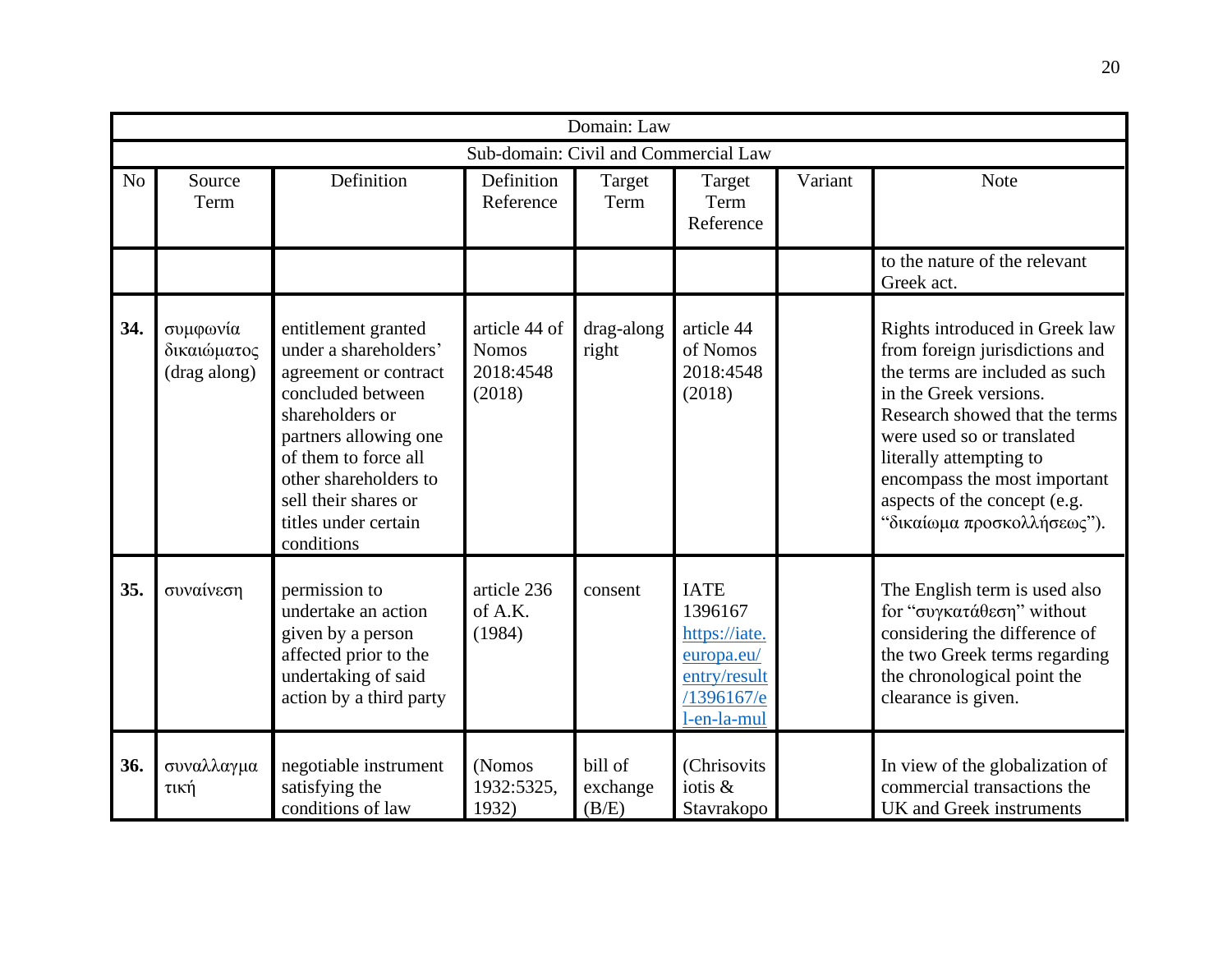|                | Domain: Law                          |                                                                                                                                                                                                                                                       |                                                                                                    |                              |                                                                                                    |            |                                                                                                                                                                                                                                                                                                                                                                          |  |  |  |  |
|----------------|--------------------------------------|-------------------------------------------------------------------------------------------------------------------------------------------------------------------------------------------------------------------------------------------------------|----------------------------------------------------------------------------------------------------|------------------------------|----------------------------------------------------------------------------------------------------|------------|--------------------------------------------------------------------------------------------------------------------------------------------------------------------------------------------------------------------------------------------------------------------------------------------------------------------------------------------------------------------------|--|--|--|--|
|                | Sub-domain: Civil and Commercial Law |                                                                                                                                                                                                                                                       |                                                                                                    |                              |                                                                                                    |            |                                                                                                                                                                                                                                                                                                                                                                          |  |  |  |  |
| N <sub>o</sub> | Source<br>Term                       | Definition                                                                                                                                                                                                                                            | Definition<br>Reference                                                                            | Target<br>Term               | Target<br>Term<br>Reference                                                                        | Variant    | <b>Note</b>                                                                                                                                                                                                                                                                                                                                                              |  |  |  |  |
|                |                                      | $5325/1932$ including a<br>written order requiring<br>someone to make a<br>specified payment to<br>the signatory or to a<br>named payee                                                                                                               |                                                                                                    |                              | ulos, 2011,<br>p. 1653)                                                                            |            | share some features, even<br>though the laws differ.                                                                                                                                                                                                                                                                                                                     |  |  |  |  |
| 37.            | σύνδικος<br>πτωχεύσεως               | lawyer responsible to<br>complete the<br>insolvency<br>proceedings under the<br>Court supervision<br>entrusted with the<br>bankruptcy estate,<br>having the duty to<br>perform the actions<br>prescribed under the<br><b>Greek Bankruptcy</b><br>Code | <b>IATE</b><br>1390836<br>https://iate.e<br>uropa.eu/ent<br>ry/result/13<br>90836/el-<br>en-la-mul | trustee in<br>bankruptc<br>y | <b>IATE</b><br>1390836<br>https://iate.<br>europa.eu/<br>entry/result<br>/1390836/e<br>l-en-la-mul | liquidator | The concept is not described<br>again in its entirety since<br>trustees/liquidators are not<br>necessarily attorneys and are<br>not always supervised by the<br>Court. It is noted that the<br>Greek concept is currently<br>under revision in view of a<br>draft law concerning the<br>settlement of debts and<br>granting of a second chance to<br>distressed persons. |  |  |  |  |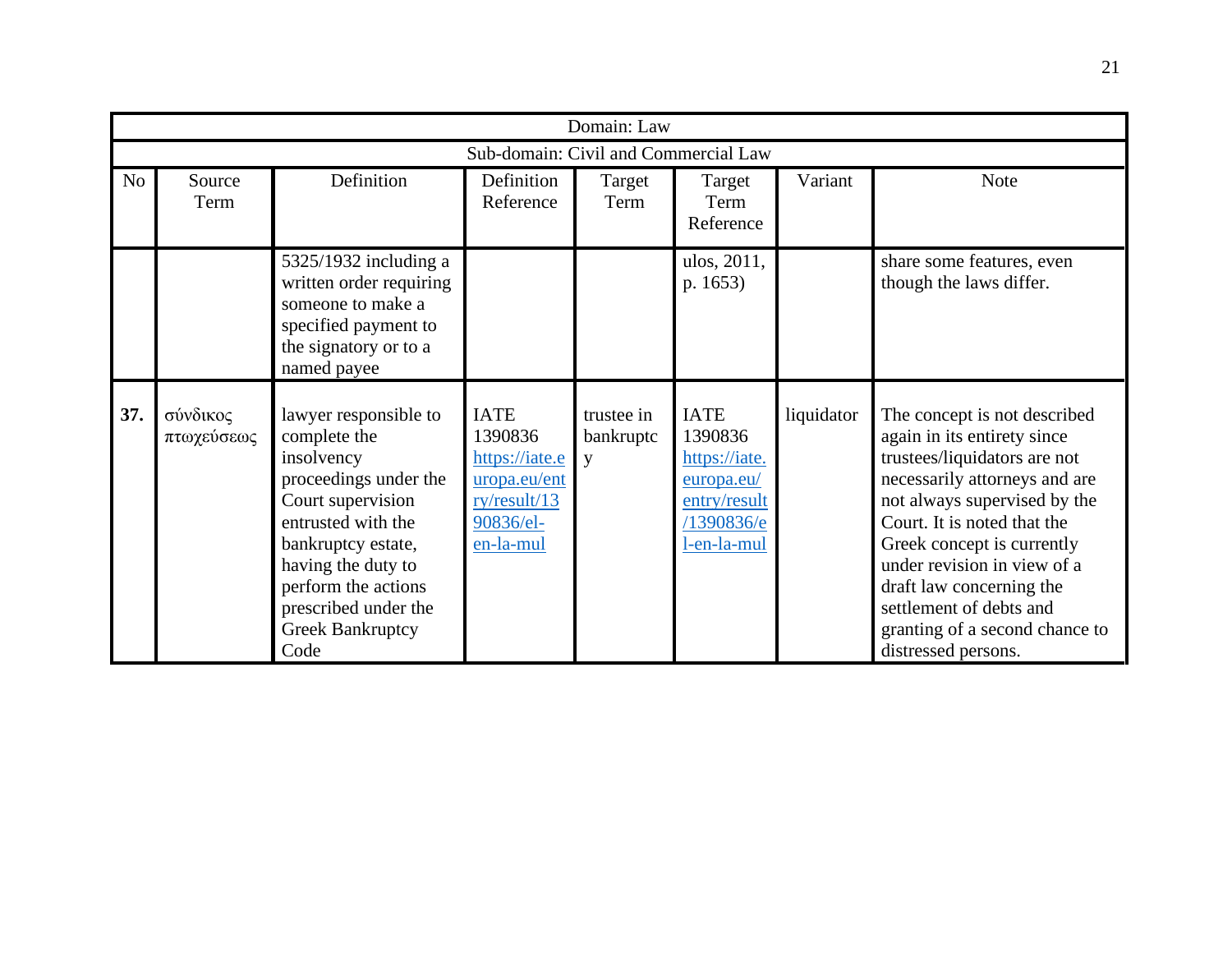<span id="page-21-0"></span>

|                | Domain: Law           |                                                                                                                                                                                                                                                                 |                              |                                |                                           |                  |                                                                                                                                                                                                                                                                                                                                                                                        |  |  |  |  |  |
|----------------|-----------------------|-----------------------------------------------------------------------------------------------------------------------------------------------------------------------------------------------------------------------------------------------------------------|------------------------------|--------------------------------|-------------------------------------------|------------------|----------------------------------------------------------------------------------------------------------------------------------------------------------------------------------------------------------------------------------------------------------------------------------------------------------------------------------------------------------------------------------------|--|--|--|--|--|
|                | Sub-domain: Penal Law |                                                                                                                                                                                                                                                                 |                              |                                |                                           |                  |                                                                                                                                                                                                                                                                                                                                                                                        |  |  |  |  |  |
| N <sub>o</sub> | Source<br>Term        | Definition                                                                                                                                                                                                                                                      | Definition<br>Reference      | Target<br>Term                 | Target<br>Term<br>Reference               | Variant          | <b>Note</b>                                                                                                                                                                                                                                                                                                                                                                            |  |  |  |  |  |
| 38.            | αληθινή<br>συρροή     | single or multiple actions<br>or omissions leading to<br>multiple crimes                                                                                                                                                                                        | article 94 of<br>P.K. (2019) | real<br>joinder of<br>offences | (Stamelos<br>et al.,<br>2015, p.<br>1232) |                  | The concept of "joinder" in<br>Common law serves<br>"administrative efficiency"<br>(Gianneli, 1997, p.1), whereas<br>under Greek Law special<br>provisions apply as regards the<br>punishment and treatment of a<br>behavior as a single or multiple<br>crime.                                                                                                                         |  |  |  |  |  |
| 39.            | αμέλεια               | criminal liability<br>subcategory referring to<br>the lack of attention one<br>ought to have paid<br>leading either to the said<br>person's failure to<br>foresee the unlawful<br>outcome or to its belief<br>that the criminal outcome<br>will not materialize | article 28 of<br>P.K. (2019) | negligence                     | (Stamelos<br>et al.,<br>2015, p.<br>770)  | recklessne<br>SS | Criminal law experts evaluated<br>the nature of the common law<br>concept of "recklessness"<br>attempting to determine its<br>features, debating the need for<br>a third form of criminal<br>liability apart from "δόλος" or<br>"αμέλεια" (Vathiotis, 2006). It<br>is because of this that the<br>variant cannot be accurately<br>employed to refer to the Greek<br>term of "αμέλεια". |  |  |  |  |  |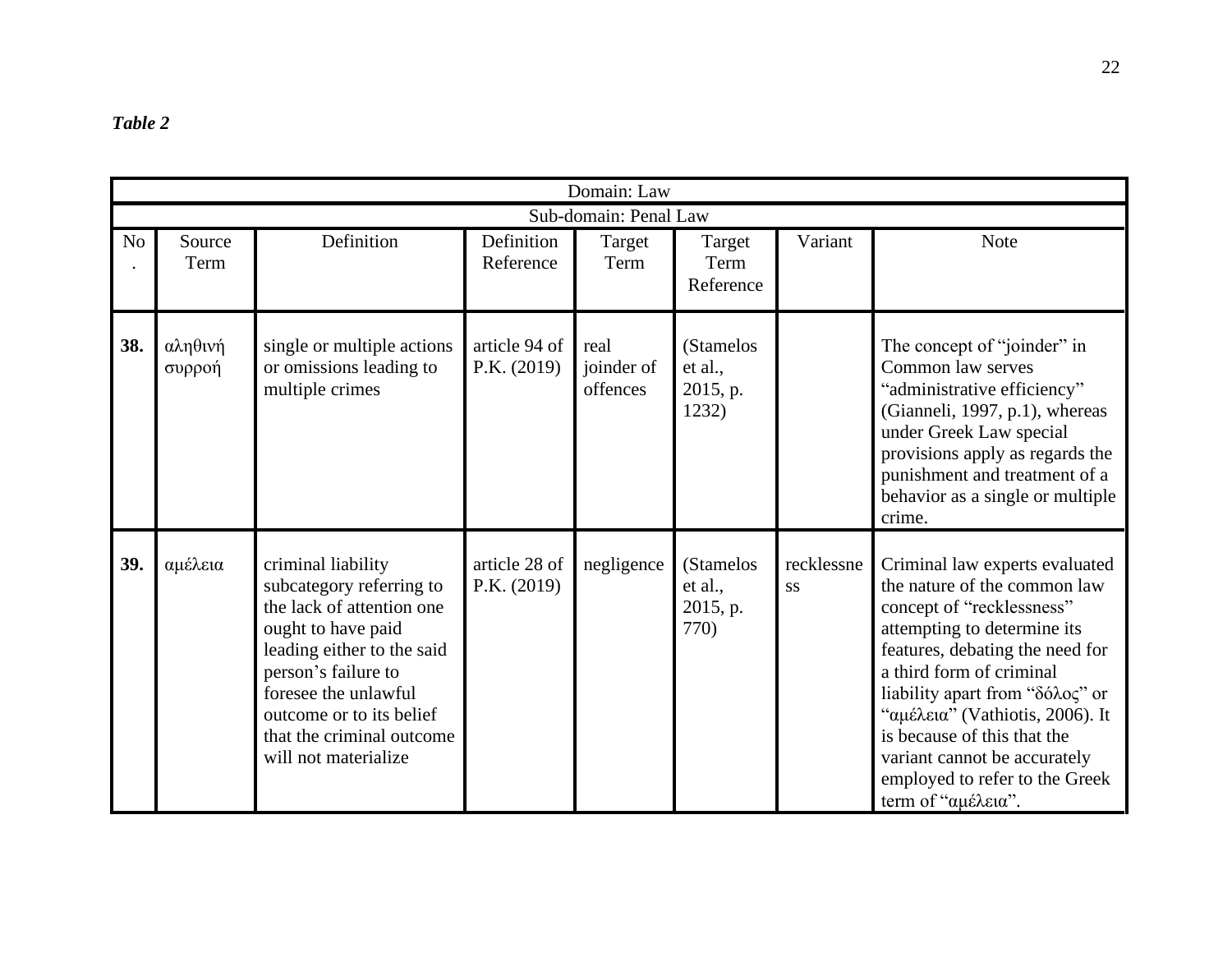|                |                                  |                                                                                                                                                                                    |                                  | Domain: Law                         |                                                                                            |                                 |                                                                                                                                                                                                                                                                                                              |
|----------------|----------------------------------|------------------------------------------------------------------------------------------------------------------------------------------------------------------------------------|----------------------------------|-------------------------------------|--------------------------------------------------------------------------------------------|---------------------------------|--------------------------------------------------------------------------------------------------------------------------------------------------------------------------------------------------------------------------------------------------------------------------------------------------------------|
|                |                                  |                                                                                                                                                                                    |                                  | Sub-domain: Penal Law               |                                                                                            |                                 |                                                                                                                                                                                                                                                                                                              |
| N <sub>o</sub> | Source<br>Term                   | Definition                                                                                                                                                                         | Definition<br>Reference          | Target<br>Term                      | Target<br>Term<br>Reference                                                                | Variant                         | Note                                                                                                                                                                                                                                                                                                         |
| 40.            | άμεσος<br>δόλος                  | subcategory of criminal<br>liability referring to the<br>perpetrator's knowledge<br>as to the criminal<br>outcome of their<br>behavior and desire to<br>have said effect           | article 27 of<br>P.K. (2019)     | direct<br>malice                    | (Stamelos<br>et al.,<br>2015, p.<br>944)                                                   | criminal<br>intent              | Refer to Entry No. 12. The<br>Greek term is a hyponym to the<br>term "δόλος" translated as<br>intent or criminal intent in<br>English. Under UK Law the<br>term direct intent (Parsons,<br>2000) is introduced having<br>similarities to the Greek term<br>concept, however not being<br>entirely identical. |
| 41.            | άμεσος<br>συνεργός               | willful assistance to the<br>perpetrator of a crime<br>during the performance<br>of the main act                                                                                   | article 47 of<br>P.K. (2019)     | accessory<br>at the fact            | (Stamelos<br>et al.,<br>2015, p.<br>1225)                                                  | direct/<br>primary<br>accessory | The concept differs in<br>Common law since the dub-<br>division to "άμεσος" and<br>"έμμεσος" is not introduced<br>and "aiding" approximates the<br>concept of "συνέργεια" more<br>(Marchuk, 2014).                                                                                                           |
| 42.            | ανθρωποκ<br>τονία από<br>αμέλεια | crime introduced by the<br>Greek criminal code that<br>is punishable with<br>imprisonment of at least<br>3 months providing for<br>the punishment of the<br>person whose negligent | article 302<br>of P.K.<br>(2019) | involuntar<br>y<br>manslaugh<br>ter | <b>IATE</b><br>Entry<br>3583993<br>https://iate.<br>europa.eu/<br>entry/slide<br>show/1601 | involuntar<br>y<br>homicide     | It is observed that the UK law<br>concept covers cases falling<br>under the Greek concept of<br>"θανατηφόρα σωματική<br>βλάβη".                                                                                                                                                                              |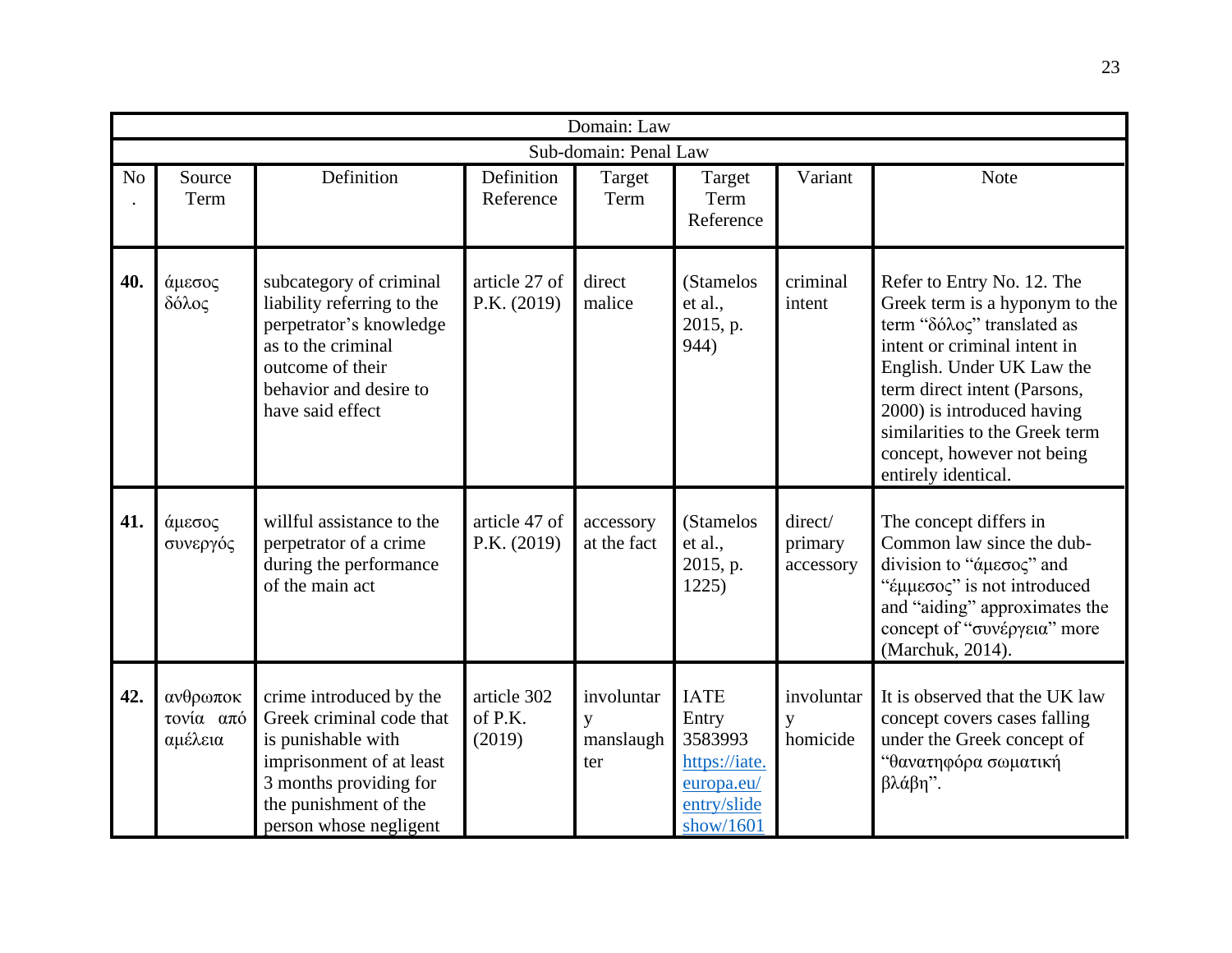|                |                               |                                                                                                                                                                                                                                                                                          |                                                                                                                                     | Domain: Law    |                                                                                                             |                                        |                                                                                                                                                                                                                                                                                        |  |  |  |  |
|----------------|-------------------------------|------------------------------------------------------------------------------------------------------------------------------------------------------------------------------------------------------------------------------------------------------------------------------------------|-------------------------------------------------------------------------------------------------------------------------------------|----------------|-------------------------------------------------------------------------------------------------------------|----------------------------------------|----------------------------------------------------------------------------------------------------------------------------------------------------------------------------------------------------------------------------------------------------------------------------------------|--|--|--|--|
|                | Sub-domain: Penal Law         |                                                                                                                                                                                                                                                                                          |                                                                                                                                     |                |                                                                                                             |                                        |                                                                                                                                                                                                                                                                                        |  |  |  |  |
| N <sub>o</sub> | Source<br>Term                | Definition                                                                                                                                                                                                                                                                               | Definition<br>Reference                                                                                                             | Target<br>Term | Target<br>Term<br>Reference                                                                                 | Variant                                | <b>Note</b>                                                                                                                                                                                                                                                                            |  |  |  |  |
|                |                               | actions or omissions lead<br>to the death of another<br>person                                                                                                                                                                                                                           |                                                                                                                                     |                | 701117952<br>/3583993/e<br>l-el-en-la-<br>mul                                                               |                                        |                                                                                                                                                                                                                                                                                        |  |  |  |  |
| 43.            | αντικειμεν<br>ική<br>υπόσταση | all data prescribed under<br>the applicable from time<br>to time legal provisions,<br>that do not refer to the<br>perpetrator's mental<br>disposition, and the<br>satisfaction of which<br>characterize a conduct as<br>punishable                                                       | <b>IATE</b> Entry<br>9145555<br>https://iate.e<br>uropa.eu/ent<br>ry/slidesho<br>w/16017012<br>05973/9145<br>55/el-el-en-<br>la-mul | actus reus     | (Stamelos<br>et al.,<br>2015, p.<br>795)                                                                    | constituen<br>t elements<br>of offence | Latin word used to describe<br>one of the two constituent parts<br>of the crime (actus reus), the<br>other being "mens rea".<br>However, under common law<br>the existence of "mens rea" is<br>not always mandatory (so<br>called "strict liability offences"<br>created by statutes). |  |  |  |  |
| 44.            | απάτη                         | crime introduced by the<br>Greek criminal code that<br>is punishable in its<br>principle form with<br>imprisonment and<br>monetary penalty<br>providing for the<br>punishment of the person<br>who - aiming to obtain<br>for himself or a third<br>person unlawful<br>monetary benefit - | article 386<br>of $P.K.$<br>(2019)                                                                                                  | fraud          | <b>IATE</b><br>Entry<br>3584127<br>https://iate.<br>europa.eu/<br>entry/result<br>/3584127/e<br>l-en-la-mul |                                        | In the UK, the relevant conduct<br>is still punishable under the<br>legislation, but the Fraud Act<br>2006 provides for different<br>classes of the main offence<br>(Crown Prosecution Service,<br>2020b).                                                                             |  |  |  |  |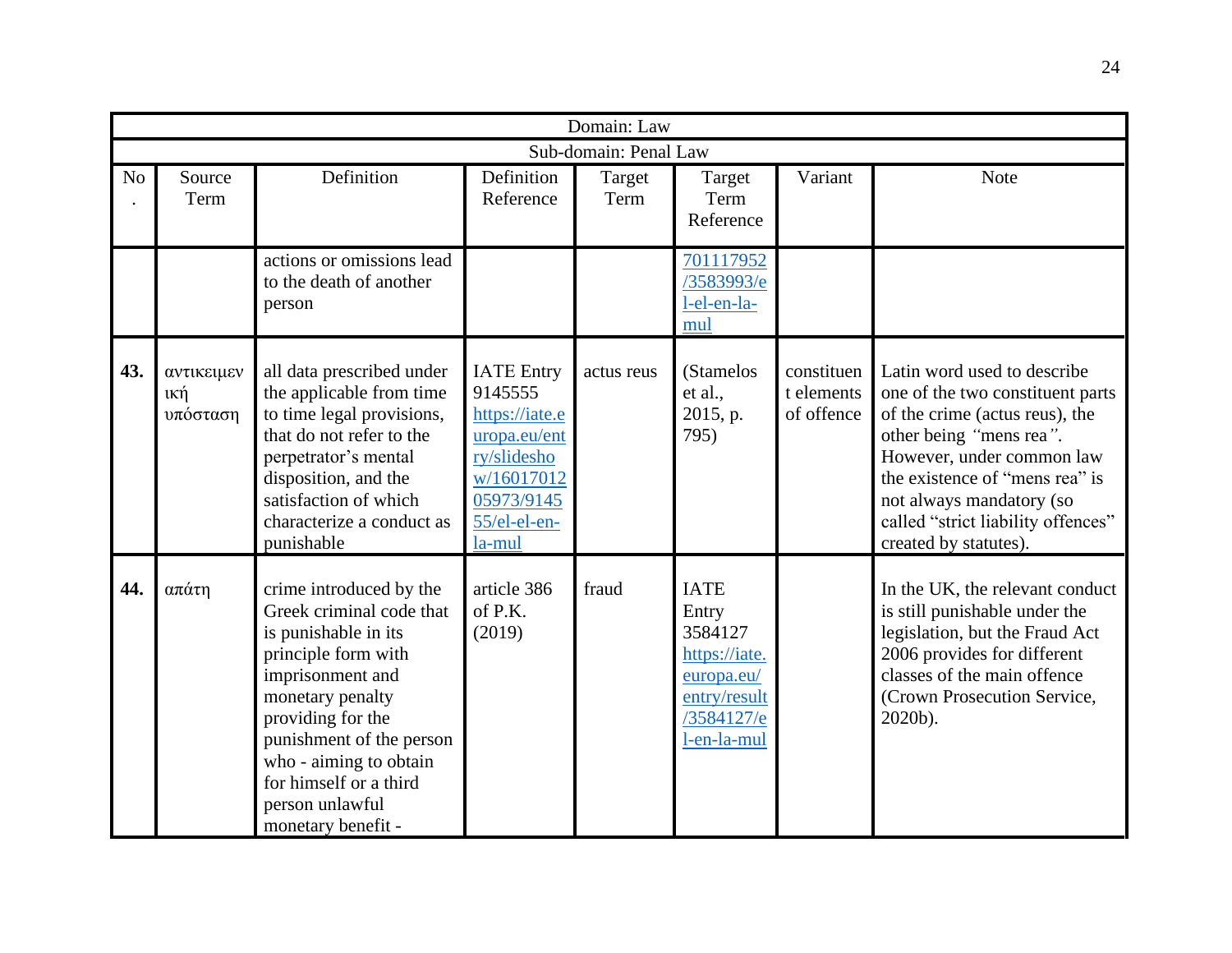|                |                        |                                                                                                                                                                                                      |                              | Domain: Law                    |                                           |         |                                                                                                   |  |  |  |  |
|----------------|------------------------|------------------------------------------------------------------------------------------------------------------------------------------------------------------------------------------------------|------------------------------|--------------------------------|-------------------------------------------|---------|---------------------------------------------------------------------------------------------------|--|--|--|--|
|                | Sub-domain: Penal Law  |                                                                                                                                                                                                      |                              |                                |                                           |         |                                                                                                   |  |  |  |  |
| N <sub>o</sub> | Source<br>Term         | Definition                                                                                                                                                                                           | Definition<br>Reference      | Target<br>Term                 | Target<br>Term<br>Reference               | Variant | <b>Note</b>                                                                                       |  |  |  |  |
|                |                        | intentionally<br>misrepresents or hides<br>facts and persuades<br>someone to proceed with<br>an action or omission<br>that lead to the harm a<br>foreign property                                    |                              |                                |                                           |         |                                                                                                   |  |  |  |  |
| 45.            | απλός<br>συνεργός      | willful assistance to the<br>perpetrator of a crime<br>before the act or during<br>the act but without<br>immediate complicity                                                                       | article 47 of<br>P.K. (2019) | accessory<br>after the<br>fact | (Stamelos<br>et al.,<br>2015, p.<br>1225) |         | Refer to Entry No. 41.                                                                            |  |  |  |  |
| 46.            | ασυνείδητ<br>η αμέλεια | subcategory of<br>negligence ("αμέλεια")<br>referring to the lack of<br>care a person who<br>committed a crime ought<br>to have shown, leading to<br>his inability to foresee<br>the unlawful result | article 28 of<br>P.K. (2019) | negligence                     | (Stamelos<br>et al.,<br>2015, p.<br>770)  |         | Refer to Entry No. 39.                                                                            |  |  |  |  |
| 47.            | αυτουργός              | natural person that<br>committed a crime                                                                                                                                                             | article 45 of<br>P.K. (2019) | perpetrator                    | <b>IATE</b><br>Entry<br>878656            |         | Greek criminal law embraces<br>the view that only the conduct<br>of natural persons is punishable |  |  |  |  |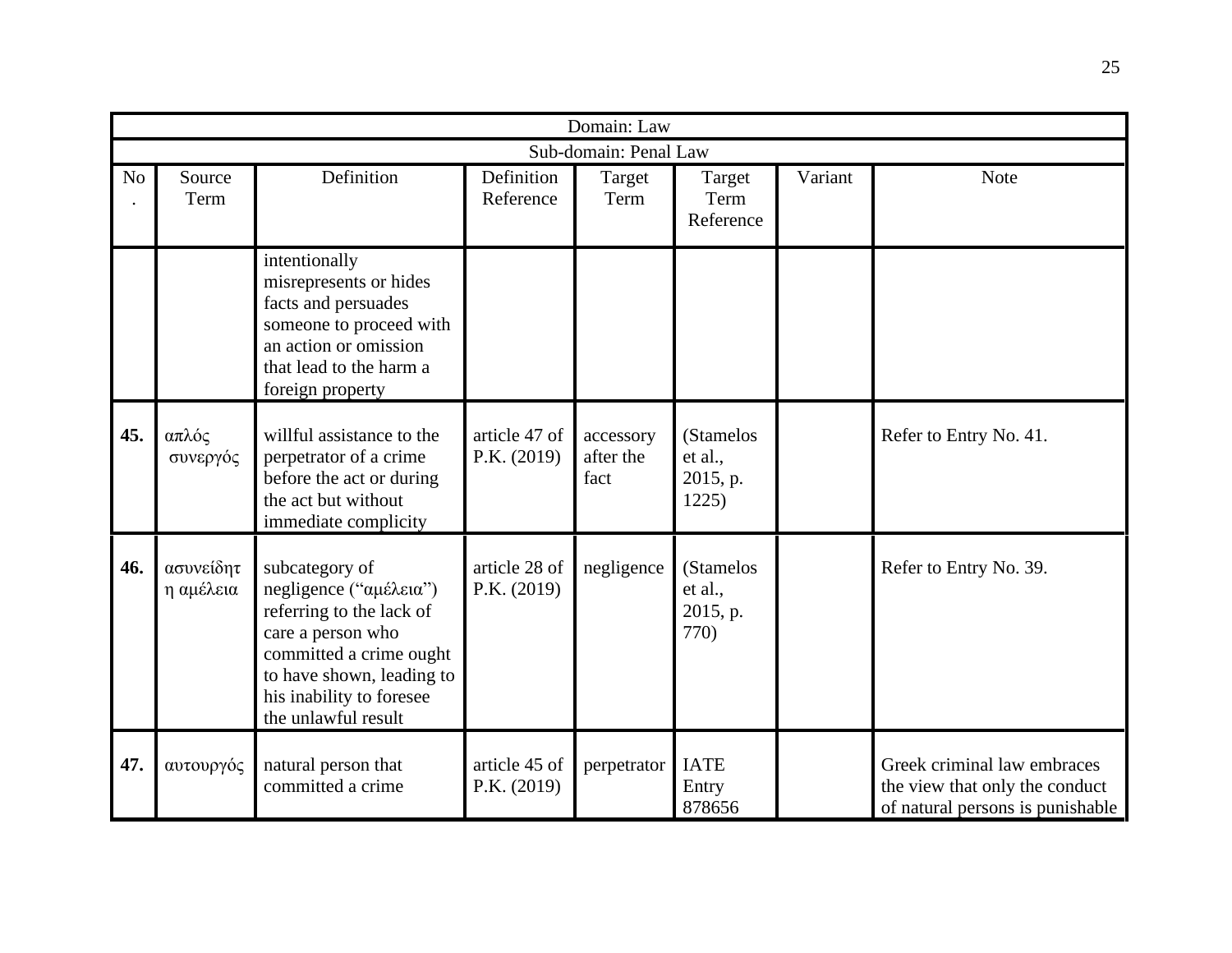|                |                            |                                                                                                                                                                                                                                                                                                                                                                                                                                  |                                  | Domain: Law                |                                                                                                             |                     |                                                                                                                                                                                                                                                                                                                      |
|----------------|----------------------------|----------------------------------------------------------------------------------------------------------------------------------------------------------------------------------------------------------------------------------------------------------------------------------------------------------------------------------------------------------------------------------------------------------------------------------|----------------------------------|----------------------------|-------------------------------------------------------------------------------------------------------------|---------------------|----------------------------------------------------------------------------------------------------------------------------------------------------------------------------------------------------------------------------------------------------------------------------------------------------------------------|
|                |                            |                                                                                                                                                                                                                                                                                                                                                                                                                                  |                                  | Sub-domain: Penal Law      |                                                                                                             |                     |                                                                                                                                                                                                                                                                                                                      |
| N <sub>o</sub> | Source<br>Term             | Definition                                                                                                                                                                                                                                                                                                                                                                                                                       | Definition<br>Reference          | Target<br>Term             | Target<br>Term<br>Reference                                                                                 | Variant             | <b>Note</b>                                                                                                                                                                                                                                                                                                          |
|                |                            |                                                                                                                                                                                                                                                                                                                                                                                                                                  |                                  |                            | https://iate.<br>europa.eu/<br>entry/result<br>/878656/el<br>-en-la-mul                                     |                     | and not legal entities<br>(Marchuk, 2014).                                                                                                                                                                                                                                                                           |
| 48.            | βαριά<br>σωματική<br>βλάβη | crime introduced by the<br>Greek criminal code<br>providing - in its<br>principle form - for the<br>punishment by<br>imprisonment of at least<br>1 year of a person who<br>harms the body or health<br>of another natural person<br>leading to the severe<br>injury of the victim and<br>in case this criminal<br>outcome was intended<br>the crime is a felony<br>punishable with<br>confinement for a period<br>up to 10 years | article 310<br>of P.K.<br>(2019) | grievous<br>bodily<br>harm | <b>IATE</b><br>Entry<br>3584168<br>https://iate.<br>europa.eu/<br>entry/result<br>/3584168/e<br>l-en-la-mul | n/a                 | The English term covers cases<br>of "really serious" damages<br>inflicted to the victim and the<br>juries are to determine this<br>(Crown Prosecution Service,<br>2020a), whereas under Greek<br>law the Court decides as to the<br>character ultimately, in view of<br>the different criminal<br>procedure systems. |
| 49.            | έγκλημα                    | punishable conduct<br>characterized under the<br>law as wrong ("άδικος"),                                                                                                                                                                                                                                                                                                                                                        | article 14 of<br>P.K. (2019)     | crime                      | <b>IATE</b><br>Entry<br>3584001                                                                             | criminal<br>offence | The three components that<br>constitute a crime are not<br>found in other jurisdictions.                                                                                                                                                                                                                             |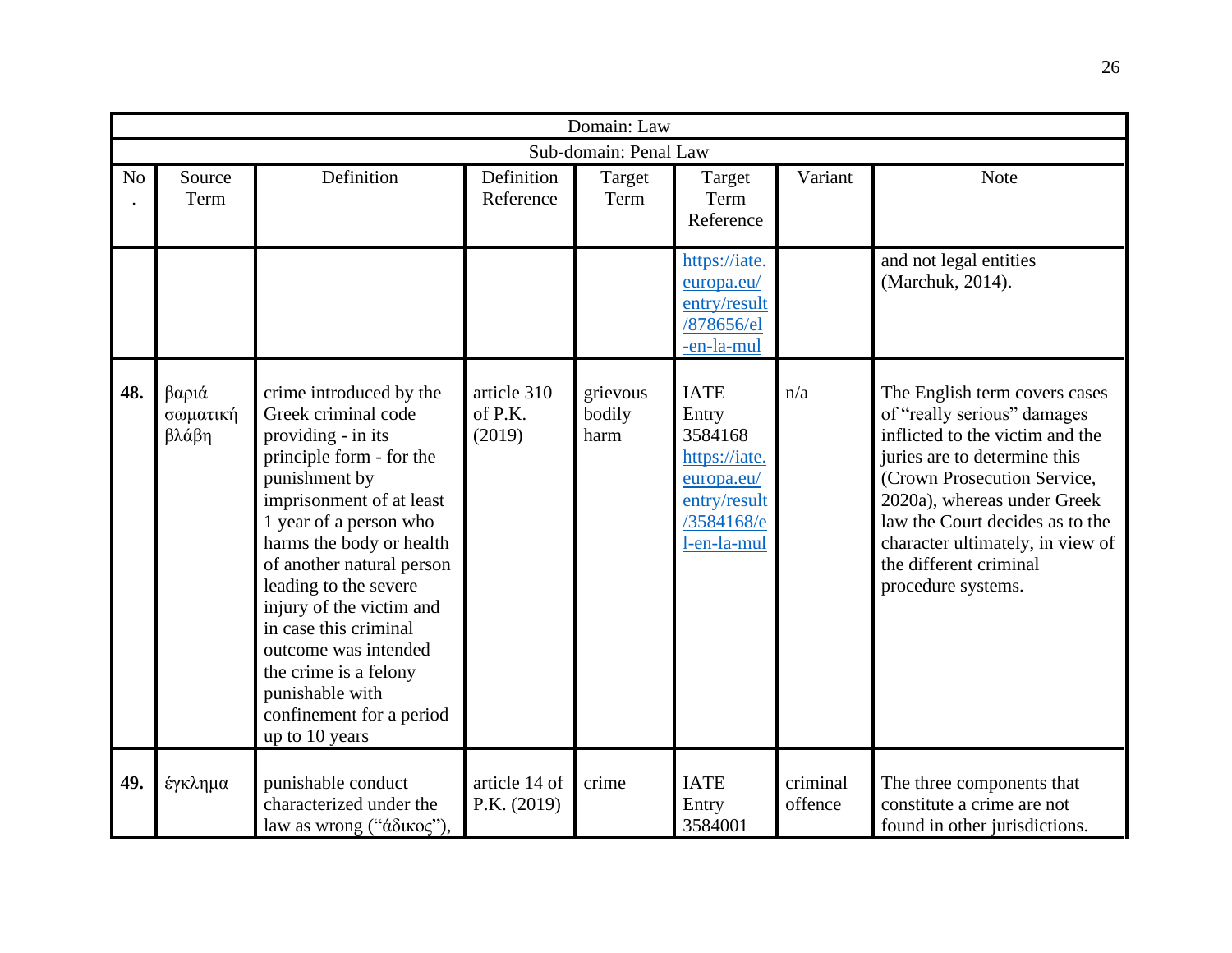|                |                       |                                                                                                                                                                                                                                                                                                                                                                                                                                                   |                                  | Domain: Law           |                                                                                                           |                   |                                                                                                                                                                                      |
|----------------|-----------------------|---------------------------------------------------------------------------------------------------------------------------------------------------------------------------------------------------------------------------------------------------------------------------------------------------------------------------------------------------------------------------------------------------------------------------------------------------|----------------------------------|-----------------------|-----------------------------------------------------------------------------------------------------------|-------------------|--------------------------------------------------------------------------------------------------------------------------------------------------------------------------------------|
|                |                       |                                                                                                                                                                                                                                                                                                                                                                                                                                                   |                                  | Sub-domain: Penal Law |                                                                                                           |                   |                                                                                                                                                                                      |
| N <sub>o</sub> | Source<br>Term        | Definition                                                                                                                                                                                                                                                                                                                                                                                                                                        | Definition<br>Reference          | Target<br>Term        | Target<br>Term<br>Reference                                                                               | Variant           | <b>Note</b>                                                                                                                                                                          |
|                |                       | imputable<br>("καταλογιστός")                                                                                                                                                                                                                                                                                                                                                                                                                     |                                  |                       | https://iate.<br>europa.eu/<br>entry/result<br>/3584001/e<br>l-en-la-mul                                  |                   | The principal concept remains<br>the same under Greek and UK<br>law, since the aim is to punish<br>those persons whose actions or<br>omissions harm in a way<br>society frowns upon. |
| 50.            | εκβίαση               | crime introduced by the<br>Greek criminal code<br>punishable in its<br>principle form with<br>imprisonment of at least<br>a year and monetary<br>penalty, referring to<br>actions of a person upon<br>which the said person<br>intentionally forces<br>another, through violence<br>or the threat of action<br>that has the potential to<br>cause harm, to a conduct<br>that results to property<br>damage of the said<br>person or a third party | article 385<br>of P.K.<br>(2019) | blackmail             | <b>IATE</b><br>Entry<br>879694<br>https://iate.<br>europa.eu/<br>entry/result<br>/879694/el<br>-en-la-mul |                   |                                                                                                                                                                                      |
| 51.            | ενδεχόμεν<br>ος δόλος | subcategory of criminal<br>liability referring a                                                                                                                                                                                                                                                                                                                                                                                                  | article 27<br>P.K. (2019)        | dolus<br>eventualis   | (Papadimit<br>riou.                                                                                       | oblique<br>intent | The variant covers to some<br>extent the Greek term concept                                                                                                                          |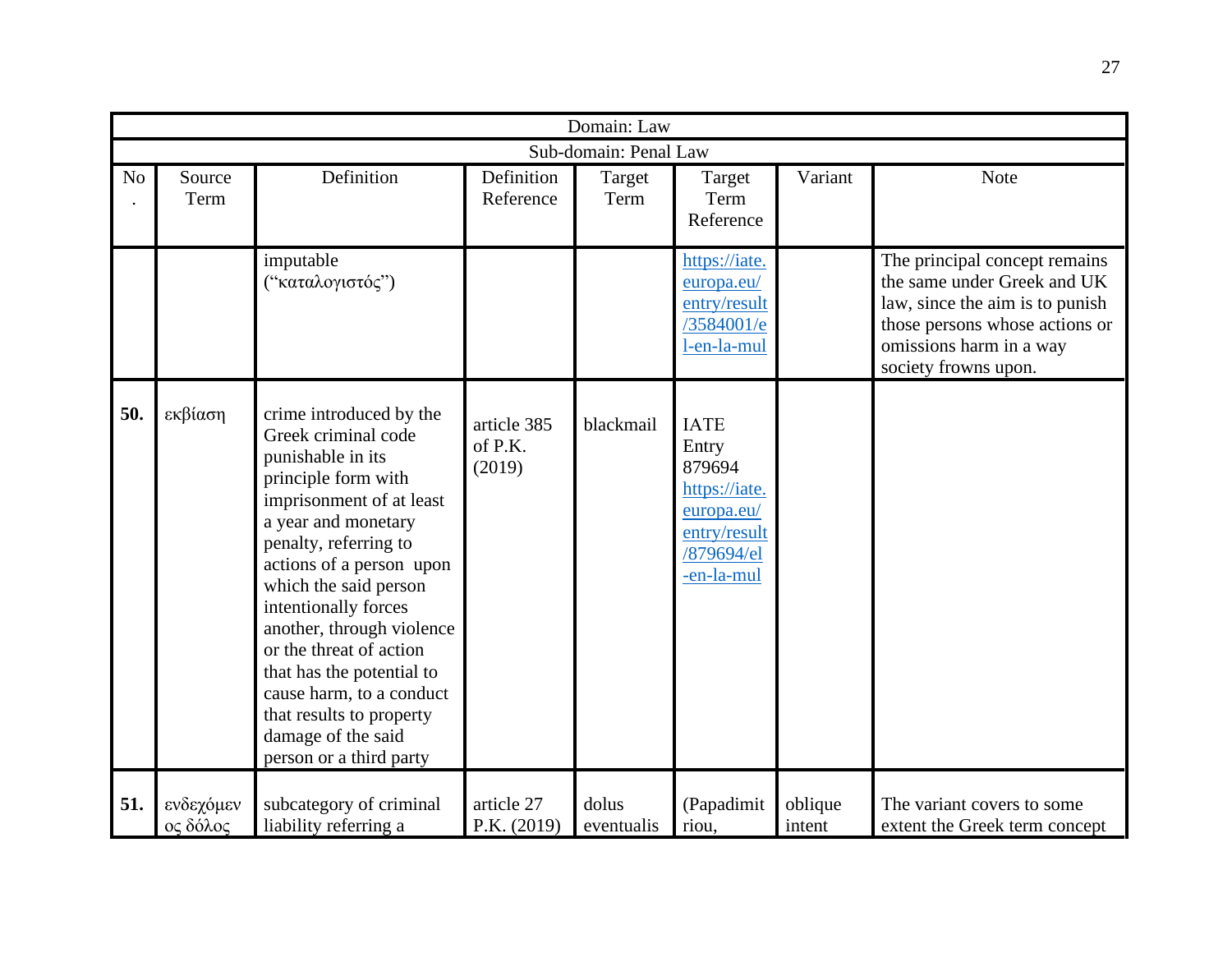|                |                                 |                                                                                                                                                                                                                                   |                                  | Domain: Law                 |                                                                                                                                           |         |                                                                                                                   |
|----------------|---------------------------------|-----------------------------------------------------------------------------------------------------------------------------------------------------------------------------------------------------------------------------------|----------------------------------|-----------------------------|-------------------------------------------------------------------------------------------------------------------------------------------|---------|-------------------------------------------------------------------------------------------------------------------|
|                |                                 |                                                                                                                                                                                                                                   |                                  | Sub-domain: Penal Law       |                                                                                                                                           |         |                                                                                                                   |
| N <sub>o</sub> | Source<br>Term                  | Definition                                                                                                                                                                                                                        | Definition<br>Reference          | Target<br>Term              | Target<br>Term<br>Reference                                                                                                               | Variant | <b>Note</b>                                                                                                       |
|                |                                 | person's knowledge as to<br>the potential of<br>committing a crime<br>through its actions or<br>omissions and<br>acceptance of this<br>potential                                                                                  |                                  |                             | 2010, p. 2)                                                                                                                               |         | since it refers to knowledge of<br>the potential (criminal)<br>outcome (Parsons, 2000).<br>Refer to Entry No. 40. |
| 52.            | ενσυνείδη<br>τη αμέλεια         | subcategory of<br>negligence ("αμέλεια")<br>referring to the lack of<br>care a perpetrator ought<br>to have shown, leading to<br>his inability to foresee<br>the unlawful result but<br>believing that it will not<br>materialize | article 28 of<br>P.K. (2019)     | recklessne<br>SS            | <b>IATE</b><br>Entry<br>933748<br>https://iate.<br>europa.eu/<br>entry/slide<br>show/1601<br>786334391<br>/933748/el<br>-el-en-la-<br>mul |         | Refer to Entries Nos. 39 $& 51$<br>and further references made.                                                   |
| 53.            | επικίνδυνη<br>σωματική<br>βλάβη | crime introduced by the<br>Greek criminal code<br>punishable by<br>imprisonment of up to 3<br>years or monetary<br>penalty when a person<br>performed the actions                                                                 | article 309<br>of P.K.<br>(2019) | dangerous<br>bodily<br>harm | (European<br>Institute<br>for Gender<br>Equality,<br>2013)                                                                                |         | Word-for-word translation<br>since no such divisions are<br>found in the UK. See Entry No.<br>48.                 |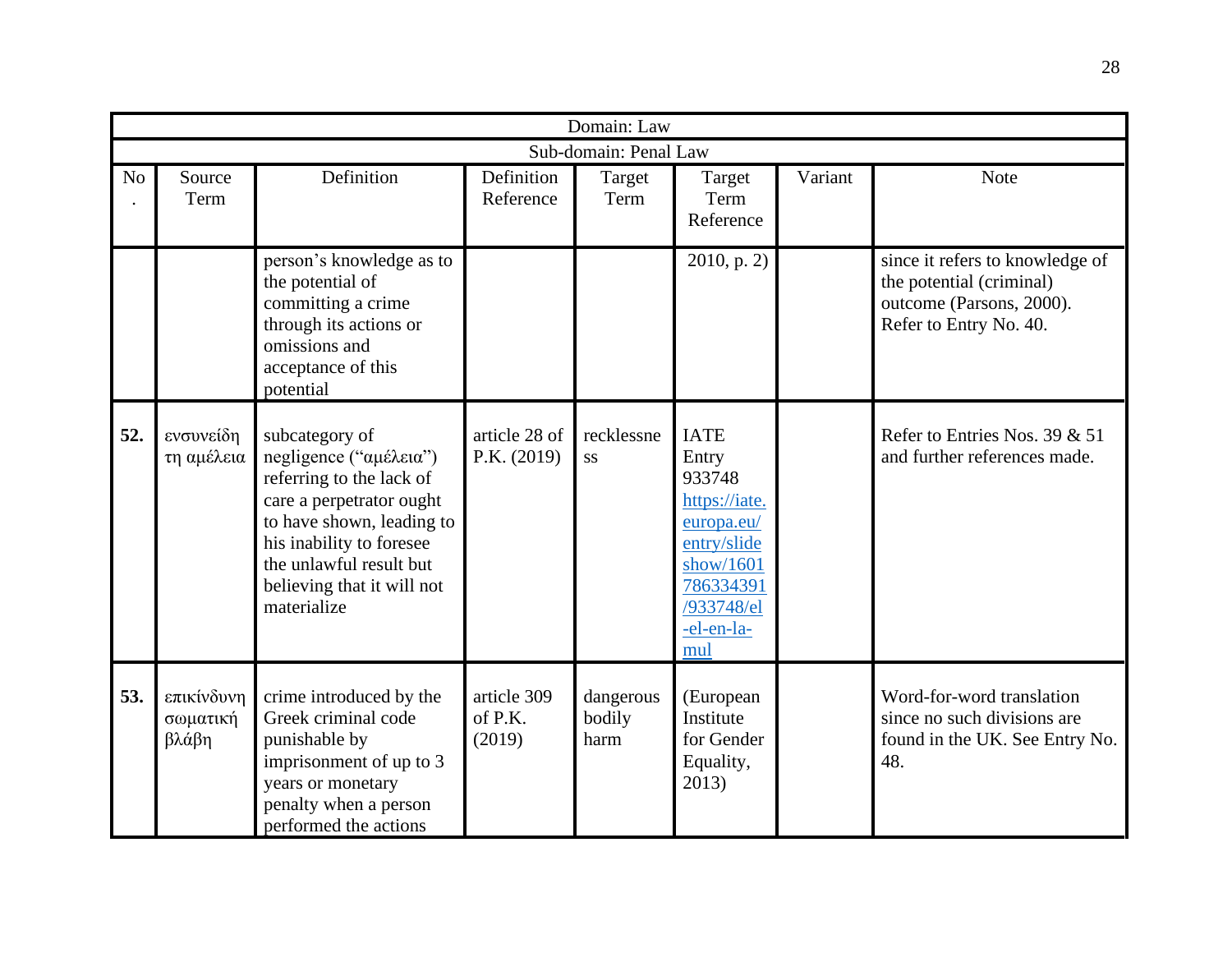|                | Domain: Law             |                                                                                                                                                                                                          |                                         |                  |                                                                                                                    |                          |                                                                                                                                                     |  |  |  |  |
|----------------|-------------------------|----------------------------------------------------------------------------------------------------------------------------------------------------------------------------------------------------------|-----------------------------------------|------------------|--------------------------------------------------------------------------------------------------------------------|--------------------------|-----------------------------------------------------------------------------------------------------------------------------------------------------|--|--|--|--|
|                | Sub-domain: Penal Law   |                                                                                                                                                                                                          |                                         |                  |                                                                                                                    |                          |                                                                                                                                                     |  |  |  |  |
| N <sub>o</sub> | Source<br>Term          | Definition                                                                                                                                                                                               | Definition<br>Reference                 | Target<br>Term   | Target<br>Term<br>Reference                                                                                        | Variant                  | <b>Note</b>                                                                                                                                         |  |  |  |  |
|                |                         | prescribed under article<br>308 and actions<br>endangered the life or a<br>serious harm of the<br>victim.                                                                                                |                                         |                  |                                                                                                                    |                          |                                                                                                                                                     |  |  |  |  |
| 54.            | ισόβια<br>κάθειρξη      | custodial penalty<br>imposed under the Greek<br>criminal code for serious<br>felonies and<br>corresponding to the<br>offender's lifetime,<br>subject to the terms of<br>P.K. concerning early<br>release | articles 51<br>& 52 of<br>P.K. $(2019)$ | life<br>sentence | <b>IATE</b><br>Entry<br>878659<br>https://iate.<br>europa.eu/<br>entry/result<br>/878659/el<br>-en-la-mul          | life<br>imprison<br>ment |                                                                                                                                                     |  |  |  |  |
| 55.            | κακούργη<br>$\mu\alpha$ | crime of high<br>significance for the State,<br>punished with life<br>sentence or confinement<br>for a period                                                                                            | article 18 of<br>P.K. (2019)            | felony           | <b>IATE</b><br>Entry<br>3584104<br>https://iate.<br>europa.eu/<br>entry/result<br>/3584104/e<br>l-el-en-la-<br>mul | crime                    | The division to felonies and<br>misdemeanors was abolished<br>by the Criminal Law Act 1967,<br>making the variant more<br>accurate (Marchuk, 2014). |  |  |  |  |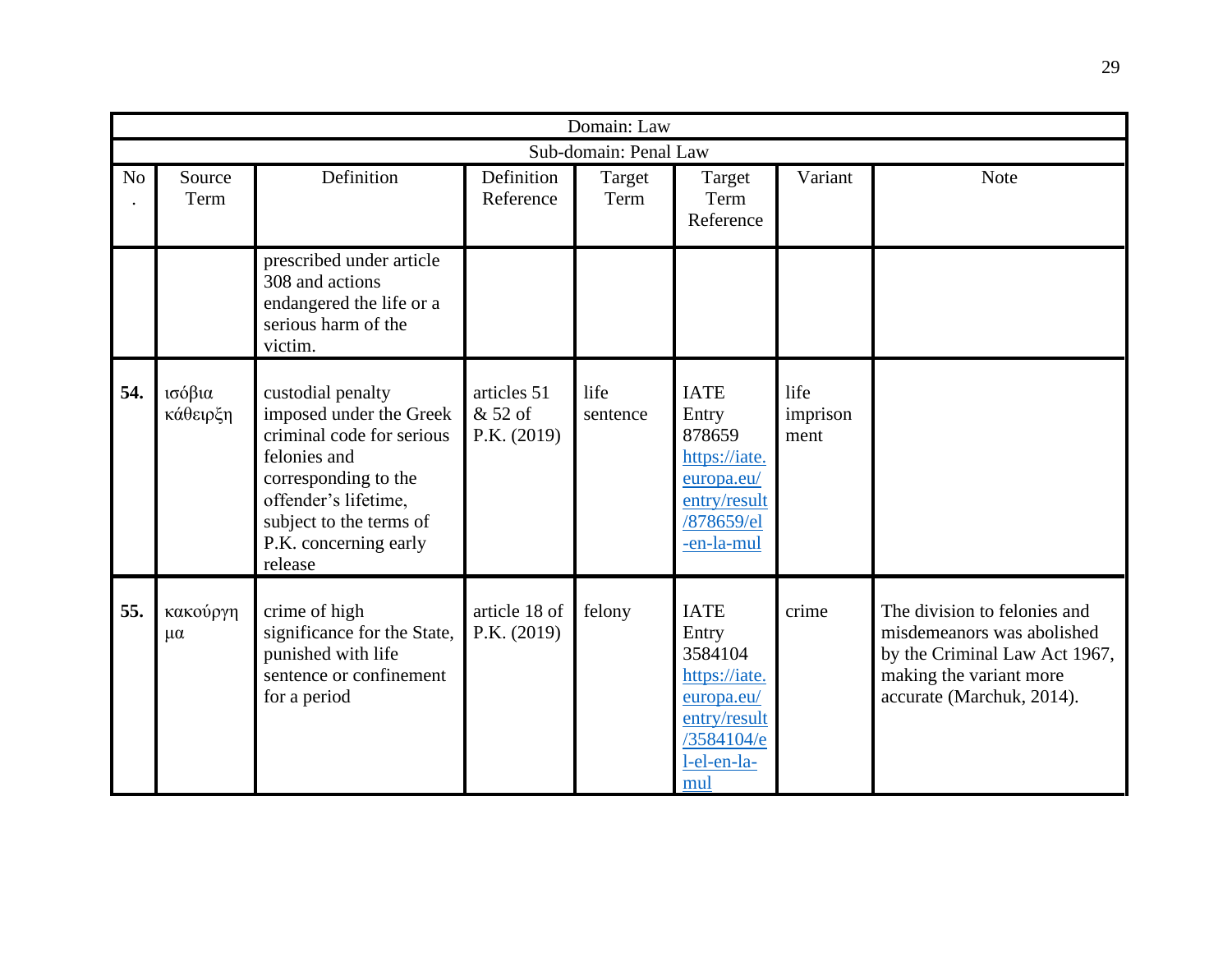|                | Domain: Law                        |                                                                                                                                                                                                                |                                |                                             |                                                                                                             |                                                |                                                                                                                                                                                            |  |  |  |
|----------------|------------------------------------|----------------------------------------------------------------------------------------------------------------------------------------------------------------------------------------------------------------|--------------------------------|---------------------------------------------|-------------------------------------------------------------------------------------------------------------|------------------------------------------------|--------------------------------------------------------------------------------------------------------------------------------------------------------------------------------------------|--|--|--|
|                |                                    |                                                                                                                                                                                                                |                                | Sub-domain: Penal Law                       |                                                                                                             |                                                |                                                                                                                                                                                            |  |  |  |
| N <sub>o</sub> | Source<br>Term                     | Definition                                                                                                                                                                                                     | Definition<br>Reference        | Target<br>Term                              | Target<br>Term<br>Reference                                                                                 | Variant                                        | <b>Note</b>                                                                                                                                                                                |  |  |  |
| 56.            | κατ' ιδέαν<br>συρροή               | multiple crimes<br>committed through a<br>single action or omission                                                                                                                                            | article 94 of<br>P.K. (2019)   | notional<br>concurren<br>ce                 | <b>IATE</b><br>Entry<br>3583935<br>https://iate.<br>europa.eu/<br>entry/result<br>/3583935/e<br>l-en-la-mul | constructi<br>ve joinder<br>of<br>offences     | Considering the similarities of<br>the Greek and German Penal<br>Laws, the terms are essentially<br>translations of the German<br>equivalents. As for the UK<br>concept refer to Entry 38. |  |  |  |
| 57.            | λόγος<br>άρσης<br>αδίκου           | certain circumstance<br>prescribed under the<br>Greek criminal code that<br>lead to the designation of<br>an otherwise wrongful<br>conduct as legally<br>accepted                                              | article 20 of<br>P.K. $(2019)$ | ground for<br>the<br>abrogation<br>of wrong | (Stamelos<br>et al.,<br>2015, p.<br>760)                                                                    | justificati<br>on of act<br>bar to<br>unlawful | Word-for-word translation in<br>the absence of a similar term<br>under UK law.                                                                                                             |  |  |  |
| 58.            | λόγος<br>άρσης<br>καταλογισ<br>μού | absence of certain<br>circumstances prescribed<br>under the Greek criminal<br>code leading to the<br>discharge of a person<br>prosecuted, whose<br>criminal conduct is<br>characterized as wrong<br>("άδικος") | article 31 of<br>P.K. (2019)   | non-<br>imputation                          | (Stamelos<br>et al.,<br>2015, p.<br>1053)                                                                   |                                                | The term is not found in this<br>sense in common law systems.<br>Because of this the equivalent<br>is a more generic term to<br>"blame".                                                   |  |  |  |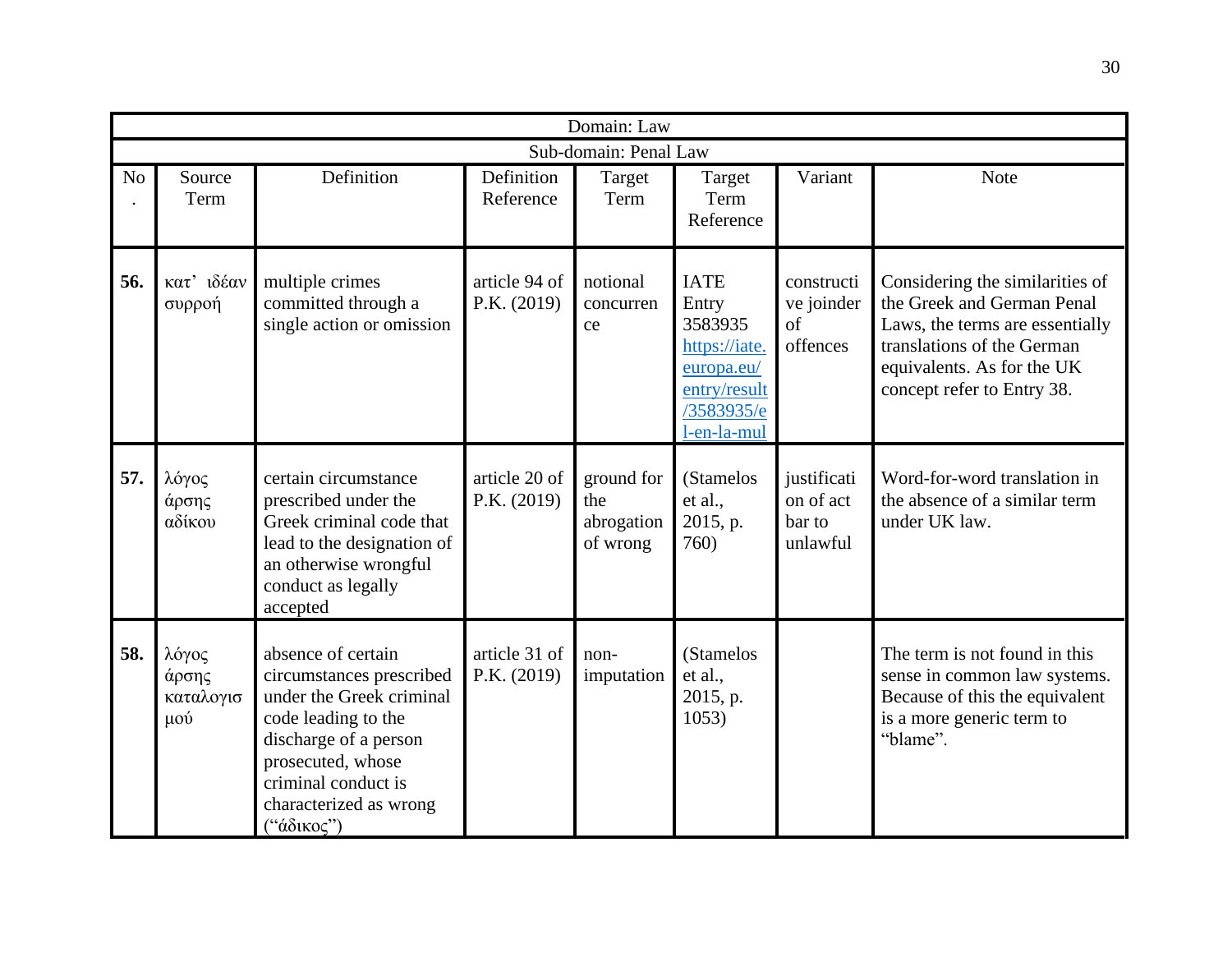|                | Domain: Law                                   |                                                                                                                                                                                                                                 |                                  |                                            |                                                                                                           |                                               |                                                                                                                                                                                                                                                                                                                        |  |  |  |
|----------------|-----------------------------------------------|---------------------------------------------------------------------------------------------------------------------------------------------------------------------------------------------------------------------------------|----------------------------------|--------------------------------------------|-----------------------------------------------------------------------------------------------------------|-----------------------------------------------|------------------------------------------------------------------------------------------------------------------------------------------------------------------------------------------------------------------------------------------------------------------------------------------------------------------------|--|--|--|
|                |                                               |                                                                                                                                                                                                                                 |                                  | Sub-domain: Penal Law                      |                                                                                                           |                                               |                                                                                                                                                                                                                                                                                                                        |  |  |  |
| N <sub>o</sub> | Source<br>Term                                | Definition                                                                                                                                                                                                                      | Definition<br>Reference          | Target<br>Term                             | Target<br>Term<br>Reference                                                                               | Variant                                       | <b>Note</b>                                                                                                                                                                                                                                                                                                            |  |  |  |
| 59.            | λόγος<br>εξάλειψης<br>αξιοποίνο<br>$\upsilon$ | certain conditions<br>prescribed under the<br>Greek criminal code that<br>lead to non-punishment<br>of a person who performs<br>a conduct that is wrong<br>("άδικο") and imputable<br>("καταλογιστό")                           | article 111<br>of P.K.<br>(2019) | bar to<br>punishabil<br>ity                | <b>IATE</b><br>Entry<br>886508<br>https://iate.<br>europa.eu/<br>entry/result<br>/886508/el<br>-en-la-mul | deletion<br>of<br>criminal<br>culpabilit<br>y | Refer to Entry No. 57.                                                                                                                                                                                                                                                                                                 |  |  |  |
| 60.            | νομική<br>πλάνη                               | ignorance of the legal<br>provisions that render<br>one's own conduct as<br>criminal making the said<br>person non-imputable<br>provided the said person<br>acted with the care he<br>should have paid in such<br>circumstances | article 31 of<br>P.K. $(2019)$   | mistake of<br>law                          | <b>IATE</b><br>Entry<br>886316<br>https://iate.<br>europa.eu/<br>entry/result<br>/886316/el<br>-en-la-mul | error of<br>law                               | The term "νομική πλάνη" is<br>met under Penal Law but also<br>under Procedure law, referring<br>to errors that occurred during a<br>procedure (that can lead to a<br>Court resolutions annulment<br>under the relevant legal remedy<br>(e.g. appeal, cassation). The<br>variant is accurately used in<br>such context. |  |  |  |
| 61.            | παραγραφ<br>ή (δίωξης)                        | period after the elapse of<br>which criminal<br>proceedings cannot<br>initiate                                                                                                                                                  | article 111<br>of P.K.<br>(2019) | prescriptio<br>$n$ (of<br>prosecutio<br>n) | <b>IATE</b><br>Entry<br>878641<br>https://iate.<br>europa.eu/<br>entry/result                             |                                               | Under Common law the<br>concept is expanded referring<br>to cases of right creation after a<br>period time lapse.                                                                                                                                                                                                      |  |  |  |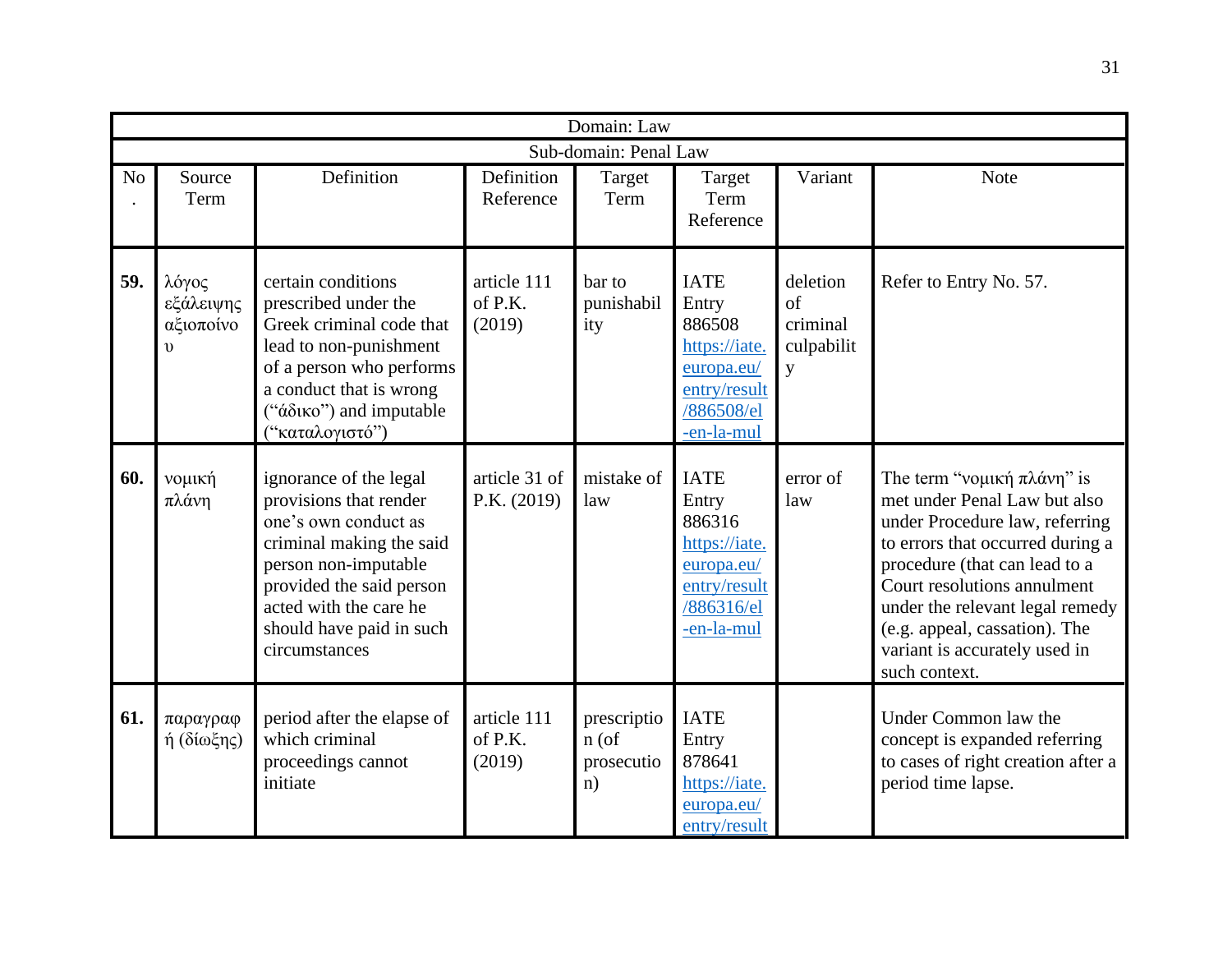|                | Domain: Law             |                                                                                                                                        |                                  |                                                         |                                                                                                           |         |                        |  |  |  |  |
|----------------|-------------------------|----------------------------------------------------------------------------------------------------------------------------------------|----------------------------------|---------------------------------------------------------|-----------------------------------------------------------------------------------------------------------|---------|------------------------|--|--|--|--|
|                | Sub-domain: Penal Law   |                                                                                                                                        |                                  |                                                         |                                                                                                           |         |                        |  |  |  |  |
| N <sub>o</sub> | Source<br>Term          | Definition                                                                                                                             | Definition<br>Reference          | Target<br>Term                                          | Target<br>Term<br>Reference                                                                               | Variant | <b>Note</b>            |  |  |  |  |
|                |                         |                                                                                                                                        |                                  |                                                         | /878641/el<br>-el-en-la-<br>mul                                                                           |         |                        |  |  |  |  |
| 62.            | παραγραφ<br>ή ποινής    | period after criminal<br>proceeding termination<br>and conviction, upon the<br>elapse of which the<br>punishment cannot be<br>enforced | article 118<br>of P.K.<br>(2019) | extinguish<br>ment of a<br>sentence<br>by<br>limitation | <b>IATE</b><br>Entry<br>908342<br>https://iate.<br>europa.eu/<br>entry/result<br>/908342/el<br>-en-la-mul |         |                        |  |  |  |  |
| 63.            | πλημμέλη<br>$\mu\alpha$ | crime of medium<br>significance for the State,<br>punished with<br>imprisonment or<br>monetary penalty                                 | article 18 of<br>P.K. (2019)     | misdemea<br>nor                                         | (Stamelos<br>et al.,<br>2015, p.<br>1161)                                                                 |         | Refer to Entry No. 55. |  |  |  |  |
| 64.            | πραγματικ<br>ή πλάνη    | person's failure to<br>understand the facts<br>leading to a mistaken<br>belief that their own<br>conduct is not unlawful               | article 30 of<br>P.K. (2019)     | mistake<br>of fact                                      | <b>IATE</b><br>Entry<br>886314<br>https://iate.<br>europa.eu/                                             |         |                        |  |  |  |  |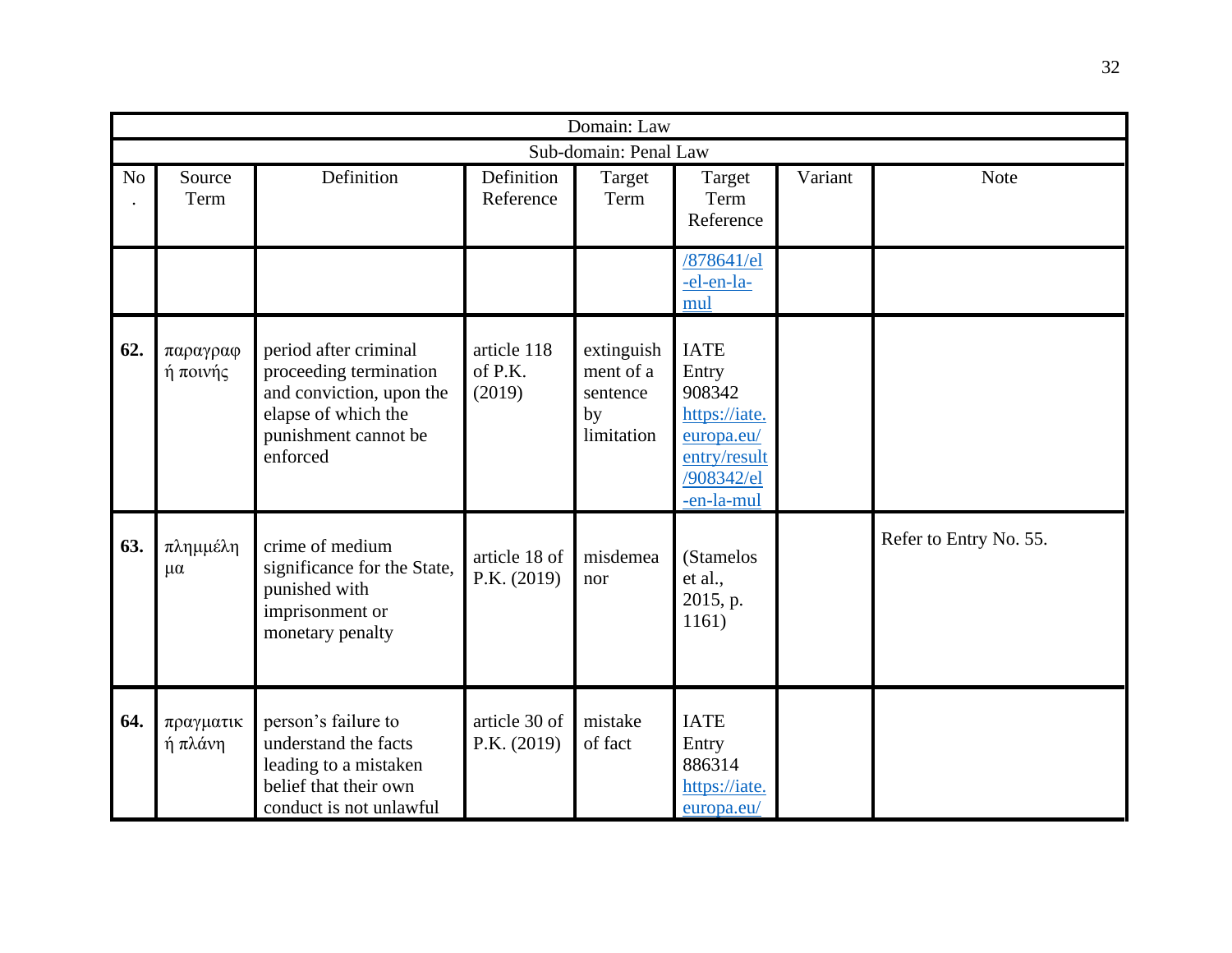|                | Domain: Law           |                                                                                                                                                                                                                                                                          |                                  |                                  |                                                                                                           |                               |                                                                                                                                        |  |  |  |
|----------------|-----------------------|--------------------------------------------------------------------------------------------------------------------------------------------------------------------------------------------------------------------------------------------------------------------------|----------------------------------|----------------------------------|-----------------------------------------------------------------------------------------------------------|-------------------------------|----------------------------------------------------------------------------------------------------------------------------------------|--|--|--|
|                |                       |                                                                                                                                                                                                                                                                          |                                  | Sub-domain: Penal Law            |                                                                                                           |                               |                                                                                                                                        |  |  |  |
| N <sub>o</sub> | Source<br>Term        | Definition                                                                                                                                                                                                                                                               | Definition<br>Reference          | Target<br>Term                   | Target<br>Term<br>Reference                                                                               | Variant                       | Note                                                                                                                                   |  |  |  |
|                |                       | leading to its punishment<br>only if the relevant crime<br>is punishable when<br>committed by negligence                                                                                                                                                                 |                                  |                                  | entry/result<br>/886314/el<br>-el-en-la-<br>mul                                                           |                               |                                                                                                                                        |  |  |  |
| 65.            | πραγματικ<br>ή συρροή | multiple crimes<br>committed through<br>multiple actions or<br>omissions                                                                                                                                                                                                 | article 94 of<br>P.K. (2019)     | actual<br>joinder of<br>offences | (Stamelos<br>et al.,<br>2015, p.<br>1232)                                                                 |                               | Refer to Entries Nos. 38 & 56.                                                                                                         |  |  |  |
| 66.            | πρόσκαιρη<br>κάθειρξη | custodial penalty<br>imposed under the Greek<br>criminal code for all<br>serious felonies the life<br>sentence is not expressly<br>provided and<br>corresponding to a period<br>of imprisonment of 5 to<br>15 years, subject to the<br>terms concerning early<br>release | article 52 of<br>P.K. (2019)     | confineme<br>nt for a<br>period  | <b>IATE</b><br>Entry<br>886364<br>https://iate.<br>europa.eu/<br>entry/result<br>/886364/el<br>-en-la-mul | temporary<br>imprison<br>ment | The term is not found in other<br>jurisdictions that do not<br>designate the custodial penalty<br>depending on the crime<br>committed. |  |  |  |
| 67.            | πταίσμα               | unlawful conduct of low<br>significance for the State,<br>punishable originally<br>with detention from 1                                                                                                                                                                 | article 411<br>of P.K.<br>(2019) | minor<br>offence                 | <b>IATE</b><br>Entry<br>3584113                                                                           | petty<br>offence              | Categorization of offenses<br>might be similar however the<br>specific crimes (hyponyms)                                               |  |  |  |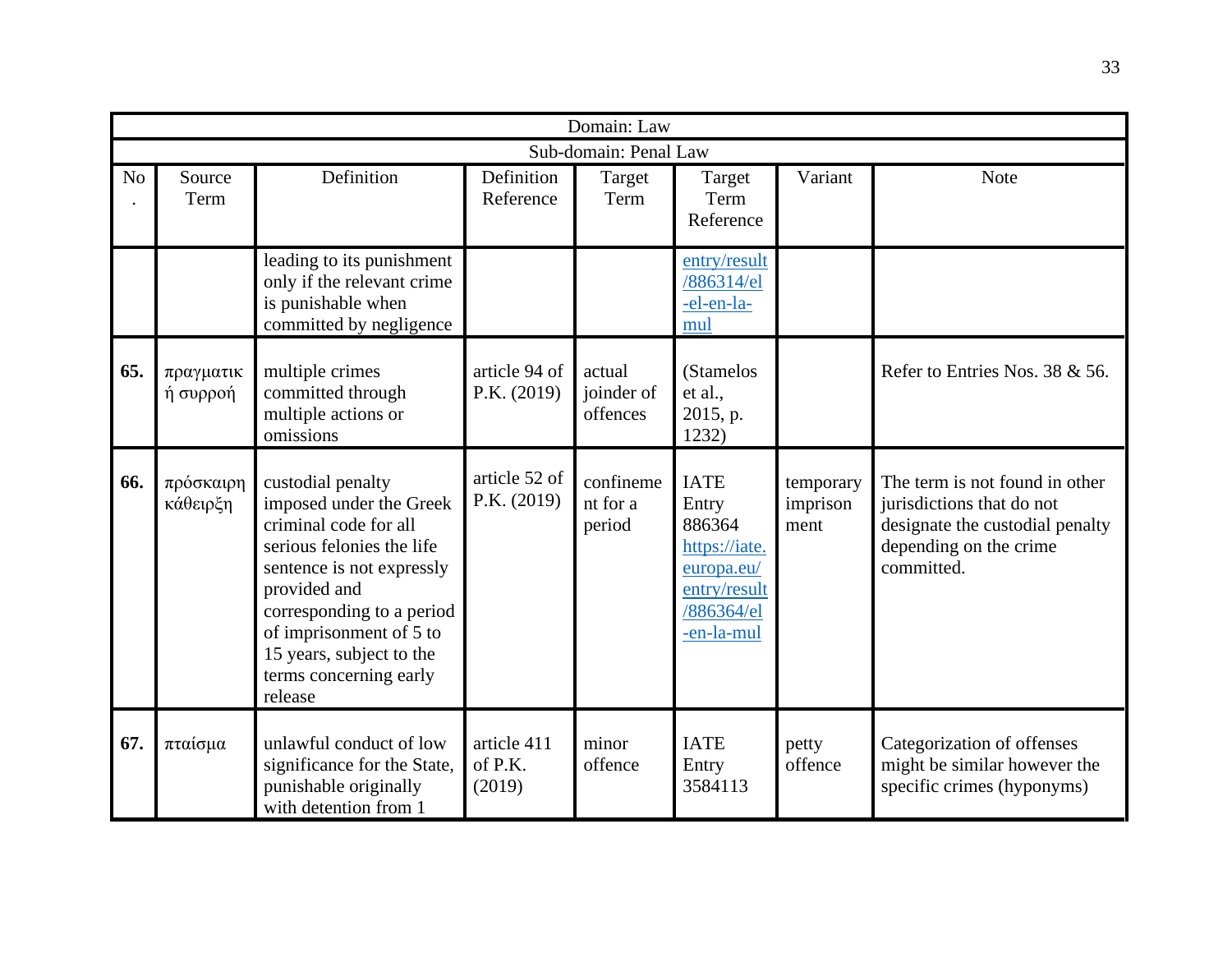|                | Domain: Law      |                                                                                                                                                                                                                                                         |                              |                       |                                                                                                             |                                     |                                                                                                                                                                                                                                                           |  |  |
|----------------|------------------|---------------------------------------------------------------------------------------------------------------------------------------------------------------------------------------------------------------------------------------------------------|------------------------------|-----------------------|-------------------------------------------------------------------------------------------------------------|-------------------------------------|-----------------------------------------------------------------------------------------------------------------------------------------------------------------------------------------------------------------------------------------------------------|--|--|
|                |                  |                                                                                                                                                                                                                                                         |                              | Sub-domain: Penal Law |                                                                                                             |                                     |                                                                                                                                                                                                                                                           |  |  |
| N <sub>o</sub> | Source<br>Term   | Definition                                                                                                                                                                                                                                              | Definition<br>Reference      | Target<br>Term        | Target<br>Term<br>Reference                                                                                 | Variant                             | <b>Note</b>                                                                                                                                                                                                                                               |  |  |
|                |                  | day up to 1 month or<br>monetary penalty, while<br>since 01.07.2019 the<br>relevant conduct leads<br>solely to an<br>administrative fine                                                                                                                |                              |                       | https://iate.<br>europa.eu/<br>entry/result<br>/3584113/e<br>l-en-la-mul                                    |                                     | that fall under each category<br>differ in the UK.                                                                                                                                                                                                        |  |  |
| 68.            | συναυτουρ<br>γός | two or more person co-<br>deciding and co-<br>committing a crime                                                                                                                                                                                        | article 45 of<br>P.K. (2019) | joint<br>perpetrator  | <b>IATE</b><br>Entry<br>3584230<br>https://iate.<br>europa.eu/<br>entry/result<br>/3584230/e<br>l-en-la-mul | $CO-$<br>perpetrato<br>$\mathbf{r}$ | Research showed that the terms<br>"accomplice" or "participant"<br>leading to confusion as to<br>participation manner.                                                                                                                                    |  |  |
| 69.            | συνεργός         | willful assistance to the<br>perpetrator of a crime<br>divided in two manners<br>(i) during the<br>performance of the main,<br>principal act (immediate)<br>or (ii) before the act or<br>during the act but<br>without immediate<br>complicity (simple) | article 47 of<br>P.K. (2019) | accessory             | <b>IATE</b><br>Entry<br>3583954<br>https://iate.<br>europa.eu/<br>entry/result<br>/3583954/e<br>l-en-la-mul | accomplic<br>e                      | The prevailing features of the<br>concepts remain the same<br>under Greek and UK law.<br>However, under the Greek<br>definition there is distinction as<br>to the time the assistance was<br>given or the intention, a feature<br>not found under UK law. |  |  |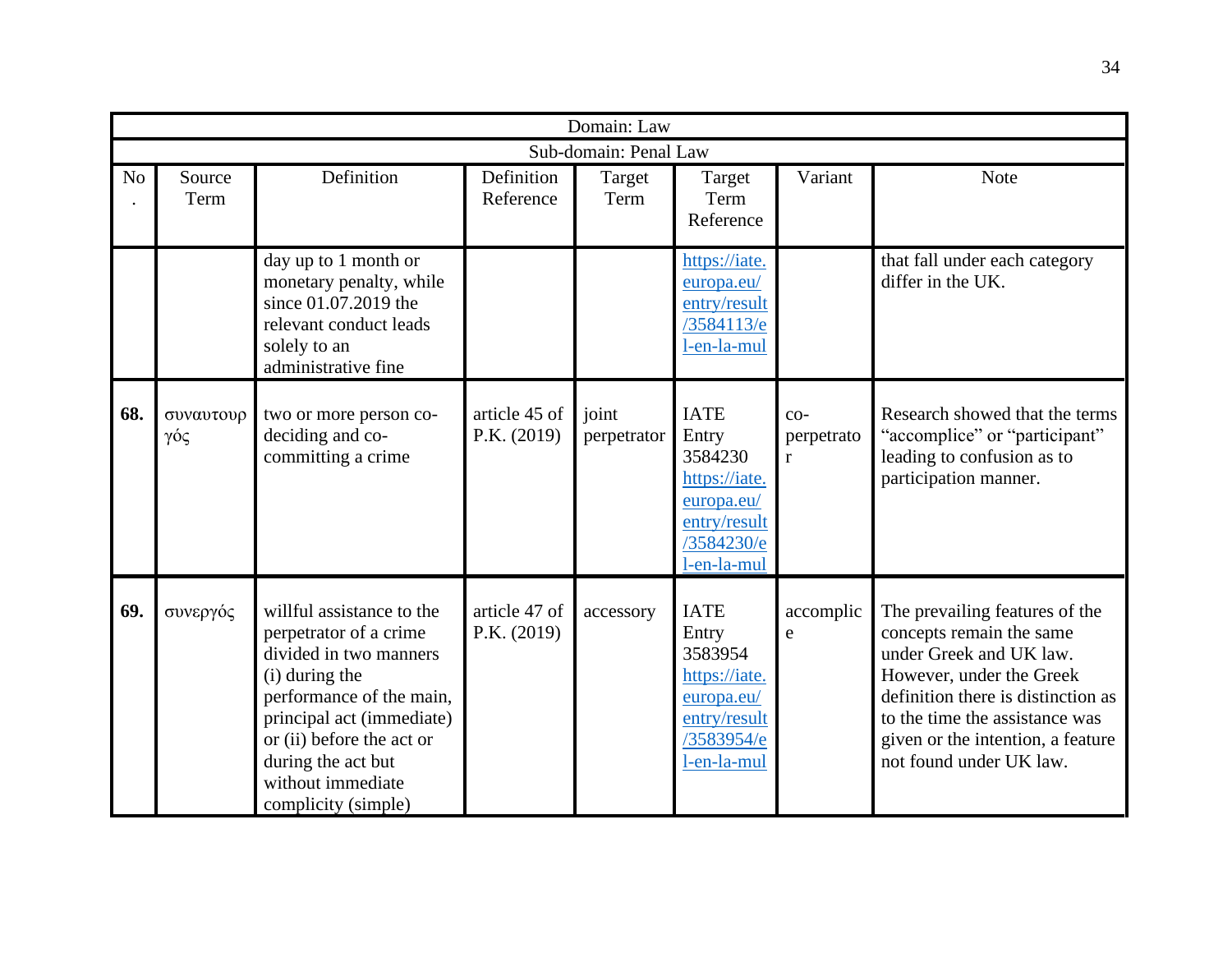|                | Domain: Law                         |                                                                                                                                                                                                                                                                                     |                                          |                  |                                                                                                           |                     |                                                                                                     |  |  |  |  |
|----------------|-------------------------------------|-------------------------------------------------------------------------------------------------------------------------------------------------------------------------------------------------------------------------------------------------------------------------------------|------------------------------------------|------------------|-----------------------------------------------------------------------------------------------------------|---------------------|-----------------------------------------------------------------------------------------------------|--|--|--|--|
|                | Sub-domain: Penal Law               |                                                                                                                                                                                                                                                                                     |                                          |                  |                                                                                                           |                     |                                                                                                     |  |  |  |  |
| N <sub>o</sub> | Source<br>Term                      | Definition                                                                                                                                                                                                                                                                          | Definition<br>Reference                  | Target<br>Term   | Target<br>Term<br>Reference                                                                               | Variant             | Note                                                                                                |  |  |  |  |
| 70.            | σωματική<br>βλάβη                   | crime introduced by the<br>Greek criminal code<br>punishable with<br>imprisonment of up to 2<br>years or monetary<br>penalty providing for the<br>punishment of a person<br>who willfully harmed the<br>body or health of another<br>natural person                                 | article 308<br>P.K. (2019)               | bodily<br>harm   | (European<br>Institute<br>for Gender<br>Equality,<br>2013)                                                | physical<br>assault | See Entry No. 48.                                                                                   |  |  |  |  |
| 71.            | υπεξαίρεσ<br>η                      | crime introduced by the<br>Greek criminal code<br>punishable<br>by imprisonment up to 2<br>years or monetary<br>penalty in its principle<br>form, referring to the<br>willful misappropriation<br>of another person's<br>movable assets that are<br>possessed by the<br>perpetrator | article 375<br>$\sigma$ f<br>P.K. (2019) | embezzle<br>ment | <b>IATE</b><br>Entry7616<br>81<br>https://iate.<br>europa.eu/<br>entry/result<br>/761681/el<br>-en-la-mul |                     | Under P.K. the legal right<br>protected is ownership<br>(ιδιοκτησία) and not assets<br>(περιουσία). |  |  |  |  |
| 72.            | υποκειμενι<br>$\kappa \acute{\eta}$ | person's mental<br>disposition towards their                                                                                                                                                                                                                                        | <b>IATE</b> Entry<br>882084              | mens rea         | <b>IATE</b><br>Entry                                                                                      |                     | In the UK mens rea and actus<br>reus are the two components                                         |  |  |  |  |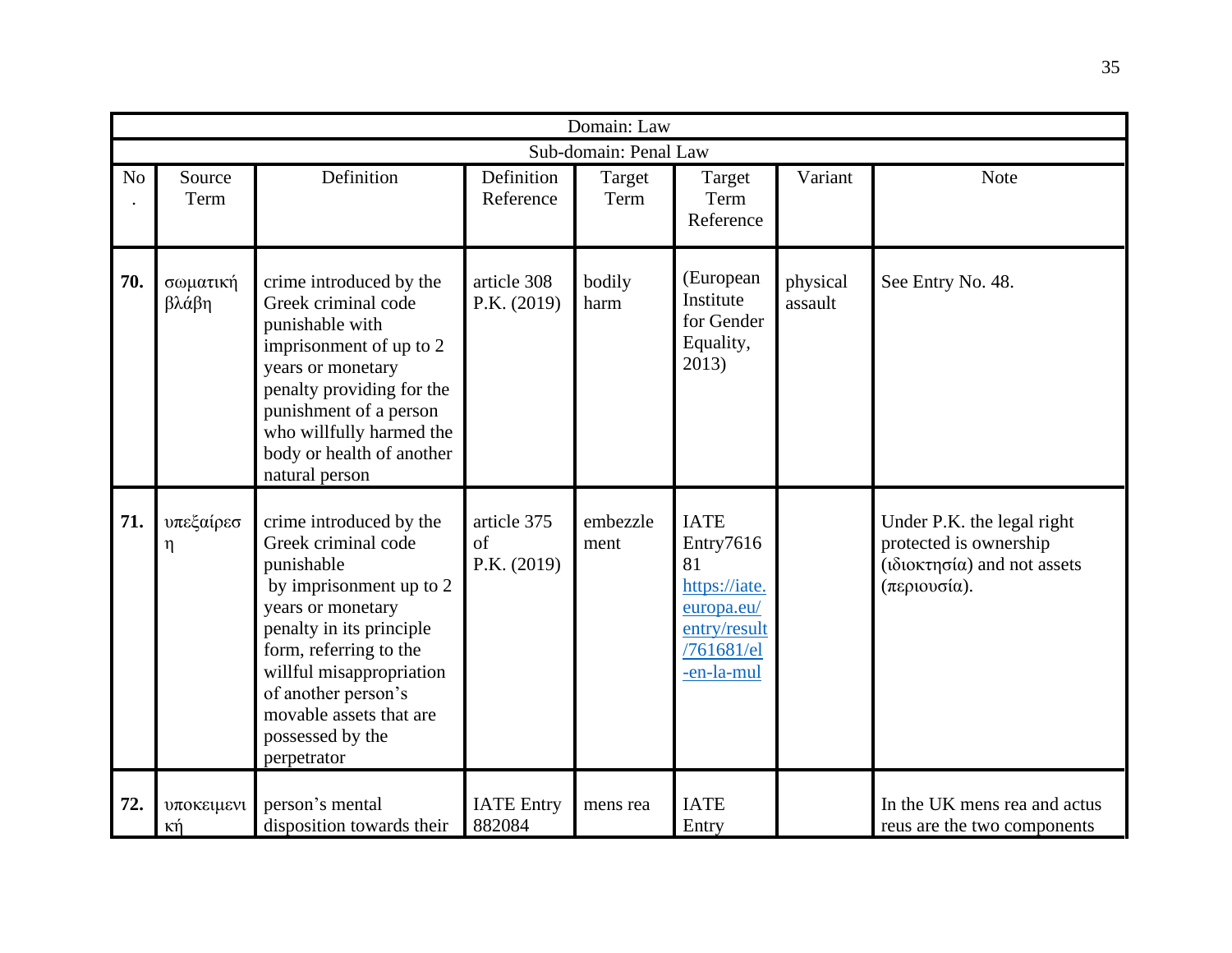|                | Domain: Law            |                                                                                                                                                     |                                                                         |                                    |                                                                                                                                       |                   |                                                                                                                                               |  |  |  |  |
|----------------|------------------------|-----------------------------------------------------------------------------------------------------------------------------------------------------|-------------------------------------------------------------------------|------------------------------------|---------------------------------------------------------------------------------------------------------------------------------------|-------------------|-----------------------------------------------------------------------------------------------------------------------------------------------|--|--|--|--|
|                | Sub-domain: Penal Law  |                                                                                                                                                     |                                                                         |                                    |                                                                                                                                       |                   |                                                                                                                                               |  |  |  |  |
| N <sub>o</sub> | Source<br>Term         | Definition                                                                                                                                          | Definition<br>Reference                                                 | Target<br>Term                     | Target<br>Term<br>Reference                                                                                                           | Variant           | <b>Note</b>                                                                                                                                   |  |  |  |  |
|                | υπόσταση               | conduct, required under<br>the law for the said<br>persons unlawful<br>("άδικος") action to be<br>characterized as<br>imputable<br>("καταλογιστός") | https://iate.e<br>uropa.eu/ent<br>ry/result/88<br>2084/el-en-<br>la-mul |                                    | 882084<br>https://iate.<br>europa.eu/<br>entry/result<br>/882084/el<br>-en-la-mul                                                     |                   | for a crime. Under Greek law<br>for a crime to occur the<br>relevant conduct has also to be<br>also wrong, imputable and<br>punishable.       |  |  |  |  |
| 73.            | φαινομενι<br>κή συρροή | applicability of one legal<br>provision for more<br>actions leading to<br>punishment for one crime                                                  | article 94 of<br>P.K. (2019)                                            | aparrent<br>joinder of<br>offences | (Stamelos<br>et al.,<br>2015, p.<br>1232)                                                                                             |                   | Refer to Entry No. 56 and<br>further references made.                                                                                         |  |  |  |  |
| 74.            | φυλάκιση               | sanction depriving ones<br>liberty as a result of a<br>crime for a period no less<br>than 10 days and not<br>exceeding 5 years                      | article 53<br>P.K. $(2019)$                                             | imprisonm<br>ent                   | <b>IATE</b><br>Entry<br>35844079<br>https://iate.<br>europa.eu/<br>entry/slide<br>show/1601<br>957879704<br>/3584079/e<br>l-en-la-mul | incarcerati<br>on | The standardized equivalent<br>refers to the hypernym of the<br>sanctions depriving a person's<br>liberty as a result of criminal<br>conduct. |  |  |  |  |
| 75.            | χρηματική<br>$\pi$ owή | financial sanction for<br>certain crimes calculated                                                                                                 | article 57 of<br>P.K. (2019)                                            | monetary<br>penalty                | <b>IATE</b><br>Entry                                                                                                                  |                   | The original confusion to the<br>term " $\pi \rho \acute{o} \sigma \tau \mu \acute{o}$ " that was used                                        |  |  |  |  |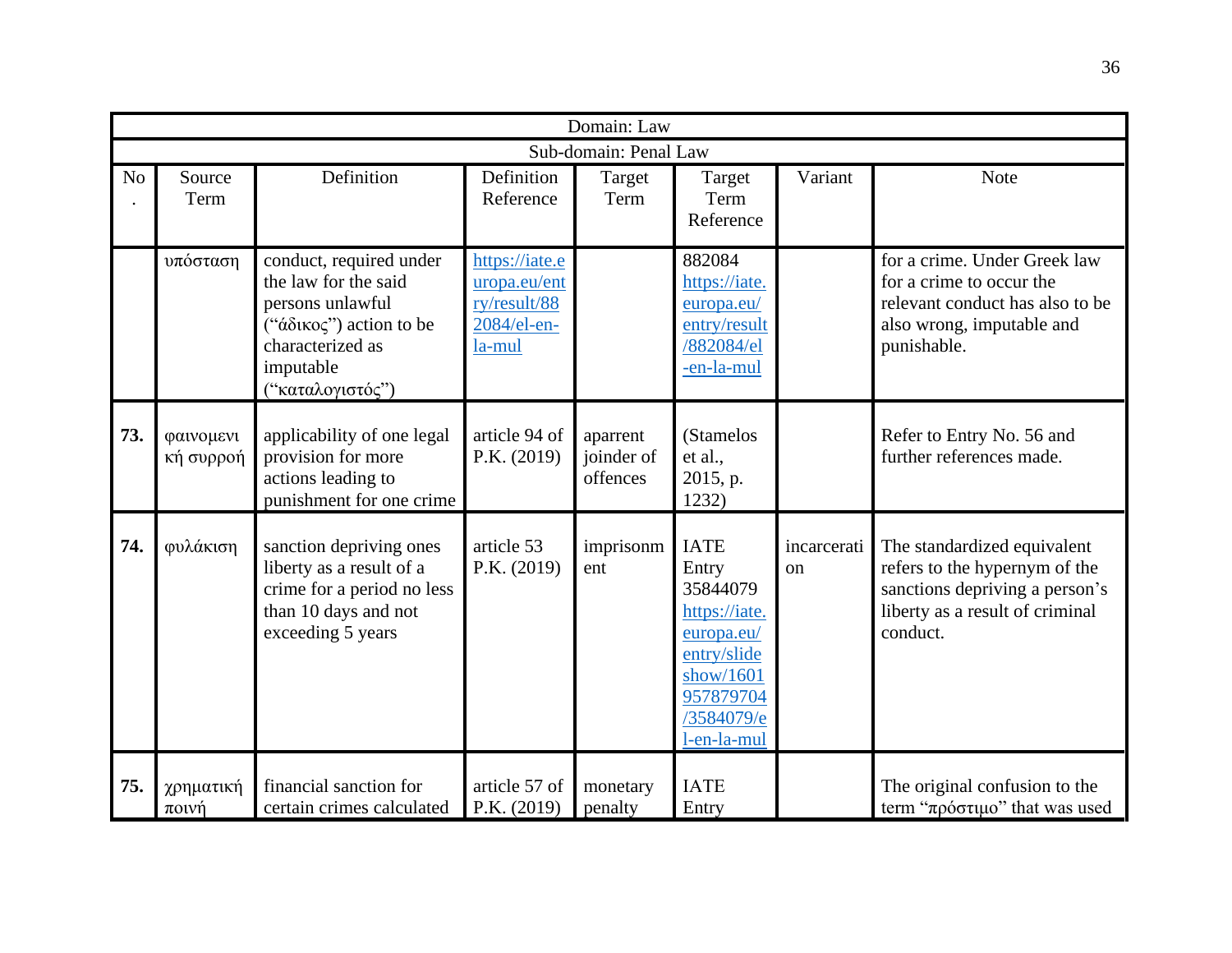|                | Domain: Law           |                                                                                                                               |                         |                |                                                                                                                      |         |                                                                                                          |  |  |
|----------------|-----------------------|-------------------------------------------------------------------------------------------------------------------------------|-------------------------|----------------|----------------------------------------------------------------------------------------------------------------------|---------|----------------------------------------------------------------------------------------------------------|--|--|
|                | Sub-domain: Penal Law |                                                                                                                               |                         |                |                                                                                                                      |         |                                                                                                          |  |  |
| N <sub>o</sub> | Source<br>Term        | Definition                                                                                                                    | Definition<br>Reference | Target<br>Term | Target<br>Term<br>Reference                                                                                          | Variant | <b>Note</b>                                                                                              |  |  |
|                |                       | on daily units and the<br>value of which is finally<br>determined by a Court<br>within the limits<br>prescribed under the law |                         |                | 793887<br>https://iate.<br>europa.eu/<br>entry/slide<br>show/ $1602$<br>657763992<br>/793887/el<br>-el-en-la-<br>mul |         | for minor offences ("πταίσμα")<br>is waived since minor offences<br>bear only administrative<br>penalty. |  |  |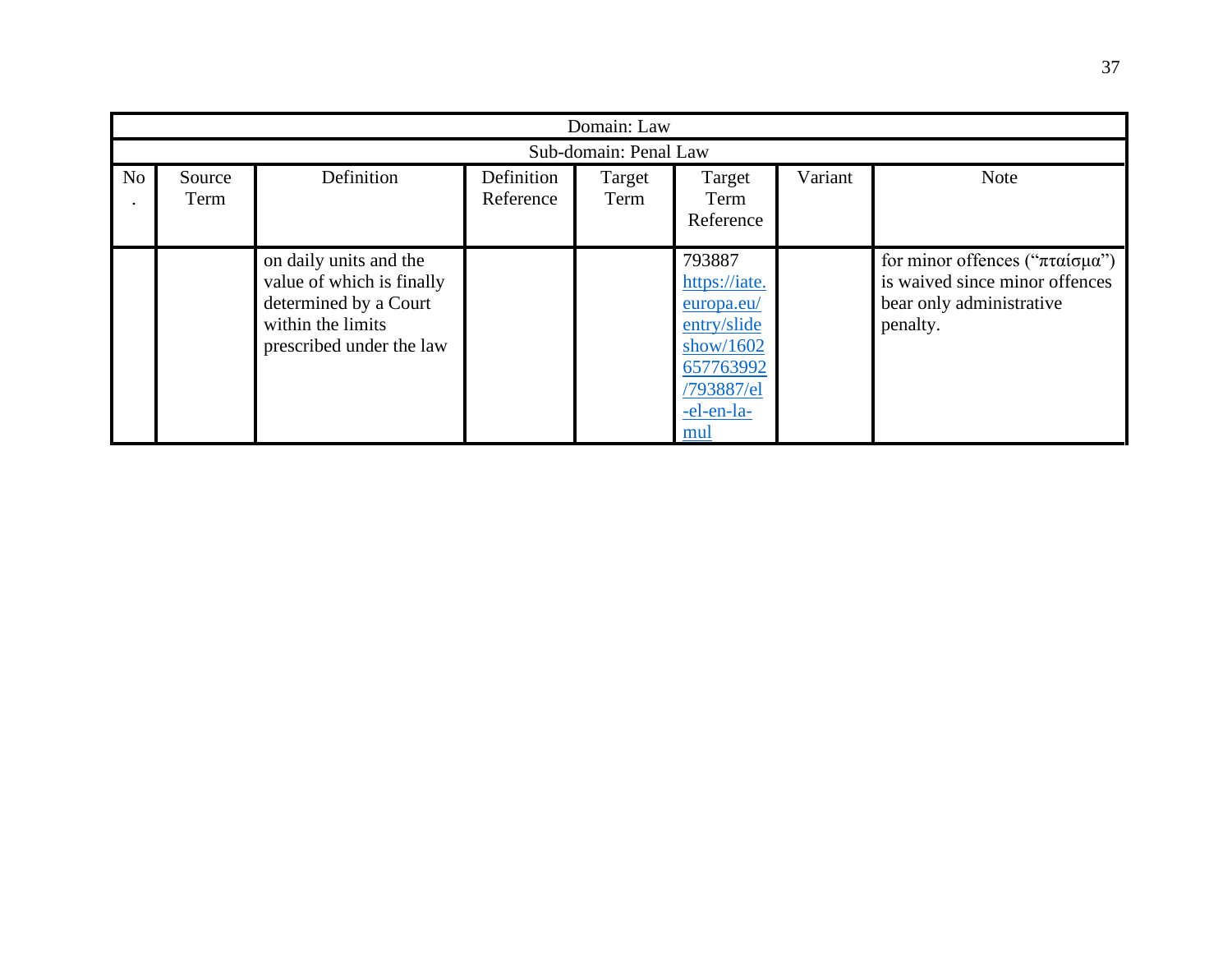| <i>cable</i> |  |
|--------------|--|
|--------------|--|

|     |                |                                                                                                                                                                               |                                                                                                        | Domain: Law        |                                                                               |                                                                                                                                                                                                                                                                                                                                                                                                                              |
|-----|----------------|-------------------------------------------------------------------------------------------------------------------------------------------------------------------------------|--------------------------------------------------------------------------------------------------------|--------------------|-------------------------------------------------------------------------------|------------------------------------------------------------------------------------------------------------------------------------------------------------------------------------------------------------------------------------------------------------------------------------------------------------------------------------------------------------------------------------------------------------------------------|
|     |                |                                                                                                                                                                               |                                                                                                        | Sub-domain: EU Law |                                                                               |                                                                                                                                                                                                                                                                                                                                                                                                                              |
| No. | Source<br>Term | Definition                                                                                                                                                                    | Definition<br>Reference                                                                                | Target<br>Term     | Target<br>Term<br>Reference                                                   | Comment                                                                                                                                                                                                                                                                                                                                                                                                                      |
| 76. | αδικοπραξία    | wrongful act<br>breaching general<br>law, committed<br>by defendant<br>harming a<br>claimant                                                                                  | (Clarkson $&$<br>Hill, 2011,<br>p. 263)                                                                | tort;<br>delict    | (European Parliament<br>and Council Regulation<br>(EC) No 864/2007,<br>2007)  | Council Regulation (EC) No<br>864/2007 uses both "tort" and<br>"delict", the first of which is<br>extracted from UK Law and the<br>second from French Law. This<br>lead to an interesting discussion as<br>to the conceptual limitation<br>between "contractual" and "non-<br>contractual obligations" and<br>whether the borderline is free<br>assumption of the obligation. On<br>this Clarkson and Hill, 2011, p.<br>263. |
| 77. | απόφαση        | ruling of a court<br>or tribunal of a<br>Member state,<br>including a<br>decree, order,<br>decision or writ of<br>execution, as well<br>as a decision on<br>the determination | recital 12 of<br>European<br>Parliament<br>and Council<br>Regulation<br>(EU) No<br>1215/2012<br>(2012) | judgment           | (European Parliament<br>and Council Regulation<br>(EU) No 1215/2012,<br>2012) | Definition includes not just the<br>Greek term "δικαστική απόφαση"<br>but also any kind of resolution<br>issued by a Court regardless of<br>their effect under national law.                                                                                                                                                                                                                                                 |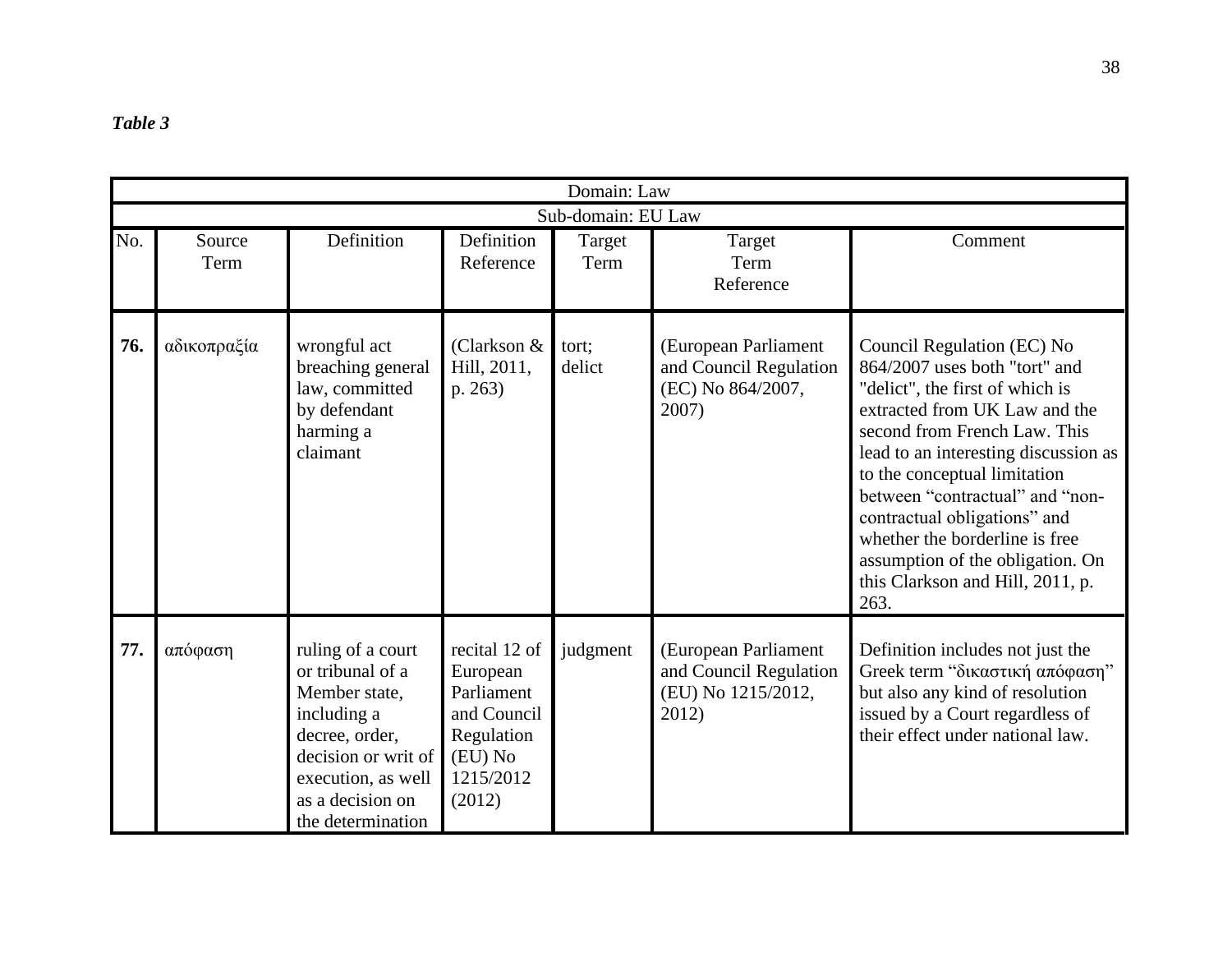|     | Domain: Law    |                                                                                                                                                                                                                                                                                                                                                                                                                                                                          |                         |                    |                             |         |  |  |
|-----|----------------|--------------------------------------------------------------------------------------------------------------------------------------------------------------------------------------------------------------------------------------------------------------------------------------------------------------------------------------------------------------------------------------------------------------------------------------------------------------------------|-------------------------|--------------------|-----------------------------|---------|--|--|
|     |                |                                                                                                                                                                                                                                                                                                                                                                                                                                                                          |                         | Sub-domain: EU Law |                             |         |  |  |
| No. | Source<br>Term | Definition                                                                                                                                                                                                                                                                                                                                                                                                                                                               | Definition<br>Reference | Target<br>Term     | Target<br>Term<br>Reference | Comment |  |  |
|     |                | of costs or<br>expenses by an<br>officer of the<br>court, while for<br>Chapter III of<br>Regulation (EU)<br>1215/2012, it<br>includes<br>provisional,<br>including<br>protective,<br>measures,<br>provided the<br>conditions<br>stipulated therein<br>are met and does<br>not include a<br>provisional,<br>including<br>protective,<br>measure which is<br>ordered by such a<br>court or tribunal<br>without the<br>defendant being<br>summoned to<br>appear, unless the |                         |                    |                             |         |  |  |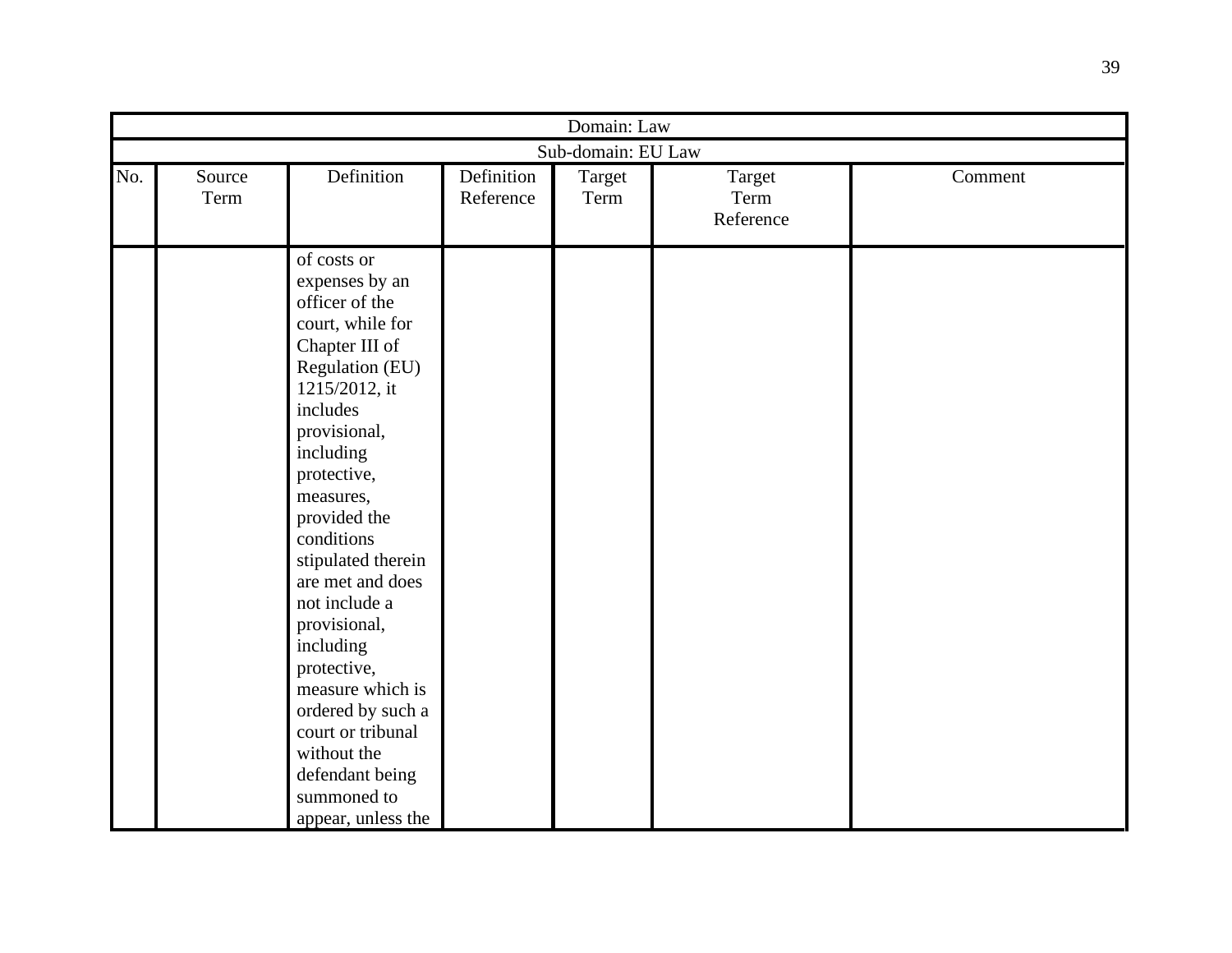|     |                          |                                                                                                                                                                                                                                                                                                                                                                                                                |                                                      | Domain: Law                      |                                            |                                                                                                                    |  |  |  |
|-----|--------------------------|----------------------------------------------------------------------------------------------------------------------------------------------------------------------------------------------------------------------------------------------------------------------------------------------------------------------------------------------------------------------------------------------------------------|------------------------------------------------------|----------------------------------|--------------------------------------------|--------------------------------------------------------------------------------------------------------------------|--|--|--|
|     | Sub-domain: EU Law       |                                                                                                                                                                                                                                                                                                                                                                                                                |                                                      |                                  |                                            |                                                                                                                    |  |  |  |
| No. | Source<br>Term           | Definition                                                                                                                                                                                                                                                                                                                                                                                                     | Definition<br>Reference                              | Target<br>Term                   | Target<br>Term<br>Reference                | Comment                                                                                                            |  |  |  |
|     |                          | judgment<br>containing the<br>measure is served<br>on the defendant<br>prior enforcement                                                                                                                                                                                                                                                                                                                       |                                                      |                                  |                                            |                                                                                                                    |  |  |  |
| 78. | αρχή "ne bis in<br>idem" | general principle<br>referring to the<br>non-prosecution<br>of a person whose<br>trial has been<br>finally disposed<br>of in one<br>contracting party<br>to the convention<br>implementing the<br>Schengen<br>agreement by<br>another<br>contracting party<br>for the same acts<br>provided that, if a<br>penalty has been<br>imposed, it has or<br>is in the process<br>of being enforced<br>or can no longer | (Case C-<br>129/14<br>PPU: Zoran<br>Spasic,<br>2014) | principle<br>"ne bis in<br>idem" | (Case C-129/14 PPU:<br>Zoran Spasic, 2014) | "Ne bis in idem" is the legal basis<br>for the Greek term "δεδικασμένο"<br>and the English term "res<br>judicata". |  |  |  |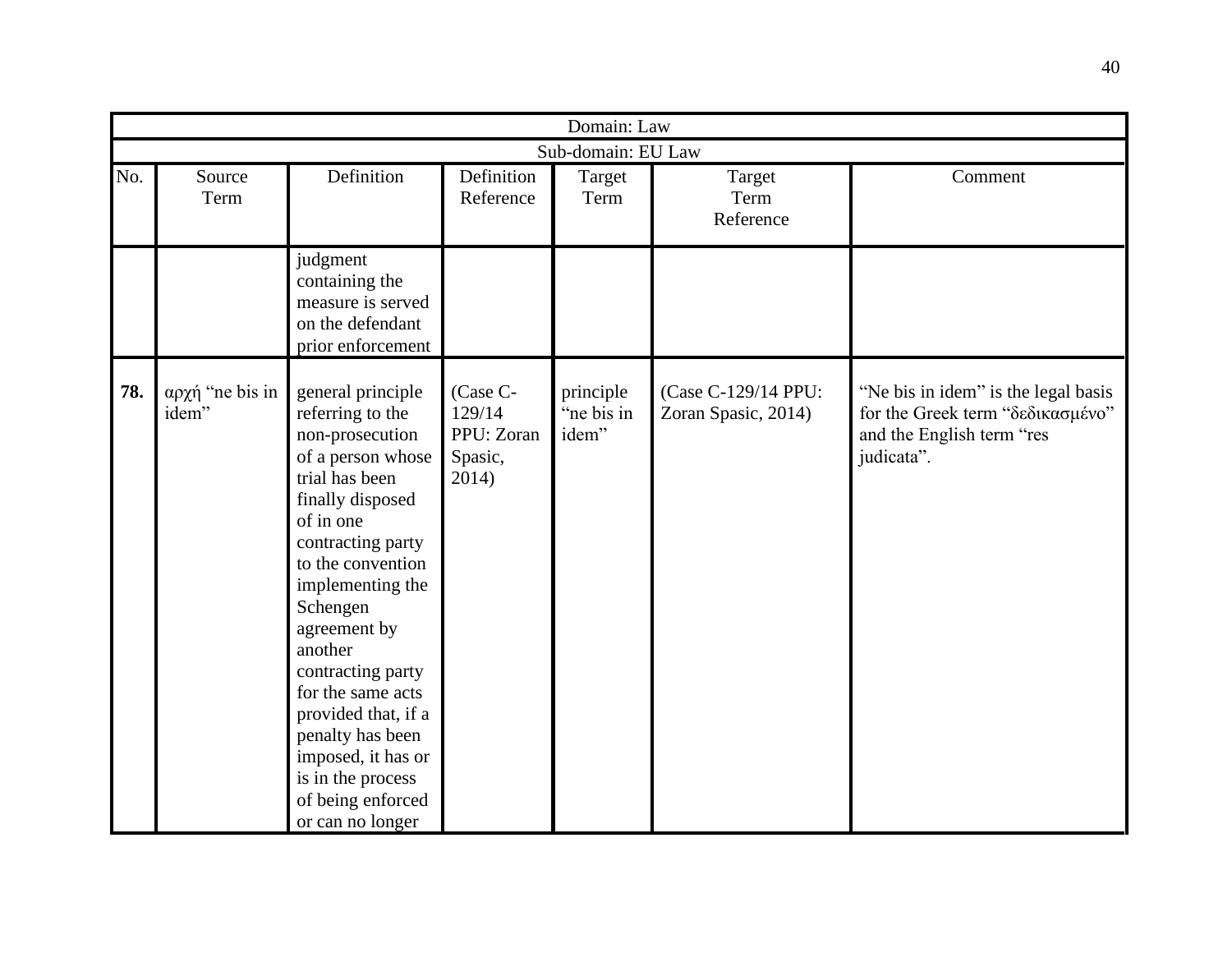|     |                                       |                                                                                                                                                                                                                                                                   |                                                                             | Domain: Law                         |                                                                                              |                                                                                                                                                                                                                                                                                                        |  |  |  |
|-----|---------------------------------------|-------------------------------------------------------------------------------------------------------------------------------------------------------------------------------------------------------------------------------------------------------------------|-----------------------------------------------------------------------------|-------------------------------------|----------------------------------------------------------------------------------------------|--------------------------------------------------------------------------------------------------------------------------------------------------------------------------------------------------------------------------------------------------------------------------------------------------------|--|--|--|
|     | Sub-domain: EU Law                    |                                                                                                                                                                                                                                                                   |                                                                             |                                     |                                                                                              |                                                                                                                                                                                                                                                                                                        |  |  |  |
| No. | Source<br>Term                        | Definition                                                                                                                                                                                                                                                        | Definition<br>Reference                                                     | Target<br>Term                      | Target<br>Term<br>Reference                                                                  | Comment                                                                                                                                                                                                                                                                                                |  |  |  |
|     |                                       | be enforced under<br>the applicable law                                                                                                                                                                                                                           |                                                                             |                                     |                                                                                              |                                                                                                                                                                                                                                                                                                        |  |  |  |
| 79. | αστικές και<br>εμπορικές<br>υποθέσεις | issues arising<br>between persons<br>in<br>a member state<br>having a foreign<br>element,<br>regulated by civil<br>or commercial<br>national law<br>excluding the<br>matters expressly<br>provided in article<br>1 paragraph 2 of<br>Regulation (EU)<br>1215/2012 | (Clarkson &<br>Hill, 2011,<br>p.64)                                         | civil and<br>commerci<br>al matters | (European Parliament<br>and Council Regulation<br>(EU) No 1215/2012,<br>2012)                | Under Greek law certain matters<br>exempted from the scope of the<br>term are included within the<br>relevant concept under Greek law<br>(e.g. bankruptcy is a "commercial<br>case" under Greek law, whereas<br>"wills" and "succession" are<br>regulated under A.K. and are<br>therefore civil cases. |  |  |  |
| 80. | δεδομένα<br>προσωπικού<br>χαρακτήρα   | any information<br>relating to an<br>identified or<br>identifiable<br>natural person                                                                                                                                                                              | article 4 of<br>European<br>Parliament<br>and Council<br>Regulation<br>(EU) | personal<br>data                    | article 4 of European<br><b>Parliament and Council</b><br>Regulation (EU)<br>2016/679 (2016) | In Greek "προσωπικά δεδομένα"<br>is often used, originally coined by<br>the law the European Parliament<br>and Council Regulation (EU)<br>2016/679 (2016) abolished.                                                                                                                                   |  |  |  |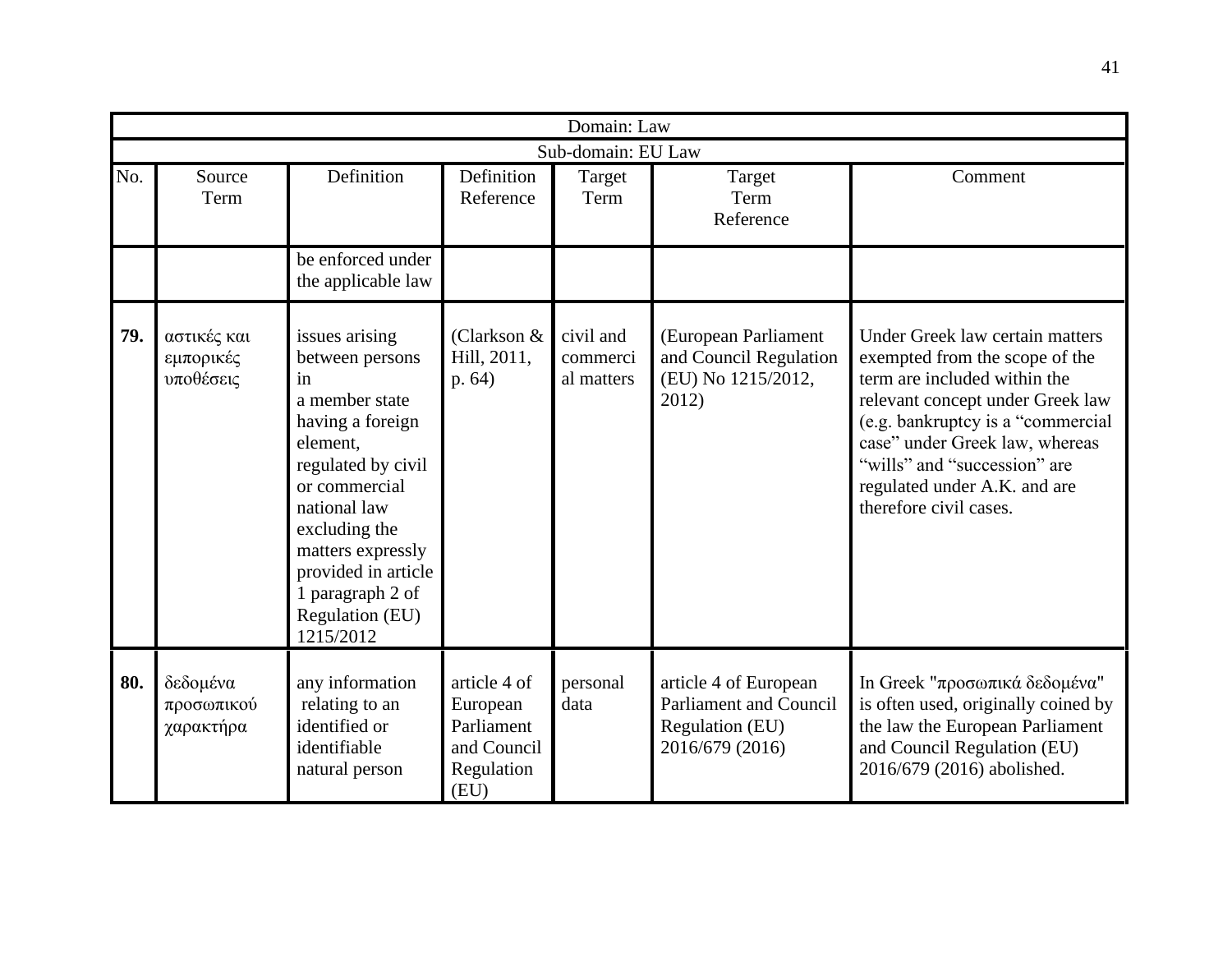|     |                                                                        |                                                                                                                                                                                                                      |                                                                                    | Domain: Law                    |                                                                        |                                                                                                                                                                                                                                                                              |  |  |  |
|-----|------------------------------------------------------------------------|----------------------------------------------------------------------------------------------------------------------------------------------------------------------------------------------------------------------|------------------------------------------------------------------------------------|--------------------------------|------------------------------------------------------------------------|------------------------------------------------------------------------------------------------------------------------------------------------------------------------------------------------------------------------------------------------------------------------------|--|--|--|
|     | Sub-domain: EU Law                                                     |                                                                                                                                                                                                                      |                                                                                    |                                |                                                                        |                                                                                                                                                                                                                                                                              |  |  |  |
| No. | Source<br>Term                                                         | Definition                                                                                                                                                                                                           | Definition<br>Reference                                                            | Target<br>Term                 | Target<br>Term<br>Reference                                            | Comment                                                                                                                                                                                                                                                                      |  |  |  |
|     |                                                                        |                                                                                                                                                                                                                      | 2016/679<br>(2016)                                                                 |                                |                                                                        |                                                                                                                                                                                                                                                                              |  |  |  |
| 81. | διαδικασίες<br>αφερεγγυότητα<br>ς                                      | national<br>procedures of the<br>EU member states<br>listed in Annex A<br>of European<br>Parliament and<br>Council<br>Regulation (EU)<br>2015/848                                                                    | (European<br>Parliament<br>and Council<br>Regulation<br>(EU)<br>2015/848,<br>2015) | insolvency<br>proceedin<br>gs  | (European Parliament<br>and Council Regulation<br>(EU) 2015/848, 2015) | Term used to refer exhaustively<br>for processes introduced by<br>member states laws aiming at the<br>rescue of financially viable<br>businesses (Preamble 9 $& 10$ of<br><b>European Parliament and Council</b><br>Regulation (EU) 2015/848, 2015).                         |  |  |  |
| 82. | διαχειριστής<br>$\tau \eta \zeta$<br>διαδικασίας<br>αφερεγγυότητα<br>ς | any person or<br>body whose<br>function,<br>including on an<br>interim basis, is<br>to:<br>(i) verify and<br>admit claims<br>submitted in<br>insolvency<br>proceedings; (ii)<br>represent the<br>collective interest | (European<br>Parliament<br>and Council<br>Regulation<br>(EU)<br>2015/848,<br>2015) | insolvency<br>practitione<br>r | (European Parliament<br>and Council Regulation<br>(EU) 2015/848, 2015) | Definition (concept) functions as<br>hypernym including the Greek<br>terms of "εκκαθαριστής",<br>"σύνδικος" or "ειδικός<br>διαχειριστής" depending on the<br>process followed under Greek<br>law. For other jurisdictions, the<br>terms are incorporated also in<br>Annex B. |  |  |  |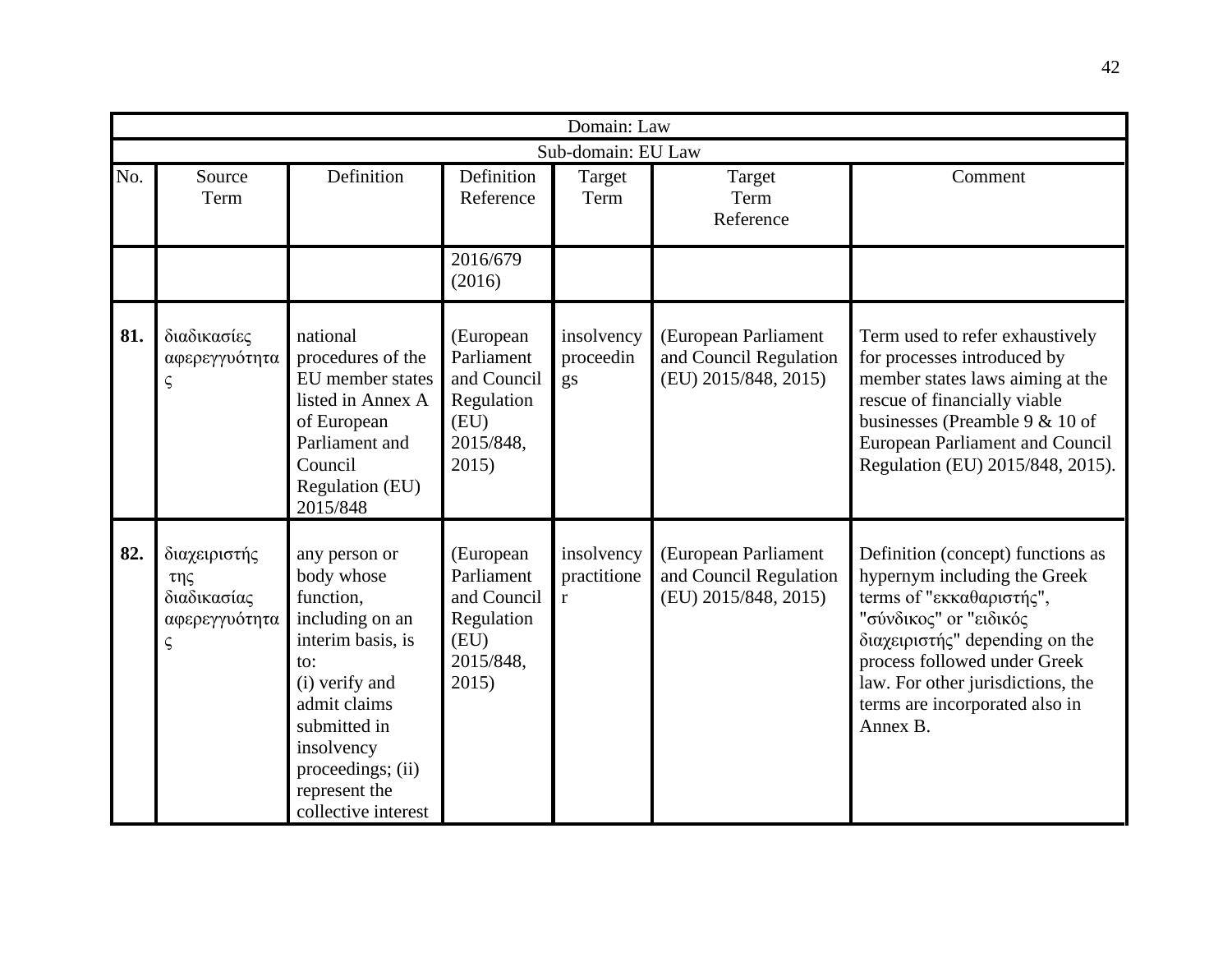|     |                |                                                                                                                                                                                                                                                                            |                                                                                    | Domain: Law        |                                                                        |                                                                                                                                                                                                                                                                                           |
|-----|----------------|----------------------------------------------------------------------------------------------------------------------------------------------------------------------------------------------------------------------------------------------------------------------------|------------------------------------------------------------------------------------|--------------------|------------------------------------------------------------------------|-------------------------------------------------------------------------------------------------------------------------------------------------------------------------------------------------------------------------------------------------------------------------------------------|
|     |                |                                                                                                                                                                                                                                                                            |                                                                                    | Sub-domain: EU Law |                                                                        |                                                                                                                                                                                                                                                                                           |
| No. | Source<br>Term | Definition                                                                                                                                                                                                                                                                 | Definition<br>Reference                                                            | Target<br>Term     | Target<br>Term<br>Reference                                            | Comment                                                                                                                                                                                                                                                                                   |
|     |                | of the creditors;<br>(iii) administer,<br>either in full or in<br>part, assets of<br>which the debtor<br>has been divested;<br>(iv) liquidate the<br>assets referred to<br>in point (iii); or<br>supervise the<br>administration of<br>the debtor's<br>affairs             |                                                                                    |                    |                                                                        |                                                                                                                                                                                                                                                                                           |
| 83. | δικαστήριο     | the judicial body<br>of a member state<br>in points (b) and<br>(c) of article $1(1)$ ,<br>article $4(2)$ ,<br>articles 5 and 6,<br>article $21(3)$ ,<br>point (j) of article<br>$24(2)$ , articles 36<br>and 39, and<br>articles 61 to 77<br>of European<br>Parliament and | (European<br>Parliament<br>and Council<br>Regulation<br>(EU)<br>2015/848,<br>2015) | Court              | (European Parliament<br>and Council Regulation<br>(EU) 2015/848, 2015) | National laws divide this authority<br>under their own procedural rules,<br>depending on the nature of the<br>disputes. Because of these<br>differences the term is defined on<br>an EU level since some judicial<br>bodies might not be regarded as<br>"courts" under all national laws. |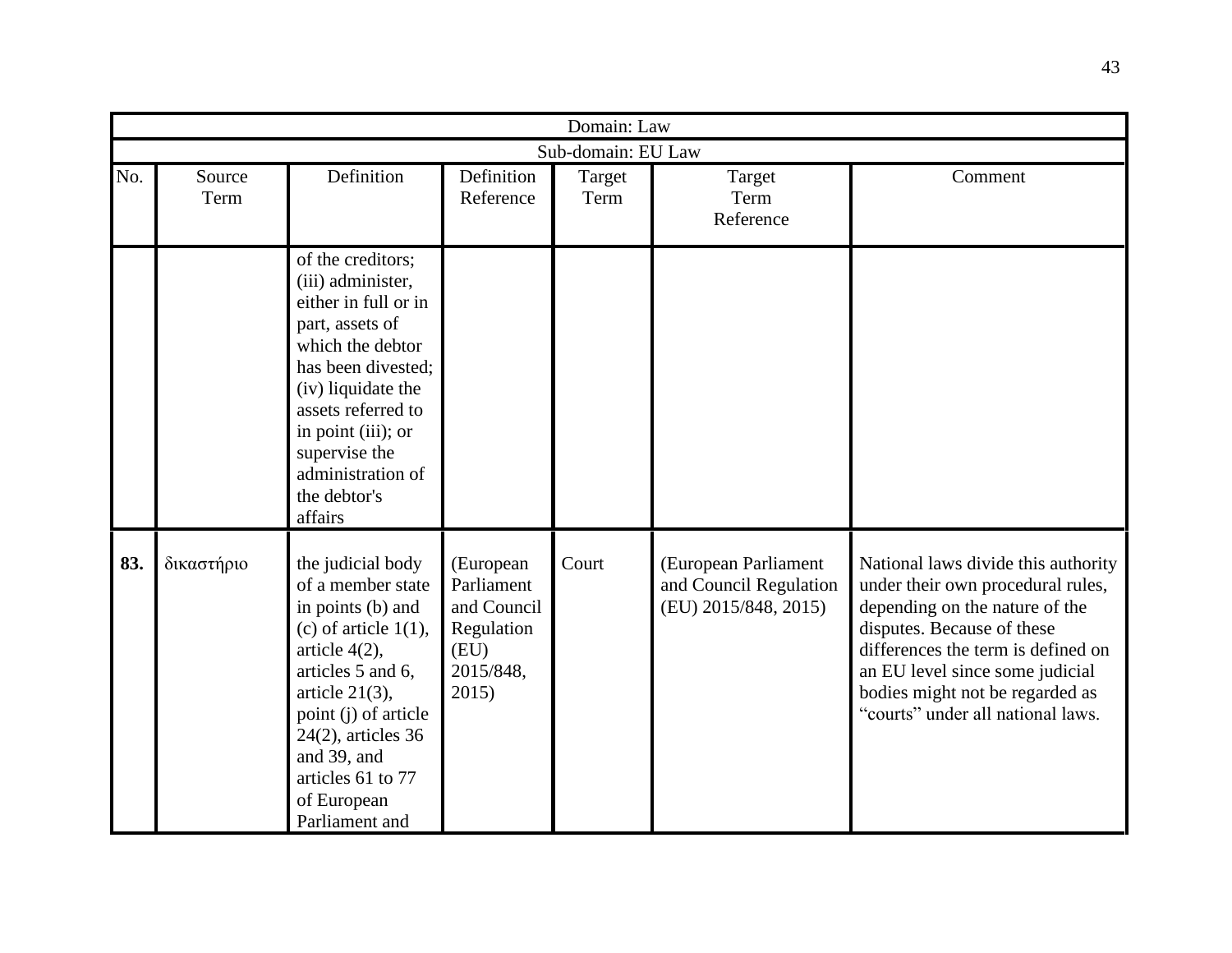|     |                |                                                                                                                                                                                                                                                                                                   |                                                                                            | Domain: Law        |                                                                    |                                                                                                                                                                                                       |
|-----|----------------|---------------------------------------------------------------------------------------------------------------------------------------------------------------------------------------------------------------------------------------------------------------------------------------------------|--------------------------------------------------------------------------------------------|--------------------|--------------------------------------------------------------------|-------------------------------------------------------------------------------------------------------------------------------------------------------------------------------------------------------|
|     |                |                                                                                                                                                                                                                                                                                                   |                                                                                            | Sub-domain: EU Law |                                                                    |                                                                                                                                                                                                       |
| No. | Source<br>Term | Definition                                                                                                                                                                                                                                                                                        | Definition<br>Reference                                                                    | Target<br>Term     | Target<br>Term<br>Reference                                        | Comment                                                                                                                                                                                               |
|     |                | Council<br>Regulation (EU)<br>2015/848 and in<br>all other articles,<br>the judicial body<br>or any other<br>competent body<br>of a member state<br>empowered to<br>open insolvency<br>proceedings, to<br>confirm such<br>opening or to take<br>decisions in the<br>course of such<br>proceedings |                                                                                            |                    |                                                                    |                                                                                                                                                                                                       |
| 84. | εγγύηση        | undertaking by a<br>seller or producer<br>to the consumer,<br>given without<br>extra charge, to<br>reimburse the<br>price paid or to<br>replace, repair or<br>handle consumer<br>goods in any way                                                                                                 | article 6 of<br>European<br>Parliament<br>and Council<br>Directive<br>1999/44/EC<br>(1999) | guarantee          | (European Parliament<br>and Council Directive<br>1999/44/EC, 1999) | The Greek term "εγγύηση" is<br>introduced in article 559 of A.K.<br>(1984) in the context of contracts<br>for sales referring certain rights<br>granted to the buyer that do not<br>with the EU ones. |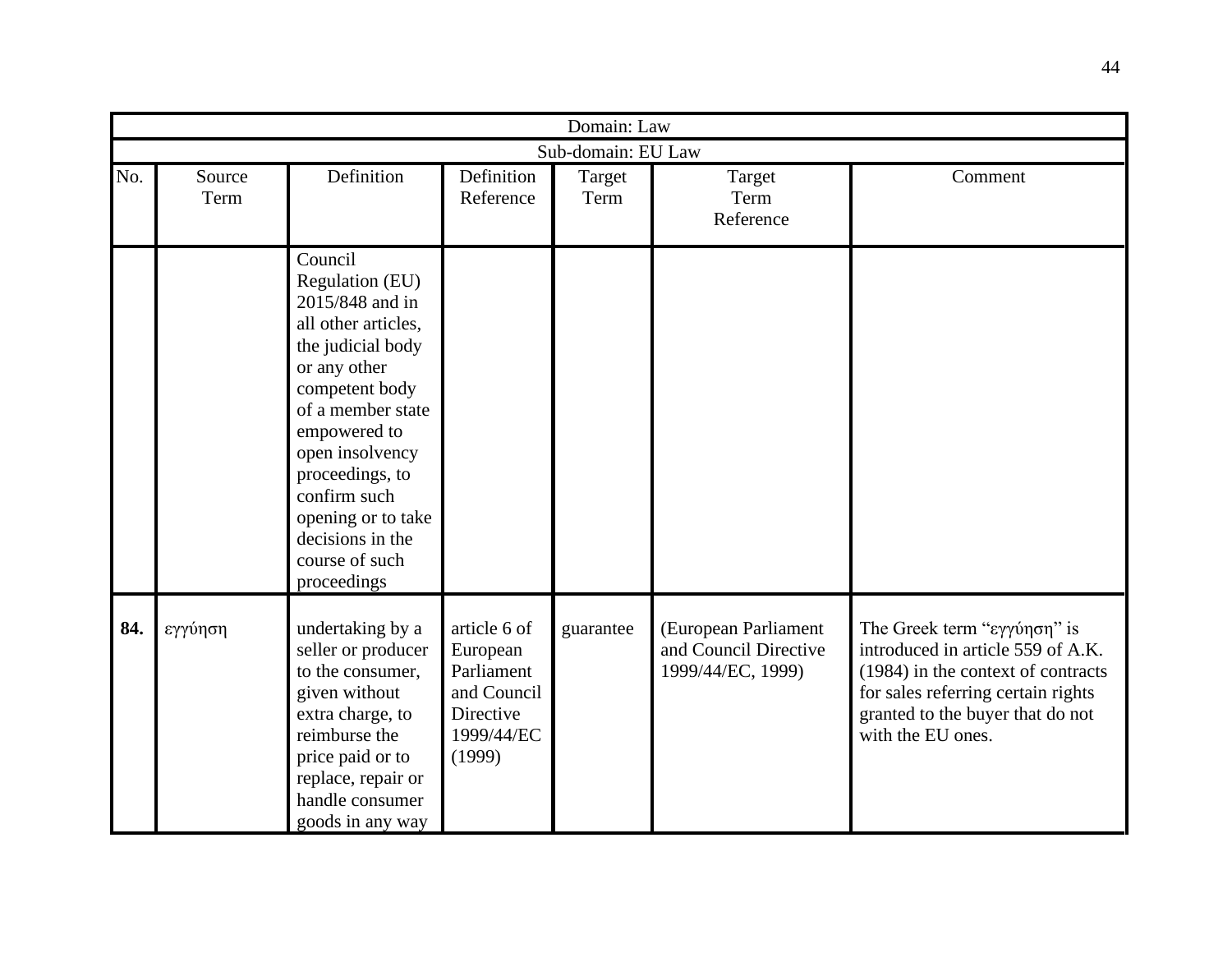|     |                    |                                                                                                                                                                                                                                                             |                                                                                                    | Domain: Law       |                                                                        |                                                                         |  |  |  |
|-----|--------------------|-------------------------------------------------------------------------------------------------------------------------------------------------------------------------------------------------------------------------------------------------------------|----------------------------------------------------------------------------------------------------|-------------------|------------------------------------------------------------------------|-------------------------------------------------------------------------|--|--|--|
|     | Sub-domain: EU Law |                                                                                                                                                                                                                                                             |                                                                                                    |                   |                                                                        |                                                                         |  |  |  |
| No. | Source<br>Term     | Definition                                                                                                                                                                                                                                                  | Definition<br>Reference                                                                            | Target<br>Term    | Target<br>Term<br>Reference                                            | Comment                                                                 |  |  |  |
|     |                    | if they do not<br>meet the<br>specifications set<br>out in the<br>guarantee<br>statement or in<br>the relevant<br>advertising                                                                                                                               |                                                                                                    |                   |                                                                        |                                                                         |  |  |  |
| 85. | εγκατάσταση        | any place of<br>operations where<br>a debtor carries<br>out or has carried<br>out in the 3-<br>month period<br>prior to the<br>request to open<br>main insolvency<br>proceedings a<br>non-transitory<br>economic activity<br>with human<br>means and assets | recital 31 of<br>European<br>Parliament<br>and Council<br>Regulation<br>(EU)<br>2015/848<br>(2015) | establish<br>ment | (European Parliament<br>and Council Regulation<br>(EU) 2015/848, 2015) | Term defined for clarity not<br>introduced by the Greek law as<br>such. |  |  |  |
| 86. | έδρα               | place of a legal<br>person's<br>establishment as                                                                                                                                                                                                            | article 24 of<br>European<br>Parliament                                                            | seat              | (European Parliament<br>and Council Regulation                         | Refer to Entries 96-97.                                                 |  |  |  |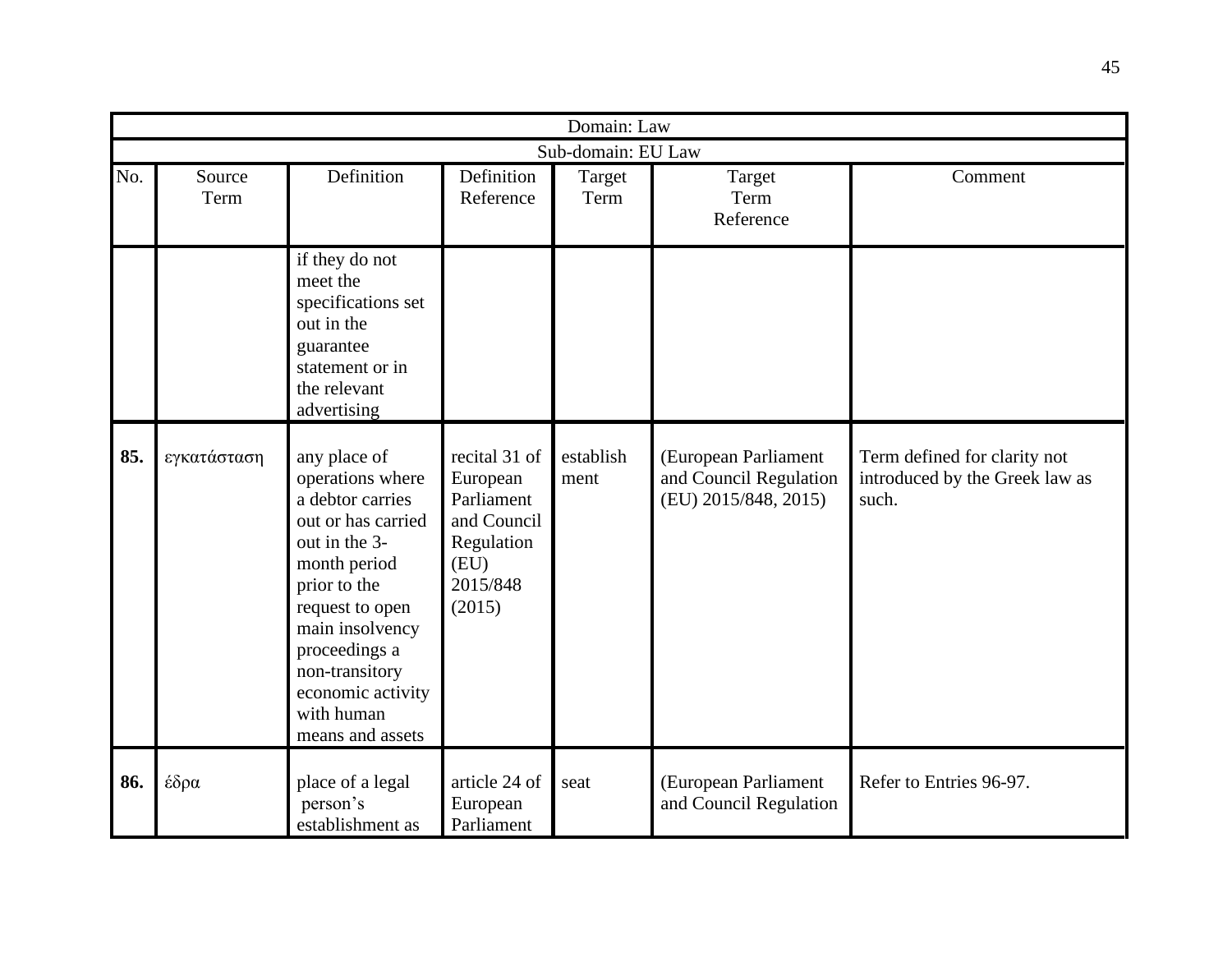|     |                |                                                                                                                                                                                                                                                                                                                                                          |                                                                                | Domain: Law        |                                                                               |                                                                                                                                                                                                     |
|-----|----------------|----------------------------------------------------------------------------------------------------------------------------------------------------------------------------------------------------------------------------------------------------------------------------------------------------------------------------------------------------------|--------------------------------------------------------------------------------|--------------------|-------------------------------------------------------------------------------|-----------------------------------------------------------------------------------------------------------------------------------------------------------------------------------------------------|
|     |                |                                                                                                                                                                                                                                                                                                                                                          |                                                                                | Sub-domain: EU Law |                                                                               |                                                                                                                                                                                                     |
| No. | Source<br>Term | Definition                                                                                                                                                                                                                                                                                                                                               | Definition<br>Reference                                                        | Target<br>Term     | Target<br>Term<br>Reference                                                   | Comment                                                                                                                                                                                             |
|     |                | determined under<br>the applicable<br>national rules of<br>private<br>international law,<br>in cases<br>concerning<br>validity of the<br>constitution, the<br>nullity or the<br>dissolution of<br>companies or<br>other legal<br>persons or<br>associations of<br>natural or legal<br>persons, or the<br>validity of the<br>decisions of their<br>organs | and Council<br>Regulation<br>(EU) No<br>1215/2012<br>(2012)                    |                    | (EU) No 1215/2012,<br>2012)                                                   |                                                                                                                                                                                                     |
| 87. | εκκρεμοδικία   | stay of<br>proceedings by a<br>member<br>stay court when<br>these involve the<br>same cause of                                                                                                                                                                                                                                                           | section 9 of<br>European<br>Parliament<br>and Council<br>Regulation<br>(EU) No | lis<br>pendens     | (European Parliament<br>and Council Regulation<br>(EU) No 1215/2012,<br>2012) | Under national law, the Greek<br>term refers to the stay in<br>proceedings in case an action is<br>brought before one Court in<br>Greece and another Greek Court<br>by the same parties in the same |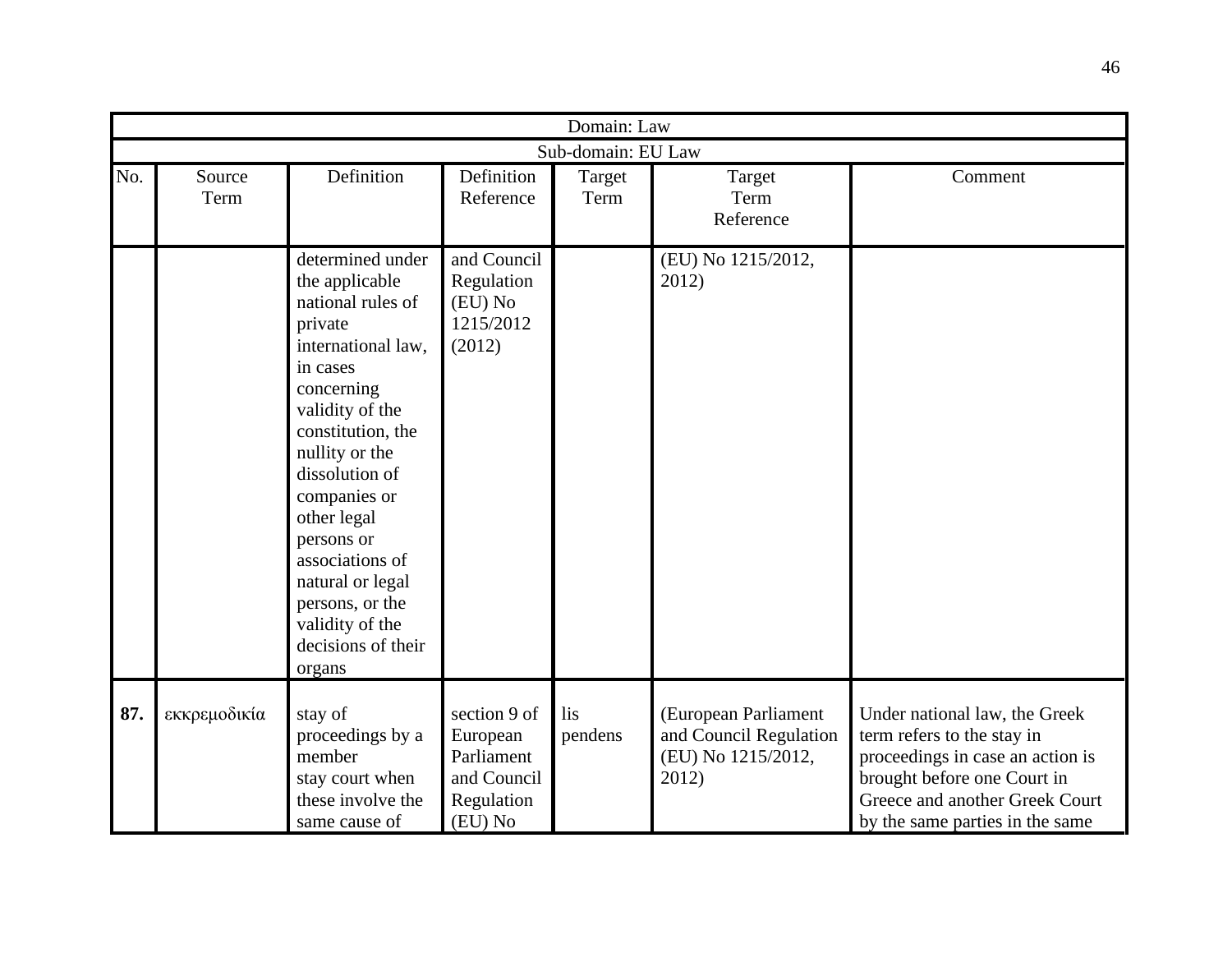|     |                         |                                                                                                                                                                                                     |                                                                                        | Domain: Law                           |                                                                               |                                                                                                                                                                                                                                               |
|-----|-------------------------|-----------------------------------------------------------------------------------------------------------------------------------------------------------------------------------------------------|----------------------------------------------------------------------------------------|---------------------------------------|-------------------------------------------------------------------------------|-----------------------------------------------------------------------------------------------------------------------------------------------------------------------------------------------------------------------------------------------|
|     |                         |                                                                                                                                                                                                     |                                                                                        | Sub-domain: EU Law                    |                                                                               |                                                                                                                                                                                                                                               |
| No. | Source<br>Term          | Definition                                                                                                                                                                                          | Definition<br>Reference                                                                | Target<br>Term                        | Target<br>Term<br>Reference                                                   | Comment                                                                                                                                                                                                                                       |
|     |                         | action and parties<br>because these<br>were brought first<br>in the courts of<br>another member<br>states until such<br>time as the<br>jurisdiction of the<br>court first seized<br>is established. | 1215/2012<br>(2012)                                                                    |                                       |                                                                               | capacity concerning the same<br>subject matter. ECJ interpreted the<br>"same subject matter" in case<br>144/86: Gubisch Maschinenfabrik<br>v Palumbo (1986) autonomously<br>as including all actions that have<br>the "same legal objective". |
| 88. | εκτελεστή<br>(απόφαση)  | member state<br>court resolution<br>feature referring<br>to its ability to be<br>executed at<br>another member<br>state as per the<br>regulation terms                                              | (European<br>Parliament<br>and Council<br>Regulation<br>(EU) No<br>1215/2012,<br>2012) | enforceabl<br>e<br>(judgment          | (European Parliament<br>and Council Regulation<br>(EU) No 1215/2012,<br>2012) | The same term is used under<br>Greek national law, however the<br>conditions differ significantly to<br>render a judgment as enforceable.                                                                                                     |
| 89. | εξωσυμβατικές<br>ενοχές | any and all<br>liabilities arising<br>from tort or unjust<br>enrichment or<br>analogous<br>doctrines, covered<br>by European                                                                        | (European<br>Parliament<br>and Council<br>Regulation<br>(EU)<br>2016/679,<br>2016)     | non-<br>contractua<br>obligation<br>S | (European Parliament<br>and Council Regulation<br>(EU) 2016/679, 2016)        | Autonomous concept to cover<br>certain extracontractual<br>obligations falling thereunder as<br>per recital 11.                                                                                                                               |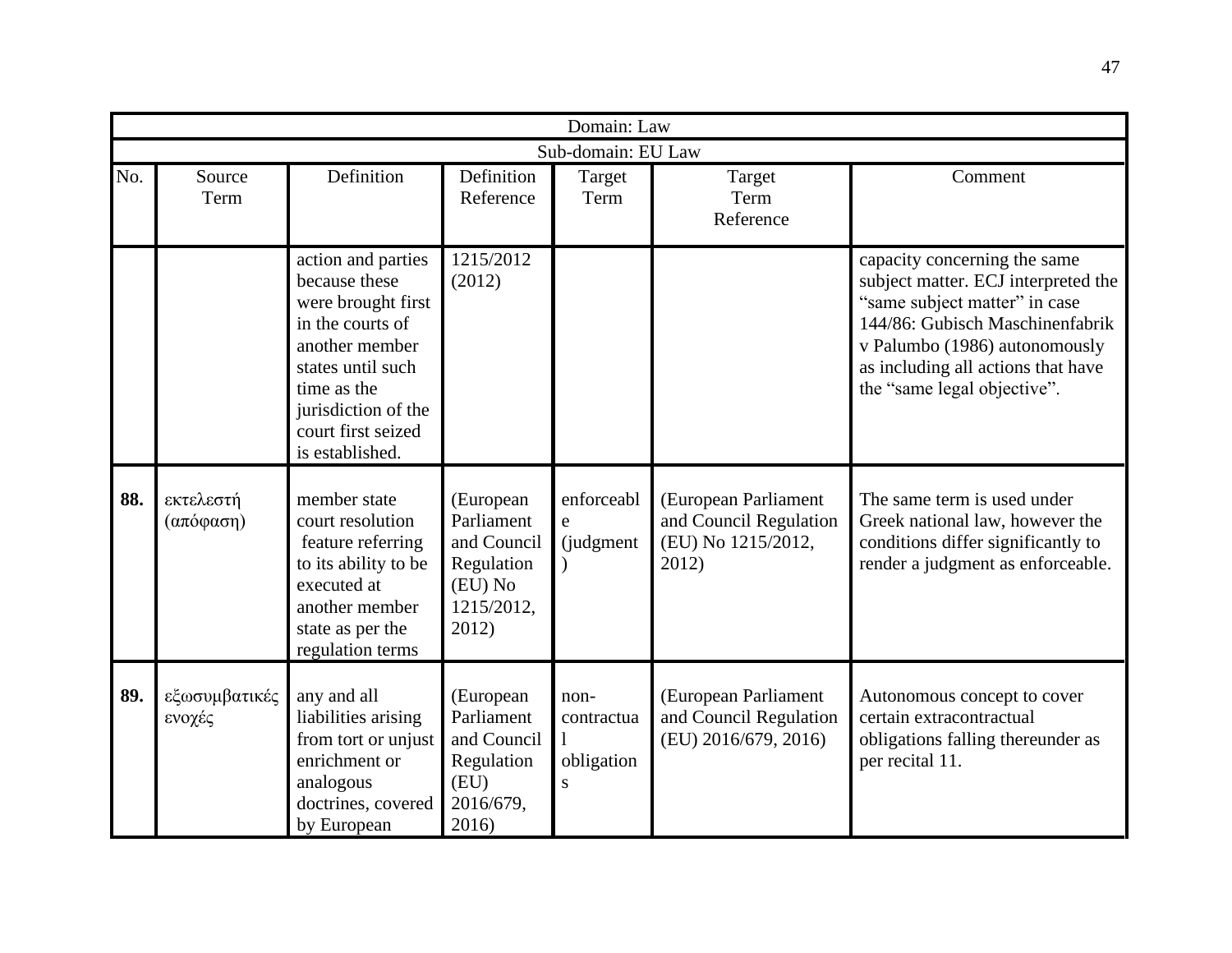|     | Domain: Law        |                                                                                                                                                                                                                                                                                                                                                                                                |                                                                                                                |                |                                                                                                 |         |  |  |  |  |
|-----|--------------------|------------------------------------------------------------------------------------------------------------------------------------------------------------------------------------------------------------------------------------------------------------------------------------------------------------------------------------------------------------------------------------------------|----------------------------------------------------------------------------------------------------------------|----------------|-------------------------------------------------------------------------------------------------|---------|--|--|--|--|
|     | Sub-domain: EU Law |                                                                                                                                                                                                                                                                                                                                                                                                |                                                                                                                |                |                                                                                                 |         |  |  |  |  |
| No. | Source<br>Term     | Definition                                                                                                                                                                                                                                                                                                                                                                                     | Definition<br>Reference                                                                                        | Target<br>Term | Target<br>Term<br>Reference                                                                     | Comment |  |  |  |  |
|     |                    | Parliament and<br>Council<br>Regulation (EU)<br>2016/679                                                                                                                                                                                                                                                                                                                                       |                                                                                                                |                |                                                                                                 |         |  |  |  |  |
| 90. | επεξεργασία        | any operation or<br>set of operations<br>which is<br>performed on<br>personal data or<br>sets of these,<br>whether or not by<br>automated means,<br>such as collection,<br>recording,<br>organization,<br>structuring,<br>storage,<br>adaptation or<br>alteration,<br>retrieval,<br>consultation, use,<br>disclosure by<br>transmission,<br>dissemination or<br>otherwise making<br>available, | article 4<br>section 1 of<br>European<br>Parliament<br>and Council<br>Regulation<br>(EU)<br>2016/679<br>(2016) | processing     | article 4 section 1 of<br>European Parliament<br>and Council Regulation<br>(EU) 2016/679 (2016) |         |  |  |  |  |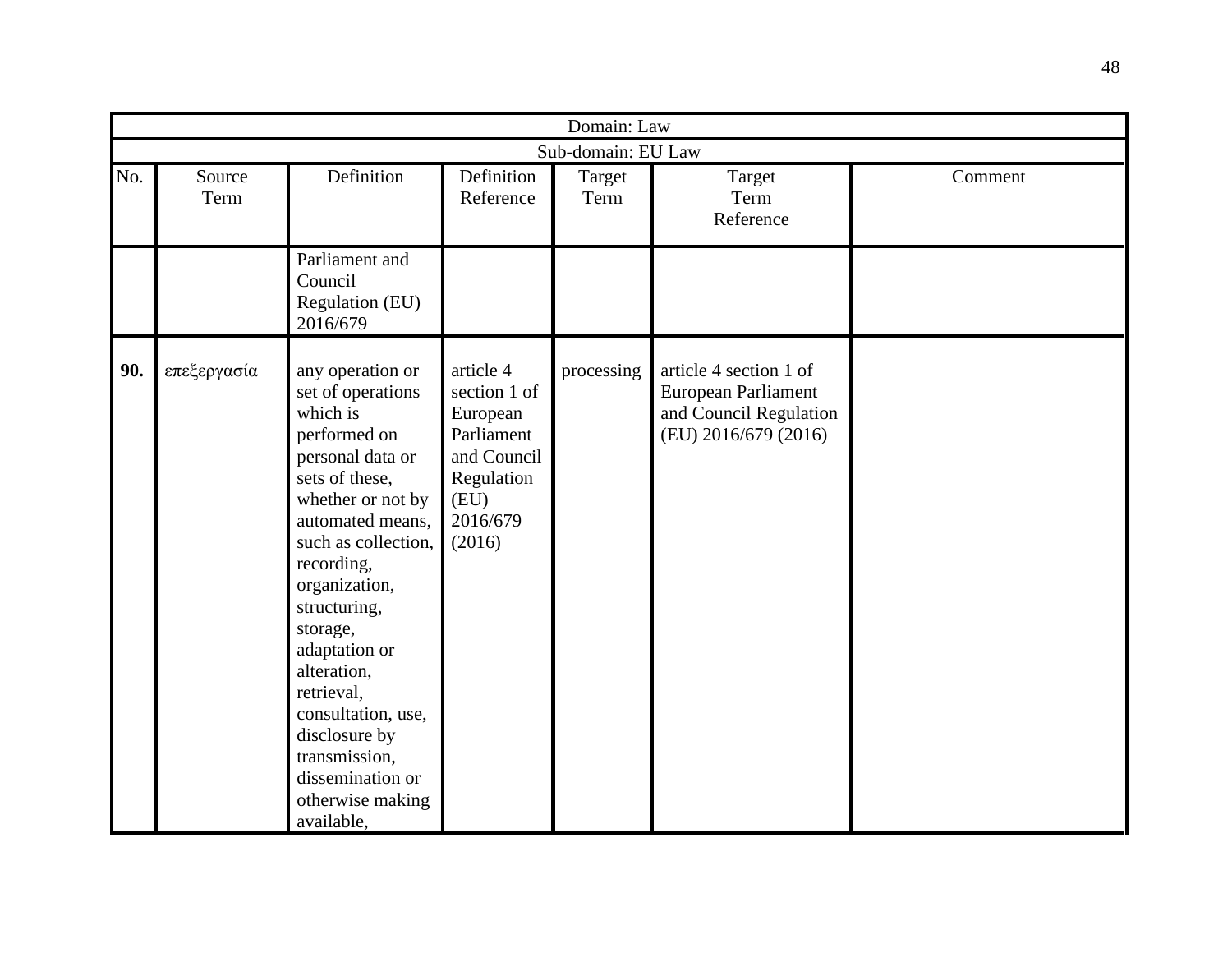|     | Domain: Law                                                          |                                                                                                                                                                                                                                                                                                                                                                |                                                                                                         |                             |                                                                                                  |                                                                                                                                   |  |  |  |  |
|-----|----------------------------------------------------------------------|----------------------------------------------------------------------------------------------------------------------------------------------------------------------------------------------------------------------------------------------------------------------------------------------------------------------------------------------------------------|---------------------------------------------------------------------------------------------------------|-----------------------------|--------------------------------------------------------------------------------------------------|-----------------------------------------------------------------------------------------------------------------------------------|--|--|--|--|
|     | Sub-domain: EU Law                                                   |                                                                                                                                                                                                                                                                                                                                                                |                                                                                                         |                             |                                                                                                  |                                                                                                                                   |  |  |  |  |
| No. | Source<br>Term                                                       | Definition                                                                                                                                                                                                                                                                                                                                                     | Definition<br>Reference                                                                                 | Target<br>Term              | Target<br>Term<br>Reference                                                                      | Comment                                                                                                                           |  |  |  |  |
|     |                                                                      | alignment or<br>combination,<br>restriction,<br>erasure or<br>destruction                                                                                                                                                                                                                                                                                      |                                                                                                         |                             |                                                                                                  |                                                                                                                                   |  |  |  |  |
| 91. | ευθύνη κατά<br>τις<br>διαπραγματεύσ<br>εις (culpa in<br>contrahendo) | non-contractual<br>obligation arising<br>out of dealings<br>prior to the<br>conclusion of a<br>contract,<br>regardless of<br>whether it was<br>actually<br>concluded,<br>including the<br>violation of the<br>duty of disclosure<br>and the<br>breakdown of<br>contractual<br>negotiations,<br>covering only<br>non-contractual<br>obligations<br>presenting a | recital 30 of<br>European<br>Parliament<br>and Council<br>Regulation<br>$(EC)$ No<br>864/2007<br>(2007) | culpa in<br>contrahen<br>do | recital 30 of European<br><b>Parliament and Council</b><br>Regulation (EC) No<br>864/2007 (2007) | Adoption of latin term in both<br>English and Greek avoiding<br>national law definitions and the<br>term is autonomously defined. |  |  |  |  |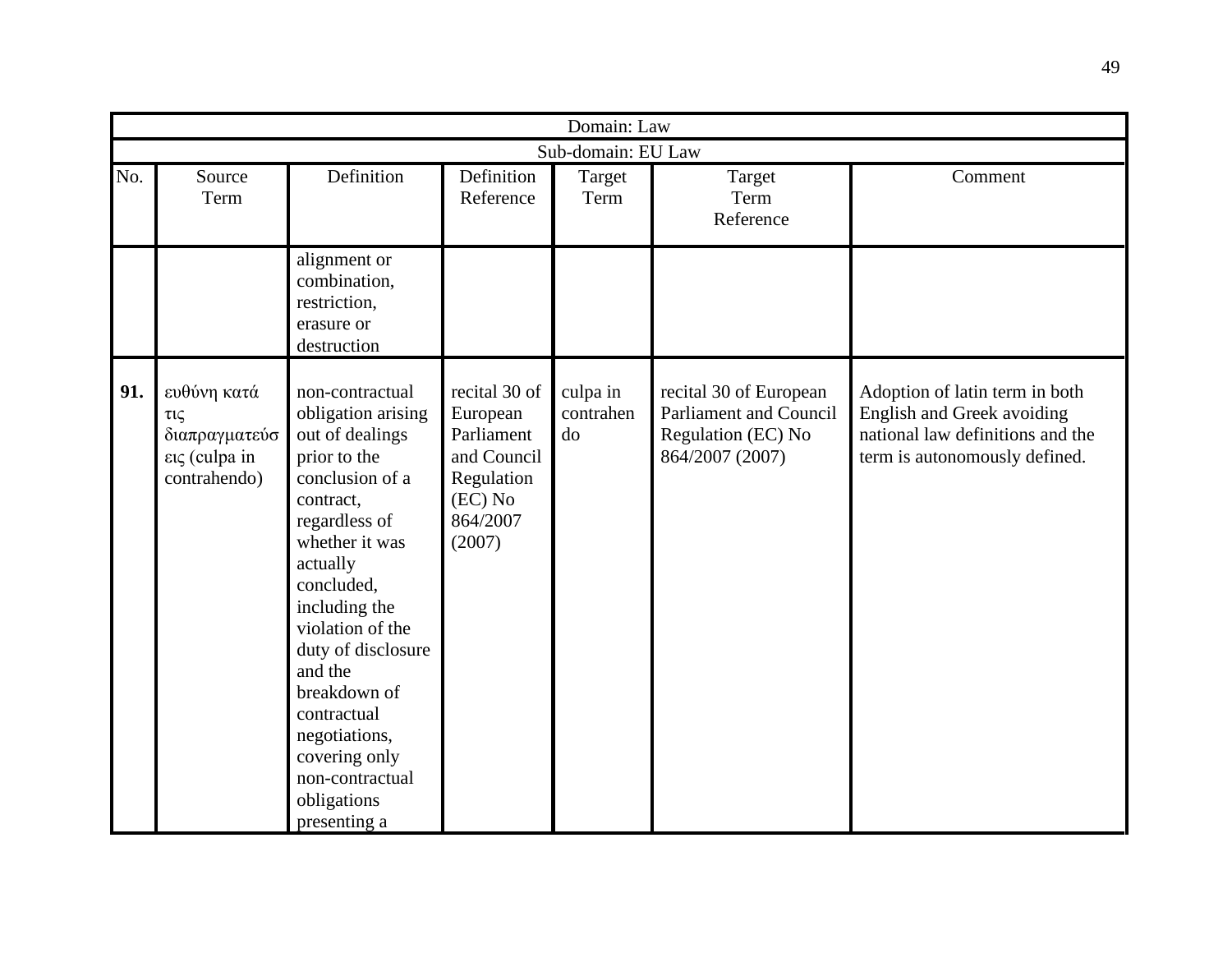|     | Domain: Law                      |                                                                                                                                                                                                                                               |                                                                                                                                                                             |                                  |                                                                                                                                                                                                                                                         |                                                                                                                                                                                                                                    |  |  |  |
|-----|----------------------------------|-----------------------------------------------------------------------------------------------------------------------------------------------------------------------------------------------------------------------------------------------|-----------------------------------------------------------------------------------------------------------------------------------------------------------------------------|----------------------------------|---------------------------------------------------------------------------------------------------------------------------------------------------------------------------------------------------------------------------------------------------------|------------------------------------------------------------------------------------------------------------------------------------------------------------------------------------------------------------------------------------|--|--|--|
|     | Sub-domain: EU Law               |                                                                                                                                                                                                                                               |                                                                                                                                                                             |                                  |                                                                                                                                                                                                                                                         |                                                                                                                                                                                                                                    |  |  |  |
| No. | Source<br>Term                   | Definition                                                                                                                                                                                                                                    | Definition<br>Reference                                                                                                                                                     | Target<br>Term                   | Target<br>Term<br>Reference                                                                                                                                                                                                                             | Comment                                                                                                                                                                                                                            |  |  |  |
|     |                                  | direct link with<br>the dealings prior<br>to the conclusion<br>of a contract                                                                                                                                                                  |                                                                                                                                                                             |                                  |                                                                                                                                                                                                                                                         |                                                                                                                                                                                                                                    |  |  |  |
| 92. | ευρωπαϊκή<br>διαταγή<br>πληρωμής | special court<br>order issued for<br>uncontested<br>pecuniary claims<br>in civil and<br>commercial<br>matters                                                                                                                                 | (European<br>parliament<br>and Council<br>Regulation<br>(EU)<br>1896/2006,<br>2006)                                                                                         | european<br>order for<br>payment | (European parliament<br>and Council Regulation<br>(EU) 1896/2006, 2006)                                                                                                                                                                                 | EU scheme for the issuance of<br>payment orders in EU Member<br>states, differentiating the national<br>law procedures.                                                                                                            |  |  |  |
| 93. | ευρωπαϊκό<br>ένταλμα<br>σύλληψης | judicial decision<br>issued by a<br>member state<br>with a view to the<br>arrest and<br>surrender by<br>another member<br>state of a<br>requested person,<br>for the purposes<br>of conducting a<br>criminal<br>prosecution or<br>executing a | article 1<br>par. 1 of<br>Council<br>Framework<br>Decision of<br>13 June<br>$2002$ on the<br>European<br>arrest<br>warrant and<br>the<br>surrender<br>procedures<br>between | european<br>arrest<br>warrant    | (Council Framework<br>Decision of 13 June<br>2002 on the European<br>arrest warrant and the<br>surrender procedures<br>between member states<br>- statements made by<br>certain member states<br>on the adoption of the<br>framework decision,<br>2002) | The national extradition process<br>introduced by national laws of EU<br>member states differ significantly,<br>whereas the EU scheme aims to<br>facilitate extradition processes<br>when it comes to its scope of<br>application. |  |  |  |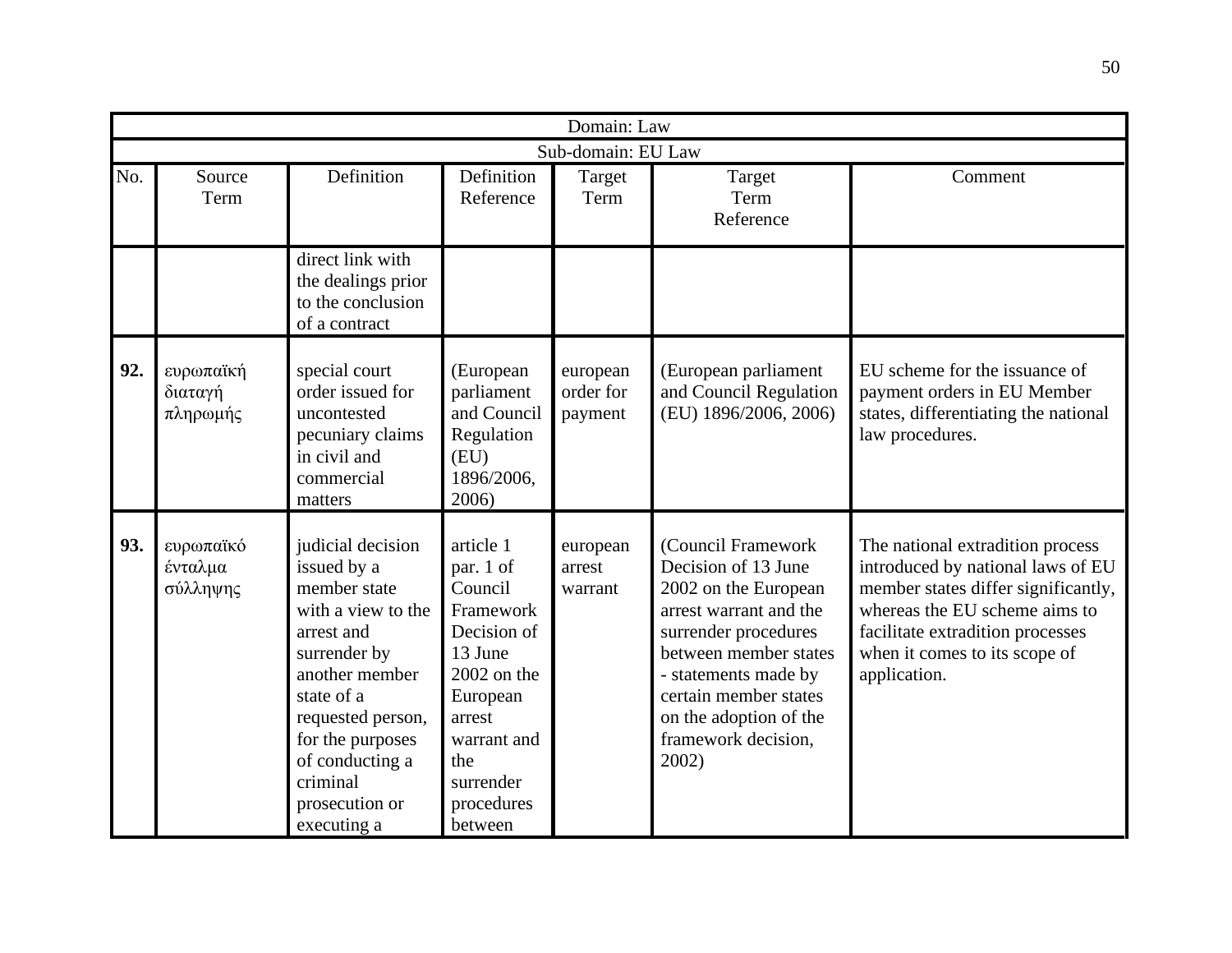|     | Domain: Law            |                                                                                                                                                                                               |                                                                                                                                            |                    |                                                                   |                                                                                                                                                                                                         |  |  |  |
|-----|------------------------|-----------------------------------------------------------------------------------------------------------------------------------------------------------------------------------------------|--------------------------------------------------------------------------------------------------------------------------------------------|--------------------|-------------------------------------------------------------------|---------------------------------------------------------------------------------------------------------------------------------------------------------------------------------------------------------|--|--|--|
|     |                        |                                                                                                                                                                                               |                                                                                                                                            | Sub-domain: EU Law |                                                                   |                                                                                                                                                                                                         |  |  |  |
| No. | Source<br>Term         | Definition                                                                                                                                                                                    | Definition<br>Reference                                                                                                                    | Target<br>Term     | Target<br>Term<br>Reference                                       | Comment                                                                                                                                                                                                 |  |  |  |
|     |                        | custodial sentence<br>or detention order                                                                                                                                                      | member<br>states -<br>statements<br>made by<br>certain<br>member<br>states on the<br>adoption of<br>the<br>framework<br>decision<br>(2002) |                    |                                                                   |                                                                                                                                                                                                         |  |  |  |
| 94. | καταναλωτής            | natural person<br>who acts for<br>purposes which<br>are not related to<br>his trade, business<br>or profession as<br>regards cases<br>falling under the<br>scope of the<br>relevant directive | article 1<br>par. $2$ (a) of<br>European<br>Parliament<br>and Council<br>Directive<br>1999/44/EC<br>(1999)                                 | consumer           | European Parliament<br>and Council Directive<br>1999/44/EC, 1999) | Under national consumer laws the<br>definition of the term was<br>problematic as to whether it could<br>include natural persons engaged<br>in trade when acting outside their<br>professional capacity. |  |  |  |
| 95. | καταναλωτικ<br>ά αγαθά | any tangible<br>movable item,<br>with the                                                                                                                                                     | article 1<br>par. $2(b)$ of<br>European                                                                                                    | consumer<br>goods  | article 1 par. $2$ (b) of<br>European Parliament                  |                                                                                                                                                                                                         |  |  |  |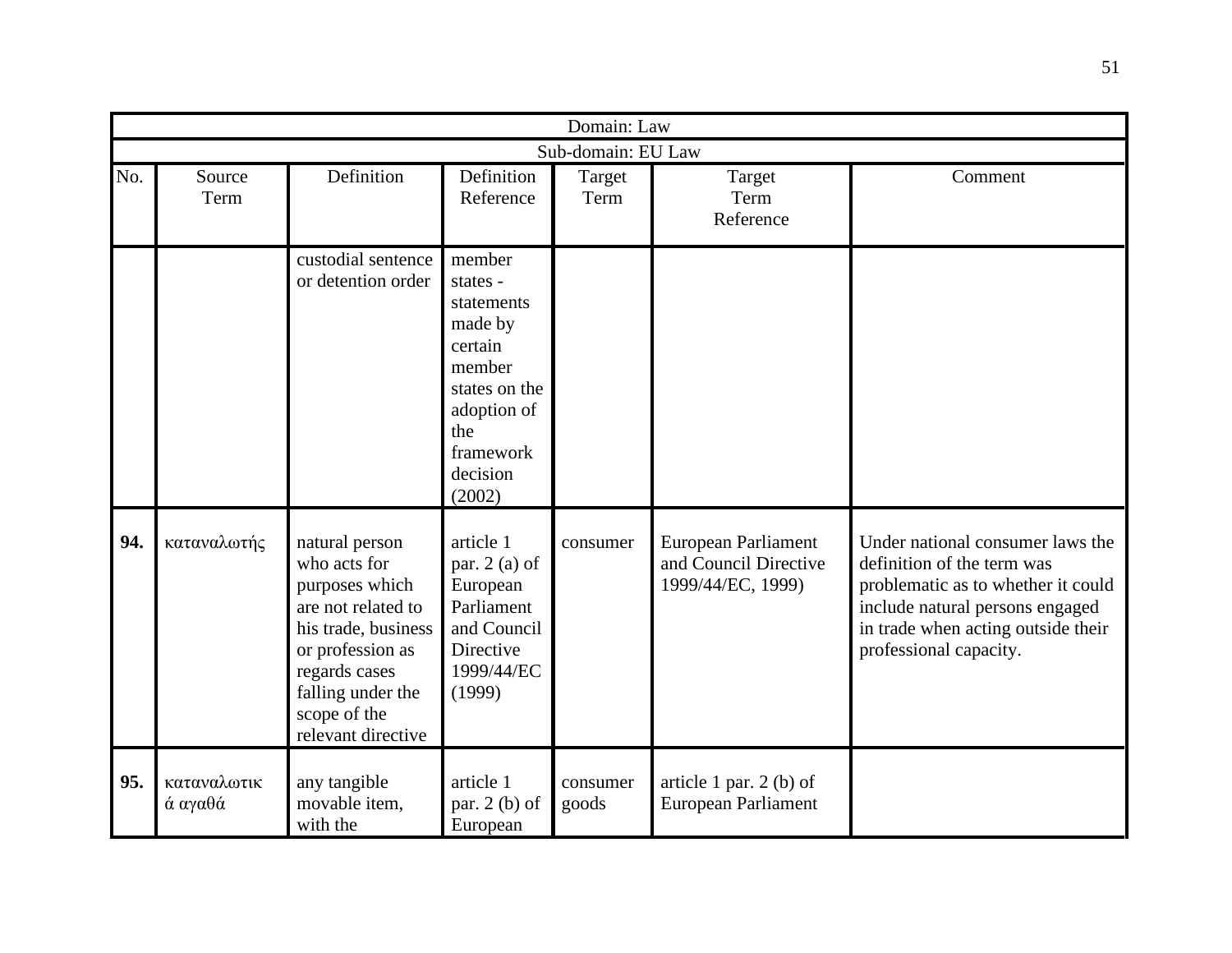|     | Domain: Law                       |                                                                                                                                              |                                                                                                        |                                  |                                                                                                   |                                                                                                                                                                                                 |  |  |  |
|-----|-----------------------------------|----------------------------------------------------------------------------------------------------------------------------------------------|--------------------------------------------------------------------------------------------------------|----------------------------------|---------------------------------------------------------------------------------------------------|-------------------------------------------------------------------------------------------------------------------------------------------------------------------------------------------------|--|--|--|
|     |                                   |                                                                                                                                              |                                                                                                        | Sub-domain: EU Law               |                                                                                                   |                                                                                                                                                                                                 |  |  |  |
| No. | Source<br>Term                    | Definition                                                                                                                                   | Definition<br>Reference                                                                                | Target<br>Term                   | Target<br>Term<br>Reference                                                                       | Comment                                                                                                                                                                                         |  |  |  |
|     |                                   | exception of-<br>water and gas<br>where they are<br>not put up for sale<br>in a limited<br>volume or set<br>quantity,<br>electricity         | Parliament<br>and Council<br>Directive<br>1999/44/EC<br>(1999)                                         |                                  | and Council Directive<br>1999/44/EC (1999)                                                        |                                                                                                                                                                                                 |  |  |  |
| 96. | κατοικία<br>(νομικού<br>προσώπου) | place a company<br>or legal person<br>has its: statutory<br>seat, central<br>administration, or<br>principal place of<br>business            | article 63 of<br>European<br>Parliament<br>and Council<br>Regulation<br>(EU) No<br>1215/2012<br>(2012) | domicile<br>of legal<br>person   | article 63 of European<br><b>Parliament and Council</b><br>Regulation (EU) No<br>1215/2012 (2012) | Autonomous definition<br>introducing a hypernym<br>"κατοικία" to include all<br>hyponyms.                                                                                                       |  |  |  |
| 97. | κατοικία<br>(φυσικού<br>προσώπου) | place of a natural<br>person<br>establishment<br>provided the<br>conditions<br>determined under<br>the applicable<br>national law are<br>met | article 62 of<br>European<br>Parliament<br>and Council<br>Regulation<br>(EU) No<br>1215/2012<br>(2012) | domicile<br>of natural<br>person | article 62 of European<br><b>Parliament and Council</b><br>Regulation (EU) No<br>1215/2012 (2012) | The concept is not defined<br>referring to national law, meaning<br>that depending on the<br>circumstances of each case<br>different definitions might apply<br>(Clarkson & Hill, 2011, p. 68). |  |  |  |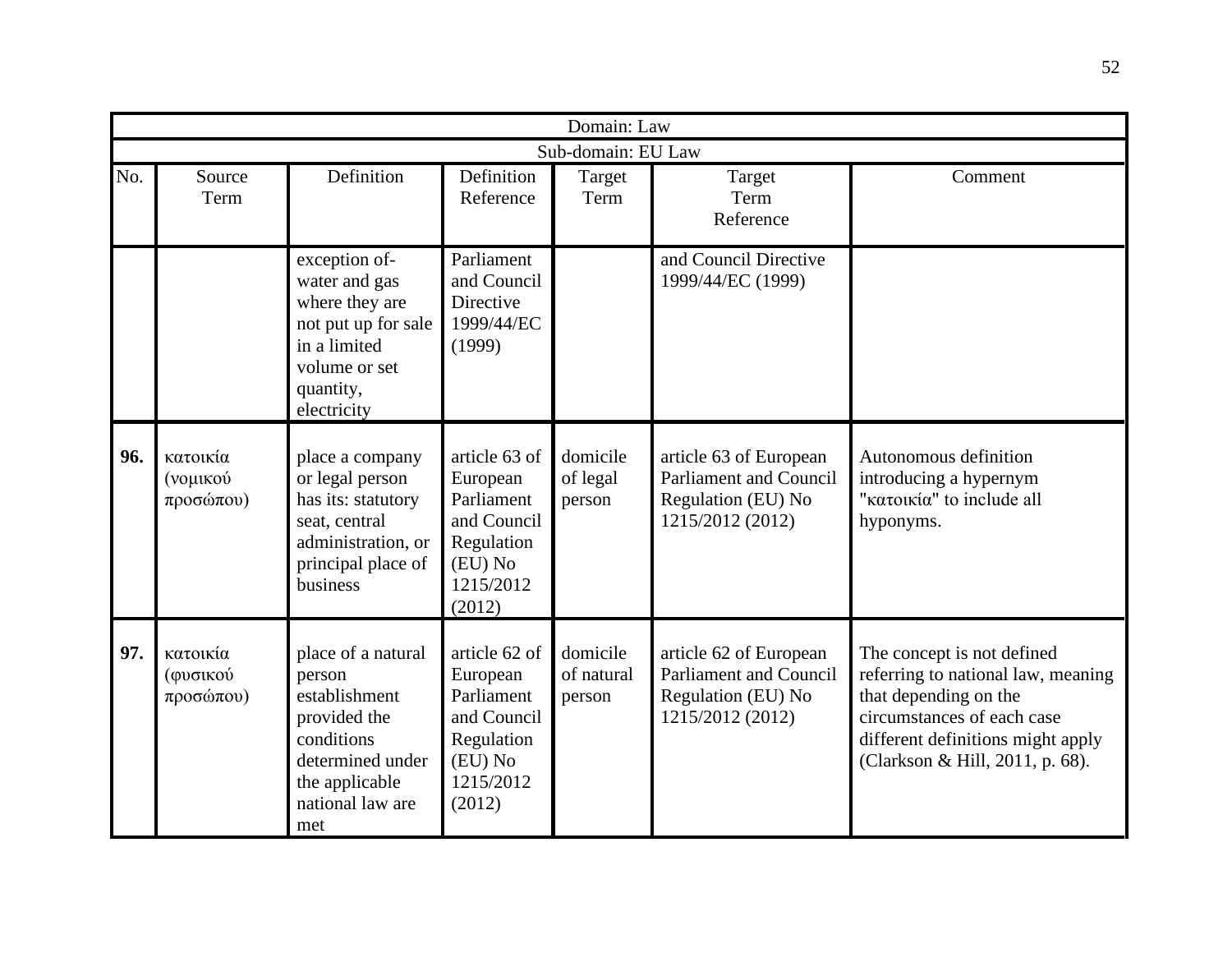|     | Domain: Law       |                                                                                                                                                                                                                                                      |                                                                                                                                 |                    |                                                                                                                |                                                                                                               |  |  |  |
|-----|-------------------|------------------------------------------------------------------------------------------------------------------------------------------------------------------------------------------------------------------------------------------------------|---------------------------------------------------------------------------------------------------------------------------------|--------------------|----------------------------------------------------------------------------------------------------------------|---------------------------------------------------------------------------------------------------------------|--|--|--|
|     |                   |                                                                                                                                                                                                                                                      |                                                                                                                                 | Sub-domain: EU Law |                                                                                                                |                                                                                                               |  |  |  |
| No. | Source<br>Term    | Definition                                                                                                                                                                                                                                           | Definition<br>Reference                                                                                                         | Target<br>Term     | Target<br>Term<br>Reference                                                                                    | Comment                                                                                                       |  |  |  |
| 98. | νόμιμη<br>διαμονή | right of free<br>residence granted<br>to EU citizens<br>provided the<br>relevant<br>conditions of EU<br>law are met                                                                                                                                  | (Joined<br>Cases C-<br>424 &<br>425/10:<br>Tomasz<br>Ziolkowski<br>and others<br>and Marlon<br>Szeja v land<br>Berlin,<br>2010) | legal<br>residence | (Joined Cases C-424 $&$<br>425/10: Tomasz<br>Ziolkowski and others<br>and Marlon Szeja v<br>land Berlin, 2010) | Autonomous concept interpreted<br>by the European Court of Justice.                                           |  |  |  |
| 99. | παραγωγός         | manufacturer of<br>consumer goods,<br>importer of<br>consumer goods<br>into the territory<br>of EU or any<br>person purporting<br>to be a producer<br>by placing his<br>name, trademark,<br>or other<br>distinctive sign on<br>the consumer<br>goods | article 1<br>par. $2$ (d) of<br>European<br>Parliament<br>and Council<br>Directive<br>1999/44/EC<br>(1999)                      | producer           | article 1 par. $2$ (d) of<br>European Parliament<br>and Council Directive<br>1999/44/EC(1999)                  | Under Greek law, the term<br>"εισαγωγέας" (importer) is not<br>included within the concept of<br>"παραγωγός". |  |  |  |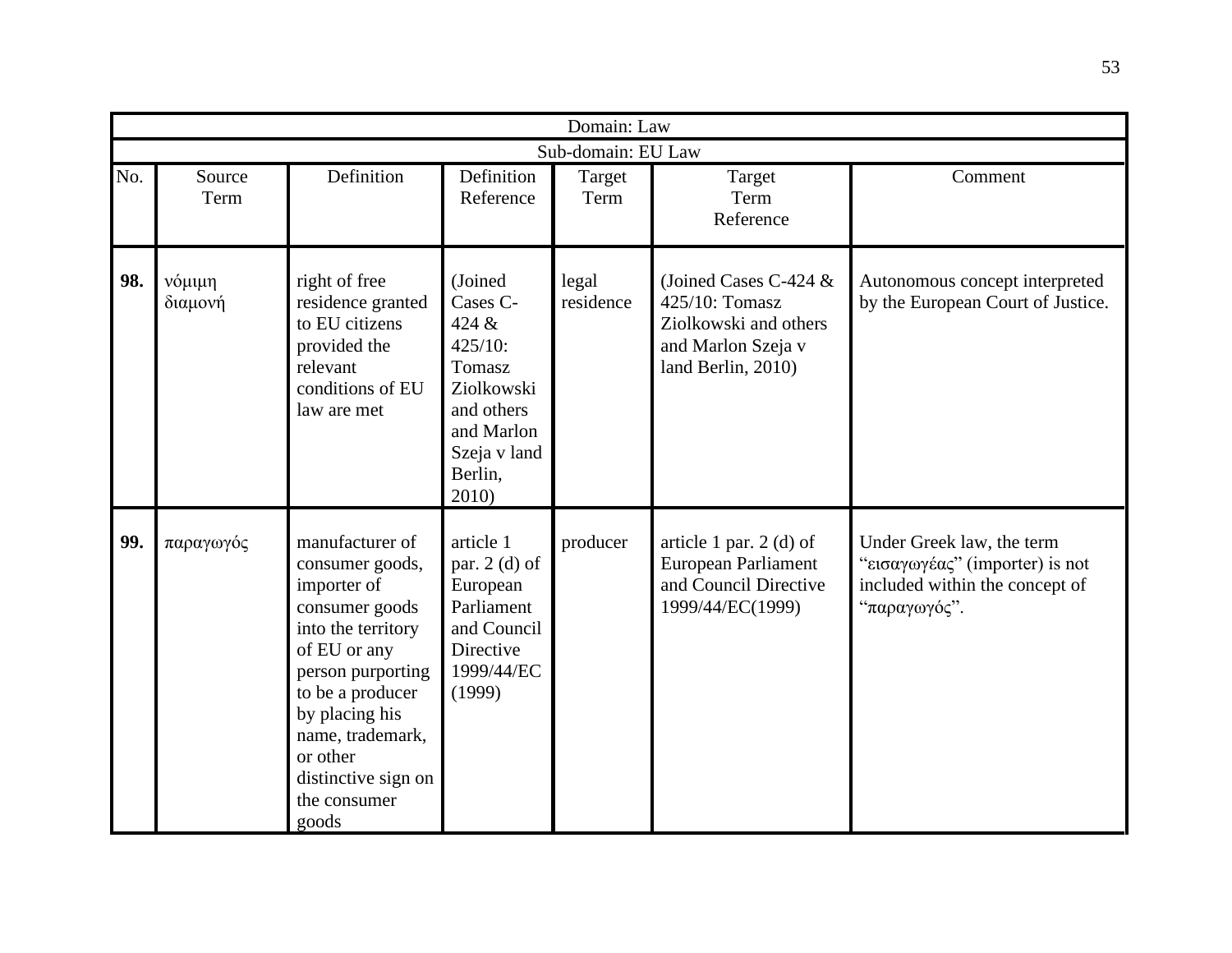|             | Domain: Law               |                                                                                                                                                                                                                                          |                                                                                                       |                               |                                                                                                  |                                                                                                                                                                                                   |  |  |  |  |
|-------------|---------------------------|------------------------------------------------------------------------------------------------------------------------------------------------------------------------------------------------------------------------------------------|-------------------------------------------------------------------------------------------------------|-------------------------------|--------------------------------------------------------------------------------------------------|---------------------------------------------------------------------------------------------------------------------------------------------------------------------------------------------------|--|--|--|--|
|             | Sub-domain: EU Law        |                                                                                                                                                                                                                                          |                                                                                                       |                               |                                                                                                  |                                                                                                                                                                                                   |  |  |  |  |
| No.         | Source<br>Term            | Definition                                                                                                                                                                                                                               | Definition<br>Reference                                                                               | Target<br>Term                | Target<br>Term<br>Reference                                                                      | Comment                                                                                                                                                                                           |  |  |  |  |
| 100.        | παρέκταση                 | agreement<br>concluded<br>between the<br>parties to a<br>dispute conferring<br>exclusive<br>jurisdiction to the<br>courts of a<br>member state for<br>the purpose of<br>dispute resolution                                               | Section 7 of<br>European<br>Parliament<br>and Council<br>Regulation<br>(EU) No<br>1215/2012<br>(2012) | prorogatio<br>$\mathbf n$     | Section 7 of European<br><b>Parliament and Council</b><br>Regulation (EU) No<br>1215/2012 (2012) | The concept of "prorogation" is<br>introduced under the Greek law,<br>however the agreement regulated<br>thereunder can confer exclusive<br>jurisdiction to courts of a certain<br>location only. |  |  |  |  |
| <b>101.</b> | συλλογικές<br>διαδικασίες | proceedings<br>which include all<br>or a significant<br>part of a debtor's<br>creditors,<br>provided that, in<br>the latter case, the<br>proceedings do<br>not affect the<br>claims of<br>creditors which<br>are not involved<br>in them | Recital 14<br>of European<br>Parliament<br>and Council<br>Regulation<br>(EU)<br>2015/848<br>(2015)    | collective<br>proceedin<br>gs | Recital 14 of European<br>Parliament and Council<br>Regulation (EU)<br>2015/848 (2015)           |                                                                                                                                                                                                   |  |  |  |  |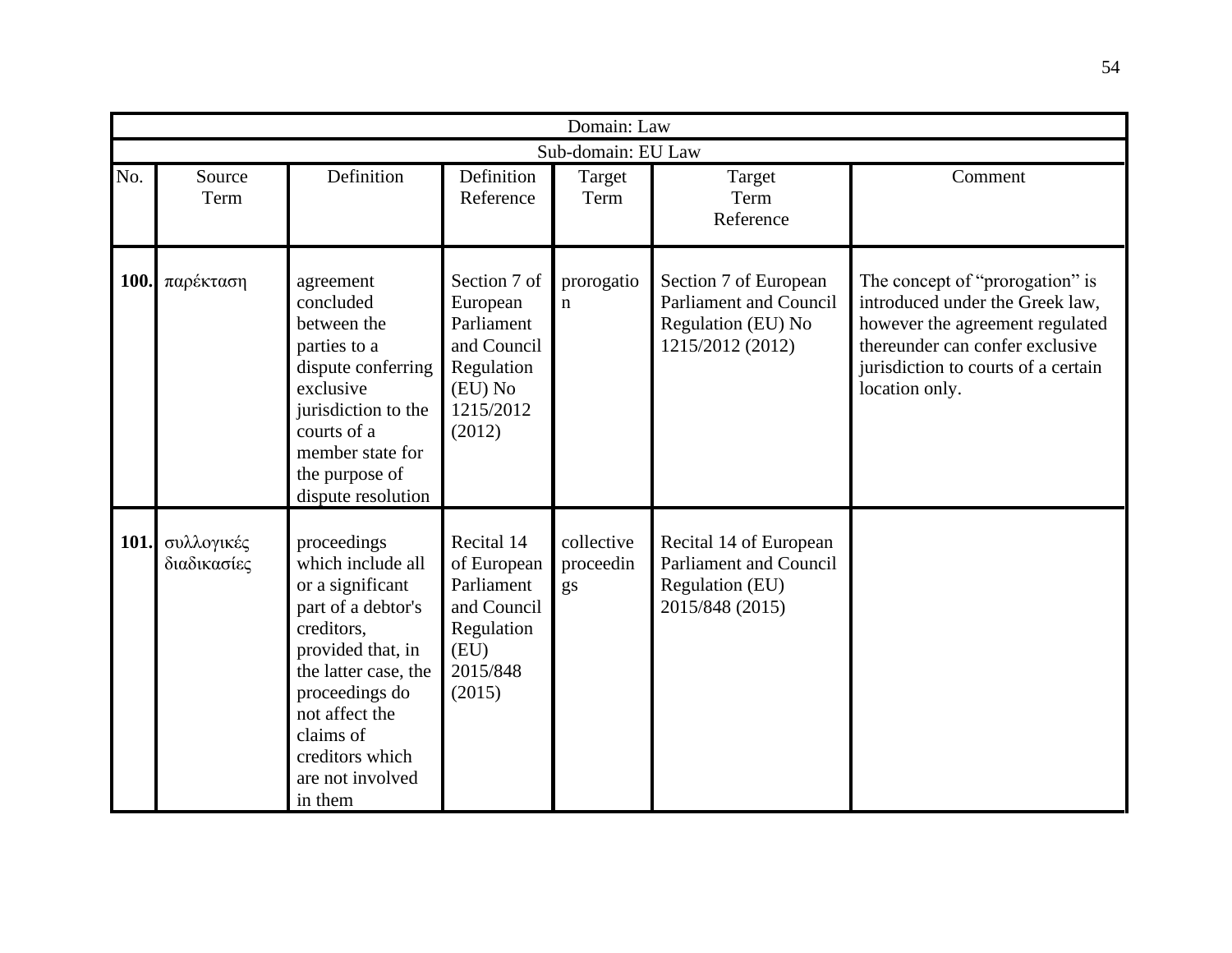|      | Domain: Law    |                                                                 |                                       |                    |                                                                              |                                                                                                                                                                                                                                                                           |  |  |  |
|------|----------------|-----------------------------------------------------------------|---------------------------------------|--------------------|------------------------------------------------------------------------------|---------------------------------------------------------------------------------------------------------------------------------------------------------------------------------------------------------------------------------------------------------------------------|--|--|--|
|      |                |                                                                 |                                       | Sub-domain: EU Law |                                                                              |                                                                                                                                                                                                                                                                           |  |  |  |
| No.  | Source<br>Term | Definition                                                      | Definition<br>Reference               | Target<br>Term     | Target<br>Term<br>Reference                                                  | Comment                                                                                                                                                                                                                                                                   |  |  |  |
| 102. | σύμβαση        | obligation freely<br>assumed by one<br>party towards<br>another | (Clarkson $&$<br>Hill, 2011,<br>p. 80 | contract           | (European Parliament<br>and Council Regulation<br>(EC) No 593/2008,<br>2008) | Autonomous definition for the<br>purpose of EU law harmonization.<br>An interesting remark is that the<br>concepts introduced within<br>various instruments, are attempted<br>to be consistently interpreted in<br>others as well (Clarkson & Hill,<br>2011, p. 206-208). |  |  |  |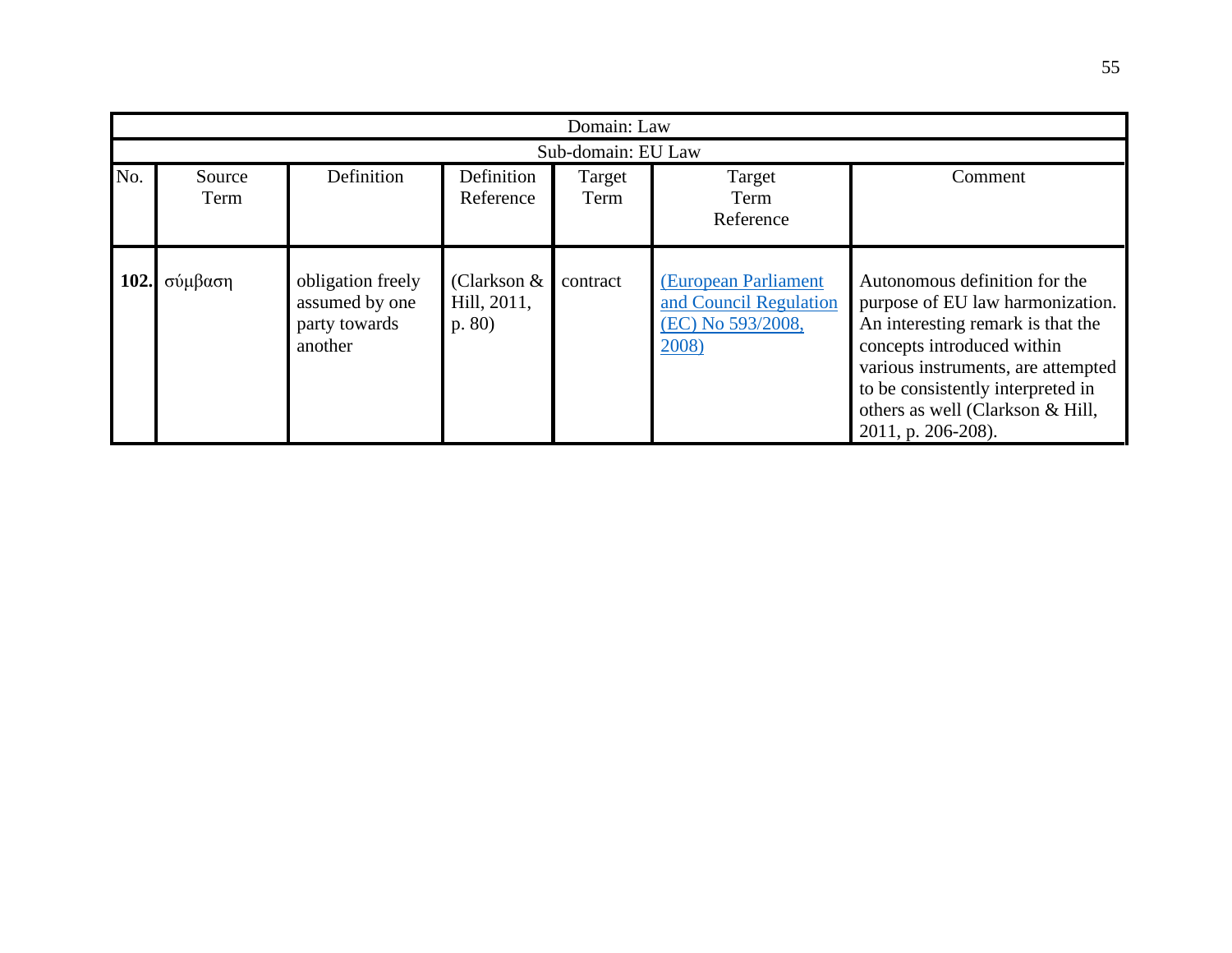### **Annotation**

## **Summary of Findings**

The above presentation essentially has the form of research on EL-EN term pairs utilized in certain sub-domains of law, since the terms were extracted from Greek sources of law and the English term was identified upon research of bilingual legal dictionaries or resources (e.g. legal journals, books) and analyzing the underlying concepts. This research then leads to the general conclusion that the TL terms used are in most cases approximating the SL concepts. In the process of employing a TL term, Šarčević (1991) mentioned, one must seek for the most appropriate approximations. It is this realization, that in most cases the TL terms are approximating the SL concepts, which lead Davis to the conclusion that certain term pairs introduced by legal dictionaries are "dangerous" (1974, as cited in Šarčević, 1991, p. 615).

The findings suggest that it is easier to translate terms referring to general concepts rather than specific ones. As an example, the term "σύμβαση" refers generally to some kind of mutual understanding for the Greek receiver, whereas the term "agreement" or "contract" creates the same principle image in the mind of the English receiver. Similarly, the term "έγκλημα", represents in the mind of the Greek receiver all behaviors that are prohibited by penal law and this basic conceptual image is encompassed within the definition of "offence" when it comes to the English legal system.

However, when it comes to "hyponyms" or - in other words - sub-divisions of these principle concepts, research proved that there are conceptual differentiations, leading to the debate as to the term to be employed or the strategy to be followed in a translation scene. Such examples are introduced when examining the terms "απάτη", "εκβίαση" that are specific crimes under Greek law, but the relevant criminal conduct could fall under different terms of UK law.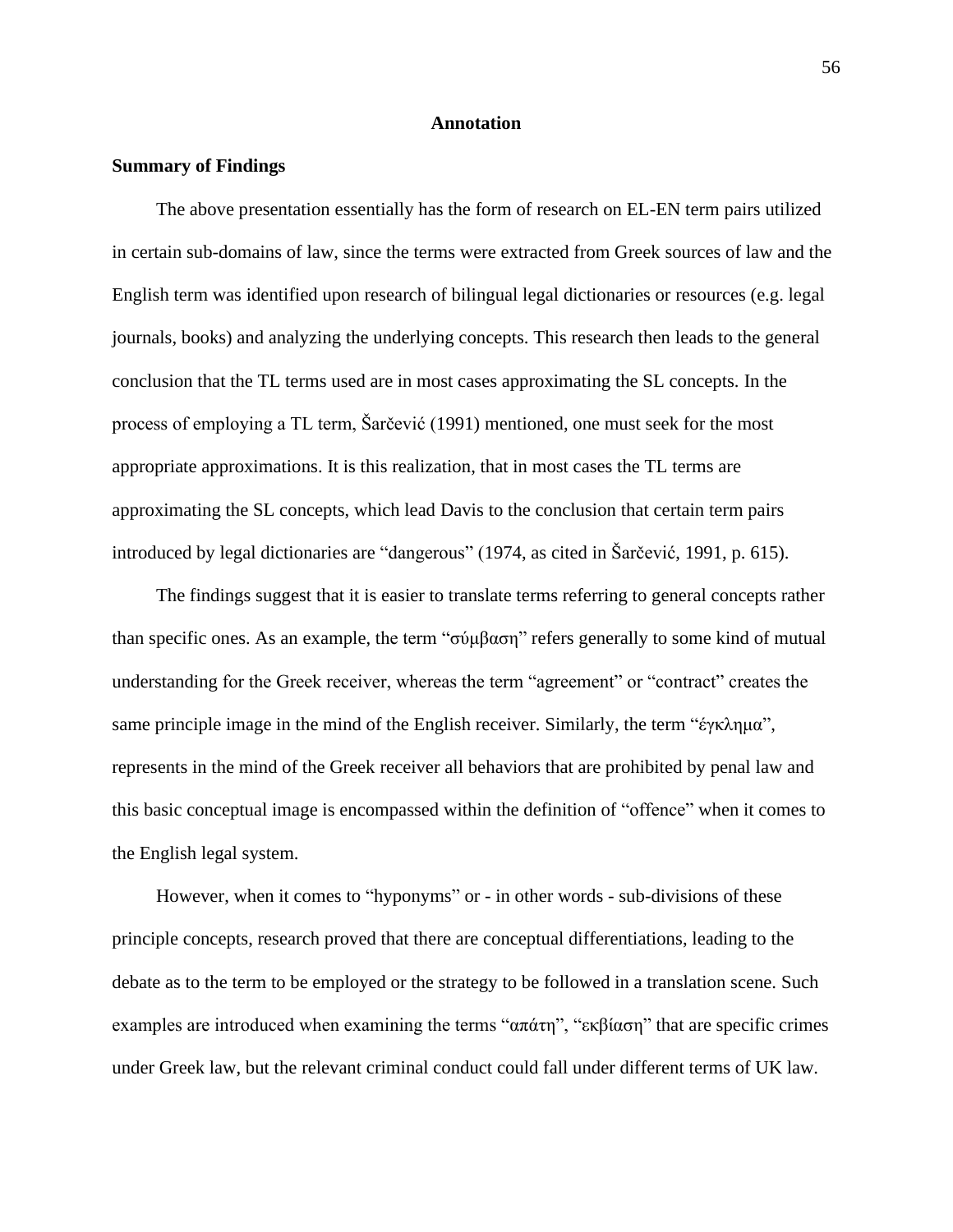The hyponyms "κατοχή", "νομή" are two other instances of this phenomenon. These concepts are not introduced by UK law as such, because national property laws differ greatly as a result of the different political systems. Similarly, the hyponyms to "δόλος" or "αμέλεια" - namely "ασυνείδητη αμέλεια", "ενσυνείδητη αμέλεια", "ενδεχόμενος δόλος", "άμεσος δόλος" - are problematic from a term and translation perspective, since the UK terms are conceptually only approximating the Greek divisions, even though these all refer to the broader scheme of criminal liability ("υπαιτιότητα").

These conceptual differentiations are the result of the differences between the common and continental law systems, which stem from the different political systems and (in the end) cultures. However, in all legal systems the aim and goal remain to provide the rules for the manner of living in a civilized society. Therefore, even though the rules, methods, and divisions are different, the concerns remain the same, leading to more or less similar principal conceptual creations that form the basis of a legal system.

Another interesting finding of this research is that when it comes to terms customarily employed in business transactions, the concepts are more or less the same. Some examples of this kind are terms like "αξιόγραφο", "συναλλαγματική" or "σύνδικος" that definitely have Greek law connotations and particularities, however the differences with the UK concepts are minor. This is attributed to the globalization of business relations, where uniformity of legal provisions is aimed at.

Upon these remarks, a translator is left wondering then "How can the existing theories on equivalence be reflected and utilized in the translation of legal texts?", while a law practitioner is left wondering "How can a translator firstly understand these differences and then render a target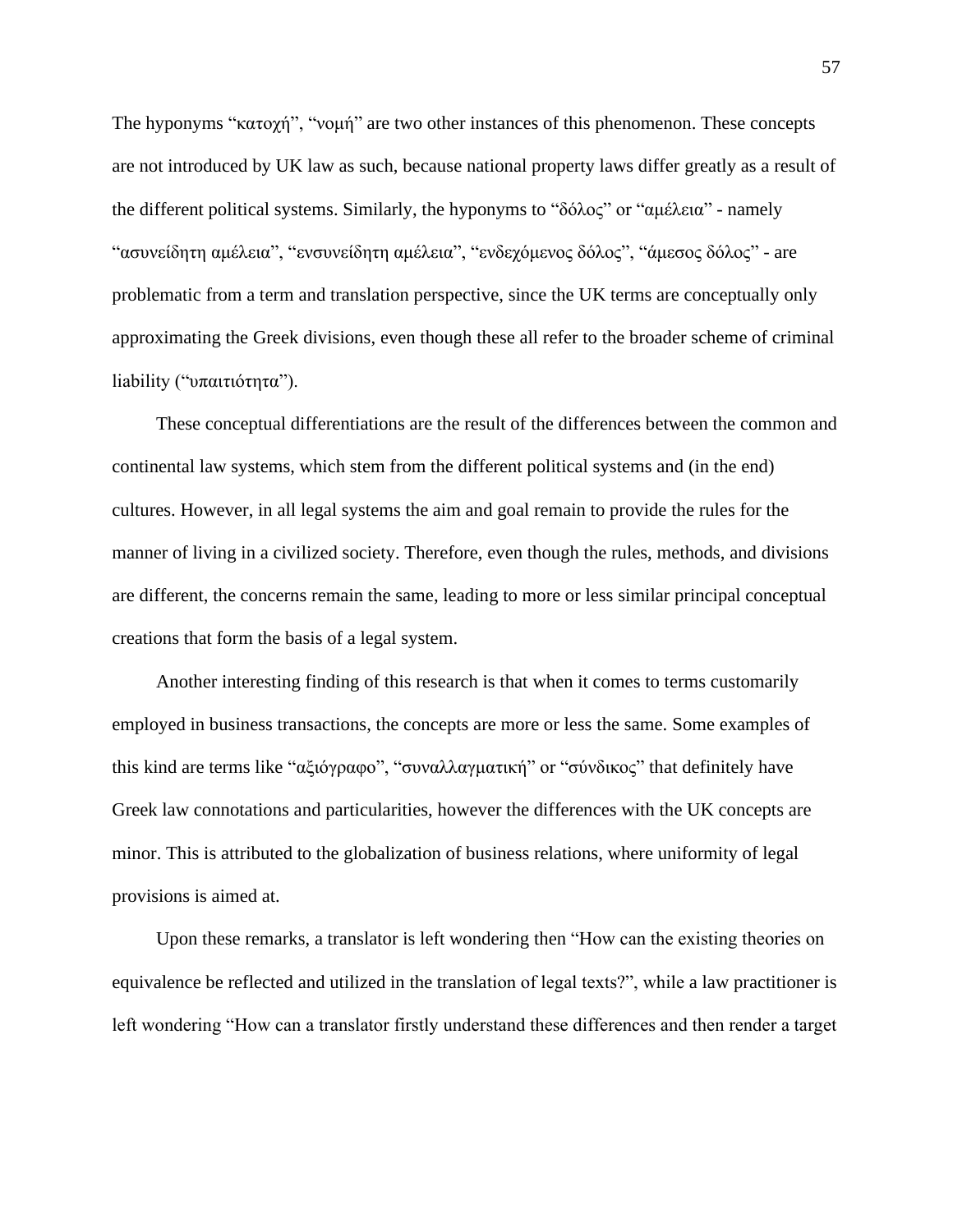text that accurately encompasses the TL system equivalents?". Attempting to revert to these questions, I must firstly refer to and examine the nature of equivalence in legal translation.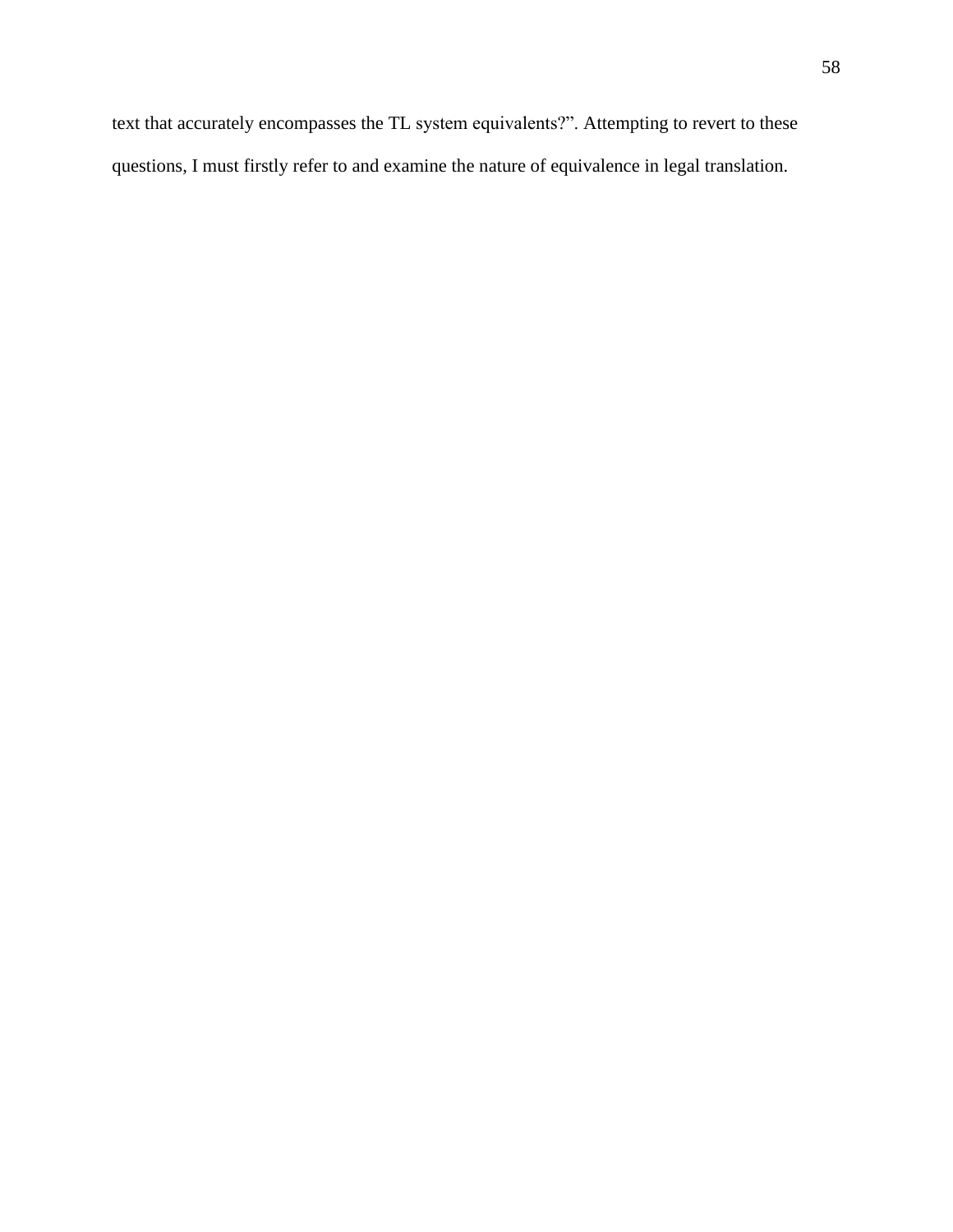# **Theories on "Equivalence"**

Equivalence has always played a key role in the field of translation studies. It is a concept that has been introduced and revisited by many scholars (e.g. Catford, Nida, Baker) and yet there is no unanimous understanding on its nature, meaning or even function. However, its importance is not exhausted in the theoretical aspects but has a practical role in the translating process.

# *The Prevailing Theories on Equivalence*

As Panou (2013) mentioned, back in the 1960s, equivalence referred to the fact that the source and target text share a degree of "sameness" (p. 1). Catford argued that the translation process is merely a substitution of text from one language to another and "a theory of translation must draw upon the theory of language" (1965, p. 1). For Catford (1965) the term "equivalence" is key, and he identified "'textual equivalence and formal correspondence" with the former being a part of the TL text which is observed as equivalent to the SL text that has (almost) "the same place in the "economy" of the TL" (p. 27). However, the uniqueness of each language led Catford (1965) to argue that this kind of textual substitution is usually unavailable and a translator resorts to "translation shifts", namely "departures from formal correspondence in the process of going from the SL to the TL" (p. 73).

Nida built on the theory of Catford but being influenced from his work in Bible translation, introduced the theory of dynamic equivalence (Nida &Taber, 1969). Being an advocate of universalism in language he believes that "anything said in one language can be said in another, unless the form is an essential element of the message" and draws the attention for the first time to the content and message recipient (Nida & Taber, 1969, p.4). According to Nida, a translator should not seek to find something identical to the source text but should deliver something "that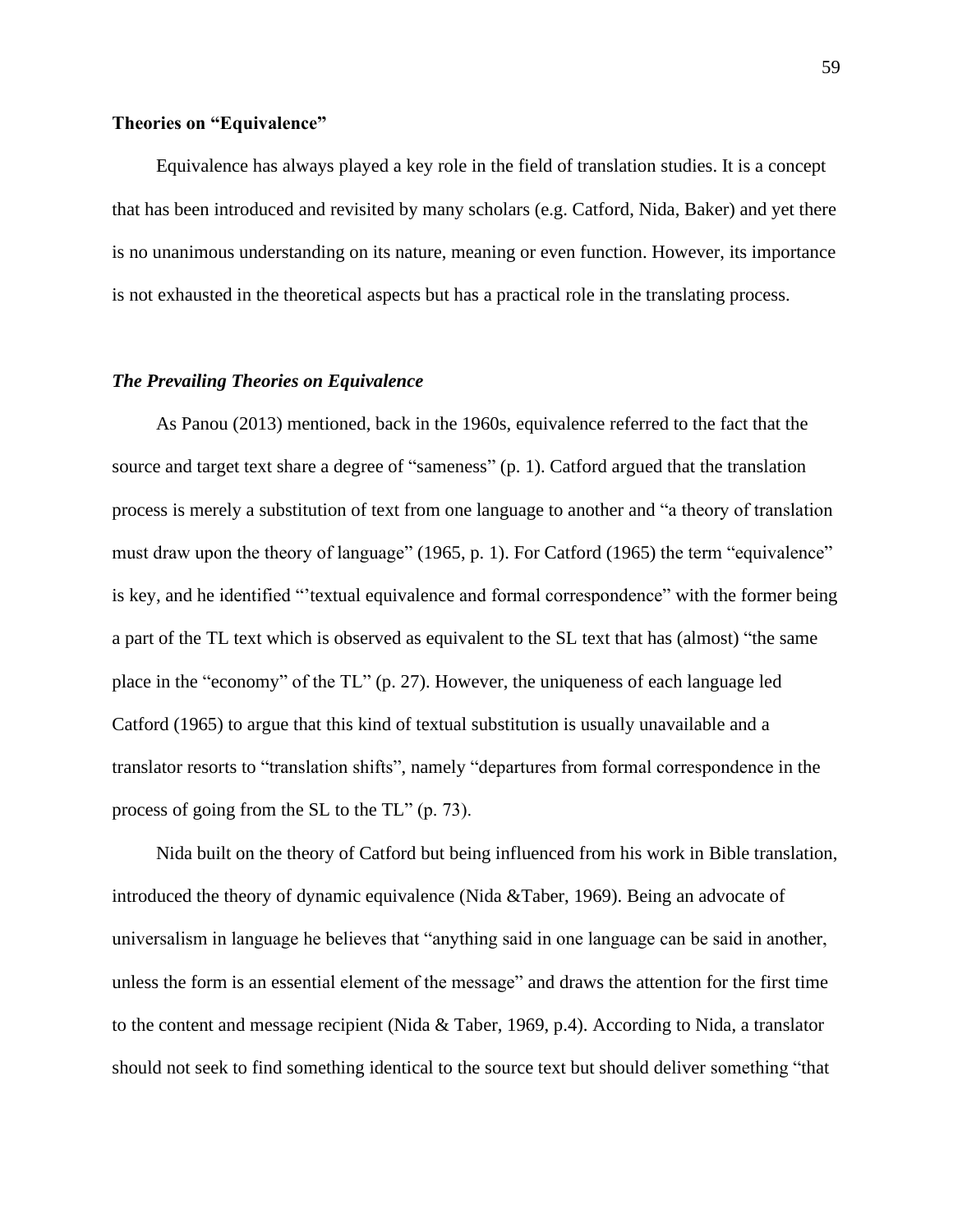does not sound like a translation" (Nida & Taber, 1969, p. 12). This way a translator transfers the SL message to the TL audience, triggering essentially the same reaction the SL audience had when the message was originally received.

Finally, a modern view is found in the theory of "pragmatic equivalence" (Baker, 1992, pp. 217-259). Its advocates mention that a translator has to consider the source text category and certain aspects of context in the translating process, since reality lies behind texts and not only principles of linguistics (Baker, 1992). It has to do with the manner in which participants understand something in a specific communicative environment. This theory is moving further away from Catford's approach and even Nida's theory and places importance on target text receptors and the particular "reality" a (target) text of any kind is placed or is expected to be placed.

## *The Features of Legal Texts*

One might assume that the above theories would somehow explain, guide, or otherwise elaborate on the process that is followed in the translation of legal texts. This opinion is challenged though, when the particularities of such texts are taken into consideration (Šarčević, 2000).

Proceeding with a register analysis of legal texts (Munday, 2008), in terms of technicality they include a great number of terms of the SL legal system, whereas the level of formality is usually the highest possible and they are in most cases written to be read. Based on these features, as the findings of the research suggest, translators tend to resort to formal equivalence, in order to preserve the source text as much as possible. In this process they attempt to make only the minimum necessary deviations the conventions of the TL dictate. But this attempt for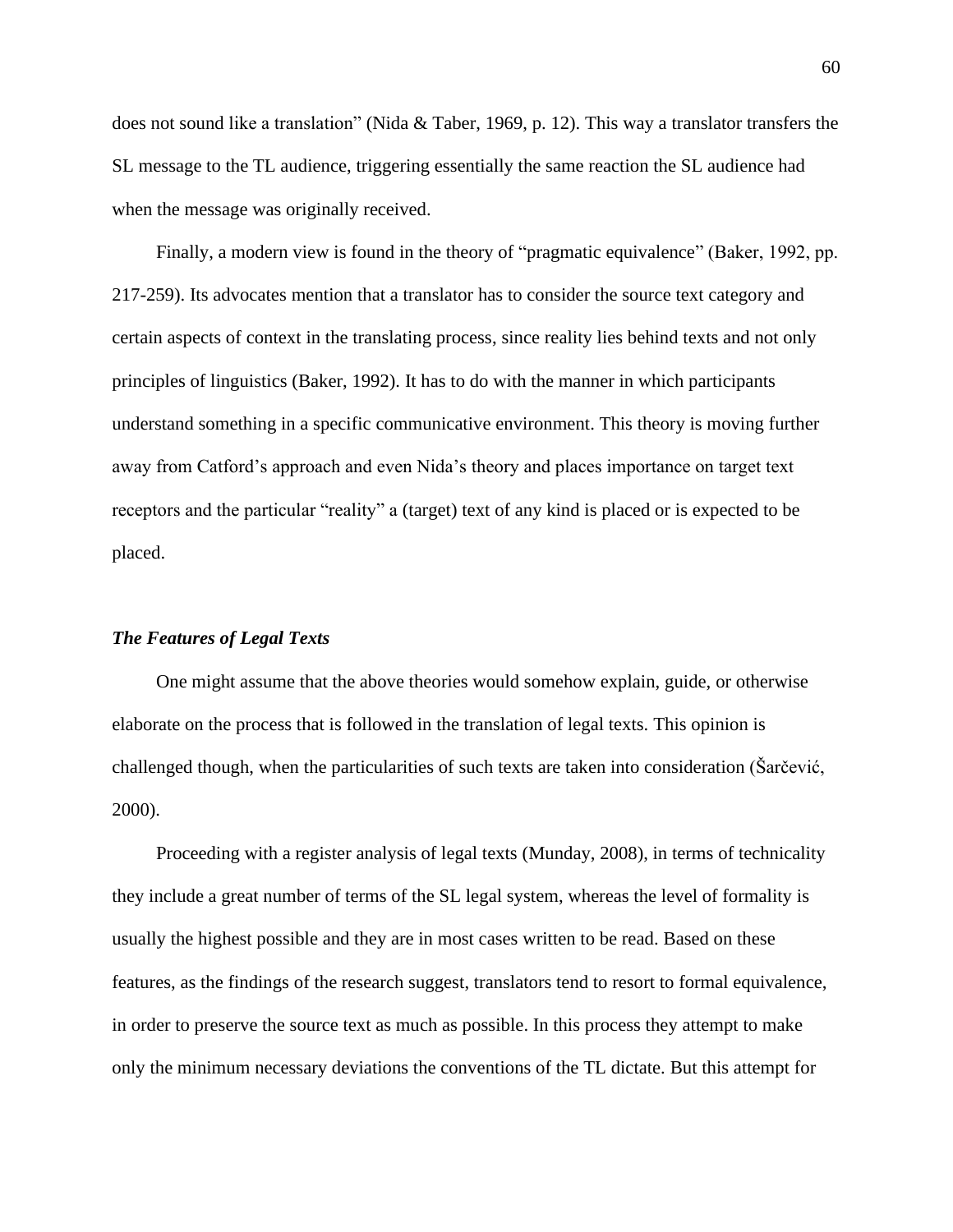faithfulness, in a sense of word-for-word translation, has the inherent risk of producing a translatum (target text) that does not make any sense to the receiver (Obenaus, 1995), especially when the terms are rendered without any clarification as to the underlying concept and the corresponding TL concept differs (e.g "ακυρότητα", "νομικό ελάττωμα", "πραγματικό ελάττωμα" etc.).

Moreover, in this particular kind of translation, legal concerns come into play that fall in the sub-domain of Comparative law (Šarčević, 1997), which purports to present on a comparative view the legal provisions of different systems in a given area. One can argue then that a mere linguistic analysis is not sufficient, at the same time however, a purely legal approach could be even chaotic, if the attempt would be to consolidate two different legal systems in a given text.

# *Equivalence and Legal Texts*

Even though problematic, these features of legal texts pave the road to support that legal translation is primarily a case of conceptual interpretation where an intermediary (a translator) attempts to transfer a conceptual nexus to the TL. Derlén (2014) accurately pointed out that "when translating legal concepts, we are not only translating between two languages, we are translating between two legal systems" (p. 28). It is precisely due to the differences that a translator actually ends up searching for the "closest equivalent concept" of the TL (Šarčević, 1991, p. 615). Based on the above assumptions, the theory of "functional equivalence" in legal translation mentions that what a translator is searching for is a "corresponding term in the TL designating a concept or institution, the function or usage of which is the same as that of the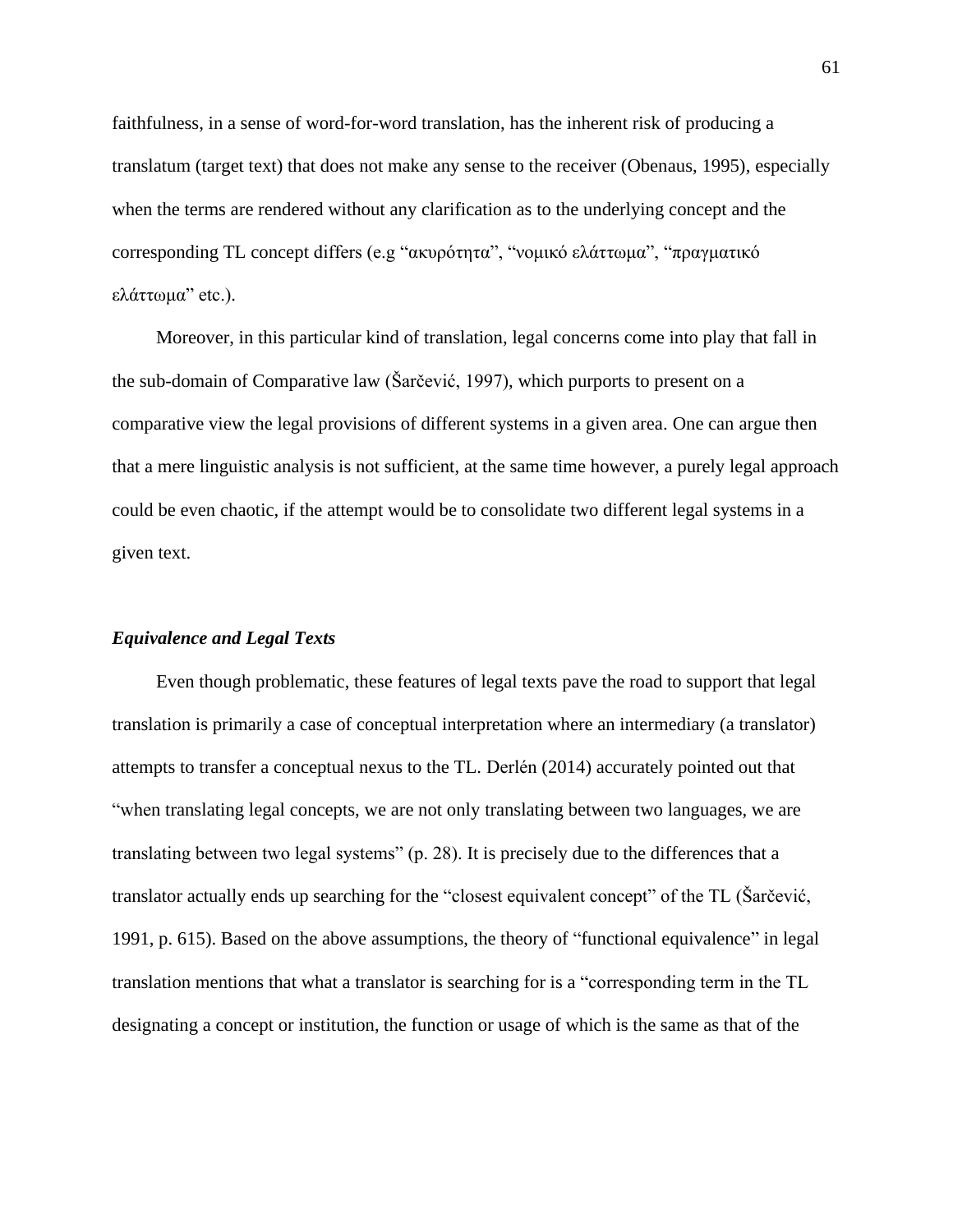source term" (Šarčević, 1991, p. 615). In this process the function of a concept in the relevant legal system is key (Bajčić, 2017).

There must be, however, some kind of threshold as to what works as "functional equivalent" (Šarčević, 1991, p. 618). Arntz (1993) had an interesting analysis on this and found that in certain cases the concepts are identical leading to "complete conceptual equivalence" (Arntz, 1993, p. 13). An indicative example is the term "συμφωνία δικαιώματος" – "drag along". In other instances, the underlying concepts might only "overlap" (Arntz, 1993, p. 14), as in the attempts to render a translation for "ενσυνείδητη αμέλεια" and "ενδεχόμενος δόλος". Finally, there are cases of "no conceptual equivalence" (Arntz, 1993, p. 15), as in "λόγος άρσης αδίκου", "λόγος άρσης καταλογισμού", "λόγος εξάλειψης αξιοποίνου", "νομή", "κατοχή". For this last category, Arntz (1993) proposes the inclusion of "loan words" (p. 15), neologisms or even "paraphrase" (p. 16).

# *A Critical Approach*

Keeping the proposals and observations on the notion of "equivalence", a question comes to mind: Is it possible to meet this desired effect which essentially encompasses several different considerations - in other words, a whole conceptual nexus of the SL legal system - within a single linguistic choice? Can these linguistic options "function" at the same time in the mind of receivers of two different legal cultures? The answer varies and cannot be undeniably positive or negative and always depends on text type, register, author intentions, potential text receivers, and of course, legal culture approximations.

From a translation perspective the "equivalence" sought after, especially when it comes to the translation of legal terms, is different to this of other technical fields of translation. As Lérat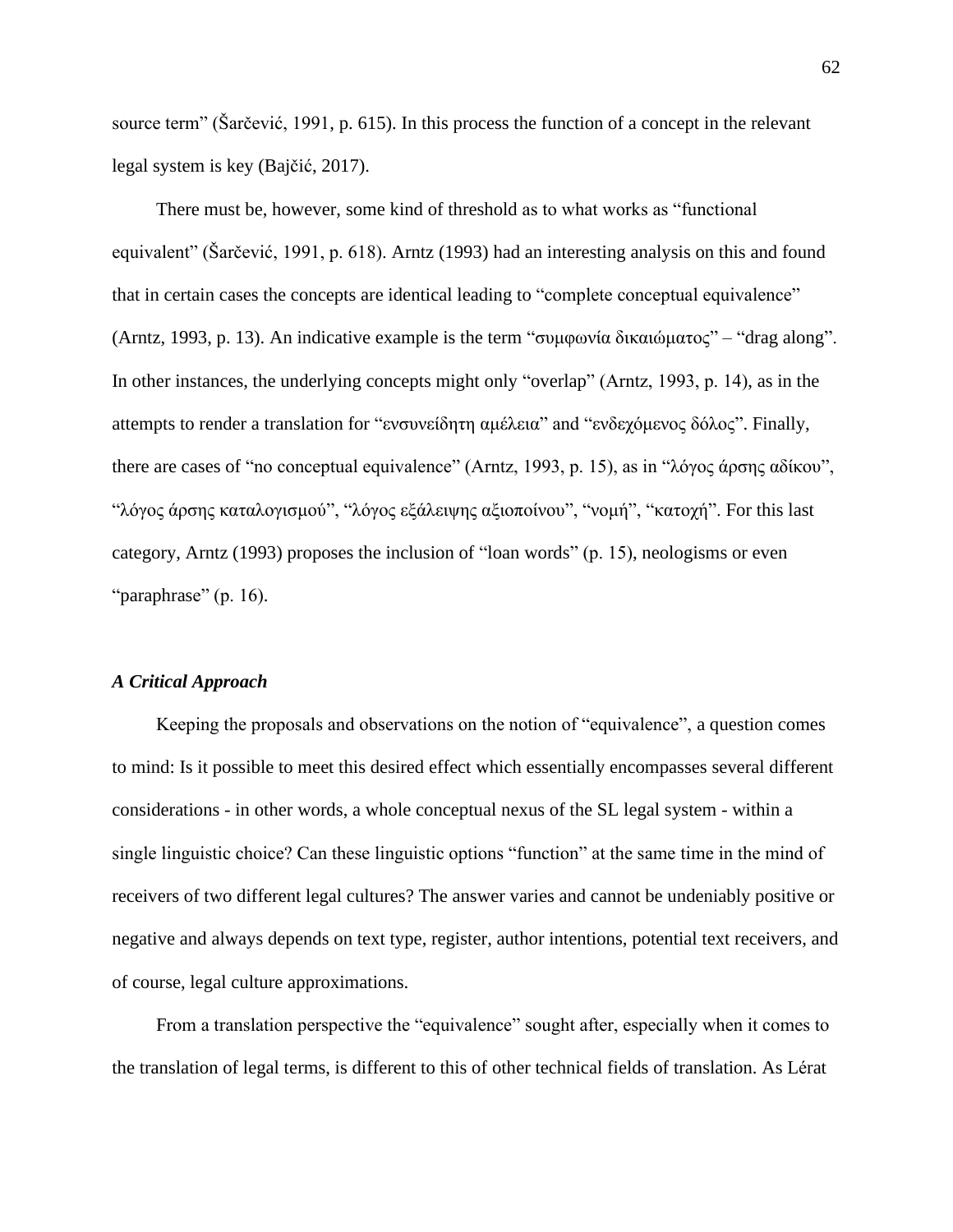found, terms are symbols that reflect concepts set within a specific field (1989, as cited in Cabré, 1999, p. 81). In other words, terms differ from lexical units employed in language for general purposes, because of the "monosemy" (Pavel & Nolet, 2001, p. 19). Therefore, as concepts lie at the heart of these units, Maslias (2019) accurately found the that terms essentially are components to a procedure of transferring a metal construct. Particularly, the image in one's mind, that is expressed in the form of a term, facilitates understanding on a receiver's part who through the linguistic choices of the TL creates that same metal construct in their mind and expresses it through the relevant term of their language (Maslias, 2019).

One can argue then, that functional equivalence can be challenged when it comes to legal terminology, if the essential purpose of employing a TL term is to transfer a concept from one person to another, creating in the receiver's mind the relevant image. This component of the process is not satisfied when an "approximate" image is retrieved and sometimes it can even be risky, especially when the text receiver is not educated in both legal systems.

It is because of these risks and phenomena, that when it comes to legal texts it is important for the receiver to fully understand the cultural aspects the SL concept represents (Arntz, 1993). This remark is obviously linked to the discussion of a translator invisibility and the concepts of ""foreignization" or "domestication" as introduced by Venutti (1995, as cited in Bajčić, 2017, p. 110). It is in my opinion essential to retain the originality, characteristics and foreign element of the SL concepts within the translatum, since the TL legal system and concepts might have a totally different structure, making therefore any analogy in the mind of the term receiver as dangerous or even merely superficial.

Therefore, in the absence of an accurately corresponding term and concept, in all respects and instances, the most appropriate approach would be to substitute the term with the concept,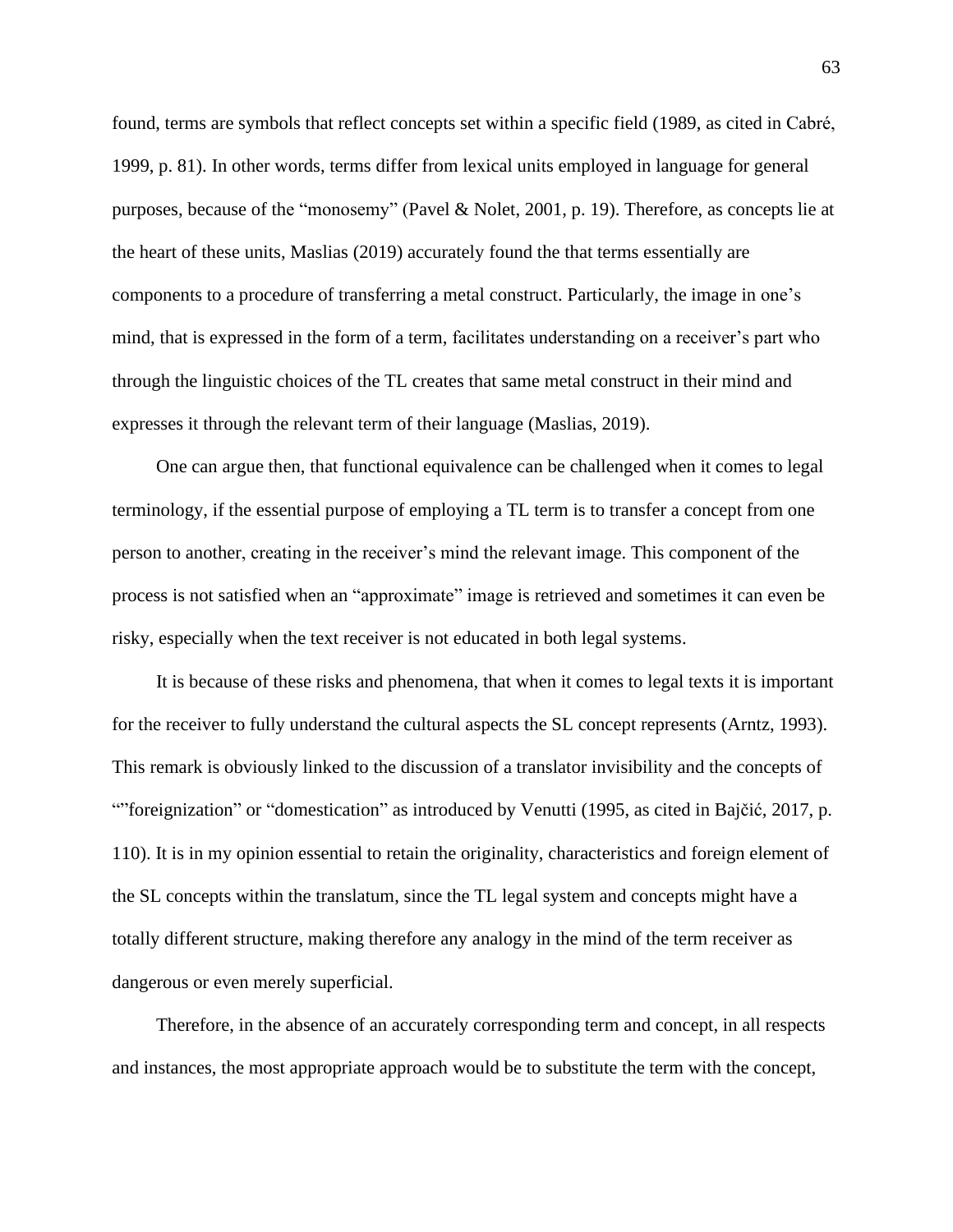accurately describing it and keeping the original term as reference for the receiver to understand both the features of the concept, and the standardized term. After all, creating the mental image in the receiver's mind is a precondition for the creation or retrieval of the applicable term (Maslias, 2019); therefore, in those instances where the image does not exist or is only similar to the original, it is more important to create the metal construct to foster mutual understanding.

#### *The EU-approach: Multi-conceptual Environment vs. Uniformity*

As the most prominent multilingual and multicultural environment (Derlén, 2014), the European Union, faced the above translation challenges early in its attempt to achieve uniformity and approximation of laws of its member states. An additional linguistic challenge is that no version is given precedence over another - therefore enjoying the status of translatum - which in turn leads to multiple authentic versions (Heutger, 2008).

As Clarkson and Hill (2011) accurately mentioned, in order to facilitate the above aim, the ECJ acts as final interpreter under article 267 of the Treaty for the Functioning of the EU and performs in many instances an "autonomous interpretation" (p. 63), creating a "supranational conception" (p. 64). The terms of Table 3 "αστικές και εμπορικές υποθέσεις", "σύμβαση", "αδικοπραξία", "κατοικία" are examples of this since these were revisited conceptually to create uniform definitions when utilized in contexts the scope of the applicable EU instrument covers.

The ECJ does not give precedence over one language towards another but acknowledges that all versions are to be considered and compared to reach a conclusion on the meaning (case C-283/81 as cited in Derlén, 2014, p. 21). That is to say, the "teleological method of interpretation" (Bajčić, 2017, p. 94) is applied, identifying the purpose of a given utterance in the relevant context of the applicable EU instrument (Morgan, 1982).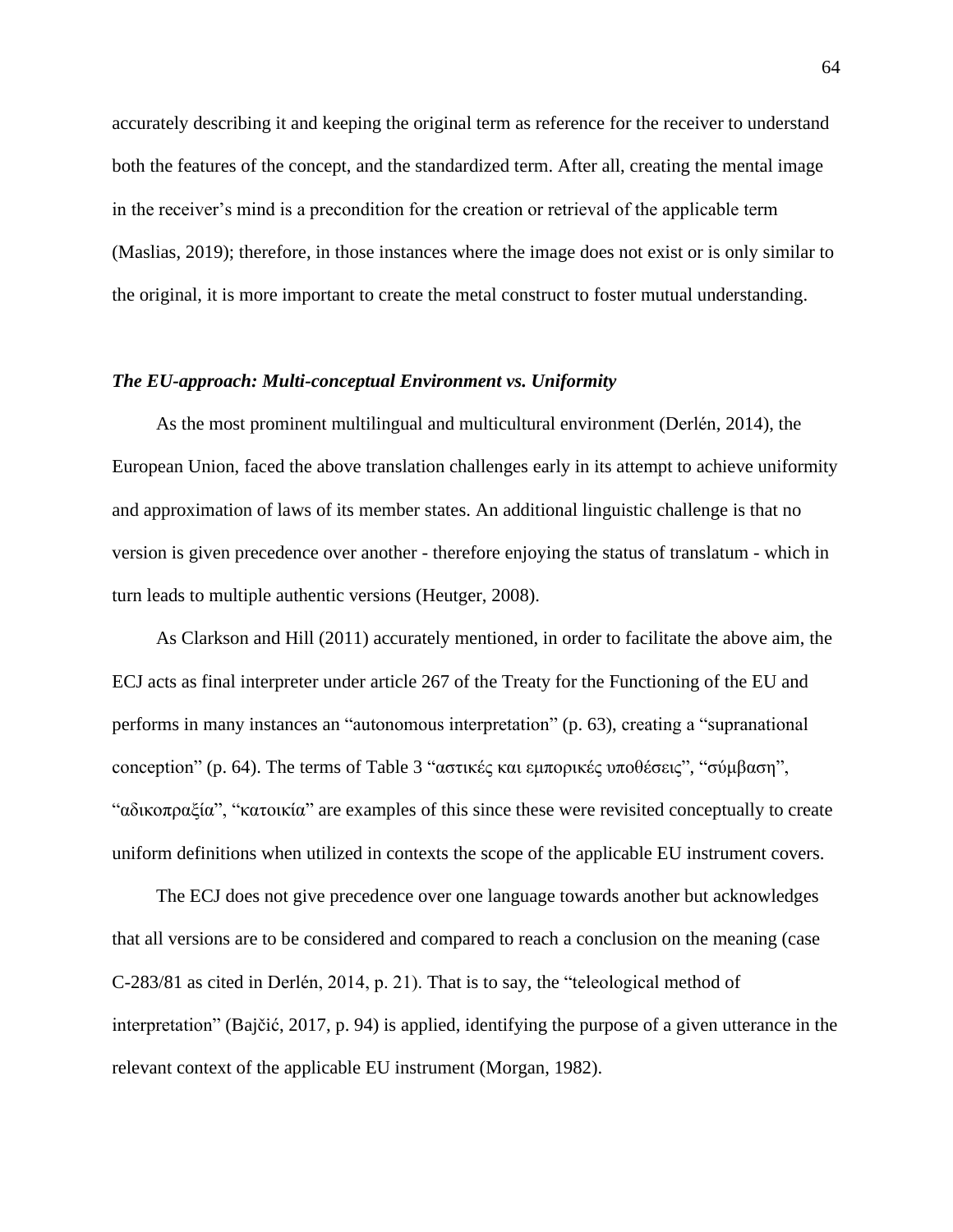In many instances however, merely relying on ECJ to deliver a single interpretation as authority is not enough, in view of the time required to reach that level, since reference to national courts is a precondition. A candidate approach to address this, is the inclusion of definitions of terms used in EU instruments attempting to – at least preliminary – resolve the ambiguity on their meaning (Heutger, 2008). This is the case for most terms included in Table 3 (e.g. "δεδομένα προσωπικού χαρακτήρα", "διαδικασίες αφερεγγυότητας") that are defined for clarity and to achieve uniform interpretation within the instrument itself. This does not exhaust the concepts, though, since human relations tend to force changes to legal concepts which makes the role of ECJ crucial.

It is clear that the EU has acknowledged and experienced those principle concerns all legal translation activities are faced with, which is at the end of the day attributed to the different cultures that need to co-exist in the framework of a translatum and - in the case of EU texts even in the framework of the source text. The conceptual differentiations are, however, routed within the legal systems and their participants, who are the eventual text receivers. In order to create a truly uniform-environment, what is needed is to create uniform images and concepts for these participants, acknowledging that these need to co-exist with the existing conceptual scheme created in their minds through their national legal system and conceptual map.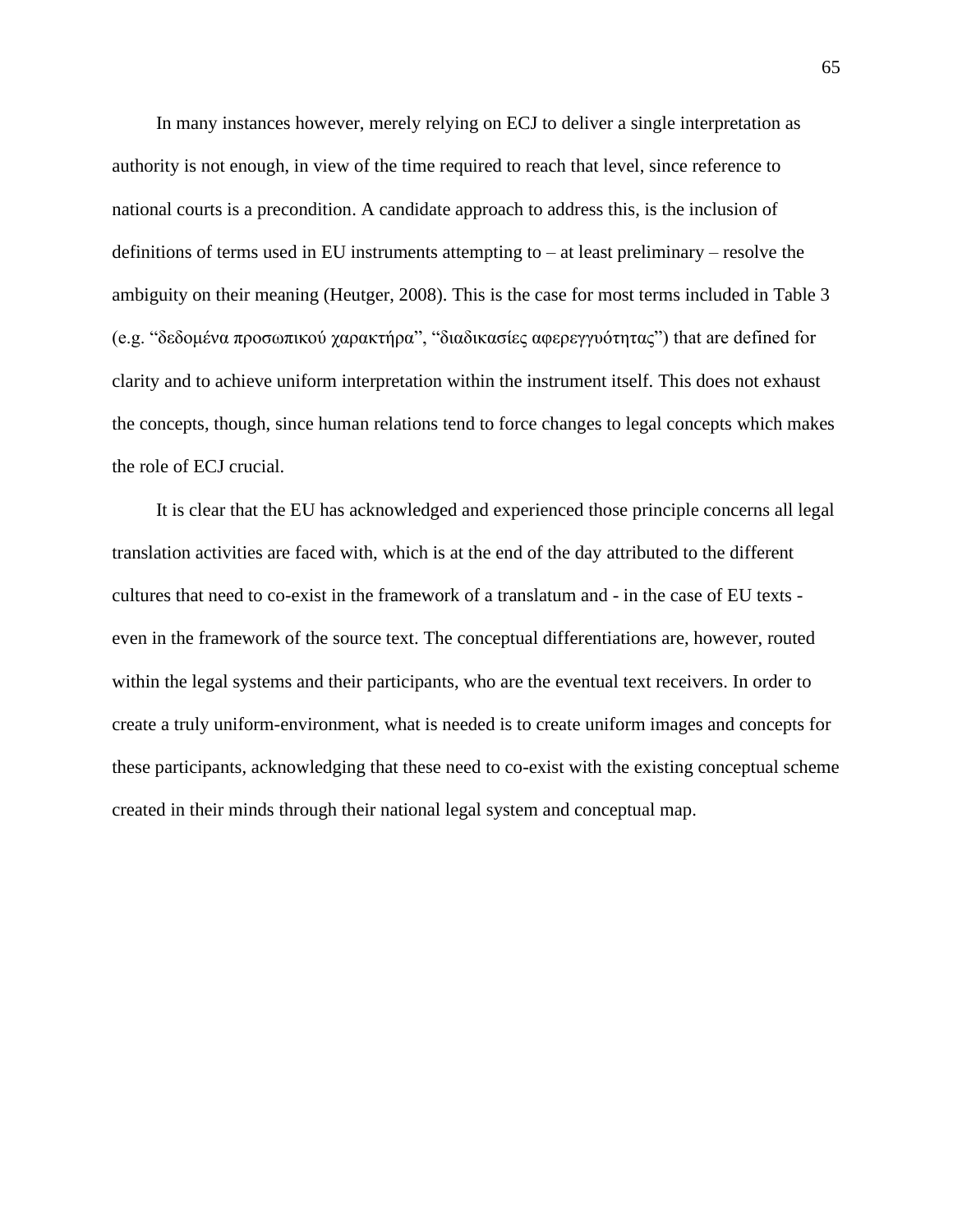# **The Role of the Parties Involved**

Setting aside the discussion on "equivalence" and having in mind the practical aspects of legal translation, the role of the principal parties involved must be discussed, since at the end of the day, terms and translation are a human activity.

# *Terminologists*

Even though many equate translation of legal texts with terms, terminologists are somehow, unfortunately, neglected in this process. Terminologists purport to foster the manner experts of a field communicate, assuring clarity and explicitness (Bajčić, 2017). However, since law aims to regulate the relationships of society members, this communication can somehow occur and include several society participants (regardless of backgrounds).

Notwithstanding, when this communication involves a foreign element, the role of terminologists must be undeniably revisited. On such occasions, they have the difficult task to provide translators with term pairs that allow for perfect understanding of the persons communicating. They are therefore expected to find equivalence and uniformity in a plethora of legal systems, cultures, and concepts. To achieve this, building on the premise of the theory of "functional equivalence", they should perform an evaluation of the underlying concepts, before introducing, verifying, or simply identifying two terms as pairs. This falls essentially to what Pavel and Nolet (2001) mentioned about "comparative terminology" (p. xviii) referring to it as the procedure to detect any differences, identify potential gaps and provide solutions.

As already discussed, however, the differences and cultural features of national legal systems make it extremely difficult - if not impossible - to find perfect matches of concepts. In such cases, as Arntz found, the role of the lexicographer (or for the purposes of this thesis,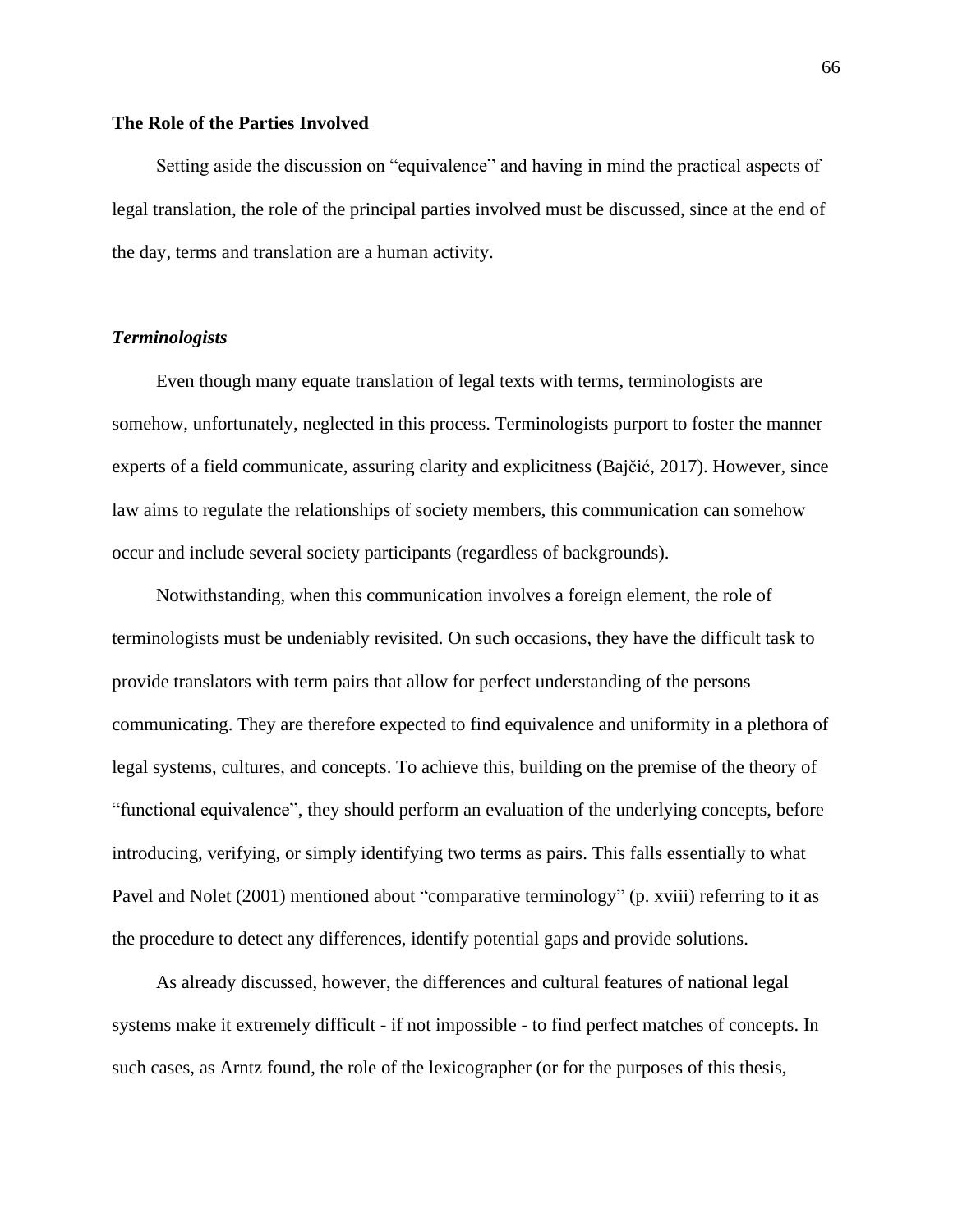terminologist) is not only to translate a term to the TL, but to facilitate understanding for the receiver who is used to the TL legal system and culture (1993, as cited in Chromá, 2004, p. 63- 64). A good practice would be to create brief definitions as well as a note, similar to the one included in the tables of this thesis, presenting the key differences between the concepts (Šarčević, 1991), even retaining the SL term (Bajčić, 2017, p. 117). This approach can certainly foster communication, which is the ultimate aim of terminology (Masslias, 2019) since images can be accurately transferred to all potential TL receivers.

Based on this conceptual analysis, it is obvious that the task is amplified when the terms denotes a more broad or general concept (e.g. "έγκλημα", "ποινή", "σύμβαση"). However, when it comes to specialized ones, the conceptual analysis has to be more detailed to determine the limits of the examined conceptual structure.

#### *Translators*

Turning to the second team of professionals involved, the necessary skills must be based on the accurate observation of Mellinkoff that "law is a profession of words" (1963, as cited in Reed, 1993, p. 84). Therefore, a practitioner found at the crossroad as a translator is, should understand both law and language. It is the context of a source text falling in the domain of law that determines the strategy to be employed, since the translator should take into account the grounds on which this law was based, the concerns, even the political background (Chromá, 2004,). Similarly, as Schäffner and Wiesemann mentioned "legal translators must have a very good understanding of both the source and the target languages and their cultural, social, and legal similarities and differences" (2001, as cited in Fujii, 2013, p. 426).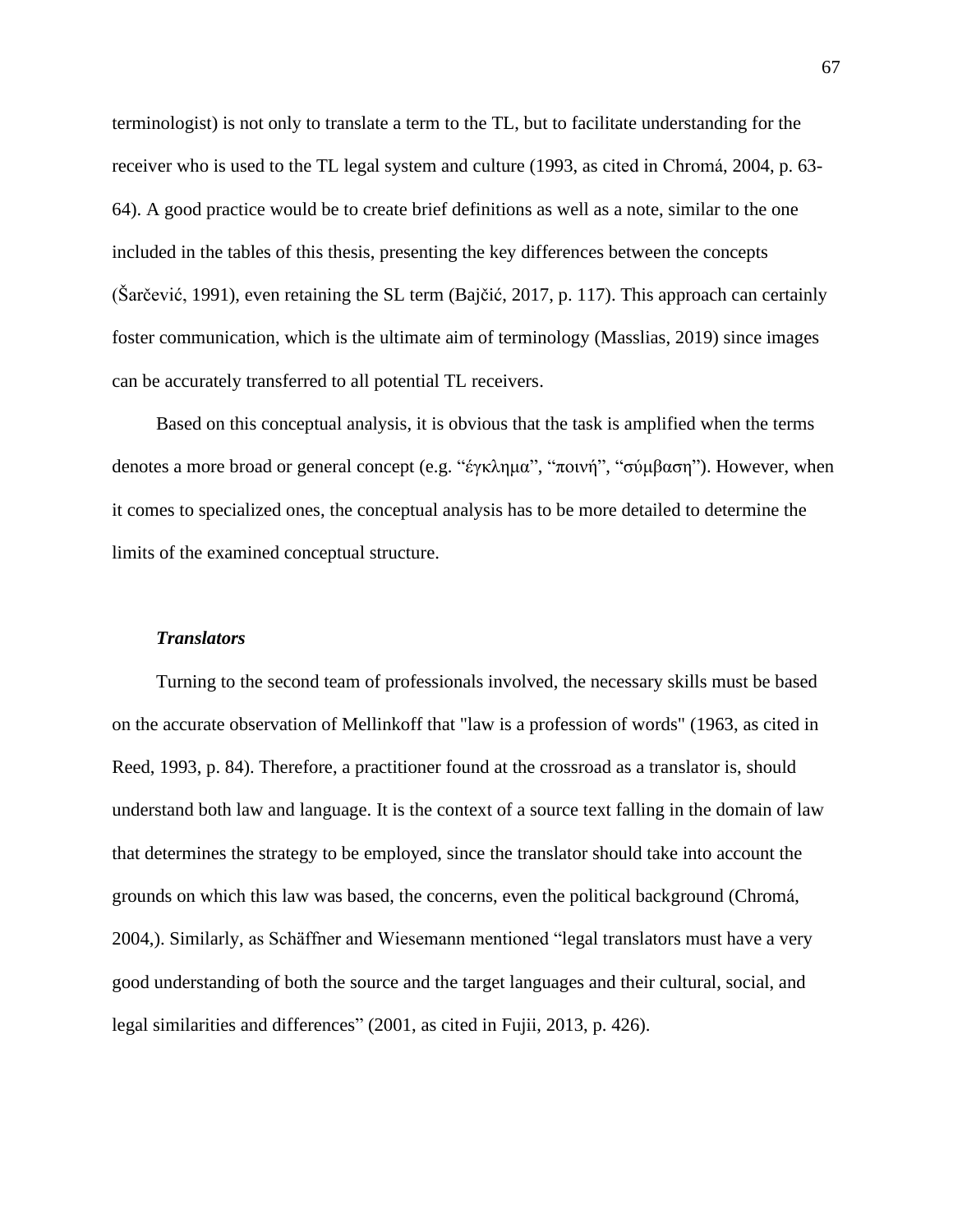These remarks essentially dictate the strategy to be applied by a translator, since they must distance themselves from the traditional debates over equivalence and proceed with the creation of a deliverable that retains some stylistic, syntactic and register features but is tailored to the given recipient and function (Chromá, 2004). Therefore, as Reiss and Vermeer mentioned, a translator should seek and find the functions (skopos) of a translatum and intended usage (1984, as cited in Munday, 2008, p. 79). Alcaraz and Hughes (2014) accurately noted that this process involves essentially a "patient selection and discarding" (p. 47).

In the absence of equivalent concepts, the translator could follow the same process proposed for a terminologist. Otherwise, the utilization of "similar" or "approximately equivalent" terms would disregard the fact that law is cultural bound. This would support understanding, since the translatum would bring the reader closer to a foreign legal system, making clear that the similar or approximate concepts of its own are not the same, which is actually a precondition of understanding legal concepts.

In this sense, the target text should always preserve a foreign element to constantly remind the reader that, even though the language is fluent and sounds like an original text, this exact same text has an inherent foreign element that cannot be fully adjusted to the reader's culture. The reader's system and knowledge should be used merely as a comparison threshold, to better understand how the foreign law dealt with the same concerns his own law addressed in a certain manner.

Notwithstanding, keeping in mind that legal and translational settings involve TL receivers of different backgrounds (from legal practitioners to persons involved in a legal dispute with little or no general education), a translator has the additional task of tailoring the translatum to the receiver. Maslias (2019) underlined the need for "plain terminology" in such settings. This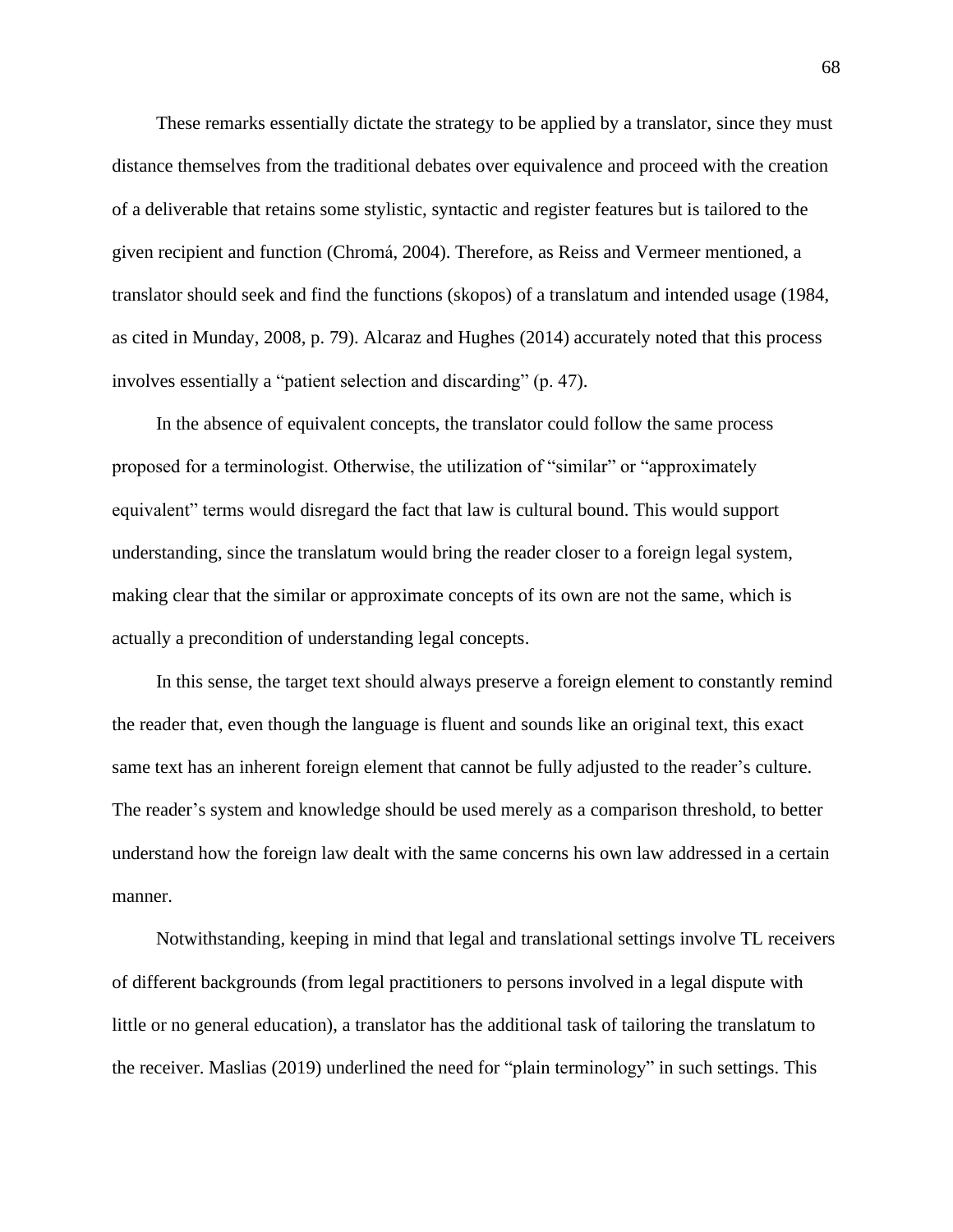means utilization of TL terms that are normally not employed in translation settings and the translator could then even alter the register of the text (especially in terms of technicality and formality) to help the process of mutual communication.

Apart from the above more general remarks, Alcaraz and Hughes (2014) referred to an aspect of legal terms that is sometimes neglected and more specifically, that the concepts that underlie certain legal terms are frequently revisited by courts. Depending on the factual circumstances of disputes, the courts re-evaluate the concepts in order to issue a decision on a given case. As an example, the Greek term "έγγραφο" refers not only to documents in the traditional meaning but the concept was expanded by the Greek caselaw to include "emails" as well. It is obvious then, that a translator needs to always update their research prior to applying a term or strategy, since such an alteration might lead to utilization of other strategies in a given situation.

The question posed at this point is: Should a translator be a legal expert, then? According to Alcaraz and Hughes (2014) a translator needs to know the SL and TL legal systems to produce an accurate, readable, and fluent translatum. In other words, background knowledge of law is an advantage in order to achieve this degree of accuracy and particularly knowledge of two legal systems from a comparative law perspective.

In the absence of this knowledge or extensive research, a translator could fall into the trap of using translation strategies that might be appropriate for other genres, but not for legal texts. To give an example, the terms "άκυρος" and "ακυρώσιμος" might sound linguistically as redundant, however when used in a sentence within a contract, the strategy of omission or amplification could lead to mistranslation in view of the distinct concepts these terms encompass (on this Alcaraz & Hughes, 2014).

69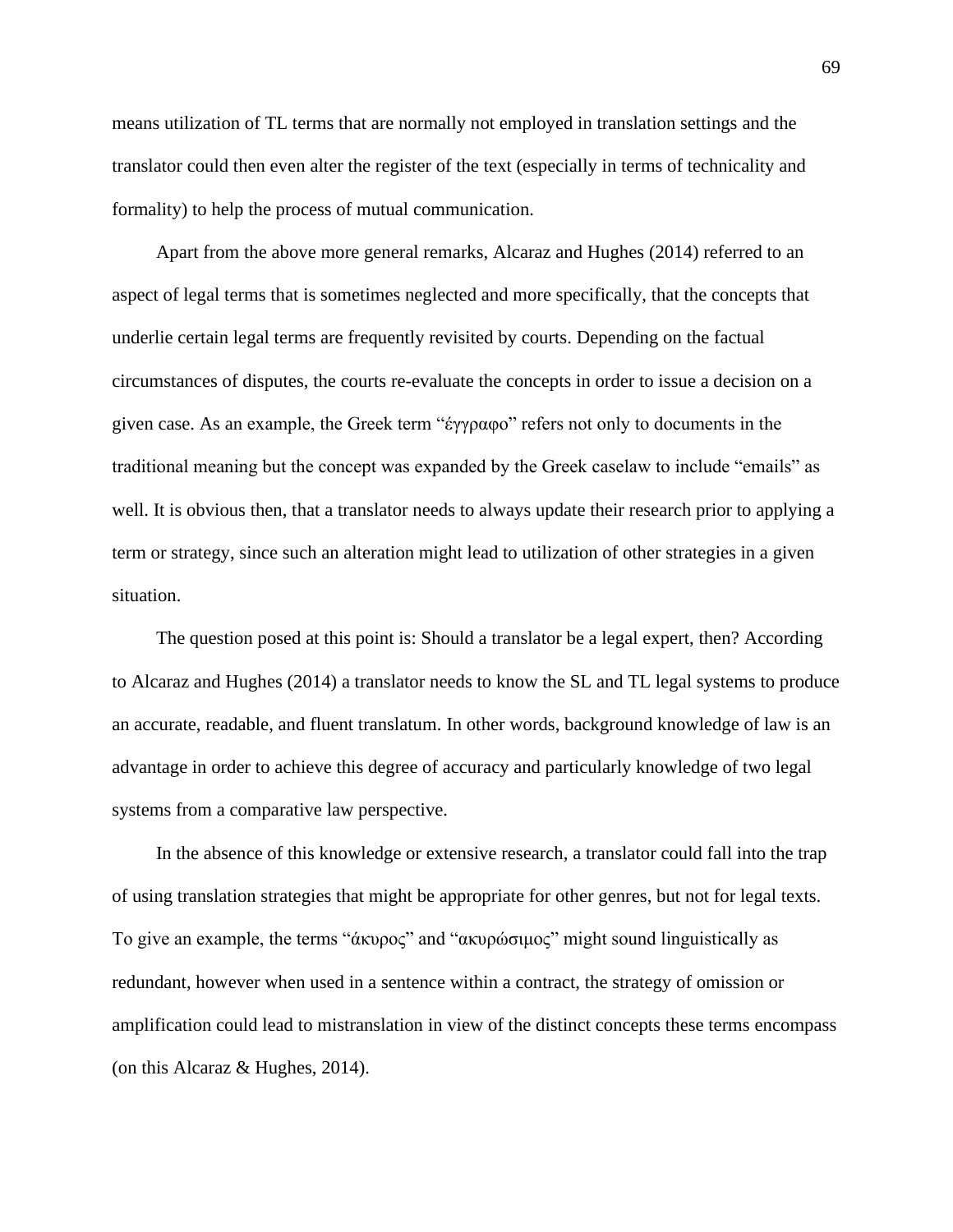Challenging the role of legal translators, some mention that they are not mere communicators, but they produce original texts that function properly in the TL (Vermeer as cited in Šarčević, 2000, section I). However, the most correct approach when it comes to legal texts, is to view translators as part of the bigger picture (Šarčević, 2000) and team consisting of SL creators, interpreters (translators, lawyers, and courts) and TL receivers. In this process the translator should built on the work of the SL participants to facilitate understanding on the part of the TL members.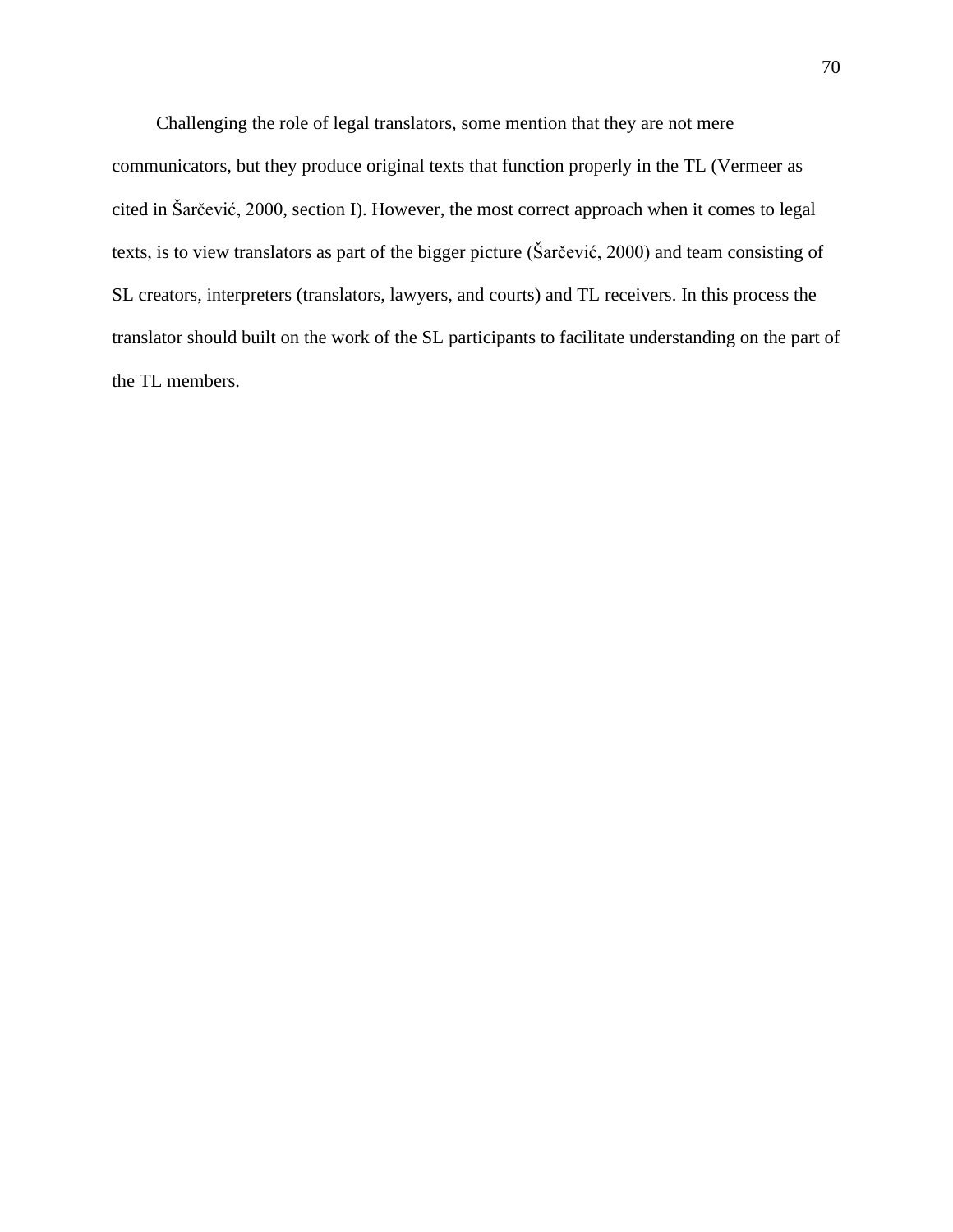## **Conclusion**

Legal translation lies at the heart of interdisciplinarity and it is a complex process found inbetween reality, communication, and regulation of human relations. The findings of this thesis suggest that practitioners strive to find "equivalence" in "non-equivalence" when it comes to legal terms due to the different cultures that underlie legal systems and by extension language.

These complexities of the translating process can be harnessed, though, to isolate the appropriate strategies to be followed. What is essential, is to help all potential receivers understand that the mental images created in their mind, when they read a translatum, can be the same but in most cases are different to those already existent as a result of their own legal system. Modern translators are therefore somehow international "information brokers" (Obenaus, 1995, p. 251), expected to deliver through their TL options the messages of a source text legal reality. It rests then on legal practitioners to build on the work of translators to research and know more on these differences for their own purposes. In this process terminologists could play a significant part, by isolating these conceptual differences and offering a "conceptual map" for the relevant SL terms. As a result, the ultimate aim is not so much to create "an equivalent" text, but a text that transfers information and educates the receiver on the concepts that underlie it.

What would be interesting for future research is to bring all the above concerns to modern translation settings, namely research on the outcome of machine translation of legal texts and evaluate the translatum quality and determine the role of post editor in the process.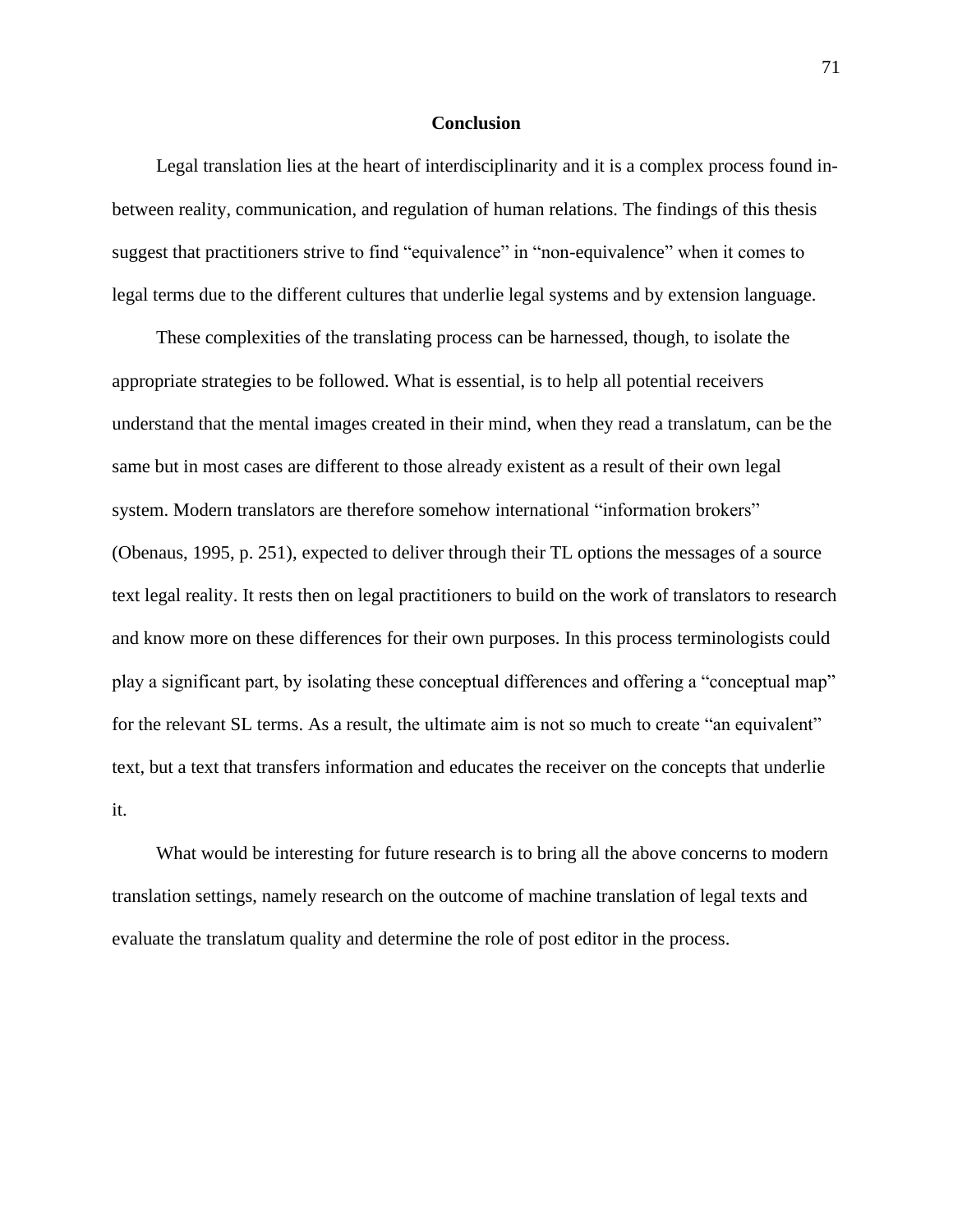# **References**

Aggeli, Ch. (2008). *I provlimatiki tis emessis zimias kai ta oria apokatastasis tis zimias sto plaisio tis adikopraktikis efthinis* [Indirect damages and the damage recovered under tortious liability]*.* [Master's Thesis, National Kapodistrian University of Athens]. Pergamos.

<https://pergamos.lib.uoa.gr/uoa/dl/frontend/file/lib/default/data/1323960/theFile/1323961>*.*

Alcaraz, E., & Hughes, B. (2014). *Legal translation explained*. Routledge.

<https://doi.org/10.4324/9781315760346>

- Arntz, R. (1993). Terminological equivalence and translation. In H. B. Sonneveld & K. L. Loening (Eds.), *Terminology: Applications in interdisciplinary communication* (pp. 5-19). John Benjamins Publishing Company. <https://doi.org/10.1075/z.70>
- Astikos Kodikas [A.K.] [Civil code]. (1984). [https://www.ministryofjustice.gr/wp](https://www.ministryofjustice.gr/wp-content/uploads/2019/10/%CE%91%CF%83%CF%84%CE%B9%CE%BA%CF%8C%CF%82-%CE%9A%CF%8E%CE%B4%CE%B9%CE%BA%CE%B1%CF%82.pdf)[content/uploads/2019/10/%CE%91%CF%83%CF%84%CE%B9%CE%BA%CF%8C%C](https://www.ministryofjustice.gr/wp-content/uploads/2019/10/%CE%91%CF%83%CF%84%CE%B9%CE%BA%CF%8C%CF%82-%CE%9A%CF%8E%CE%B4%CE%B9%CE%BA%CE%B1%CF%82.pdf) [F%82-%CE%9A%CF%8E%CE%B4%CE%B9%CE%BA%CE%B1%CF%82.pdf](https://www.ministryofjustice.gr/wp-content/uploads/2019/10/%CE%91%CF%83%CF%84%CE%B9%CE%BA%CF%8C%CF%82-%CE%9A%CF%8E%CE%B4%CE%B9%CE%BA%CE%B1%CF%82.pdf) (Greece).
- Axiografo [Commercial paper]. (2017, November 16). Lawspot. Retrieved October, 6, 2020 from<https://www.lawspot.gr/nomikes-plirofories/voithitika-kemena/axiografo>
- Bajčić, M. (2017). *New insights into the semantics of legal concepts and the legal dictionary*. John Benjamins Publishing Company. <https://doi.org/10.1075/tlrp.17>
- Baker, M. (1992). *In other words: A coursebook on translation*. Routledge.
- Beatson, J., Sir, Burrows, A., & Cartwright, J. (2010). *Anson's law of contract.* Oxford.
- Brett, S. (2011). *Indirect loss – a discussion note*. Anderson Law LLP. [http://www.andlaw.eu/downloads/Indirect\\_Loss.pdf](http://www.andlaw.eu/downloads/Indirect_Loss.pdf)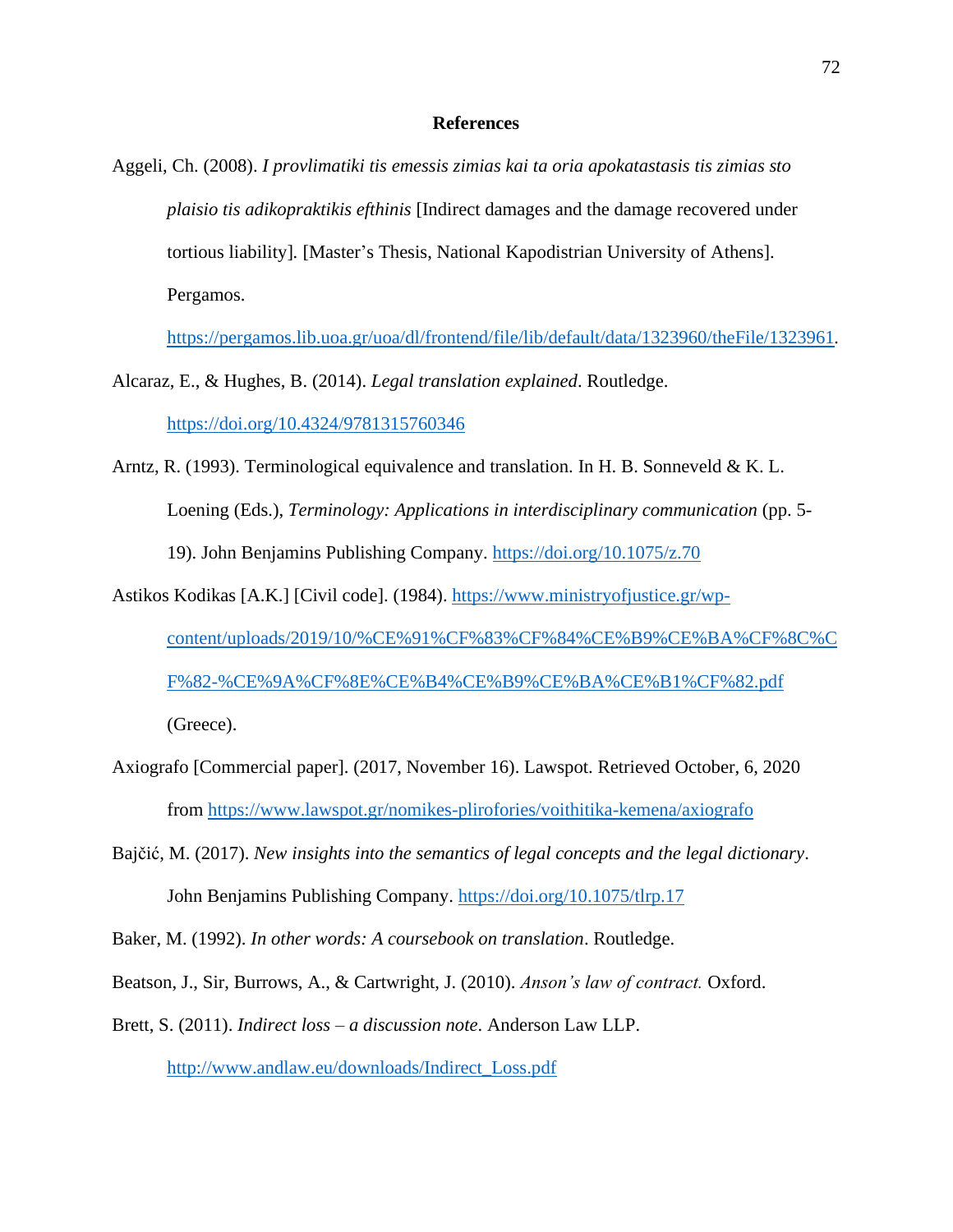Cabré, M. T. (1999). *Terminology: Theory, methods and applications.* Benjamins. <https://doi.org/10.1075/tlrp.1>

Case C-129/14 PPU: Zoran Spasic, ECLI:EU:C:2014:586 (2014).

[http://curia.europa.eu/juris/document/document.jsf?text=&docid=152981&pageIndex=0](http://curia.europa.eu/juris/document/document.jsf?text=&docid=152981&pageIndex=0&doclang=EN&mode=lst&dir=&occ=first&part=1&cid=7430773) [&doclang=EN&mode=lst&dir=&occ=first&part=1&cid=7430773](http://curia.europa.eu/juris/document/document.jsf?text=&docid=152981&pageIndex=0&doclang=EN&mode=lst&dir=&occ=first&part=1&cid=7430773)

Case 144/86: Gubisch Maschinenfabrik v Palumbo, ECLI:EU:C:1987:528 (1987). [http://curia.europa.eu/juris/showPdf.jsf;jsessionid=0A4BB0ACBAD89EE3E999EF24872](http://curia.europa.eu/juris/showPdf.jsf;jsessionid=0A4BB0ACBAD89EE3E999EF2487280960?text=&docid=94798&pageIndex=0&doclang=EN&mode=lst&dir=&occ=first&part=1&cid=5546184) [80960?text=&docid=94798&pageIndex=0&doclang=EN&mode=lst&dir=&occ=first&pa](http://curia.europa.eu/juris/showPdf.jsf;jsessionid=0A4BB0ACBAD89EE3E999EF2487280960?text=&docid=94798&pageIndex=0&doclang=EN&mode=lst&dir=&occ=first&part=1&cid=5546184) [rt=1&cid=5546184](http://curia.europa.eu/juris/showPdf.jsf;jsessionid=0A4BB0ACBAD89EE3E999EF2487280960?text=&docid=94798&pageIndex=0&doclang=EN&mode=lst&dir=&occ=first&part=1&cid=5546184)

Catford, J. C. (1965). *A linguistic theory of translation*. Oxford University Press.

Chrisovitsiotis, J., & Stavrakopoulos, J. (2011). *Λεξικό αγγλοελληνικό ελληνοαγγλικό εμπορικών τραπεζικών χρηματοοικονομικών όρων* [English-Greek and Greek-English dictionary of commercial banking and finance terms]. Athens: Papazisis Publications.

Chromá, M. (2004). *Legal translation and the dictionary*. De Gruyter.

<https://doi.org/10.1515/9783110912616>

Clarkson, C. M. V., & Hill, J. (2011). *The conflict of laws.* Oxford University Press.

Council Framework Decision of 13 June 2002 on the European arrest warrant and the surrender procedures between member states - statements made by certain member states on the adoption of the framework decision, Official Journal L 190 18/07/2002 P. 0001 – 0020 (2002). [https://eur-lex.europa.eu/legal-content/EN/TXT/?uri=CELEX%3A32002F0584.](https://eur-lex.europa.eu/legal-content/EN/TXT/?uri=CELEX%3A32002F0584)

Crown Prosecution Service. (2020a, January 6). *Offences against the Person, incorporating the charging standard*. Crown Prosecution Service. Retrieved October 11, 2020 from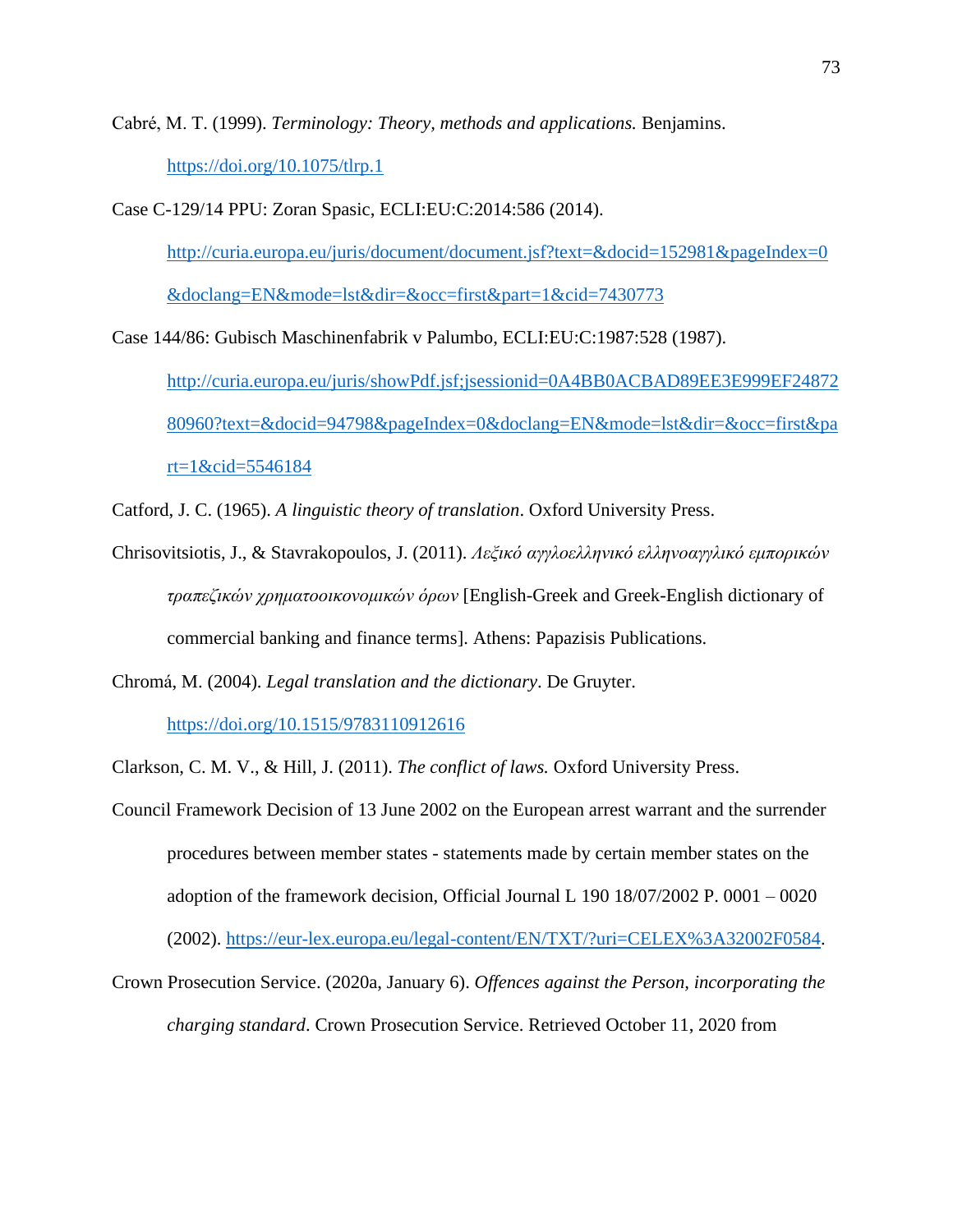[https://www.cps.gov.uk/legal-guidance/offences-against-person-incorporating-charging](https://www.cps.gov.uk/legal-guidance/offences-against-person-incorporating-charging-standard)[standard](https://www.cps.gov.uk/legal-guidance/offences-against-person-incorporating-charging-standard)

Crown Prosecution Service. (2020b, July 16). *The Fraud Act 2006: Legal guidance, fraud and economic crime*. Crown Prosecution Service. Retrieved October 11, 2020 from <https://www.cps.gov.uk/legal-guidance/fraud-act-2006>

Derlén, M. (2014). Multilingualism and legal integration in Europe. In R. Temmerman & M. V. Campenhoudt (Eds.), *Dynamics and terminology: An interdisciplinary perspective on monolingual and multilingual culture-bound communication* (Vol. 16, pp. 17-42). John Benjamins Publishing Company. <https://doi.org/10.1075/tlrp.16>

European Institute for Gender Equality. (2013). *Greek penal code, articles 308 (bodily harm), 309 (dangerous bodily harm), 310 (serious bodily harm), 312 (bodily harm inflicted at minors)*. EIGE. [https://eige.europa.eu/gender-based-violence/resources/greece/greek](https://eige.europa.eu/gender-based-violence/resources/greece/greek-penal-code-articles-308-bodily-harm-309-dangerous-bodily-harm-310-serious-bodily-harm-312-bodily-harm-inflicted)[penal-code-articles-308-bodily-harm-309-dangerous-bodily-harm-310-serious-bodily](https://eige.europa.eu/gender-based-violence/resources/greece/greek-penal-code-articles-308-bodily-harm-309-dangerous-bodily-harm-310-serious-bodily-harm-312-bodily-harm-inflicted)[harm-312-bodily-harm-inflicted](https://eige.europa.eu/gender-based-violence/resources/greece/greek-penal-code-articles-308-bodily-harm-309-dangerous-bodily-harm-310-serious-bodily-harm-312-bodily-harm-inflicted)

European Parliament and Council Directive 1999/44/EC, O.J. L 171 p. 0012 – 0016 (1999).

[https://eur-lex.europa.eu/legal-](https://eur-lex.europa.eu/legal-content/EN/TXT/?qid=1601789074460&uri=CELEX:31999L0044)

[content/EN/TXT/?qid=1601789074460&uri=CELEX:31999L0044](https://eur-lex.europa.eu/legal-content/EN/TXT/?qid=1601789074460&uri=CELEX:31999L0044)

European Parliament and Council Regulation (EC) No 1896/2006, OJ L 399 p. 1–32 (2006).

[https://eur-lex.europa.eu/legal-content/Greek-](https://eur-lex.europa.eu/legal-content/Greek-English/TXT/?uri=CELEX:32006R1896&from=Greek)

[English/TXT/?uri=CELEX:32006R1896&from=Greek](https://eur-lex.europa.eu/legal-content/Greek-English/TXT/?uri=CELEX:32006R1896&from=Greek)

European Parliament and Council Regulation (EC) No 864/2007, OJ L 199 p. 40–49 (2007).

[https://eur-lex.europa.eu/legal-](https://eur-lex.europa.eu/legal-content/EN/TXT/?qid=1601703095455&uri=CELEX:32007R0864)

[content/EN/TXT/?qid=1601703095455&uri=CELEX:32007R0864](https://eur-lex.europa.eu/legal-content/EN/TXT/?qid=1601703095455&uri=CELEX:32007R0864)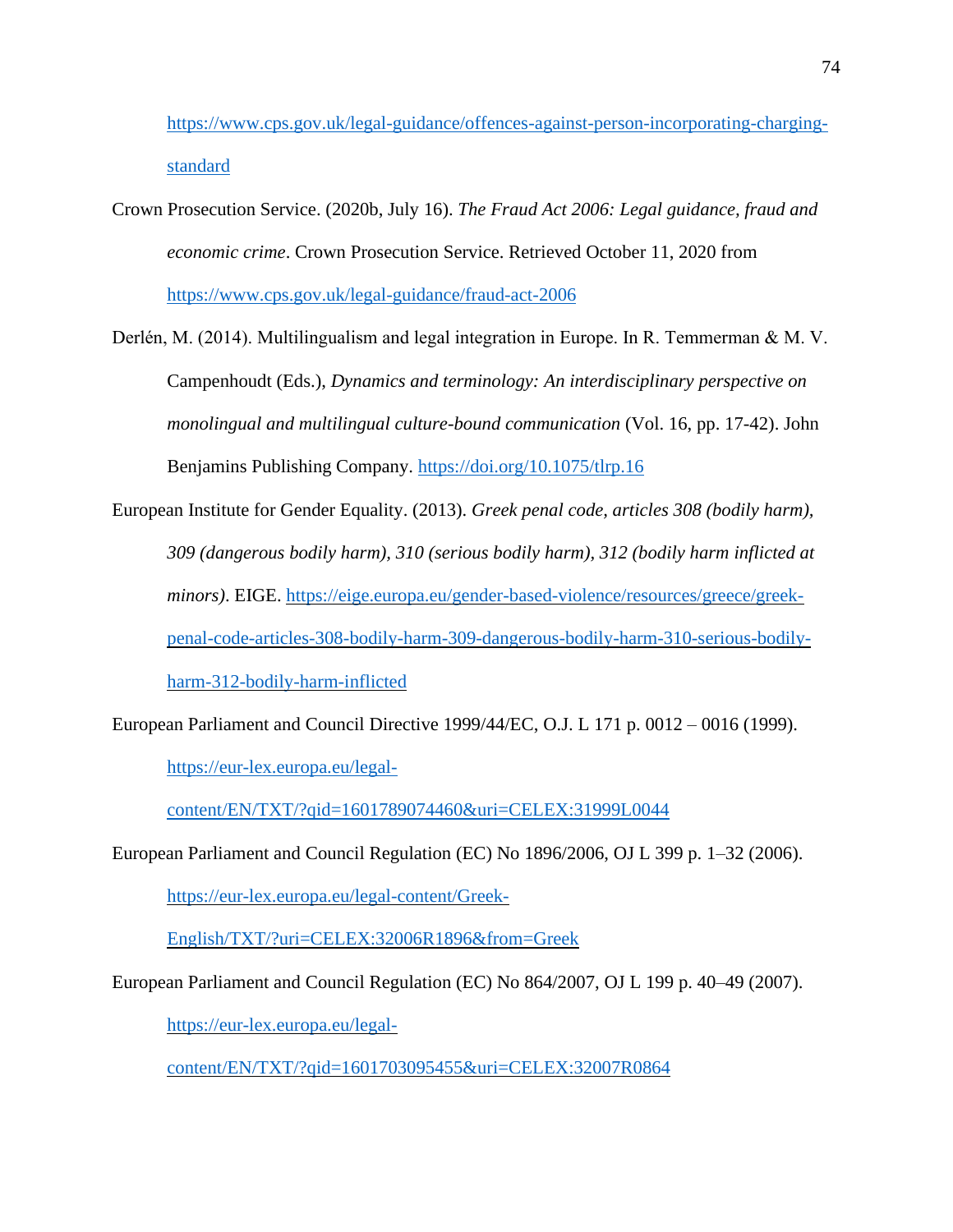European Parliament and Council Regulation (EC) No 593/2008, OJ L 177 p. 6–16 (2008).

<https://eur-lex.europa.eu/legal-content/EN/ALL/?uri=celex%3A32008R0593>

European Parliament and Council Regulation (EU) No 1215/2012, OJ L 351 p. 1–32 (2012).

[https://eur-lex.europa.eu/legal-](https://eur-lex.europa.eu/legal-content/EN/TXT/?qid=1601703384159&uri=CELEX:32012R1215)

[content/EN/TXT/?qid=1601703384159&uri=CELEX:32012R1215](https://eur-lex.europa.eu/legal-content/EN/TXT/?qid=1601703384159&uri=CELEX:32012R1215)

European Parliament and Council Regulation (EU) 2015/848, OJ L 141, 5.6.2015, p. 19–72

(2015). [https://eur-lex.europa.eu/legal-](https://eur-lex.europa.eu/legal-content/EN/TXT/?qid=1600240538813&uri=CELEX:32015R0848)

[content/EN/TXT/?qid=1600240538813&uri=CELEX:32015R0848](https://eur-lex.europa.eu/legal-content/EN/TXT/?qid=1600240538813&uri=CELEX:32015R0848)

European Parliament and Council Regulation (EU) 2016/679, OJ L 119, 4.5.2016, p. 1–88

(2016). [https://eur-lex.europa.eu/legal-](https://eur-lex.europa.eu/legal-content/EN/TXT/?qid=1601786708118&uri=CELEX:32016R0679)

[content/EN/TXT/?qid=1601786708118&uri=CELEX:32016R0679](https://eur-lex.europa.eu/legal-content/EN/TXT/?qid=1601786708118&uri=CELEX:32016R0679)

European Union. *Interactive terminology for Europe*. IATE. [https://iate.europa.eu/home.](https://iate.europa.eu/home)

Fujii, Y. (2013). The translation of legal agreements and contracts from Japanese into English: The case for a free approach. *Babel, 59* (4), 421-444.

<https://doi.org/10.1075/babel.59.4.03fuj>

Gianneli, P. (2006). Joinder & severance of offences. *Faculty Publications*, 325.

[https://scholarlycommons.law.case.edu/cgi/viewcontent.cgi?article=1324&context=facult](https://scholarlycommons.law.case.edu/cgi/viewcontent.cgi?article=1324&context=faculty_publications) [y\\_publications](https://scholarlycommons.law.case.edu/cgi/viewcontent.cgi?article=1324&context=faculty_publications)

- Heutger, V. (2008), Legal language and the process of drafting the principles on a European law of sales. *Electronic Journal of Comparative Law, 12*(2)*,* 1-19*.*
- Joined Cases C-424 & 425/10: Tomasz Ziolkowski and others and Marlon Szeja v land Berlin*,* ECLI:EU:C:2011:866 (2011). [http://curia.europa.eu/juris/liste.jsf?num=C-424%2F10.](http://curia.europa.eu/juris/liste.jsf?num=C-424%2F10)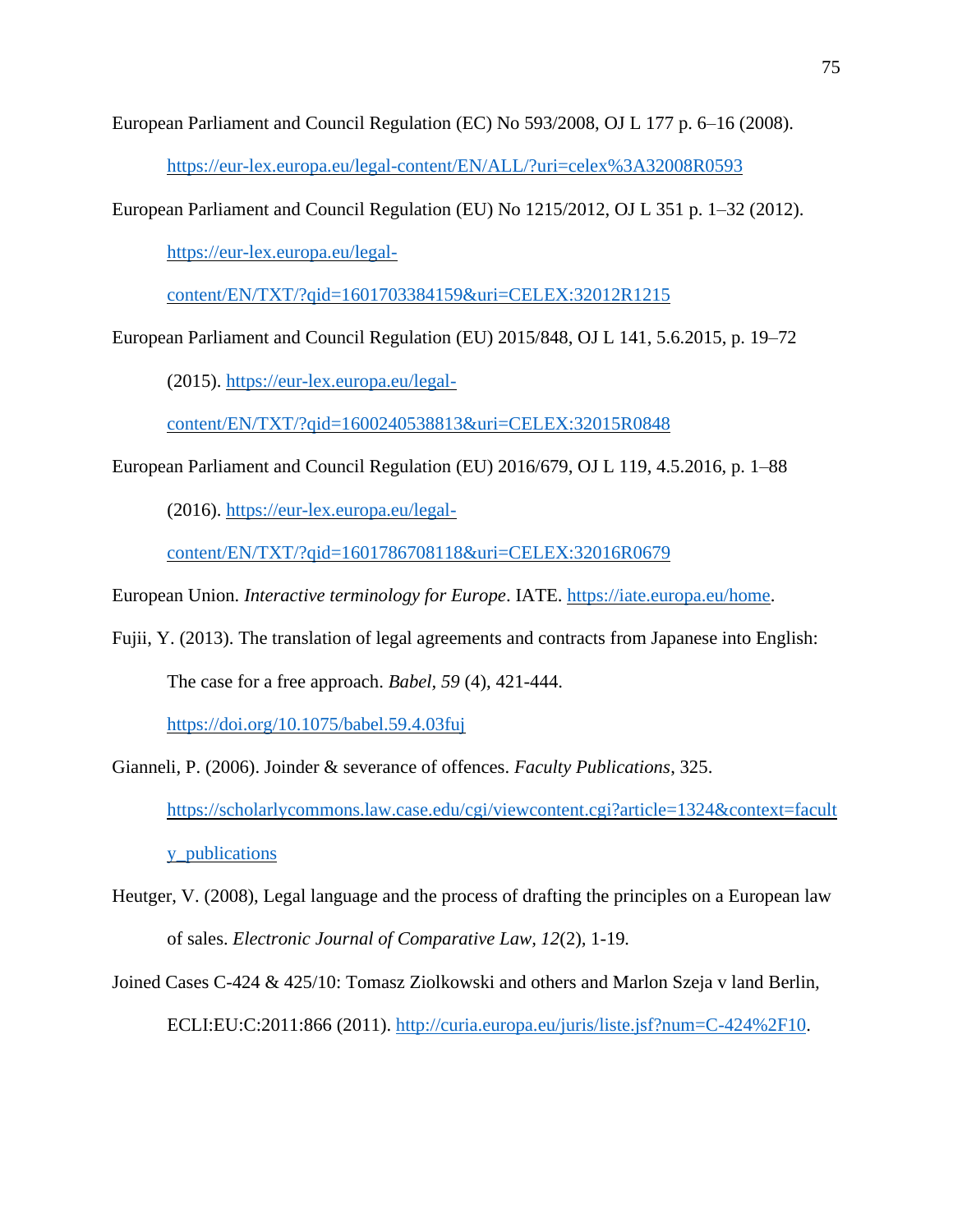- Manolidaki, E. (2017). Tyhira kai anotera via [Circumstances of non-liability attributed to luck and force majeure]. Evgenia Fotopoulou Law Office. [http://efotopoulou.gr/tichira-ke](http://efotopoulou.gr/tichira-ke-anotera-via/)[anotera-via/](http://efotopoulou.gr/tichira-ke-anotera-via/)
- Marchuk, I. (2014). *The fundamental concept of crime in international criminal law*. Heidelberg New York Dordrecht London: Springer.

10.1007/978-3-642-28246-1

- Maslias, R. (2019). Plain terminology. Termcoord. [https://termcoord.eu/2019/03/plain](https://termcoord.eu/2019/03/plain-terminology/)[terminology/](https://termcoord.eu/2019/03/plain-terminology/)
- Morgan, J. F. (1982). Multilingual legal drafting in the EEC and the work of jurist/linguists. *Multilingua, 1-2,* p.p. 109-117.<https://doi.org/10.1515/mult.1982.1.2.109>
- Munday, J. (2008). *Introducing translation studies: Theories and applications* (2nd ed.). Routledge.
- Nida, E. A., & Taber, C. R. (1982). *The theory and practice of translation*. E. J. Brill. (Original work published 1969).
- Nomos (1932:5325) Peri synallagmatikis kai grammatiou eis diatagin [Law on bill of exchange and payment order], Ephemeris Tes Kyverneseos tes Hellenikes Demokratias [EKED] 1932 A:69 (1932). <https://www.taxheaven.gr/law/5325/1932> (Greece).
- Nomos (1955:33) Peri etairion periorismenis efthinis [Law on limited liability companies], Ephemeris Tes Kyverneseos tes Hellenikes Demokratias [EKED] 1955 A:91 (1955). <https://www.lawspot.gr/nomikes-plirofories/nomothesia/nomos-3190-1955> (Greece).
- Nomos (2000:2830) Kodikas symbolaiografon [Code of notaries], Ephemeris Tes Kyverneseos tes Hellenikes Demokratias [EKED] 2000 A:96 (2000).

<https://www.notarius.gr/info/1010> (Greece).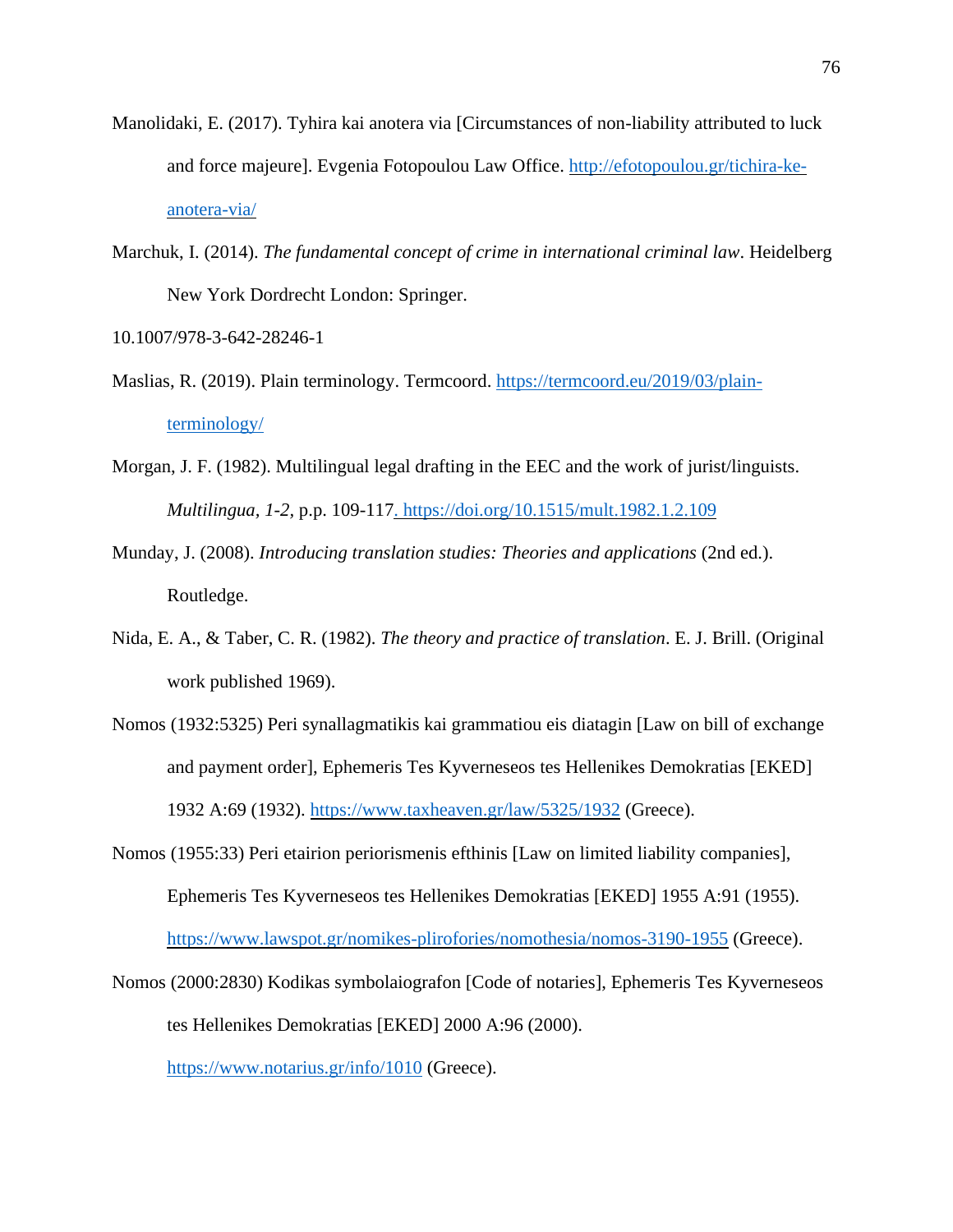- Nomos (2018:4548) Anamorfosi toy dikaiou ton anonymon etairrion. [Reform on the law of sociétés anonymes], Ephemeris Tes Kyverneseos tes Hellenikes Demokratias [EKED] 2018 A:104 (2018). [https://collab.lawspot.gr/sites/default/files/mashup/feka/2018/fek-](https://collab.lawspot.gr/sites/default/files/mashup/feka/2018/fek-104-2018.pdf)[104-2018.pdf](https://collab.lawspot.gr/sites/default/files/mashup/feka/2018/fek-104-2018.pdf) (Greece).
- Obenaus, G. (1995). The legal translator as information broker. In M. Morris (Ed.), *Translation and the law* (pp. 248-259). John Benjamins Publishing Co**.** <https://doi.org/10.1075/ata.viii>
- Panou, D. (2013). Equivalence in translation theories: A critical evaluation. *Theory and Practice in Language Studies*, 3 (1), 1-6.
- Papadimitriou, G. (2010). *Dolus eventualis.* [Master's Paper, National Kapodistrian University of Athens]. [http://www.militaryjustice.gr/wp-content/uploads/2018/03/20110426\\_2.pdf](http://www.militaryjustice.gr/wp-content/uploads/2018/03/20110426_2.pdf)
- Parsons, S. (2000). Intention in criminal law: why is it so difficult to find?. *Mountbatten Journal of Legal Studies, December 2000, 4* (1 & 2), pp. 5-19.

[https://ssudl.solent.ac.uk/id/eprint/971/1/2000\\_4\\_1&2.pdf](https://ssudl.solent.ac.uk/id/eprint/971/1/2000_4_1&2.pdf)

- Pavel, S., & Nolet, D. (2001). *Handbook of terminology*, Minister of Public Works & Government Services Canada. Adapted into English by Christine Leonhardt.
- Pejovic, C. (2001). Civil law and common law: Two different paths leading to the same goal. *Victoria University of Wellington Law Review,* 32, 817-841.
- Poinikos Kodikas [P.K.] [Criminal code]. (2019). [https://www.e-nomothesia.gr/kat-kodikes](https://www.e-nomothesia.gr/kat-kodikes-nomothesias/nomos-4619-2019-phek-95a-11-6-2019.html)[nomothesias/nomos-4619-2019-phek-95a-11-6-2019.html](https://www.e-nomothesia.gr/kat-kodikes-nomothesias/nomos-4619-2019-phek-95a-11-6-2019.html) (Greece).
- Reed, D. G. (1993). Some terminological problems of translating common law concepts from English to French. In H. B. Sonneveld & K. L. Loening (Eds.), *Terminology: Applications in interdisciplinary communication* (pp. 79-89). John Benjamins Publishing Company. <https://doi.org/10.1075/z.70>